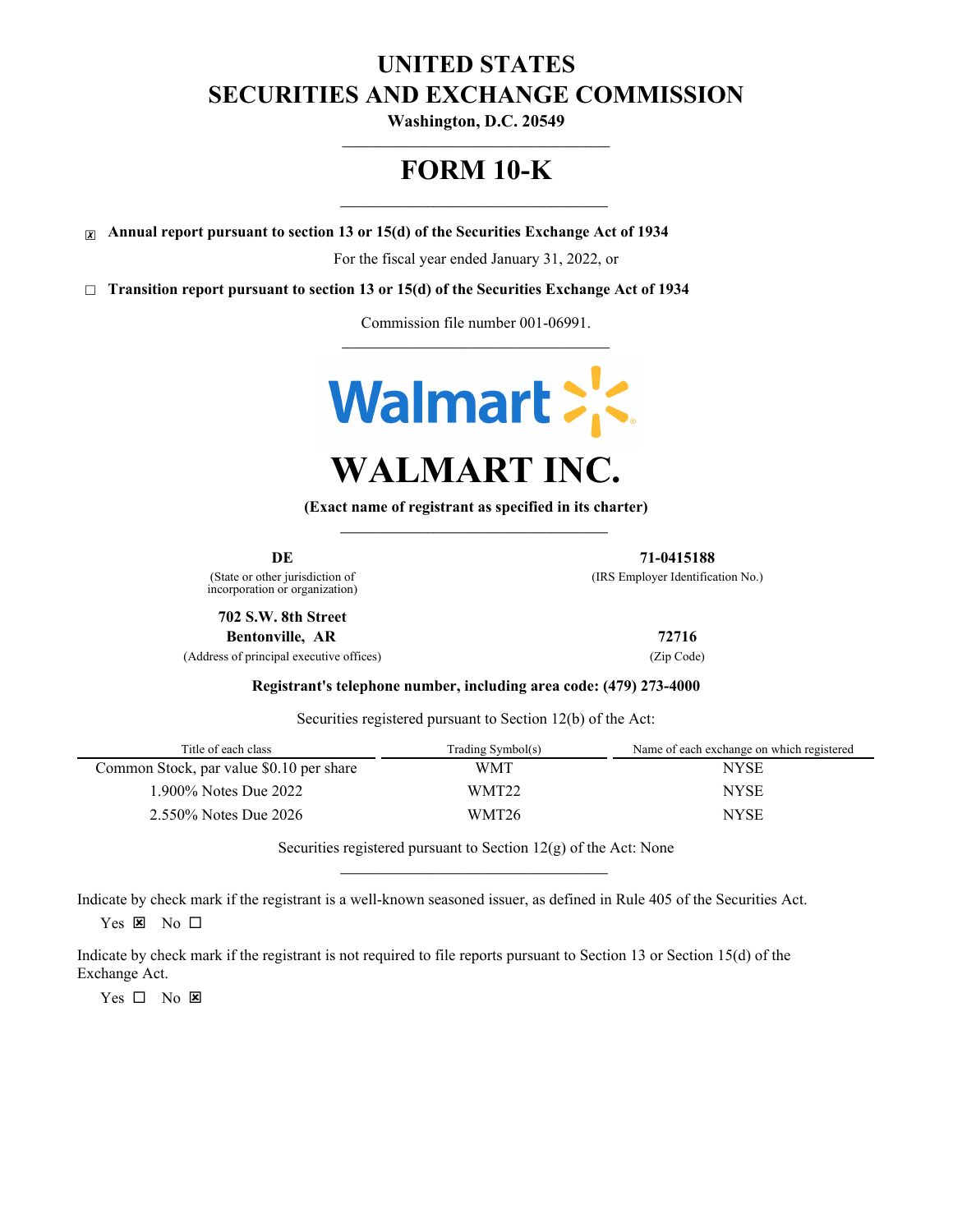Indicate by check mark whether the registrant (1) has filed all reports required to be filed by Section 13 or 15(d) of the Securities Exchange Act of 1934 during the preceding 12 months (or for such shorter period that the registrant was required to file such reports), and (2) has been subject to such filing requirements for at least the past 90 days.

Yes  $\boxtimes$  No  $\square$ 

Indicate by check mark whether the registrant has submitted electronically every Interactive Data File required to be submitted pursuant to Rule 405 of Regulation S-T (§232.405 of this chapter) during the preceding 12 months (or for such shorter period that the registrant was required to submit such files).

Yes  $\boxtimes$  No  $\square$ 

Indicate by check mark whether the registrant is a large accelerated filer, an accelerated filer, a non-accelerated filer, a smaller reporting company or an emerging growth company. See the definitions of "large accelerated filer," "accelerated filer," "smaller reporting company" and "emerging growth company" in Rule 12b-2 of the Exchange Act.

| Large Accelerated Filer | $\boldsymbol{x}$ | <b>Accelerated Filer</b>         |  |
|-------------------------|------------------|----------------------------------|--|
| Non-Accelerated Filer   |                  | <b>Smaller Reporting Company</b> |  |
|                         |                  | Emerging Growth Company          |  |

If an emerging growth company, indicate by check mark if the registrant has elected not to use the extended transition period for complying with any new or revised financial accounting standards provided pursuant to Section 13(a) of the Exchange Act. ☐

Indicate by check mark whether the registrant has filed a report on and attestation to its management's assessment of the effectiveness of its internal control over financial reporting under Section 404(b) of the Sarbanes-Oxley Act (15 U.S.C. 7262(b)) by the registered public accounting firm that prepared or issued its audit report.  $\mathbb{E}$ 

Indicate by check mark whether the registrant is a shell company (as defined in Rule 12b-2 of the Exchange Act).

Yes ☐ No **☒**

As of July 31, 2021, the aggregate market value of the voting common stock of the registrant held by non-affiliates of the registrant, based on the closing sale price of those shares on the New York Stock Exchange reported on July 30, 2021, was \$206,032,159,403. For the purposes of this disclosure only, the registrant has assumed that its directors, executive officers (as defined in Rule 3b-7 under the Exchange Act) and the beneficial owners of 5% or more of the registrant's outstanding common stock are the affiliates of the registrant.

The registrant had 2,751,779,629 shares of common stock outstanding as of March 16, 2022.

# **DOCUMENTS INCORPORATED BY REFERENCE**

Portions of the registrant's Proxy Statement for the Annual Meeting of Shareholders to be held June 1, 2022 (the "Proxy Statement")

**Document Parts Into Which Incorporated**

Part III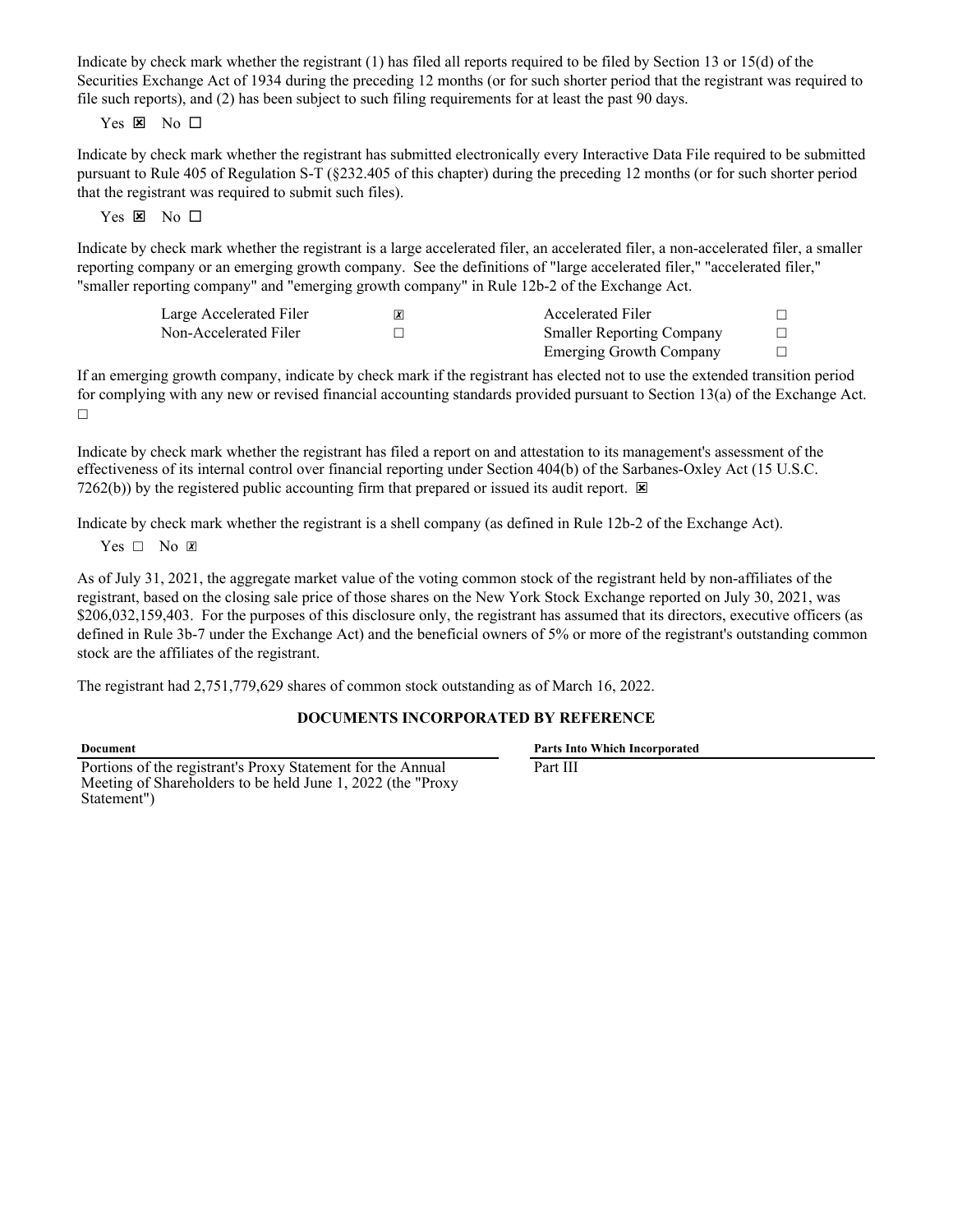# **Walmart Inc. Form 10-K For the Fiscal Year Ended January 31, 2022**

### **Table of Contents**

|                 |                                                                                                              | Page                                                  |
|-----------------|--------------------------------------------------------------------------------------------------------------|-------------------------------------------------------|
| <b>Part I</b>   |                                                                                                              |                                                       |
| Item 1          | <b>Business</b>                                                                                              | $6\overline{6}$                                       |
| Item 1A         | <b>Risk Factors</b>                                                                                          | 15                                                    |
| Item 1B         | <b>Unresolved Staff Comments</b>                                                                             |                                                       |
| Item 2          | Properties                                                                                                   |                                                       |
| Item 3          | <b>Legal Proceedings</b>                                                                                     | $\frac{26}{27}$<br>$\frac{30}{31}$                    |
| Item 4          | <b>Mine Safety Disclosures</b>                                                                               |                                                       |
| <b>Part II</b>  |                                                                                                              |                                                       |
| Item 5          | Market for Registrant's Common Equity, Related Stockholder Matters and Issuer Purchases of Equity Securities | 32                                                    |
| Item 6          | <b>Reserved</b>                                                                                              |                                                       |
| Item 7          | Management's Discussion and Analysis of Financial Condition and Results of Operations                        | $\frac{33}{24}$<br>$\frac{47}{49}$<br>$\frac{49}{80}$ |
| Item 7A         | Quantitative and Qualitative Disclosures About Market Risk                                                   |                                                       |
| Item 8          | <b>Financial Statements and Supplementary Data</b>                                                           |                                                       |
| Item 9          | Changes in and Disagreements with Accountants on Accounting and Financial Disclosure                         |                                                       |
| Item 9A         | <b>Controls and Procedures</b>                                                                               | 80                                                    |
| Item 9B         | Other Information                                                                                            | 80                                                    |
| Item 9C         | Disclosure Regarding Foreign Jurisdictions that Prevent Inspections                                          | 80                                                    |
| <b>Part III</b> |                                                                                                              |                                                       |
| Item 10         | Directors, Executive Officers and Corporate Governance                                                       | 81                                                    |
| Item 11         | <b>Executive Compensation</b>                                                                                | 81                                                    |
| Item 12         | Security Ownership of Certain Beneficial Owners and Management and Related Stockholder Matters               | 81                                                    |
| Item 13         | Certain Relationships and Related Transactions, and Director Independence                                    | 81                                                    |
| Item 14         | <b>Principal Accounting Fees and Services</b>                                                                | 81                                                    |
| <b>Part IV</b>  |                                                                                                              |                                                       |
| Item 15         | <b>Exhibits, Financial Statement Schedules</b>                                                               | 82                                                    |
| Item 16         | Form 10-K Summary                                                                                            | 84                                                    |
|                 | <b>Signatures</b>                                                                                            | 85                                                    |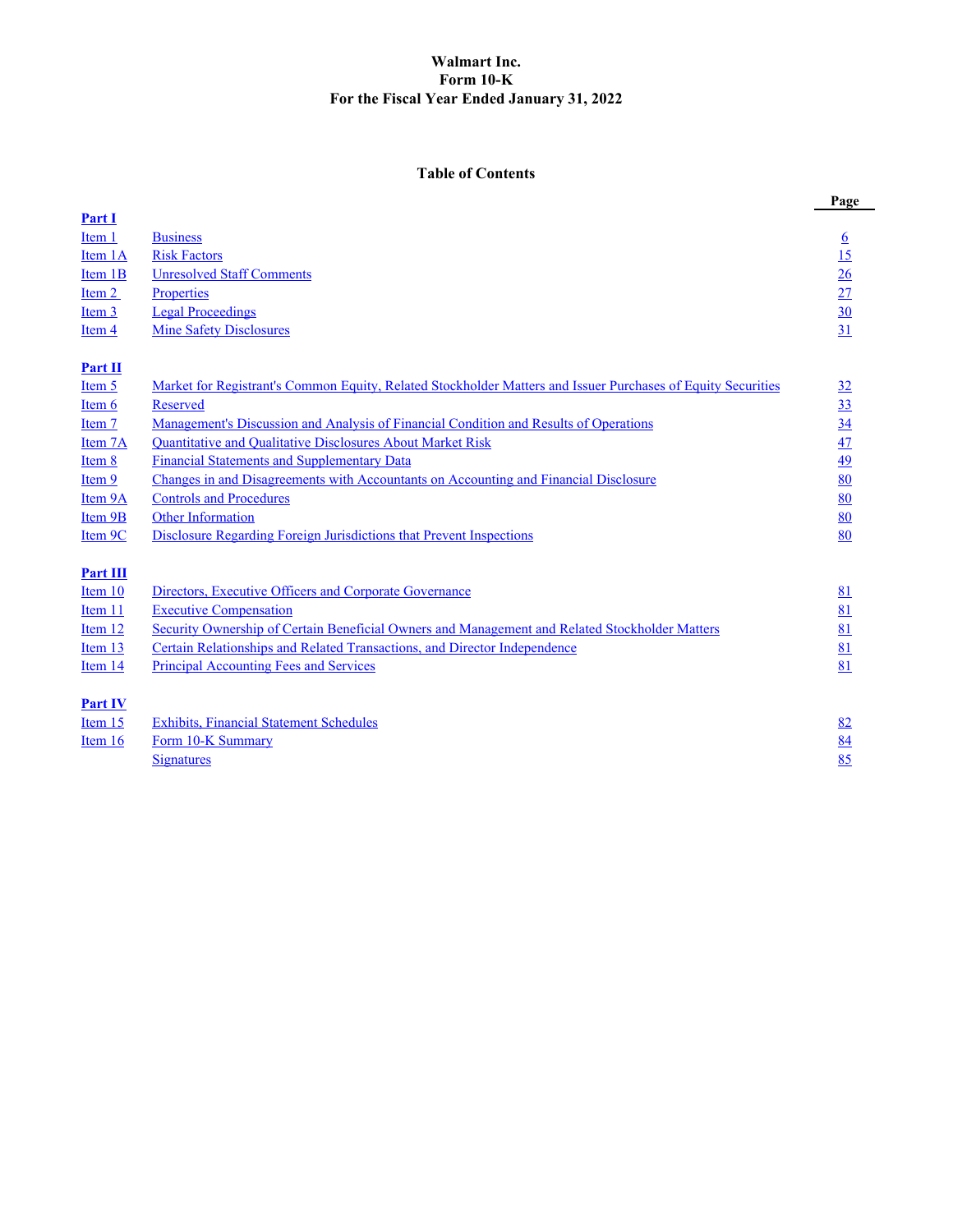#### **WALMART INC.**

#### **ANNUAL REPORT ON FORM 10-K FOR THE FISCAL YEAR ENDED JANUARY 31, 2022**

<span id="page-3-0"></span>All references in this Annual Report on Form 10-K, the information incorporated into this Annual Report on Form 10-K by reference to information in the Proxy Statement of Walmart Inc. for its Annual Shareholders' Meeting to be held on June 1, 2022 and in the exhibits to this Annual Report on Form 10-K to "Walmart Inc.," "Walmart," "the Company," "our Company," "we," "us" and "our" are to the Delaware corporation named "Walmart Inc." and, except where expressly noted otherwise or the context otherwise requires, that corporation's consolidated subsidiaries.

# **PART I**

#### **Cautionary Statement Regarding Forward-Looking Statements**

This Annual Report on Form 10-K and other reports, statements, and information that Walmart Inc. (which individually or together with its subsidiaries, as the context otherwise requires, is referred to as "we," "Walmart" or the "Company") has filed with or furnished to the Securities and Exchange Commission ("SEC") or may file with or furnish to the SEC in the future, and prior or future public announcements and presentations that we or our management have made or may make, include or may include, or incorporate or may incorporate by reference, statements that may be deemed to be "forward-looking statements" within the meaning of Section 21E of the Securities Exchange Act of 1934, as amended (the "Act"), that are intended to enjoy the protection of the safe harbor for forward-looking statements provided by the Act as well as protections afforded by other federal securities laws.

#### Nature of Forward-Looking Statements

Such forward-looking statements are not statements of historical facts, but instead express our estimates or expectations for our consolidated, or one of our segment's, economic performance or results of operations for future periods or as of future dates or events or developments that may occur in the future or discuss our plans, objectives or goals. These forward-looking statements may relate to:

- the growth of our business or change in our competitive position in the future or in or over particular periods;
- the amount, number, growth, increase, reduction or decrease in or over certain periods, of or in certain financial items or measures or operating measures, including our earnings per share, net sales, comparable store and club sales, our Walmart U.S. operating segment's eCommerce sales, liabilities, expenses of certain categories, expense leverage, operating income, returns, capital and operating investments or expenditures of particular types and new store openings;
- investments and capital expenditures we will make and how certain of those investments and capital expenditures are expected to be financed;
- our increasing investments in eCommerce, technology, supply chain, store remodels and other omni-channel customer initiatives, such as same day pickup and delivery;
- our workforce strategy;
- volatility in currency exchange rates affecting our or one of our segments' results of operations;
- the Company continuing to provide returns to shareholders through share repurchases and dividends, the use of share repurchase authorization over a certain period or the source of funding of a certain portion of our share repurchases;
- our sources of liquidity, including our cash, continuing to be adequate or sufficient to fund our operations, finance our global investment and expansion activities, pay dividends and fund share repurchases;
- cash flows from operations, our current cash position and access to capital markets will continue to be sufficient to meet our anticipated operating cash needs;
- the reclassification of amounts related to our derivatives;
- our effective tax rate for certain periods and the realization of certain net deferred tax assets and the effects of resolutions of tax-related matters;
- the effect of adverse decisions in, or settlement of, litigation or other proceedings or investigations to which we are subject;
- the effect on the Company's results of operations or financial position of the Company's adoption of certain new, or amendments to existing, accounting standards; or
- our commitments, intentions, plans or goals related to environmental, sustainability, and governance ("ESG") priorities, including, but not limited to, the sustainability of our environment and supply chains, the promotion of economic opportunity or other societal initiatives.

Our forward-looking statements may also include statements of our strategies, plans and objectives for our operations, including areas of future focus in our operations, and the assumptions underlying any of the forward-looking statements we make. The forward-looking statements we make can typically be identified by the use therein of words and phrases such as "aim,"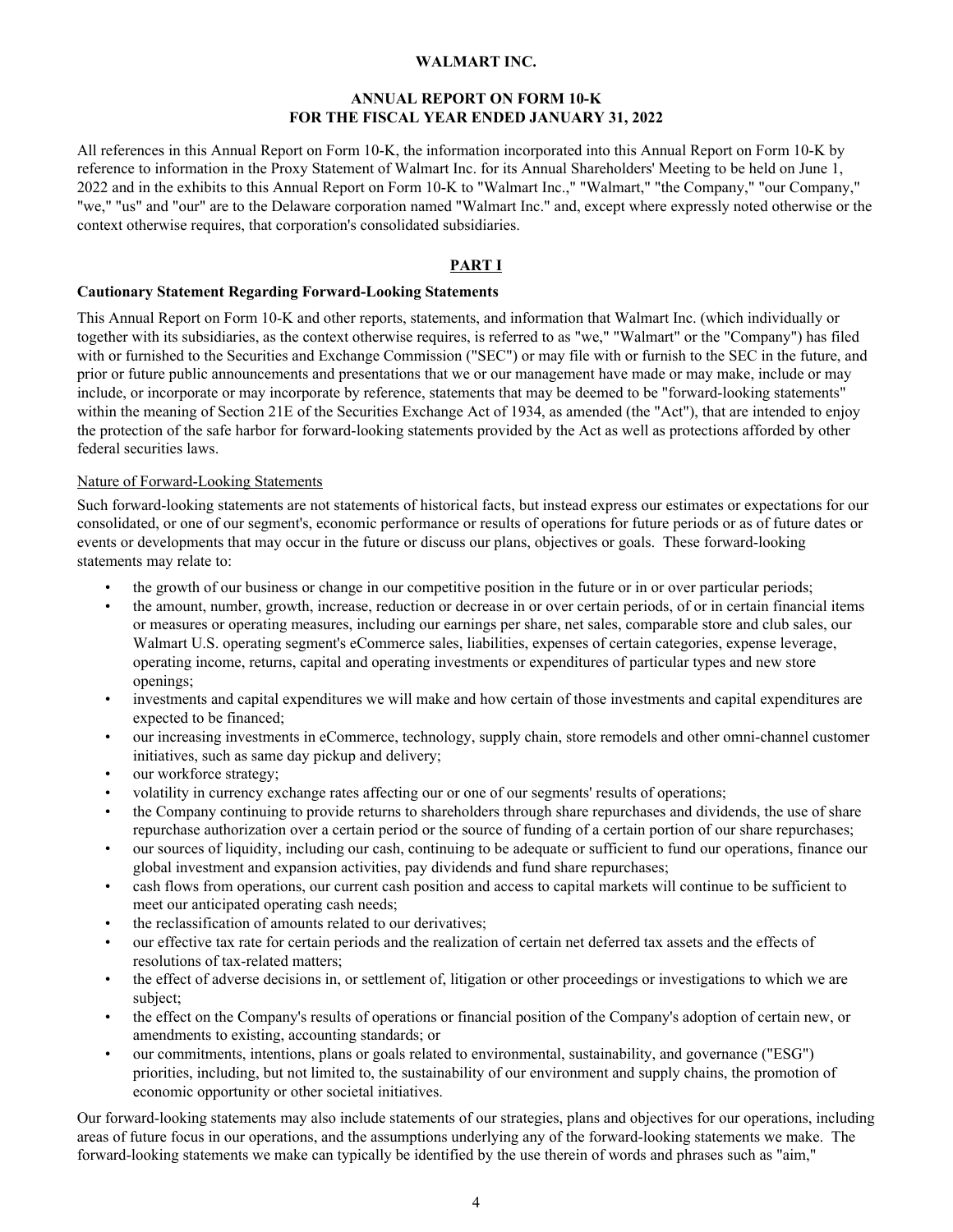"anticipate," "believe," "could be," "could increase," "could occur," "could result," "continue," "estimate," "expansion," "expect," "expectation," "expected to be," "focus," "forecast," "goal," "grow," "guidance," "intend," "invest," "is expected," "may continue," "may fluctuate," "may grow," "may impact," "may result," "objective," "plan," "priority," "project," "strategy," "to be," "we'll," "we will," "will add," "will allow," "will be," "will benefit," "will change," "will come in at," "will continue," "will decrease," "will grow," "will have," "will impact," "will include," "will increase," "will open," "will remain," "will result," "will stay," "will strengthen," "would be," "would decrease" and "would increase," variations of such words or phrases, other phrases commencing with the word "will" or similar words and phrases denoting anticipated or expected occurrences or results.

The forward-looking statements that we make or that are made by others on our behalf are based on our knowledge of our business and our operating environment and assumptions that we believe to be or will believe to be reasonable when such forward-looking statements were or are made. As a consequence of the factors described above, the other risks, uncertainties and factors we disclose below and in the other reports as mentioned above, other risks not known to us at this time, changes in facts, assumptions not being realized or other circumstances, our actual results may differ materially from those discussed in or implied or contemplated by our forward-looking statements. Consequently, this cautionary statement qualifies all forwardlooking statements we make or that are made on our behalf, including those made herein and incorporated by reference herein. We cannot assure you that the results or developments expected or anticipated by us will be realized or, even if substantially realized, that those results or developments will result in the expected consequences for us or affect us, our business, our operations or our operating results in the manner or to the extent we expect. We caution readers not to place undue reliance on such forward-looking statements, which speak only as of their dates. We undertake no obligation to revise or update any of the forward-looking statements to reflect subsequent events or circumstances except to the extent required by applicable law.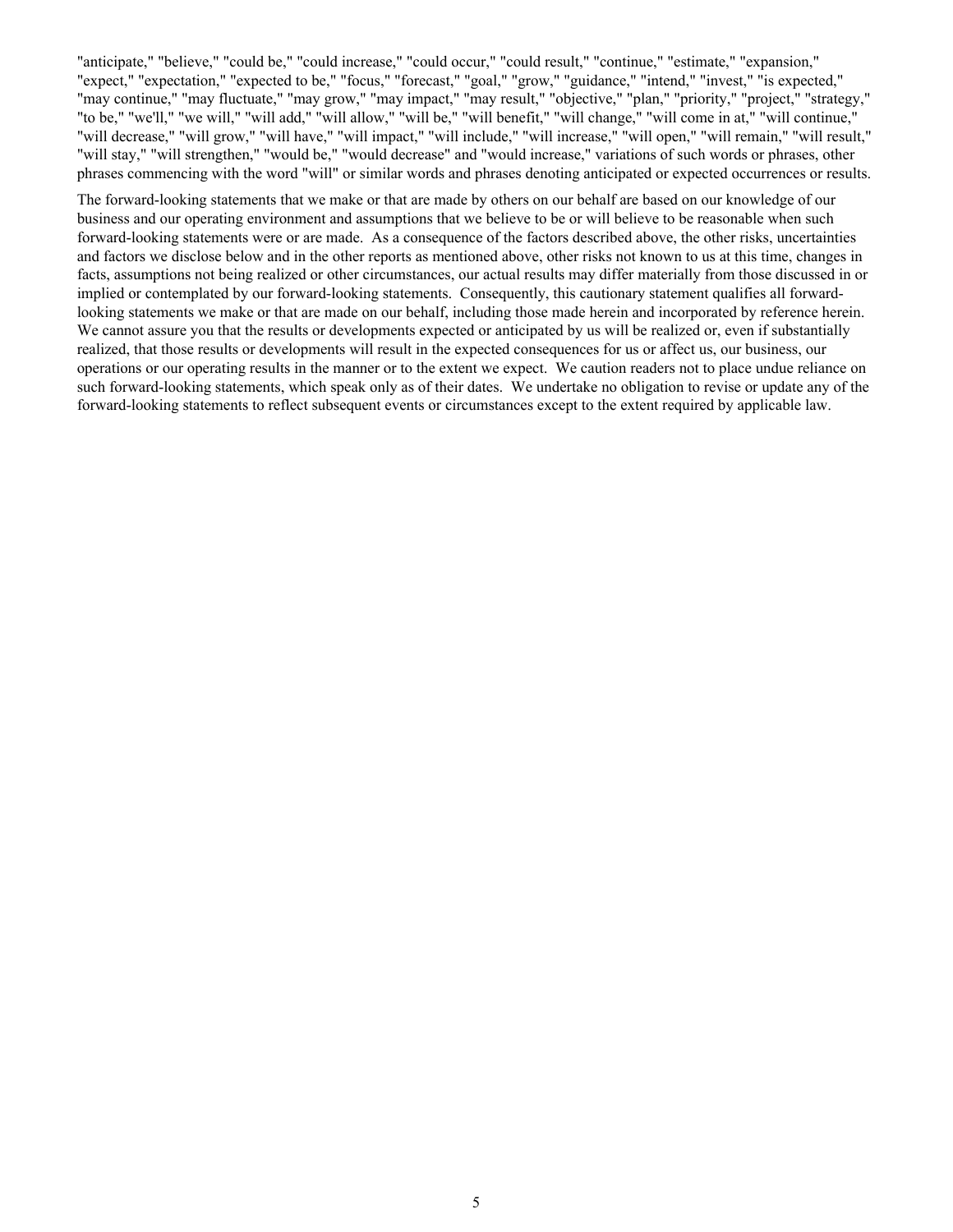# <span id="page-5-0"></span>**ITEM 1. BUSINESS**

#### **General**

Walmart Inc. ("Walmart," the "Company" or "we") helps people around the world save money and live better – anytime and anywhere – by providing the opportunity to shop in both retail stores and through eCommerce, and to access our other service offerings. Through innovation, we strive to continuously improve a customer-centric experience that seamlessly integrates our eCommerce and retail stores in an omni-channel offering that saves time for our customers. Each week, we serve approximately 230 million customers who visit more than 10,500 stores and numerous eCommerce websites under 46 banners in 24 countries.

Our strategy is to make every day easier for busy families, operate with discipline, sharpen our culture and become more digital, and make trust a competitive advantage. Making life easier for busy families includes our commitment to price leadership, which has been and will remain a cornerstone of our business, as well as increasing convenience to save our customers time. By leading on price, we earn the trust of our customers every day by providing a broad assortment of quality merchandise and services at everyday low prices ("EDLP"). EDLP is our pricing philosophy under which we price items at a low price every day so our customers trust that our prices will not change under frequent promotional activity. Everyday low cost ("EDLC") is our commitment to control expenses so our cost savings can be passed along to our customers.

Our operations comprise three reportable segments: Walmart U.S., Walmart International and Sam's Club. Our fiscal year ends on January 31 for our United States ("U.S.") and Canadian operations. We consolidate all other operations generally using a one-month lag and on a calendar year basis. Our discussion is as of and for the fiscal years ended January 31, 2022 ("fiscal 2022"), January 31, 2021 ("fiscal 2021") and January 31, 2020 ("fiscal 2020"). During fiscal 2022, we generated total revenues of \$572.8 billion, which was comprised primarily of net sales of \$567.8 billion.

We maintain our principal offices in Bentonville, Arkansas. Our common stock trades on the New York Stock Exchange under the symbol "WMT."

#### **The Development of Our Company**

The businesses conducted by our founders began in 1945 when Sam M. Walton opened a franchise Ben Franklin variety store in Newport, Arkansas. In 1946, his brother, James L. Walton, opened a similar store in Versailles, Missouri. Until 1962, our founders' business was devoted entirely to the operation of variety stores. In 1983, we opened our first Sam's Club, and in 1988, we opened our first supercenter. In 1998, we opened our first Walmart Neighborhood Market. In 1991, we began our first international initiative when we entered into a joint venture in Mexico and, as of January 31, 2022, our Walmart International segment conducted business in 23 countries.

In 2000, we began our first eCommerce initiative by creating both walmart.com and samsclub.com. Since then, our eCommerce presence has continued to grow. In 2007, leveraging our physical stores, walmart.com launched its Site to Store service, enabling customers to make a purchase online and pick up merchandise in stores. To date, we now have over 8,000 pickup and 6,000 delivery locations globally. In recent years, we have heavily invested in omni-channel and eCommerce innovation, as well as made several eCommerce acquisitions to better serve our customers. These investments have enabled us to leverage technology, talent and expertise, incubate digitally-native brands, and expand our assortment and service offerings. We have also continued to enhance our eCommerce initiatives internationally, such as with our acquisition of a majority stake of Flipkart Private Limited ("Flipkart"), which is our ecosystem in India that includes eCommerce platforms of Flipkart and Myntra as well as PhonePe, a digital transaction platform.

We are enhancing our ecosystem with our omni-channel capabilities, stores, service offerings, eCommerce websites and marketplaces as well as our supply chain combined with approximately 2.3 million associates as of January 31, 2022 to better serve our customers. Together, we believe these elements produce a flywheel effect which creates relationships where customers view Walmart as their primary destination. In the U.S., our Walmart+ membership incorporates several service offerings which provide enhanced omni-channel shopping experiences and benefits for members. As we execute on our strategy, our flywheel is accelerating through offerings such as our Walmart Connect advertising business, Walmart Fulfillment Services, our health and wellness business, including Walmart Health, and our financial services business. These offerings represent mutually reinforcing pieces of our flywheel centered around our customers around the world who are increasingly seeking convenience.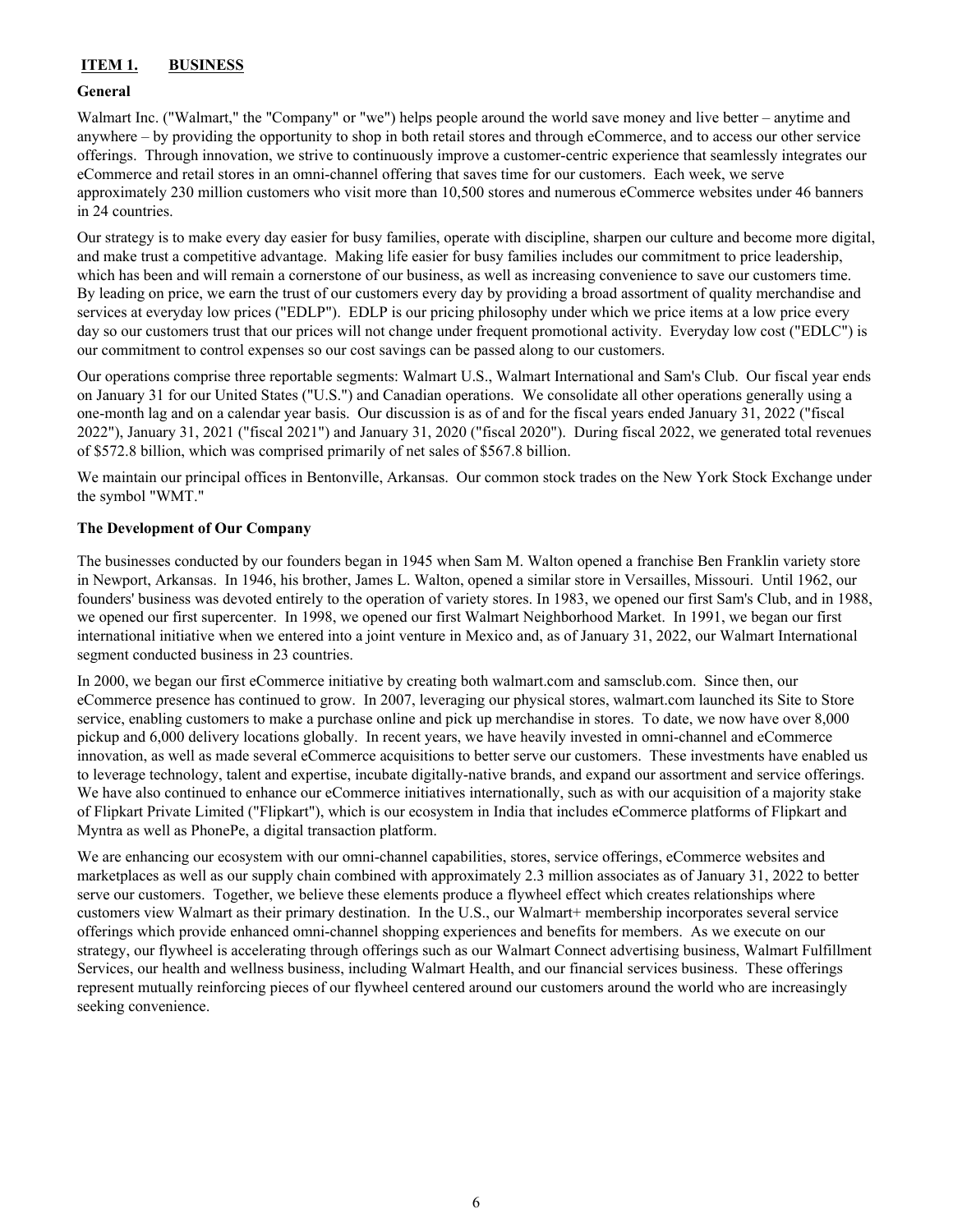#### **Information About Our Segments**

We are engaged in global operations of retail, wholesale and other units, as well as eCommerce, located throughout the U.S., Africa, Canada, Central America, Chile, China, India and Mexico. We also previously operated in Argentina prior to the sale of Walmart Argentina in fiscal 2021 and operated in the United Kingdom and Japan prior to the sale of those operations in the first quarter of fiscal 2022. Refer to [Note 12](#page-75-0) to our Consolidated Financial Statements for information on these divestitures. Our operations are conducted in three reportable segments: Walmart U.S., Walmart International and Sam's Club, which are further described below. Each segment contributes to the Company's operating results differently. However, each has generally maintained a consistent contribution rate to the Company's net sales and operating income in recent years other than minor changes to the contribution rate for the Walmart International segment due to fluctuations in currency exchange rates. Additional information on our operating segments and geographic information is contained in [Note 13](#page-76-0) to our Consolidated Financial Statements.

#### **Walmart U.S. Segment**

Walmart U.S. is our largest segment and operates in the U.S., including in all 50 states, Washington D.C. and Puerto Rico. Walmart U.S. is a mass merchandiser of consumer products, operating under the "Walmart" and "Walmart Neighborhood Market" brands, as well as walmart.com and other eCommerce brands. Walmart U.S. had net sales of \$393.2 billion for fiscal 2022, representing 69% of our fiscal 2022 consolidated net sales, and had net sales of \$370.0 billion and \$341.0 billion for fiscal 2021 and 2020, respectively. Of our three segments, Walmart U.S. has historically had the highest gross profit as a percentage of net sales ("gross profit rate"). In addition, Walmart U.S. has historically contributed the greatest amount to the Company's net sales and operating income.

**Omni-channel.** Walmart U.S. provides an omni-channel experience to customers, integrating retail stores and eCommerce, through services such as pickup and delivery, ship-from-store, and digital pharmacy fulfillment options. As of January 31, 2022, we had approximately 4,600 pickup locations and more than 3,500 same-day delivery locations. Our Walmart+ membership offering provides enhanced omni-channel shopping benefits that currently include unlimited free shipping on eligible items with no order minimum, unlimited delivery from store, fuel and pharmacy discounts, and mobile scan  $\&$  go for a streamlined in-store shopping experience. We have several eCommerce websites, the largest of which is walmart.com. We define eCommerce sales as sales initiated by customers digitally and fulfilled by a number of methods including our dedicated eCommerce fulfillment centers and leveraging our stores. The following table provides the approximate size of our retail stores as of January 31, 2022:

|                                                           | <b>Minimum</b><br><b>Square Feet</b> | Maximum<br><b>Square Feet</b> | Average<br><b>Square Feet</b> |
|-----------------------------------------------------------|--------------------------------------|-------------------------------|-------------------------------|
| Supercenters (general merchandise and grocery)            | 69,000                               | 260.000                       | 178.000                       |
| Discount stores (general merchandise and limited grocery) | 30.000                               | 221,000                       | 105,000                       |
| Neighborhood markets <sup>(1)</sup> (grocery)             | 28,000                               | 65,000                        | 42,000                        |

(1) Excludes other small formats.

**Merchandise.** Walmart U.S. does business in three strategic merchandise units, listed below:

- Grocery consists of a full line of grocery items, including dry grocery, snacks, dairy, meat, produce, deli & bakery, frozen foods, alcoholic and nonalcoholic beverages, as well as consumables such as health and beauty aids, pet supplies, household chemicals, paper goods and baby products;
- General merchandise includes:
	- Entertainment (e.g., electronics, toys, seasonal merchandise, wireless, video games, movies, music and books);
	- Hardlines (e.g., automotive, hardware and paint, sporting goods, outdoor living and stationery);
	- Apparel (e.g., apparel for men, women, girls, boys and infants, as well as shoes, jewelry and accessories); and
	- Home (e.g., housewares and small appliances, bed  $\&$  bath, furniture and home organization, home furnishings, home decor, fabrics and crafts).
- Health and wellness includes pharmacy, over-the-counter drugs and other medical products, optical services and other clinical services.

Brand name merchandise represents a significant portion of the merchandise sold in Walmart U.S. We also market lines of merchandise under our private brands, including brands such as: "Allswell," "Athletic Works," "Bonobos Fielder," "Eloquii Elements," "Equate," "Free Assembly," "Freshness Guaranteed," "George," "Great Value," "Holiday Time," "Hyper Tough," "Mainstays," "Marketside," "No Boundaries," "onn.," "Ozark Trail," "Parent's Choice," "Sam's Choice," "Scoop," "Spring Valley," "Time and Tru," "Way to Celebrate" and "Wonder Nation." The Company also markets lines of merchandise under licensed brands, some of which include: "Avia," "Better Homes & Gardens," "Pioneer Woman" and "Sofia Jeans by Sofia Vergara."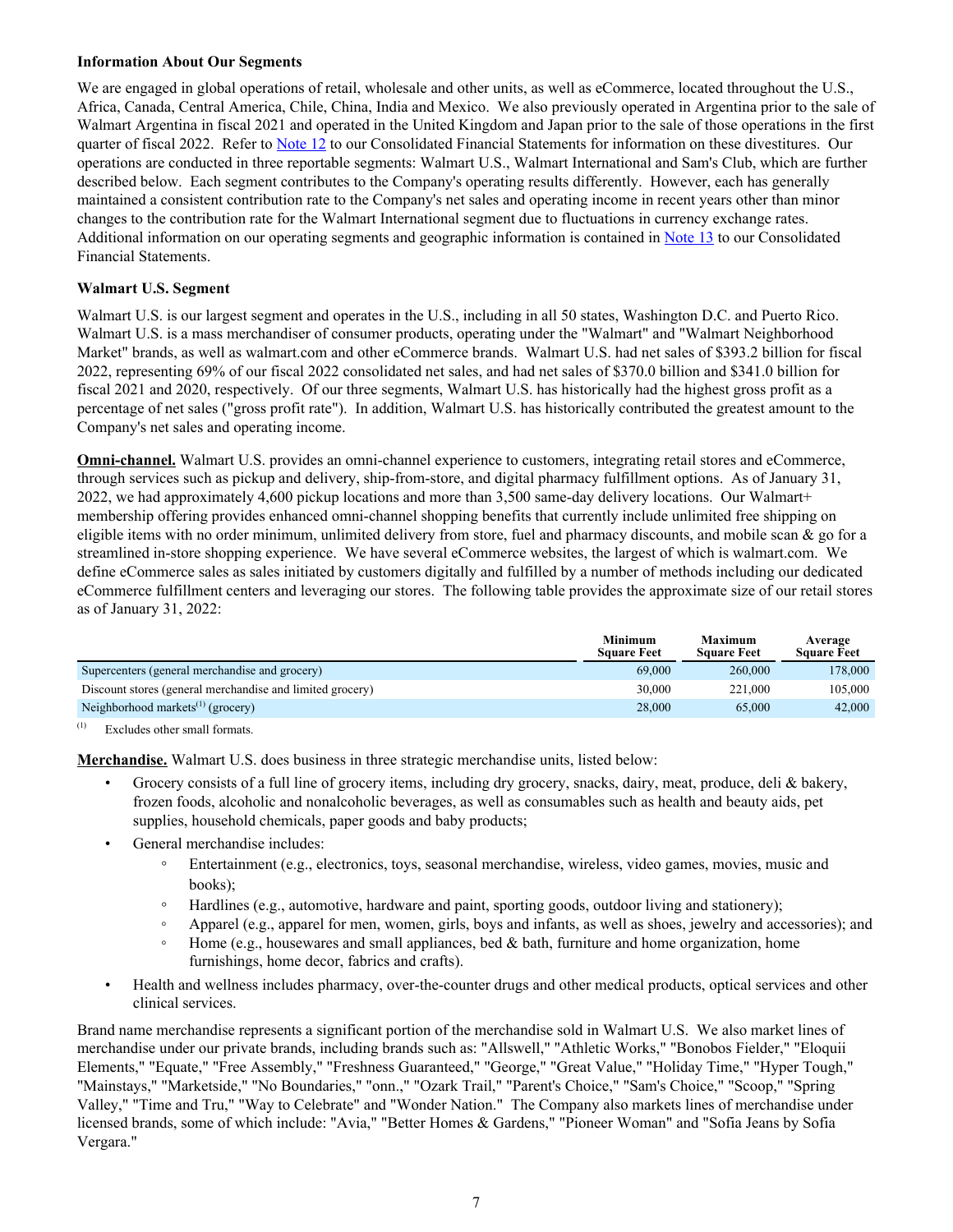Periodically, revisions are made to the categorization of the components comprising our strategic merchandise units. When revisions are made, the previous periods' presentation is adjusted to maintain comparability.

The Walmart U.S. business also includes an in-house advertising offering via Walmart Connect, supply chain and fulfillment capabilities to online marketplace sellers via Walmart Fulfillment Services, and access to quality, affordable healthcare via Walmart Health. In Fiscal 2022, Walmart U.S. initiatives also included the launch of a B2B last mile delivery service platform via Walmart GoLocal, and Walmart Luminate which provides a suite of data products to merchants and suppliers. Additional service offerings include fuel, financial services and related products (including through our digital channels, stores and clubs as well as our previously announced fintech joint venture), such as money orders, prepaid access, money transfers, check cashing, bill payment, and certain types of installment lending. Combined, these offerings do not currently represent a significant portion of annual segment revenues.

**Operations.** Walmart U.S. is available to customers through supercenters, discount stores and neighborhood markets, as well as online or through the mobile application 24 hours a day. Consistent with its strategy, Walmart U.S. continues to develop technology tools and services to better serve customers and help stores operate more efficiently, such as pickup and delivery, Walmart+, ship-from-store and other initiatives which provide convenient and seamless omni-channel shopping experiences.

**Seasonal Aspects of Operations.** Walmart U.S.'s business is seasonal to a certain extent due to calendar events and national and religious holidays, as well as different weather patterns. Historically, its highest sales volume has occurred in the fiscal quarter ending January 31.

**Competition.** Walmart U.S. competes with brick and mortar, eCommerce, and omni-channel retailers operating discount, department, retail and wholesale grocers, drug, dollar, variety and specialty stores, supermarkets, hypermarkets and supercenter-type stores, eCommerce retailers, as well as companies that offer services in digital advertising, fulfillment and delivery services, health and wellness, and financial services. Each of these landscapes is highly competitive and rapidly evolving, and new business models and the entry of new, well-funded competitors continue to intensify this competition. Some of our competitors have longer histories in these lines of business, more customers, and greater brand recognition. They may be able to obtain more favorable terms from suppliers and business partners and to devote greater resources to the development of these businesses. In addition, for eCommerce and other internet-based businesses, newer or smaller businesses may be better able to innovate and compete with us.

Our ability to develop and operate units at the right locations and to deliver a customer-centric omni-channel experience largely determines our competitive position within the retail industry. We compete in a variety of ways, including the prices at which we sell our merchandise, merchandise selection availability, services offered to customers, location, store hours, in-store amenities, the shopping convenience and overall shopping experience we offer, the attractiveness and ease of use of our digital platforms, cost and speed of and options for delivery to customers of merchandise purchased through our digital platforms or through our omni-channel integration of our physical and digital operations. We employ many strategies and programs designed to meet competitive pressures within our industry. These strategies include the following:

- EDLP: our pricing philosophy under which we price items at everyday low prices so our customers trust that our prices will not change under frequent promotional activity;
- EDLC: everyday low cost is our commitment to control expenses so our cost savings can be passed along to our customers;
- Omni-channel offerings such as pickup and delivery and our Walmart+ membership offering, all of which enhance convenience and seek to serve customers in the ways they want to be served; and
- Expanding our flywheel and the products and services we offer in areas such as digital advertising, fulfillment services, health and wellness, and financial services.

**Distribution.** We utilize a total of 157 distribution facilities which are located strategically throughout the U.S. For fiscal 2022, the majority of Walmart U.S.'s purchases of store merchandise were shipped through these facilities, while most of the remaining store merchandise we purchased was shipped directly from suppliers. General merchandise and dry grocery merchandise is transported primarily through the segment's private truck fleet; however, we contract with common carriers to transport the majority of our perishable grocery merchandise. We ship merchandise purchased by customers on our eCommerce platforms by a number of methods from multiple locations including from our 31 dedicated eCommerce fulfillment centers, as well as leveraging our ability to ship or deliver directly from more than 3,500 stores.

#### **Walmart International Segment**

Walmart International is our second largest segment and operated in 23 countries outside of the U.S. as of January 31, 2022. Walmart International operates through our wholly-owned subsidiaries in Canada, Chile, and China, and our majority-owned subsidiaries in Africa (which includes Botswana, Ghana, Kenya, Lesotho, Malawi, Mozambique, Namibia, Nigeria, South Africa, Swaziland, Tanzania, Uganda and Zambia), India, as well as Mexico and Central America (which includes Costa Rica, El Salvador, Guatemala, Honduras and Nicaragua). Walmart International previously operated in Argentina prior to the sale of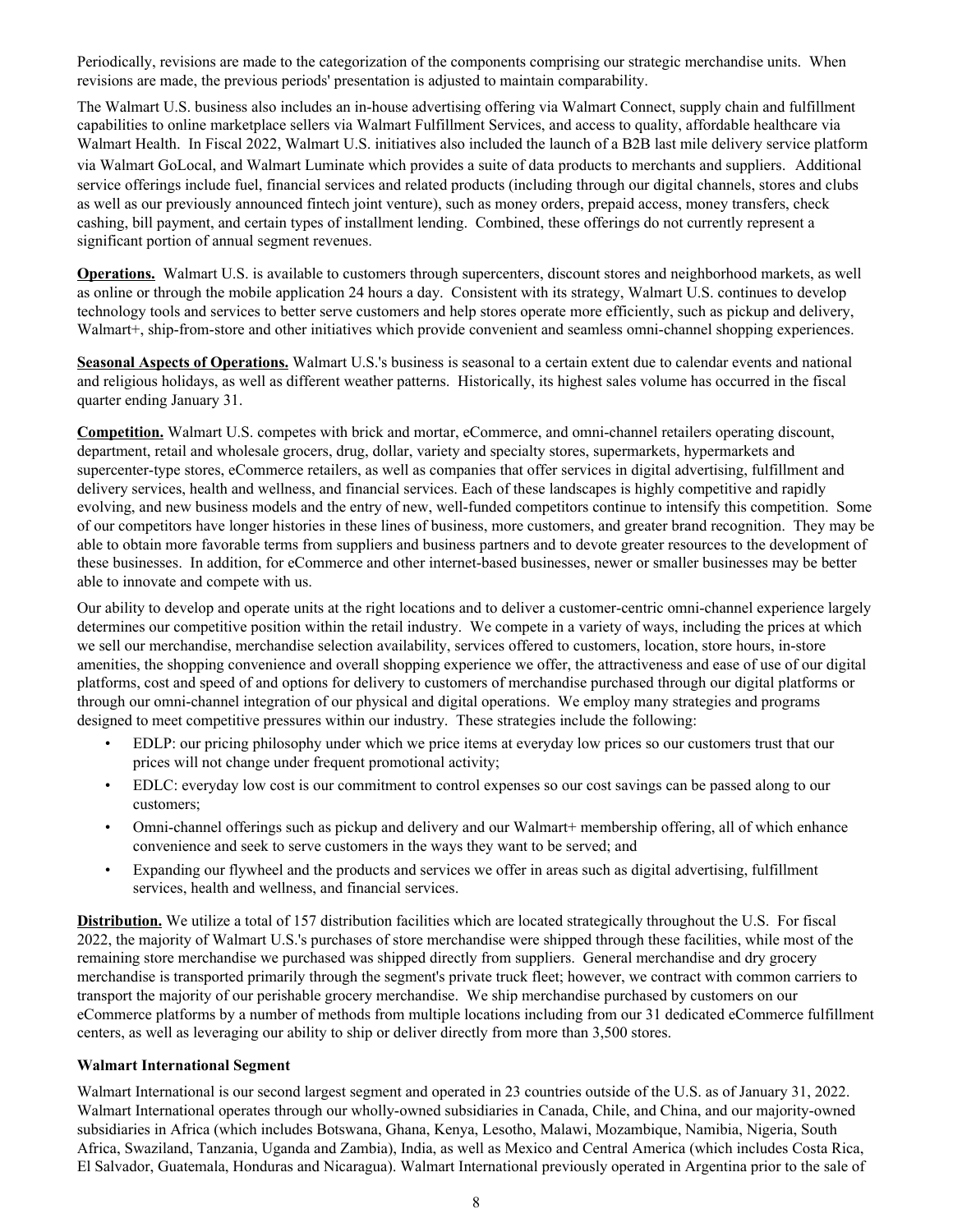Walmart Argentina in fiscal 2021 and operated in the United Kingdom and Japan prior to the sale of those operations in the first quarter of fiscal 2022. Refer to [Note 12](#page-75-0) to our Consolidated Financial Statements for discussion of recent divestitures.

Walmart International includes numerous formats divided into two major categories: retail and wholesale. These categories consist of many formats, including: supercenters, supermarkets, hypermarkets, warehouse clubs (including Sam's Clubs) and cash & carry, as well as eCommerce through walmart.com.mx, walmart.ca, flipkart.com and other sites. Walmart International had net sales of \$101.0 billion for fiscal 2022, representing 18% of our fiscal 2022 consolidated net sales, and had net sales of \$121.4 billion and \$120.1 billion for fiscal 2021 and 2020, respectively. The gross profit rate is lower than that of Walmart U.S. primarily because of its format mix.

Walmart International's strategy is to create strong local businesses powered by Walmart which means being locally relevant and customer-focused in each of the markets it operates. We are being deliberate about where and how we choose to operate and continue to re-shape the portfolio to best enable long-term, sustainable and profitable growth. As such, we have taken certain strategic actions to strengthen our Walmart International portfolio for the long-term, which include the following highlights over the last three years:

- Divestiture of Walmart Argentina in November 2020.
- Divestiture of Asda Group Limited ("Asda"), our retail operations in the U.K., in February 2021.
- Divestiture of a majority stake in Seiyu, our retail operations in Japan, in March 2021.

**Omni-channel.** Walmart International provides an omni-channel experience to customers, integrating retail stores and eCommerce, such as through pickup and delivery services in most of our markets, our marketplaces such as Flipkart in India, and a digital transaction platform anchored in payments such as PhonePe in India. Same-day delivery capacity continues to expand in Mexico, including our recent launch of a membership model which provides unlimited same-day delivery from stores, and in China, our partnerships with JD.com and JD Daojia provide customers one-hour delivery by leveraging Walmart stores as fulfillment centers. A value-based internet and telephone service was recently launched in Mexico allowing customers to enjoy digital connectivity.

Generally, retail units' selling areas range in size from 1,400 square feet to 186,000 square feet. Our wholesale stores' selling areas generally range in size from 24,000 square feet to 158,000 square feet. As of January 31, 2022, Walmart International had approximately 2,900 pickup and over 1,900 delivery locations.

**Merchandise.** The merchandising strategy for Walmart International is similar to that of our operations in the U.S. in terms of the breadth and scope of merchandise offered for sale. While brand name merchandise accounts for a majority of our sales, we have both leveraged U.S. private brands and developed market specific private brands to serve our customers with high quality, low priced items. Along with the private brands we market globally, such as "Equate," "George," "Great Value," "Holiday Time," "Mainstays," "Marketside" and "Parent's Choice," our international markets have developed market specific brands including "Aurrera," "Cambridge," "Extra Special," "Lider," "Myntra," and "PhonePe." In addition, we have developed and continue to grow our relationships with regional and local suppliers in each market to ensure reliable sources of quality merchandise that is equal to national brands at low prices.

Walmart International also offers advertising, financial services and related products in various markets. Our businesses in Mexico and Canada, for example, offer prepaid cards and money transfers, and our PhonePe business in India provides a platform that offers mobile and bill payment, person-to-person (P2P) payment, investment and insurance solutions, financial services and advertising. Combined, these offerings did not represent a significant portion of annual segment revenues.

**Operations.** The hours of operation for operating units in Walmart International vary by country and by individual markets within countries, depending upon local and national ordinances governing hours of operation. Consistent with its strategy, Walmart International continues to develop technology tools and services to better serve customers and help its various formats operate more efficiently, as well as to provide convenient and seamless omni-channel shopping experiences.

**Seasonal Aspects of Operations.** Walmart International's business is seasonal to a certain extent. Historically, its highest sales volume has occurred in the fourth quarter of our fiscal year. The seasonality of the business varies by country due to different national and religious holidays, festivals and customs, as well as different weather patterns.

**Competition.** Walmart International competes with brick and mortar, eCommerce, and omni-channel retailers who operate department, drug, discount, variety and specialty stores, supermarkets, hypermarkets and supercenter-type stores, wholesale clubs, home-improvement stores, specialty electronics stores, cash & carry operations and convenience stores, and eCommerce retailers, as well as catalog businesses. Our ability to develop and operate units at the right locations and to deliver a customercentric omni-channel experience largely determines our competitive position within the retail industry. We believe price leadership is a critical part of our business model and we continue to focus on moving our markets towards an EDLP approach. Additionally, our ability to operate food departments effectively has a significant impact on our competitive position in the markets where we operate. Each of these landscapes is highly competitive and rapidly evolving, and new business models and the entry of new, well-funded competitors continue to intensify this competition. Some of our competitors have longer histories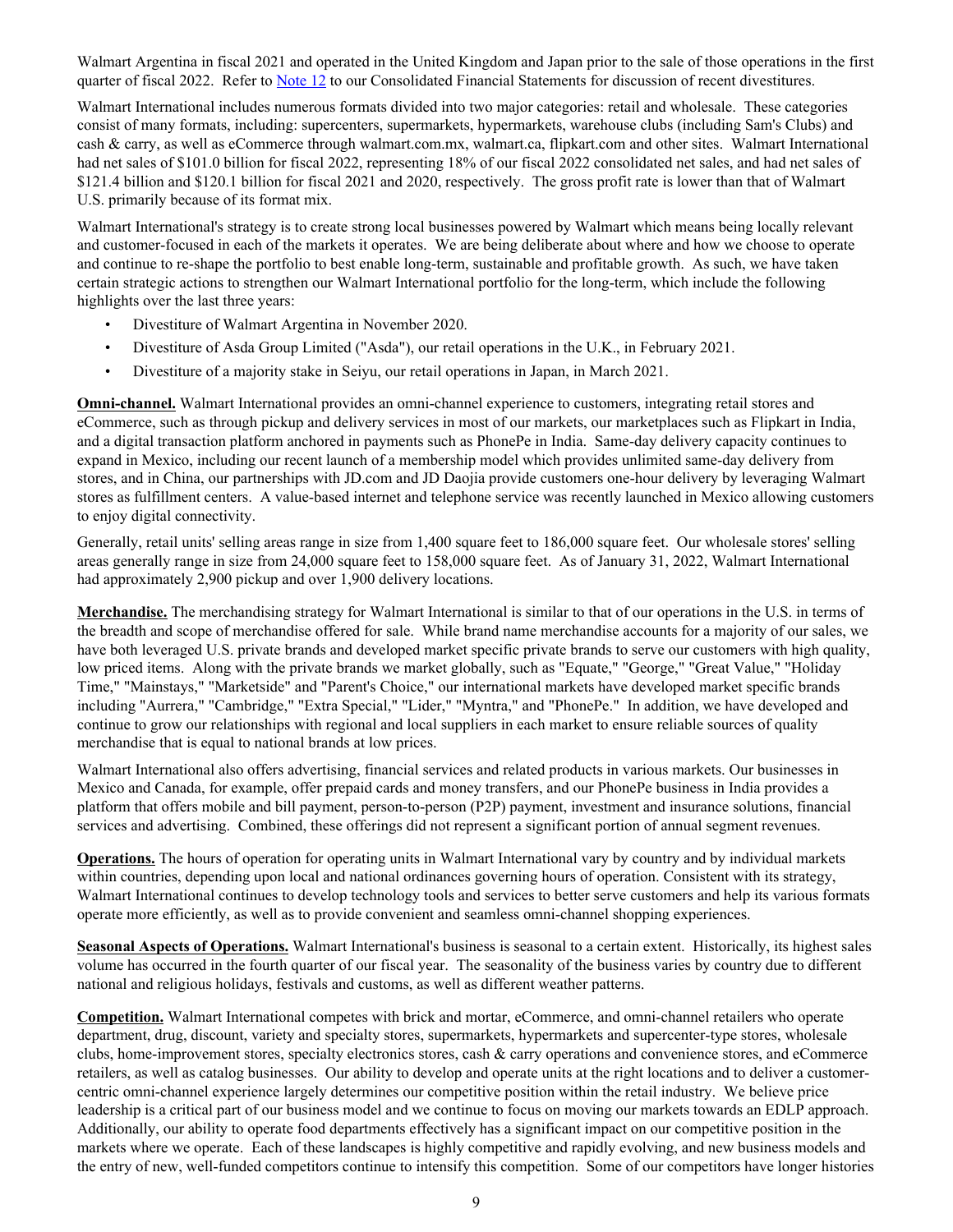in these lines of business, more customers, and greater brand recognition. They may be able to obtain more favorable terms from suppliers and business partners and to devote greater resources to the development of these businesses. In addition, for eCommerce and other internet-based businesses, newer or smaller businesses may be better able to innovate and compete with us.

**Distribution.** We utilize a total of 179 distribution facilities located in Canada, Central America, Chile, China, India, Mexico and South Africa. Through these facilities, we process and distribute both imported and domestic products to the operating units of the Walmart International segment. During fiscal 2022, the majority of Walmart International's purchases passed through these distribution facilities. Suppliers ship the remainder of Walmart International's purchases directly to our stores in the various markets in which we operate. Across the segment, we have efficient networks connecting physical stores and distribution and fulfillment centers which facilitate the movement of goods to where our customers live. We ship merchandise purchased by customers on our eCommerce platforms by a number of methods from multiple locations including from our 83 dedicated eCommerce fulfillment centers, more than 3,400 eCommerce sort centers and last-mile delivery facilities in India, as well as our physical retail stores.

#### **Sam's Club Segment**

Sam's Club operates in 44 states in the U.S. and in Puerto Rico. Sam's Club is a membership-only warehouse club that also operates samsclub.com. Sam's Club had net sales of \$73.6 billion for fiscal 2022, representing 13% of our consolidated fiscal 2022 net sales, and had net sales of \$63.9 billion and \$58.8 billion for fiscal 2021 and 2020, respectively. As a membershiponly warehouse club, membership income is a significant component of the segment's operating income. Sam's Club operates with a lower gross profit rate and lower operating expenses as a percentage of net sales than our other segments.

**Membership.** The following two options are available to members:

|                                          | <b>Plus Membership</b> | <b>Club Membership</b> |
|------------------------------------------|------------------------|------------------------|
| Annual Membership Fee                    | \$100                  | \$45                   |
| Number of Add-on Memberships (\$40 each) | Up to $16$             | Up to $8$              |

All memberships include a spouse/household card at no additional cost. Plus Members are also eligible for free shipping on the majority of merchandise, with no minimum order size, and receive discounts on prescriptions and glasses. Beginning in fiscal 2023, Sam's Club launched a single loyalty rewards currency called Sam's Cash which merges and replaces existing Cash Rewards for Plus members and Cash Back for Sam's Club Mastercard holders. Members may redeem Sam's Cash on purchases in the club and online, to pay for membership fees or for cash in clubs. Sam's Cash does not expire and is available for monthly redemption.

**Omni-channel.** Sam's Club provides an omni-channel experience to customers, integrating retail stores and eCommerce through such services as Curbside Pickup, mobile Scan & Go, ship-from-club, and delivery-from-club. Members have access to a broad assortment of merchandise and services, including those not found in our clubs, online at samsclub.com and through our mobile commerce applications. The warehouse facility sizes generally range between 32,000 and 168,000 square feet, with an average size of approximately 134,000 square feet.

**Merchandise.** Sam's Club offers merchandise in the following five merchandise categories:

- Grocery and consumables includes dairy, meat, bakery, deli, produce, dry, chilled or frozen packaged foods, alcoholic and nonalcoholic beverages, floral, snack foods, candy, other grocery items, health and beauty aids, paper goods, laundry and home care, baby care, pet supplies and other consumable items;
- Fuel, tobacco and other categories;
- Home and apparel includes home improvement, outdoor living, gardening, furniture, apparel, jewelry, tools and power equipment, housewares, toys, seasonal items, mattresses, and tire and battery centers;
- Technology, office and entertainment includes consumer electronics and accessories, software, video games, office supplies, appliances, and third-party gift cards; and
- Health and wellness includes pharmacy, optical and hearing services and over-the-counter drugs.

In addition, the Member's Mark private label brand continues to expand its assortment and deliver member value.

**Operations.** Operating hours for Sam's Clubs are generally Monday through Friday from 10:00 a.m. to 8:00 p.m., Saturday from 9:00 a.m. to 8:00 p.m. and Sunday from 10:00 a.m. to 6:00 p.m. Additionally, most club locations offer Plus Members the ability to shop before the regular operating hours Monday through Saturday, starting at 8:00 a.m. Consistent with its strategy, Sam's Club continues to develop technology tools to drive a great member experience. Curbside Pickup is available at all clubs to help provide fast, easy and contact-free shopping for members. Sam's Club also offers "Scan & Go," a mobile checkout and payment solution, which allows members to bypass the checkout line.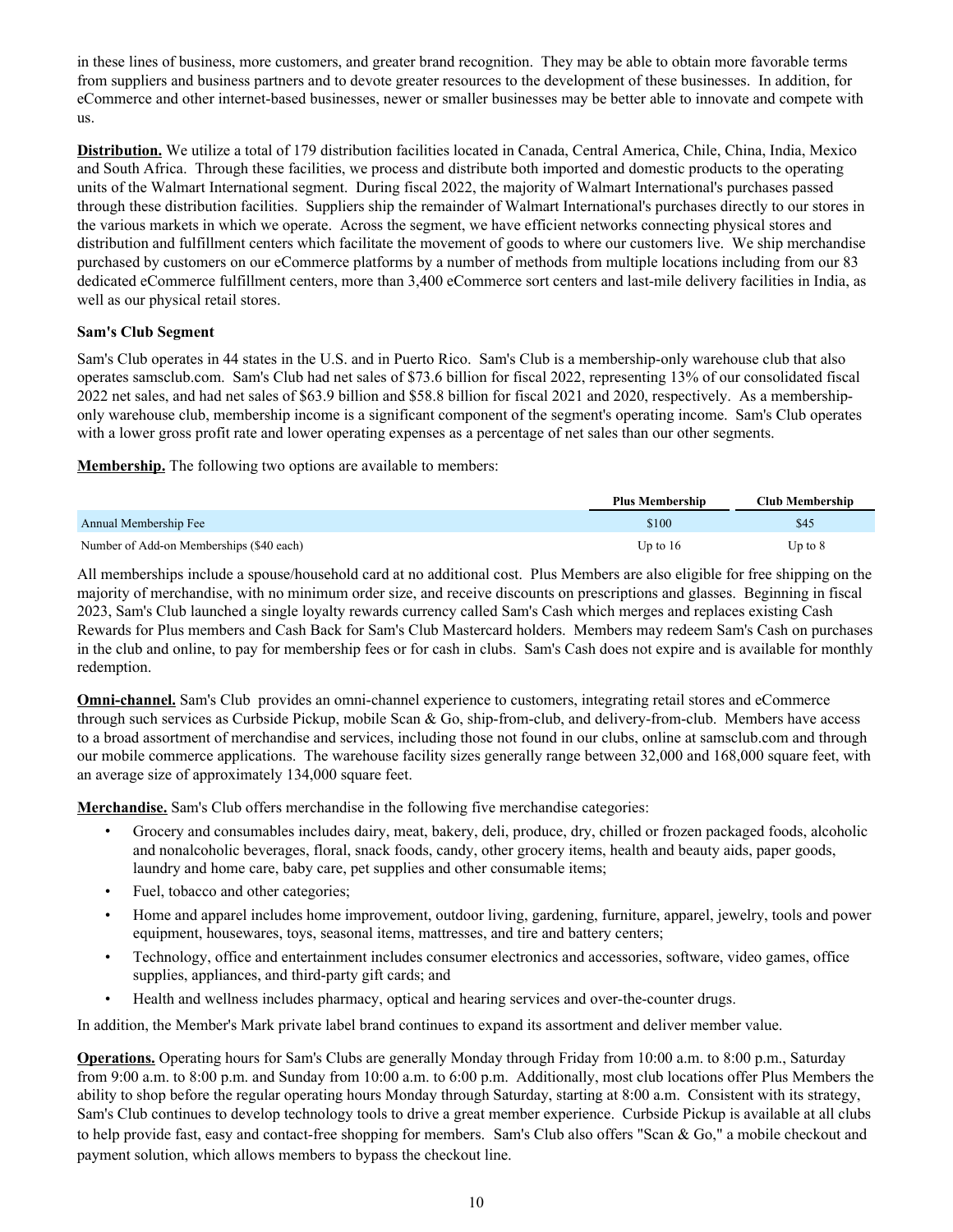**Seasonal Aspects of Operations.** Sam's Club's business is seasonal to a certain extent due to calendar events and national and religious holidays, as well as different weather patterns. Historically, its highest sales volume has occurred in the fiscal quarter ending January 31.

**Competition.** Sam's Club competes with other membership-only warehouse clubs, the largest of which is Costco, as well as with discount retailers, retail and wholesale grocers, general merchandise wholesalers and distributors, gasoline stations as well as omni-channel and eCommerce retailers and catalog businesses. At Sam's Club, we provide value at members-only prices, a quality merchandise assortment, and bulk sizing to serve both our Plus and Club members. Our eCommerce website and mobile commerce applications have increasingly become important factors in our ability to compete.

**Distribution.** We utilize 28 dedicated distribution facilities located strategically throughout the U.S., as well as some of the Walmart U.S. segment's distribution facilities which service the Sam's Club segment for certain items. During fiscal 2022, the majority of Sam's Club's non-fuel club purchases were shipped from these facilities, while the remainder of our purchases were shipped directly to Sam's Club locations by suppliers. Sam's Club ships merchandise purchased on samsclub.com and through its mobile commerce applications by a number of methods including shipments made directly from clubs, 12 dedicated eCommerce fulfillment centers and other distribution centers.

Sam's Club uses a combination of our private truck fleet, as well as common carriers, to transport non-perishable merchandise from distribution facilities to clubs. The segment contracts with common carriers to transport perishable grocery merchandise from distribution facilities to clubs.

#### **Intellectual Property**

We regard our trademarks, service marks, copyrights, patents, domain names, trade dress, trade secrets, proprietary technologies, and similar intellectual property as important to our success, and with respect to our associates, customers and others, we rely on trademark, copyright, and patent law, trade-secret protection, and confidentiality and/or license agreements to protect our proprietary rights. We have registered, or applied for the registration of, a number of U.S. and international domain names, trademarks, service marks and copyrights. Additionally, we have filed U.S. and international patent applications covering certain of our proprietary technology. We have licensed in the past, and expect that we may license in the future, certain of our proprietary rights to third parties.

### **Suppliers and Supply Chain**

As a retailer and warehouse club operator, we utilize a global supply chain that includes both U.S. and international suppliers from whom we purchase the merchandise that we sell in our stores, clubs and online. In many instances, we purchase merchandise from producers located near the stores and clubs in which such merchandise will be sold, particularly products in the "fresh" category. We offer our suppliers the opportunity to efficiently sell significant quantities of their products to us. These relationships enable us to obtain pricing that reflects the volume, certainty and cost-effectiveness these arrangements provide to such suppliers, which in turn enables us to provide low prices to our customers. Our suppliers are subject to standards of conduct, including requirements that they comply with local labor laws, local worker safety laws and other applicable laws. Our ability to acquire from our suppliers the assortment and volume of products we wish to offer to our customers, to receive those products within the required time through our supply chain and to distribute those products to our stores and clubs, determines, along with other supply chain logistics matters (such as containers or port access for example), in part, our in-stock levels in our stores and clubs and the attractiveness of our merchandise assortment we offer to our customers and members.

#### **Government Regulation**

As a company with global operations, we are subject to the laws of the United States and multiple foreign jurisdictions in which we operate and the rules and regulations of various governing bodies, which may differ among jurisdictions. For additional information, see the risk factors herein in "[Item 1A. Risk Factors"](#page-14-0) under the sub-caption "Legal, Tax, Regulatory, Compliance, Reputational and Other Risks."

# **Environmental, Social and Governance ("ESG") Priorities**

Our ESG strategy is centered on the concept of creating shared value: we believe we maximize long-term value and create competitive advantage for the Company by serving our stakeholders, including our customers, associates, shareholders, suppliers, business partners, and communities. We believe that addressing such societal needs builds the value of our business, including by enhancing customer and associate trust, creating new revenue streams, managing cost and risk, building capabilities for future advantage, and strengthening the underlying systems we all rely on.

We prioritize the ESG issues that offer the greatest potential for Walmart to create shared value: issues that rank high in relevance to our business and stakeholders and which Walmart is positioned to make a positive impact. Our current ESG priorities are categorized into four broad themes: opportunity, sustainability, community, and ethics and integrity.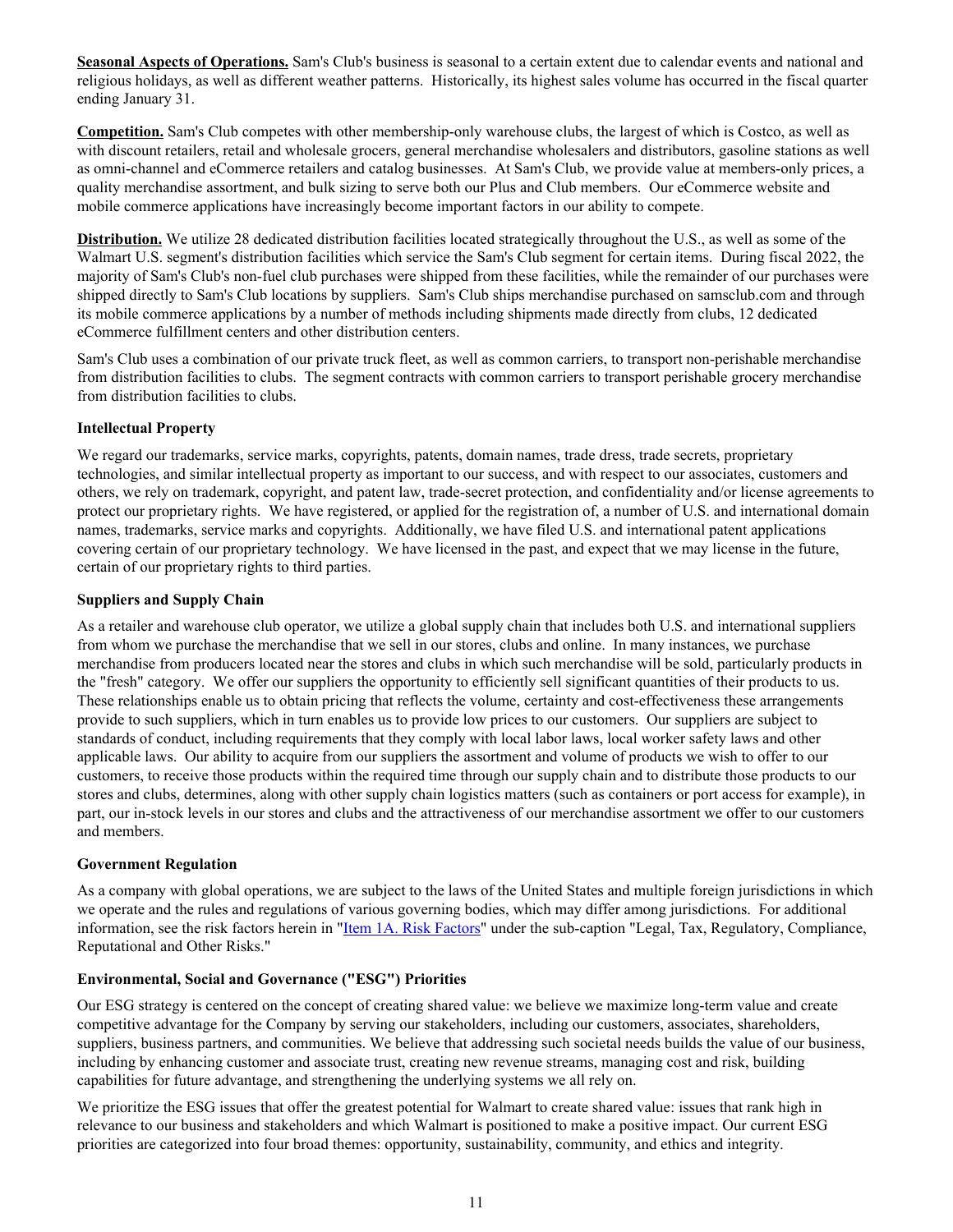- **Opportunity**. Retail can be a powerful engine for inclusive economic opportunity. We aim to advance diversity, equity, and inclusion, and to provide opportunity for Walmart associates (as further described in the Human Capital Management section below), our supply chain and the communities we're in to fulfill our customer mission, strengthen our business and help people build a better life for themselves and their families.
- **Sustainability**. Walmart's sustainability efforts focus on our ability to create and preserve long-term value for both people and planet. With respect to people, our sustainability efforts focus on sourcing responsibly, helping prevent forced labor, empowering women, creating inclusive economic opportunity and selling safer, healthier products. With respect to the planet, our efforts aim to enhance the sustainability of product supply chains by reducing emissions, protecting and restoring nature, and reducing waste. To help address the effects of climate change, Walmart has set science-based targets for emissions reduction, including our goal to achieve zero emissions in our operations by 2040 —without offsets—and to reduce or avoid one billion metric tons of emissions in our value chain by 2030 under our Project Gigaton™ initiative.
- **Community**. Walmart aims to serve and strengthen communities by operating our business in a way that meets the needs of our customer and community stakeholder groups, including by providing safer, healthier and more affordable food and other products, disaster support, associate volunteerism, local grant programs and community cohesion initiatives.
- **Ethics and Integrity**. At every level of our Company, we work to create a culture that inspires trust among our associates, with our customers, and in the communities we serve.

We periodically publish information on our ESG priorities, strategies, and progress on our corporate website and may update those disclosures from time to time. Nothing on our website, including our ESG reporting, documents or sections thereof, shall be deemed incorporated by reference into this Annual Report on Form 10-K.

#### **Human Capital Management**

Our commitment to help people around the world save money and live better is delivered by our associates who make the difference for our customers every day. As of the end of fiscal 2022, we employed approximately 2.3 million associates worldwide, with approximately 1.7 million associates in the U.S. and approximately 0.6 million associates internationally. In the U.S., approximately 94% of these associates are hourly and approximately 69% are full-time.

We believe the strength of our workforce, our associates, is a significant contributor to our success. Walmart is a place of opportunity, not only as a foundational entry point to develop critical skills that are relevant for a variety of careers, but also a place where people can grow in their careers across our global omni-channel business. As customer expectations and technology change the nature of work, we are focused on attracting, developing, rewarding, and retaining associates to thrive in an ever-changing environment. Approximately 75% of our U.S. salaried store, club and supply chain management started their careers in hourly positions. Our focus on providing a path of career opportunity for our associates through robust training, competitive wages and benefits, and opportunities for advancement creates a strong associate value proposition. The COVID-19 pandemic and the related reassessment taking place across the workforce had an impact on our retention of associates and as a result turnover in the U.S. increased compared to the previous fiscal year.

Our workforce strategy includes the following strategic priorities:

**Inclusion** - *Build a Walmart for everyone: a diverse, equitable and inclusive company, where associates' ideas and opinions matter*. We are focused on creating an inclusive culture and a diverse associate base. Creating an environment where all associates believe they belong and are empowered to be themselves, which we believe is essential in serving our customers now and in the future. We publish our diversity representation twice yearly, and hold ourselves accountable to providing recurring culture, diversity, equity, and inclusion updates to senior leadership, including our President and CEO, and members of the Board of Directors. Of the approximately 2.3 million associates employed worldwide, 53% identify as women. In the U.S., 49% of the approximately 1.7 million associates identify as people of color.

We review our processes regarding our commitment to fair-pay practices. We are committed to creating a performance culture where associates are rewarded based on meaningful factors such as qualifications, experience, performance, and the work they do.

To build a company where associates feel engaged, valued and heard, we gather and respond to associates' feedback in a variety of ways, including but not limited to an anonymous, periodic associate engagement survey, our Open Door process, and oneon-one interactions. Management reviews the results of feedback obtained from our formal associate engagement survey. Feedback and suggestions received through these channels have led to meaningful changes in our business.

**Well-being** - *Focus on the physical, emotional, and financial well-being of our associates.* We invest in our associates by offering competitive wages, as well as a broad range of benefits that vary based on customary local practices and statutory requirements, and we believe these investments in our associates are important to our future. In the U.S., we offer affordable healthcare coverage to our full-time and eligible part-time associates as well as company paid benefits such as 401(k) match,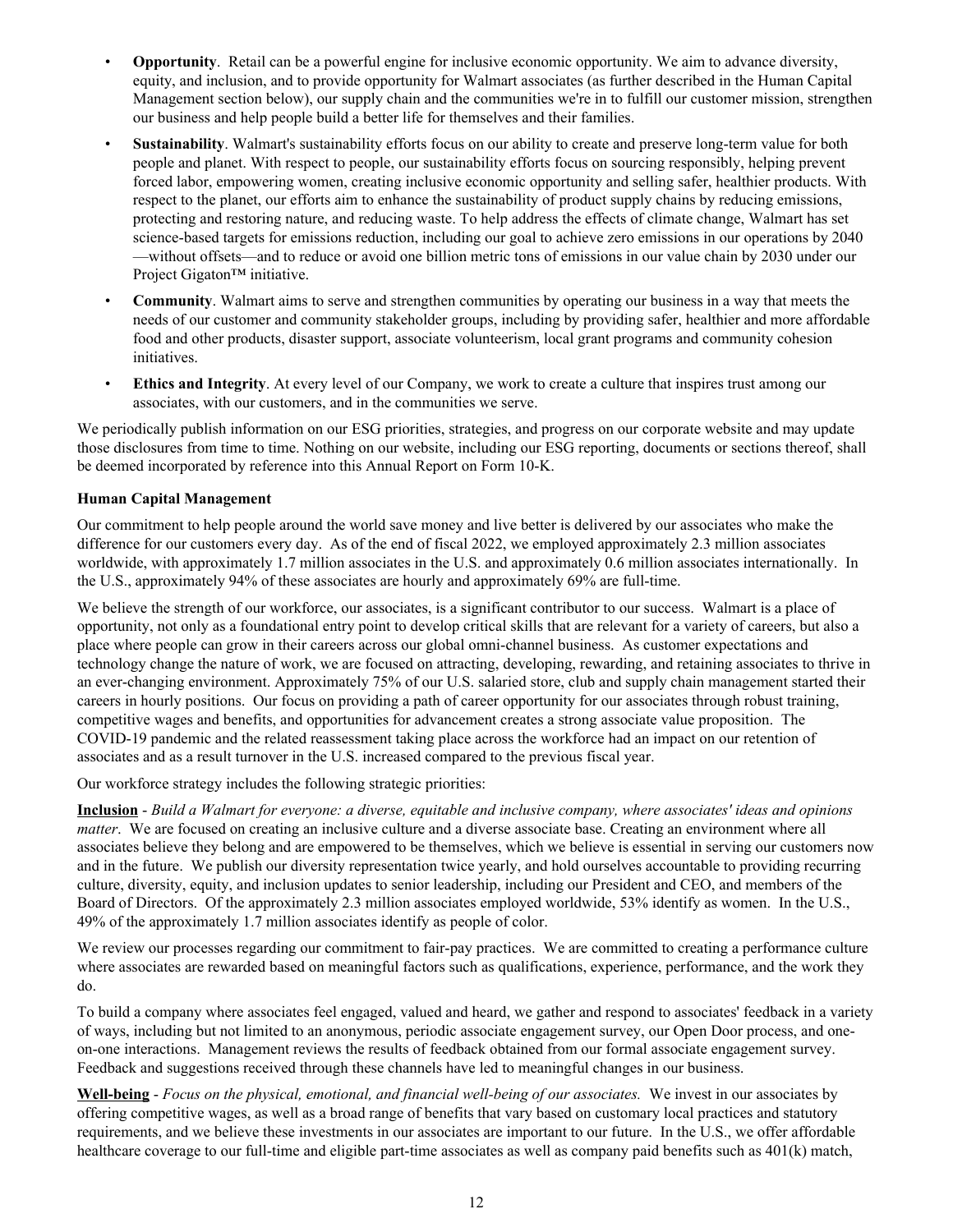maternity leave, a paid parental leave program to all full-time associates, paid time off, Associate Stock Purchase Plan match, life insurance, behavioral health services, and a store discount card or Sam's Club membership. Additional information about how we invest in our associates' well-being, including wage structure and pay, can be found in our Human Capital brief in our most recent ESG reporting, which is available on our corporate website. Nothing on our website, including our ESG reporting documents, or sections thereof, shall be deemed incorporated by reference into this Annual Report on Form 10-K or incorporated by reference into any of our other filings with the Securities and Exchange Commission. Certain information relating to retirement-related benefits we provide to our associates is included in [Note 11](#page-74-0) to our Consolidated Financial Statements.

The health and safety of our associates remain our biggest priorities and we continue to focus on enabling access to vaccines, providing safeguards within facilities, and supporting associates. We encourage all associates to consider the COVID-19 vaccine and provide access to make the decision easier. Associates can become vaccinated while on the clock or receive paid time off to do so. Our COVID-leave policy, which was implemented in March 2020 to support associates during the pandemic, has been extended through March 31, 2022.

**Growth** - *Provide ongoing growth, development and learning opportunities for associates and continue to attract talent with new skills.* We are invested in the growth of our associates in support of our business and their success. We invest in associate development – including new roles and career paths, cross-training, on-the-job learning and coaching, and formal, classroomstyle training such as Walmart Academy in the U.S. We also provide access to educational opportunities for our eligible associates through our Live Better U program, which provides a pathway to earn a high school diploma or a college degree at no cost, as well as multiple digital learning opportunities.

**Digital** - *Accelerate digital transformation and ways of working to improve the associate experience and drive business results*. To deliver a seamless customer and associate experience, we continue to invest in digital tools to improve associate productivity, engagement, and performance. As more customers shop digitally, we have adapted by adding more roles in eCommerce fulfillment and our home office associates have accelerated tech-based solutions that enhance the customer and associate experiences.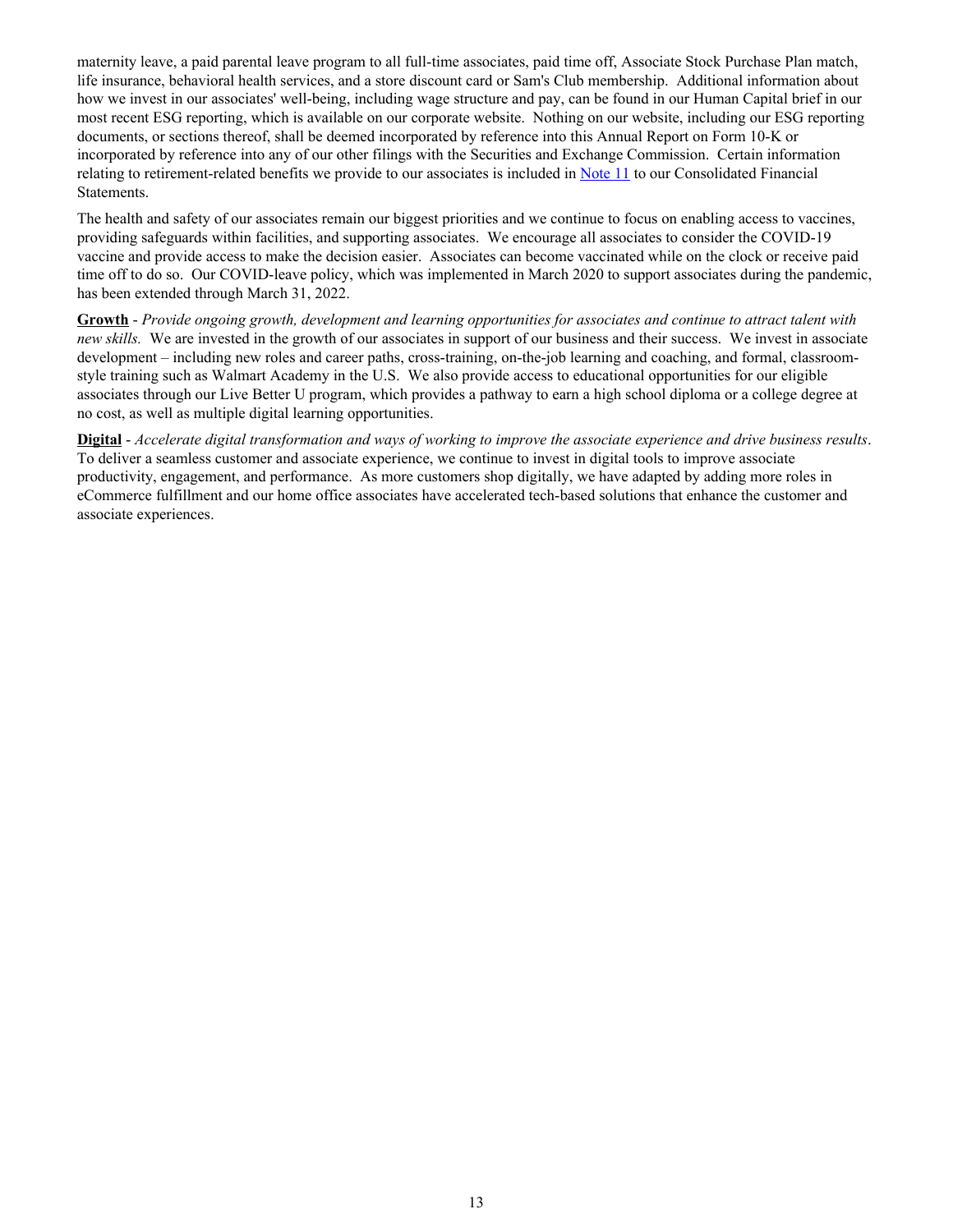### **Information About Our Executive Officers**

The following chart names the executive officers of the Company as of the date of the filing of this Annual Report on Form 10- K with the SEC, each of whom is elected by and serves at the pleasure of the Board of Directors. The business experience shown for each officer has been his or her principal occupation for at least the past five years, unless otherwise noted.

| Name                | <b>Business Experience</b>                                                                                                                                                                                                                                                                                                                                                                                                                                                                                                         | Current<br><b>Position</b><br><b>Held Since</b> | Age |
|---------------------|------------------------------------------------------------------------------------------------------------------------------------------------------------------------------------------------------------------------------------------------------------------------------------------------------------------------------------------------------------------------------------------------------------------------------------------------------------------------------------------------------------------------------------|-------------------------------------------------|-----|
| Daniel J. Bartlett  | Executive Vice President, Corporate Affairs, effective June 2013. From<br>November 2007 to June 2013, he served as the Chief Executive Officer and<br>President of U.S. Operations at Hill & Knowlton, Inc., a public relations<br>company.                                                                                                                                                                                                                                                                                        | 2013                                            | 50  |
| M. Brett Biggs      | Executive Vice President and Chief Financial Officer, effective January 2016.<br>From January 2014 to December 2015, he served as Executive Vice President<br>and Chief Financial Officer of Walmart International.                                                                                                                                                                                                                                                                                                                | 2016                                            | 53  |
| Rachel Brand        | Executive Vice President, Global Governance, Chief Legal Officer and<br>Corporate Secretary, effective April 2018. From May 2017 to February 2018,<br>she served as Associate Attorney General in the United States Department of<br>Justice. From January 2017 to May 2017, Ms. Brand was an Associate<br>Professor of Law at George Mason University Antonin Scalia Law School.<br>From August 2012 to February 2017, she served as a board member on the<br>Privacy and Civil Liberties Oversight Board of the U.S. government. | 2018                                            | 48  |
| David M. Chojnowski | Senior Vice President and Controller effective January 2017. From October<br>2014 to January 2017, he served as Vice President and Controller, Walmart<br>U.S.                                                                                                                                                                                                                                                                                                                                                                     | 2017                                            | 52  |
| John Furner         | Executive Vice President, President and Chief Executive Officer, Walmart U.S.<br>effective November 2019. From February 2017 until November 2019, he<br>served as President and Chief Executive Officer, Sam's Club. From October<br>2015 to January 2017, he served as Executive Vice President and Chief<br>Merchandising Officer of Sam's Club.                                                                                                                                                                                 | 2019                                            | 47  |
| Suresh Kumar        | Executive Vice President, Global Chief Technology Officer and Chief<br>Development Officer effective July 2019. From February 2018 until June 2019,<br>Mr. Kumar was Vice President and General Manager at Google LLC. From<br>May 2014 until February 2018, he was Corporate Vice President at Microsoft<br>Corporation.                                                                                                                                                                                                          | 2019                                            | 57  |
| Judith McKenna      | Executive Vice President, President and Chief Executive Officer, Walmart<br>International, effective February 2018. From February 2015 to January 2018,<br>she served as Executive Vice President and Chief Operating Officer of<br>Walmart U.S.                                                                                                                                                                                                                                                                                   | 2018                                            | 55  |
| Kathryn McLay       | Executive Vice President, President and Chief Executive Officer, Sam's Club<br>effective November 15, 2019. From February 2019 to November 2019, she<br>served as Executive Vice President, Walmart U.S. Neighborhood Markets.<br>From December 2015 until February 2019, she served as Senior Vice President,<br>U.S. Supply Chain. Ms. McLay originally joined the Company in April 2015 as<br>Vice President of U.S. Finance and Strategy.                                                                                      | 2019                                            | 48  |
| C. Douglas McMillon | President and Chief Executive Officer, effective February 2014. From February<br>2009 to January 2014, he served as Executive Vice President, President and<br>Chief Executive Officer, Walmart International.                                                                                                                                                                                                                                                                                                                     | 2014                                            | 55  |
| Donna Morris        | Executive Vice President, Global People, and Chief People Officer, effective<br>February 2020. From April 2002 to January 2020, she worked at Adobe Inc. in<br>various roles, including most recently, Chief Human Resources Officer and<br>Executive Vice President, Employee Experience.                                                                                                                                                                                                                                         | 2020                                            | 54  |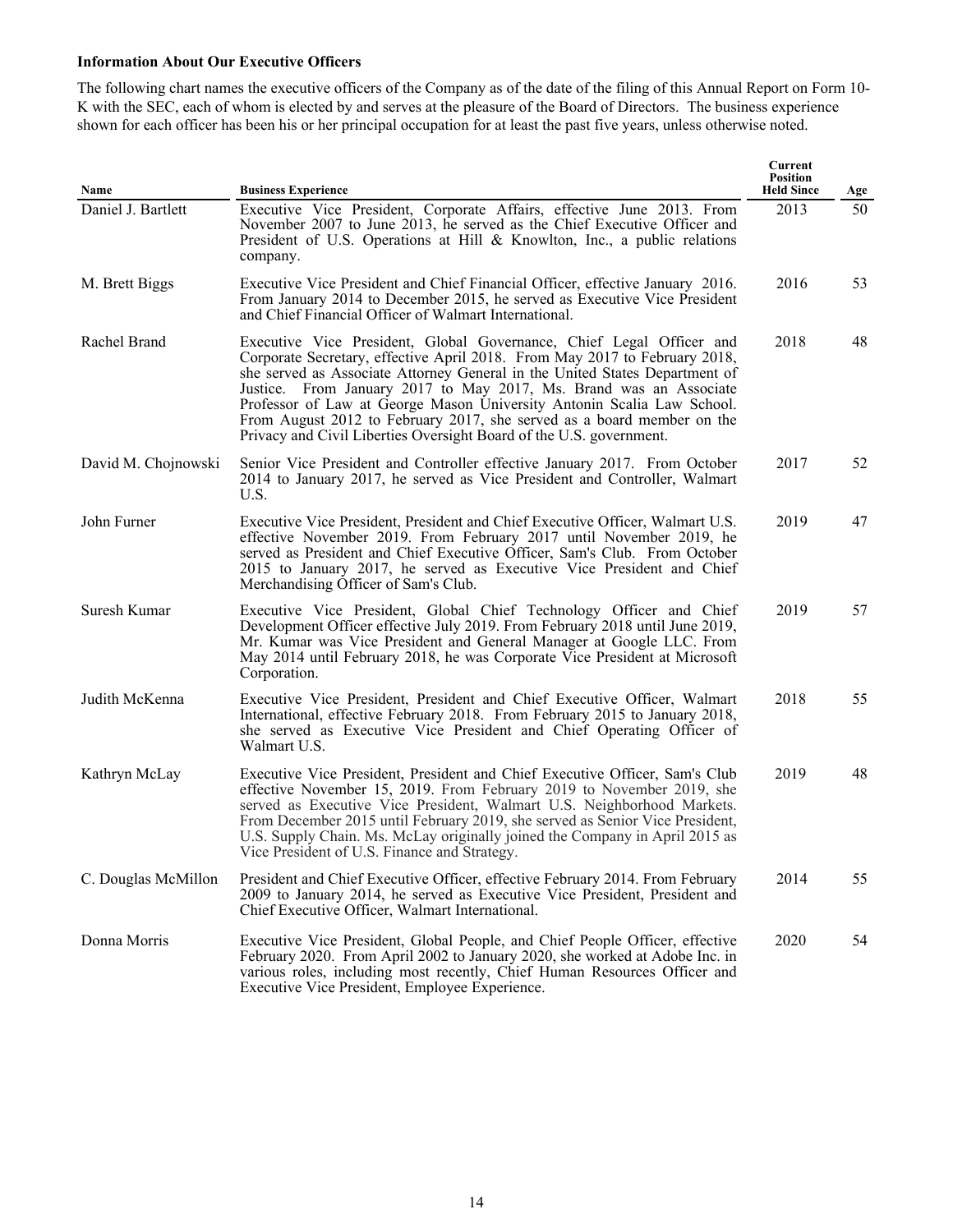#### <span id="page-14-0"></span>**Our Website and Availability of SEC Reports and Other Information**

Our corporate website is located at www.stock.walmart.com. We file with or furnish to the SEC Annual Reports on Form 10- K, Quarterly Reports on Form 10-Q, Current Reports on Form 8-K, amendments to those reports, proxy statements and annual reports to shareholders, and, from time to time, other documents. The reports and other documents filed with or furnished to the SEC are available to investors on or through our corporate website free of charge as soon as reasonably practicable after we electronically file them with or furnish them to the SEC. The SEC maintains a website that contains reports, proxy and information statements and other information regarding issuers, such as the Company, that file electronically with the SEC. The address of that website is www.sec.gov. Our SEC filings, our Reporting Protocols for Senior Financial Officers and our Code of Conduct can be found on our website at www.stock.walmart.com. These documents are available in print to any shareholder who requests a copy by writing or calling our Investor Relations Department, which is located at our principal offices.

A description of any substantive amendment or waiver of Walmart's Reporting Protocols for Senior Financial Officers or our Code of Conduct for our chief executive officer, our chief financial officer and our controller, who is our principal accounting officer, will be disclosed on our website at www.stock.walmart.com under the Corporate Governance section. Any such description will be located on our website for a period of 12 months following the amendment or waiver.

# **ITEM 1A. RISK FACTORS**

The risks described below could, in ways we may or may not be able to accurately predict, materially and adversely affect our business, results of operations, financial position and liquidity. Our business operations could also be affected by additional factors that apply to all companies operating in the U.S. and globally. The following risk factors do not identify all risks that we may face.

#### **Strategic Risks**

#### **Failure to successfully execute our omni-channel strategy and the cost of our investments in eCommerce and technology may materially adversely affect our market position, net sales and financial performance.**

The retail business continues to rapidly evolve and consumers increasingly embrace digital shopping. As a result, the portion of total consumer expenditures with retailers and wholesale clubs occurring through digital platforms is increasing and the pace of this increase could continue to accelerate.

Our strategy, which includes investments in eCommerce, technology, talent, supply chain automation, acquisitions, joint ventures, store remodels and other customer initiatives, may not adequately or effectively allow us to continue to grow our eCommerce business, increase comparable sales, maintain or grow our overall market position or otherwise offset the impact on the growth of our business of a moderated pace of new store and club openings. The success of this strategy will depend in large measure on our ability to continue building and delivering a seamless omni-channel shopping experience and interconnected ecosystem for our customers that deepens our relationships with our customers across our various businesses and partnerships and reinforces our overall flywheel strategy. The success of this strategy is further subject to the related risks discussed in this Item 1A. With the interconnected components of this flywheel strategy and an increasing allocation of capital expenditures focused on these initiatives, our failure to successfully execute on individual components of this strategy may adversely affect our market position, net sales and financial performance which could also result in impairment charges to intangible assets or other long-lived assets. In addition, a greater concentration of eCommerce sales, including increasing online grocery sales, could result in a reduction in the amount of traffic in our stores and clubs, which would, in turn, reduce the opportunities for cross-store or cross-club sales of merchandise that such traffic creates and could reduce our sales within our stores and clubs and materially adversely affect our financial performance.

Furthermore, the cost of certain investments in eCommerce, technology, talent, automation, including any operating losses incurred, will adversely impact our financial performance in the short-term and failure to realize the benefits of these investments may adversely impact our financial performance over the longer term.

#### **If we do not timely identify or effectively respond to consumer trends or preferences, it could negatively affect our relationship with our customers, demand for the products and services we sell, our market share and the growth of our business.**

It is difficult to predict consistently and successfully the products and services our customers will demand and changes in their shopping patterns. The success of our business depends in part on how accurately we predict consumer demand, availability of merchandise, the related impact on the demand for existing products and services and the competitive environment. Price transparency, assortment of products, customer experience, convenience, ease and the speed and cost of shipping are of primary importance to customers and continue to increase in importance, particularly as a result of digital tools and social media available to consumers and the choices available to consumers for purchasing products. Our failure to adequately or effectively respond to changing consumer tastes, preferences (including those related to ESG issues) and shopping patterns, or any other failure on our part to timely identify or effectively respond to changing consumer tastes, preferences and shopping patterns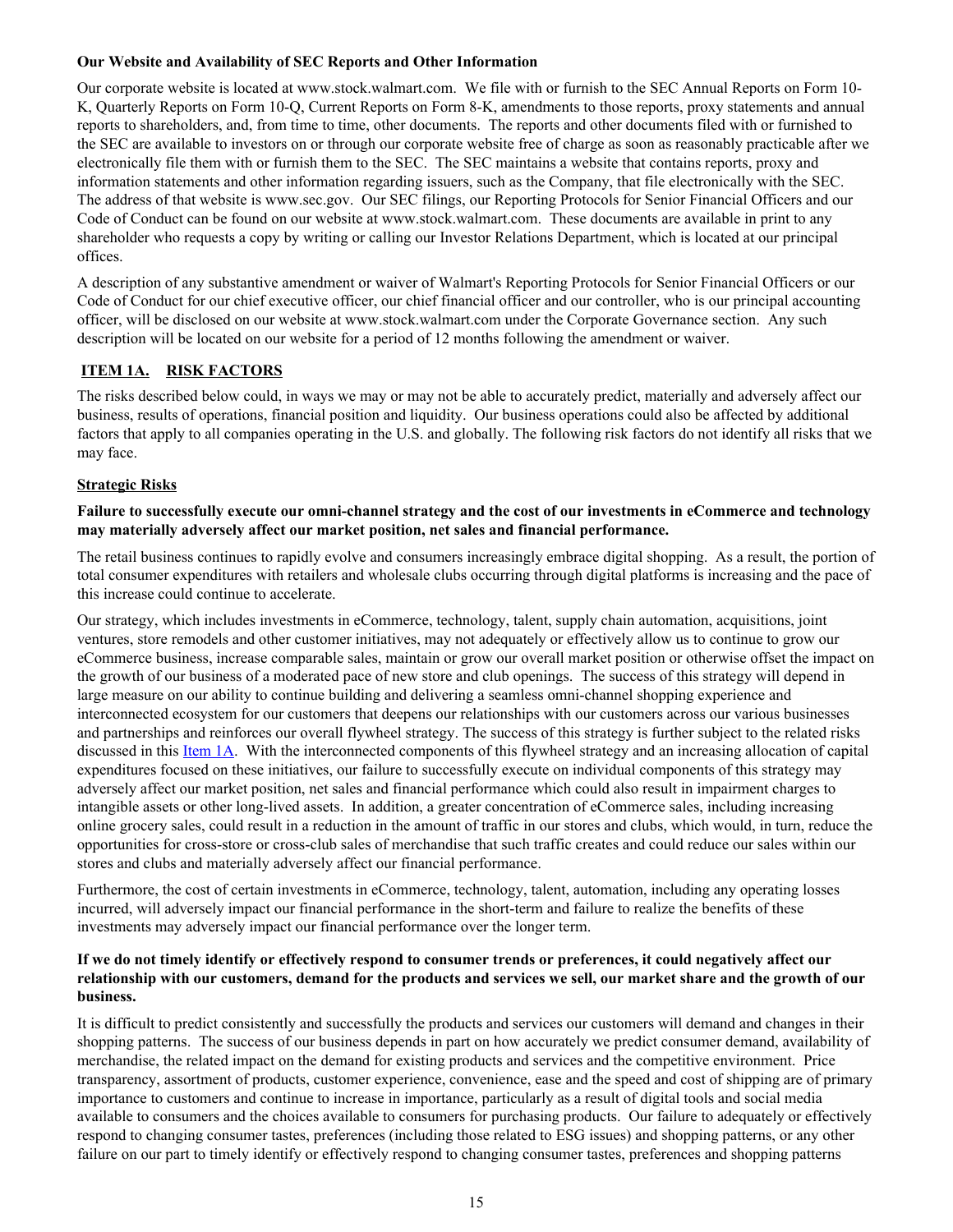could negatively affect our reputation and relationship with our customers, the demand for the products we sell or services we offer, our market share and the growth of our business.

#### **We face strong competition from other retailers, wholesale club operators, omni-channel retailers, and other businesses which could materially adversely affect our financial performance.**

Each of our segments competes for customers, employees, digital prominence, products and services and in other important aspects of its business with many other local, regional, national and global physical, eCommerce and omni-channel retailers, wholesale club operators and retail intermediaries, as well as companies that offer services in digital advertising, fulfillment and delivery services, health and wellness, and financial services. The omni-channel retail landscape is highly competitive and rapidly evolving, and the entry of new, well-funded competitors may increase competitive pressures. In addition, for eCommerce and other internet-based businesses, newer or smaller businesses may be better able to innovate and compete with us.

We compete in a variety of ways, including the prices at which we sell our merchandise, merchandise selection and availability, services offered to customers, location, store hours, in-store amenities, the shopping convenience and overall shopping experience we offer, the attractiveness and ease of use of our digital platforms, cost and speed of and options for delivery to customers of merchandise purchased through our digital platforms or through our omni-channel integration of our physical and digital operations.

A failure to respond effectively to competitive pressures and changes in the retail and other markets in which we operate, omnichannel innovations and omni-channel ecosystems developed by our competitors or delays or failure in execution of our strategy could materially adversely affect our financial performance. See "[Item 1. Business"](#page-5-0) above for additional discussion of the competitive situation of each of our reportable segments.

Certain segments of the retail industry are undergoing consolidation or substantially reducing operations, whether due to bankruptcy, consolidation or other factors. Such consolidation, or other business combinations or alliances, competitive omnichannel ecosystems, or reductions in operations may result in competitors with greatly improved financial resources, improved access to merchandise, greater market penetration and other improvements in their competitive positions. Such business combinations or alliances could allow these companies to provide a wider variety of products and services at competitive prices, which could adversely affect our financial performance.

#### **General or macro-economic factors, both domestically and internationally, may materially adversely affect our financial performance.**

General economic conditions and other economic factors, globally or in one or more of the markets we serve, may adversely affect our financial performance. Higher interest rates, lower or higher prices of petroleum products, including crude oil, natural gas, gasoline, and diesel fuel, higher costs for electricity and other energy, weakness in the housing market, inflation, deflation, increased costs of essential services, such as medical care and utilities, higher levels of unemployment, decreases in consumer disposable income, unavailability of consumer credit, higher consumer debt levels, changes in consumer spending and shopping patterns, fluctuations in currency exchange rates, higher tax rates, imposition of new taxes or other changes in tax laws, changes in healthcare laws, other regulatory changes, the imposition of tariffs or other measures that create barriers to or increase the costs associated with international trade, overall economic slowdown or recession and other economic factors in the U.S. or in any of the other markets in which we operate could adversely affect consumer demand for the products and services we sell in the U.S. or such other markets, change the mix of products we sell to one with a lower average gross margin, cause a slowdown in discretionary purchases of goods, adversely affect our net sales and result in slower inventory turnover and greater markdowns of inventory, or otherwise materially adversely affect our operations and operating results and could result in impairment charges to intangible assets, goodwill or other long-lived assets.

In addition, the economic factors listed above, any other economic factors or circumstances resulting in higher transportation, labor, insurance or healthcare costs or commodity prices, and other economic factors in the U.S. and other countries in which we operate can increase our cost of sales and operating, selling, general and administrative expenses and otherwise materially adversely affect our operations and operating results.

The economic factors that affect our operations may also adversely affect the operations of our suppliers, which can result in an increase in the cost to us of the goods we sell to our customers or, in more extreme cases, in certain suppliers not producing goods in the volume typically available to us for sale.

#### **The performance of strategic alliances and other business relationships to support the expansion of our business could materially adversely affect our financial performance.**

We may enter into strategic alliances and other business relationships in the countries in which we have existing operations or in other markets to expand our business. These arrangements may not generate the level of sales we anticipate when entering into the arrangement or may otherwise adversely impact our business and competitive position relative to the results we could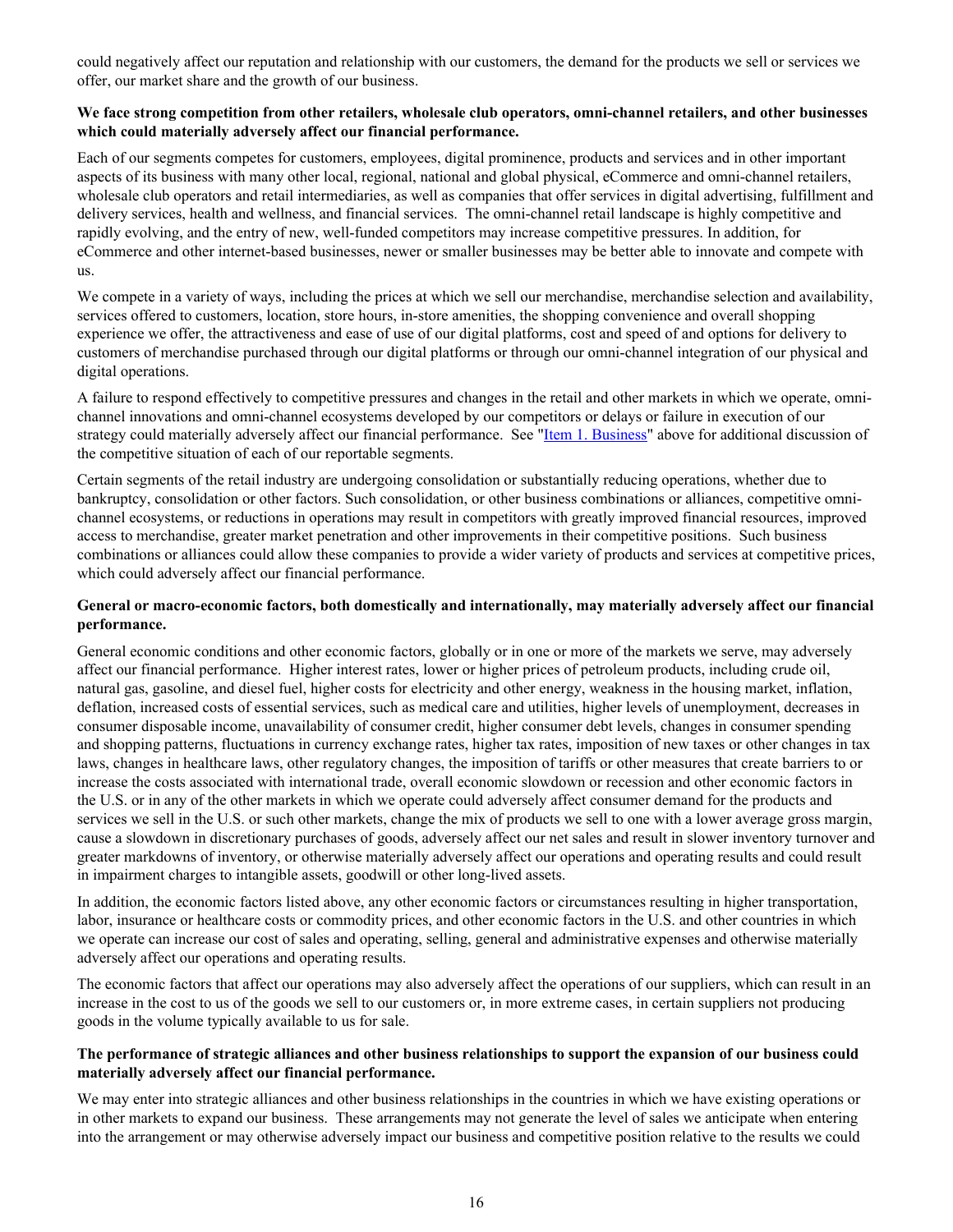have achieved in the absence of such alliance. In addition, any investment we make in connection with a strategic alliance, business relationship or in certain of our recently divested markets, could materially adversely affect our financial performance.

#### **Operational Risks**

#### **The impact of the COVID-19 pandemic on our business, financial position and results of operations continues to be unpredictable, and we may be unable to sustain our revenue growth rate in the future.**

The impacts of the COVID-19 pandemic continue to be highly unpredictable and volatile in light of the potential for a resurgence of infection rates or as a result of future mutations, variants, or related strains of the virus. Recent years have demonstrated the widespread and varying impacts of the pandemic on certain business operations, demand for our products and services, in-stock positions, costs of doing business, access to inventory, supply chain operations, the extent and duration of measures to try to contain the virus (such as travel bans and restrictions, quarantines, shelter-in-place orders, business and government shutdowns, and other restrictions on retailers), our ability to predict future performance, exposure to litigation, and our financial performance, among other things.

Customer behaviors have changed rapidly during the course of the COVID-19 pandemic. In the event of a resurgence of infections or future mutations, variants or related strains of the virus become prevalent, customer demand for certain products may fluctuate and customer behaviors may change, which may challenge our ability to anticipate and/or adjust inventory levels to meet that demand. These factors may result in higher out-of-stock positions in certain products, as well as delays in delivering those products, and could impact inventory levels in the future.

Other factors and uncertainties include, but are not limited to: the severity and duration of the pandemic, including whether there are additional outbreaks or spikes in the number of COVID-19 cases, future mutations or related strains of the virus in areas in which we and our suppliers operate; further increased operational costs associated with operating during a global pandemic; evolving macroeconomic factors, including general economic uncertainty, unemployment rates, and recessionary pressures; unknown consequences on our business performance and initiatives stemming from the substantial investment of time, capital and other resources to the pandemic response; the effectiveness and extent of administration of vaccinations and medical treatments for COVID-19 or other variants; the pace of recovery when the pandemic subsides; and the long-term impact of the COVID-19 pandemic on our business, including consumer behaviors. These risks and their impacts are difficult to predict and could otherwise disrupt and adversely affect our operations and our financial performance.

The COVID-19 pandemic has led to increased revenue growth relative to historic trends, and has particularly accelerated our eCommerce growth. These results, as well as those of other metrics such as net income and other financial and operating data, may not be indicative of results for future periods. Once the impact of the COVID-19 pandemic subsides, particularly as vaccines become more widely available, and customers return to work or school or are otherwise no longer subject to the aforementioned containment directives and similar mandates, a failure by us to continue capitalizing on growth opportunities may result in declining revenue and future operating results may fall below expectations.

To the extent that the COVID-19 pandemic continues to adversely affect the U.S. and the global economy, it may also heighten other risks described in this section, including but not limited to those related to consumer behavior and expectations, competition, our reputation, implementation of strategic initiatives, cybersecurity threats, payment-related risks, technology systems disruption, supply chain disruptions, labor availability and cost, litigation, and regulatory requirements.

### **Natural disasters, climate change, geopolitical events, global health epidemics or pandemics and catastrophic events could materially adversely affect our financial performance.**

The occurrence of one or more natural disasters, such as hurricanes, tropical storms, floods, fires, earthquakes, tsunamis, cyclones, typhoons; weather conditions such as major or extended winter storms, droughts and tornadoes, whether as a result of climate change or otherwise; geopolitical events; global health epidemics or pandemics or other contagious outbreaks such as the ongoing COVID-19 pandemic; and catastrophic events, such as war, civil unrest, terrorist attacks or other acts of violence, including active shooter situations (such as those that have occurred in our U.S. stores), in countries in which we operate, in which our suppliers are located, or in other areas of the world (such as in Ukraine where armed hostilities currently exist between Ukraine and Russia) could adversely affect our operations and financial performance.

Such events could result in physical damage to, or the complete loss of, one or more of our properties, the closure of one or more stores, clubs and distribution or fulfillment centers, limitations on store or club operating hours, the lack of an adequate work force in a market, the inability of customers and associates to reach or have transportation to our stores and clubs affected by such events, the evacuation of the populace from areas in which our stores, clubs and distribution and fulfillment centers are located, the unavailability of our digital platforms to our customers, changes in the purchasing patterns of consumers (including the frequency of visits by consumers to physical retail locations, whether as a result of limitations on large gatherings, travel and movement limitations or otherwise) and in consumers' disposable income, the temporary or long-term disruption in the supply of products from some suppliers, the disruption in the transport of goods from overseas, the disruption or delay in the delivery of goods to our distribution and fulfillment centers or stores within a country in which we are operating, the reduction in the availability of products in our stores, increases in the costs of procuring products as a result of either reduced availability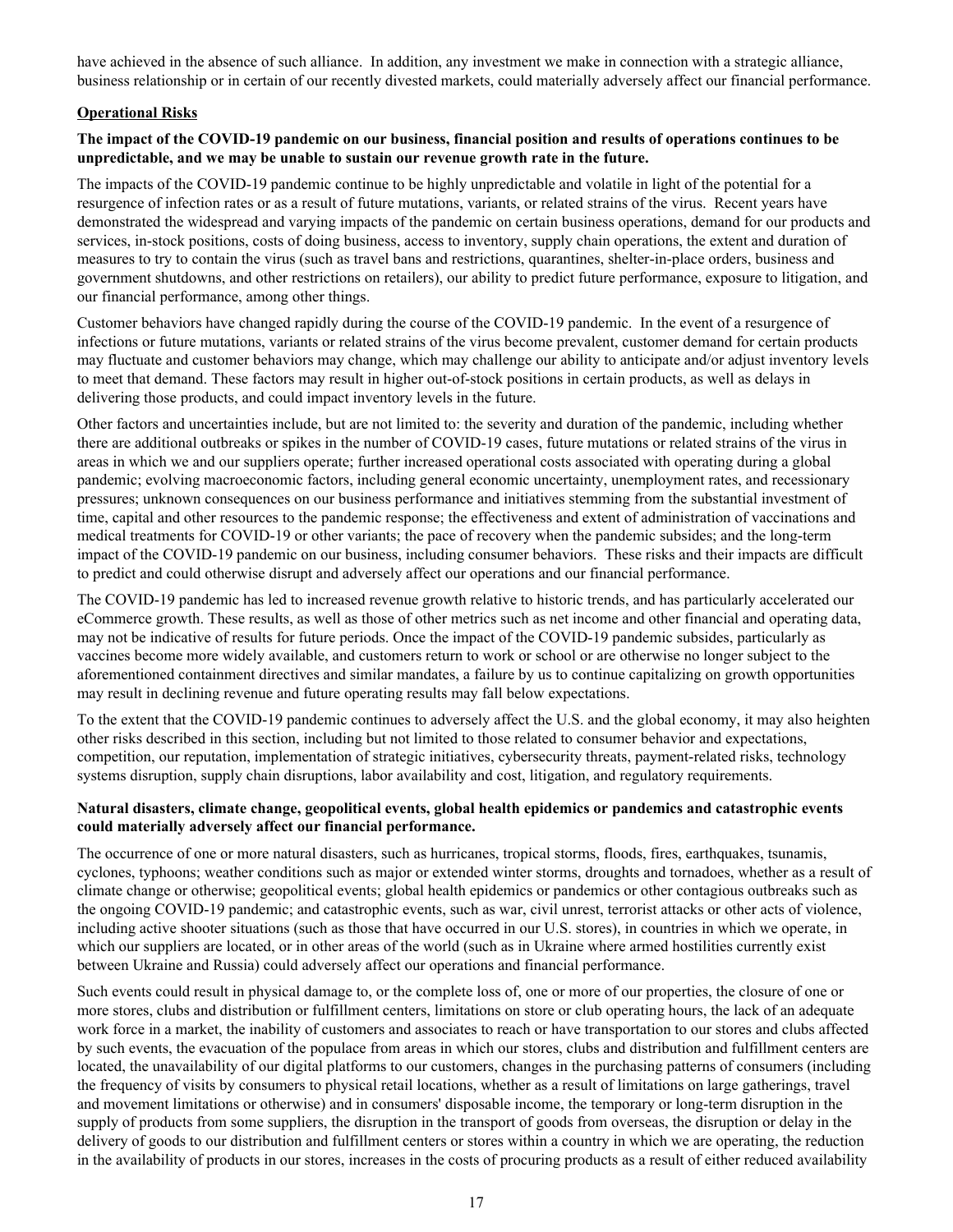or economic sanctions, increased transportation costs (whether due to fuel prices, fuel supply, or otherwise), the disruption (whether directly or indirectly) of critical infrastructure systems, banking systems, utility services or energy availability to our stores, clubs and our facilities, and the disruption in our communications with our stores, clubs and our other facilities.

Furthermore, the long-term impacts of climate change, whether involving physical risks (such as extreme weather conditions, drought, or rising sea levels) or transition risks (such as regulatory or technology changes) are expected to be widespread and unpredictable. Certain impacts of physical risk may include: temperature changes that increase the heating and cooling costs at stores, clubs, and distribution or fulfillment centers; extreme weather patterns that affect the production or sourcing of certain commodities; flooding and extreme storms that damage or destroy our buildings and inventory; and heat and extreme weather events that cause long-term disruption or threats to the habitability of the communities in which Walmart operates. Relative to transition risk, certain impacts may include: changes in energy and commodity prices driven by climate-related weather events; prolonged climate-related events affecting macroeconomic conditions with related effects on consumer spending and confidence; stakeholder perception of our engagement in climate-related policies; and new regulatory requirements resulting in higher compliance risk and operational costs.

We bear the risk of losses incurred as a result of physical damage to, or destruction of, any stores, clubs and distribution or fulfillment centers, loss or spoilage of inventory and business interruption caused by such events. These events and their impacts could otherwise disrupt and adversely affect our operations and could materially adversely affect our financial performance.

#### **Risks associated with our suppliers could materially adversely affect our financial performance.**

The products we sell are sourced from a wide variety of domestic and international suppliers. Global sourcing of many of the products we sell is an important factor in our financial performance. We expect our suppliers to comply with applicable laws, including labor, safety, anti-corruption and environmental laws, and to otherwise meet our required supplier standards of conduct. Our ability to find qualified suppliers who uphold our standards, and to access products in a timely and efficient manner and in the large volumes we may demand, is a significant challenge, especially with respect to suppliers located and goods sourced outside the U.S.

Political and economic instability, as well as other impactful events and circumstances in the countries in which our suppliers and their manufacturers are located (such as the ongoing COVID-19 pandemic), the financial instability of suppliers, suppliers' failure to meet our terms and conditions or our supplier standards (including our responsible sourcing standards), labor problems experienced by our suppliers and their manufacturers, the availability of raw materials to suppliers, merchandise safety and quality issues, disruption or delay in the transportation of merchandise from the suppliers and manufacturers to our stores, clubs, and other facilities, including as a result of labor slowdowns at any port at which a material amount of merchandise we purchase enters into the markets in which we operate, currency exchange rates, transport availability and cost, transport security, inflation and other factors relating to the suppliers and the countries in which they are located are beyond our control.

In addition, the U.S. foreign trade policies, tariffs and other impositions on imported goods, trade sanctions imposed on certain countries and entities, the limitation on the importation of certain types of goods or of goods containing certain materials from other countries and other factors relating to foreign trade are beyond our control. These and other factors affecting our suppliers and our access to products could adversely affect our financial performance.

#### **If the products we sell are not safe or otherwise fail to meet our customers' expectations, we could lose customers, incur liability for any injuries suffered by customers using or consuming a product we sell or otherwise experience a material impact to our brand, reputation and financial performance. We are also subject to reputational and other risks related to third-party sales on our digital platforms.**

Our customers count on us to provide them with safe products. Concerns regarding the safety of food and non-food products that we source from our suppliers or that we prepare and then sell could cause customers to avoid purchasing certain products from us, or to seek alternative sources of supply for all of their food and non-food needs, even if the basis for the concern is outside of our control. Any lost confidence on the part of our customers would be difficult and costly to reestablish and such products also expose us to product liability or food safety claims. As such, any issue regarding the safety of any food or nonfood items we sell, regardless of the cause, could adversely affect our brand, reputation and financial performance. In addition, third-parties sell goods on some of our digital platforms, which we refer to as marketplace transactions. Whether laws related to these marketplace transactions apply to us is currently unsettled and any unfavorable changes could expose us to loss of sales, reduction in transactions and deterioration of our competitive position. In addition, we may face reputational, financial and other risks, including liability, for third-party sales of goods that are controversial, counterfeit, pirated, or stolen, or otherwise fail to comply with applicable law or the proprietary rights of others. Although we impose contractual terms on sellers that are intended to prohibit sales of certain type of products, we may not be able to detect, enforce, or collect sufficient damages for breaches of such agreements. Any of these events could have a material adverse impact on our business and results of operations and impede the execution of our eCommerce growth and flywheel strategy.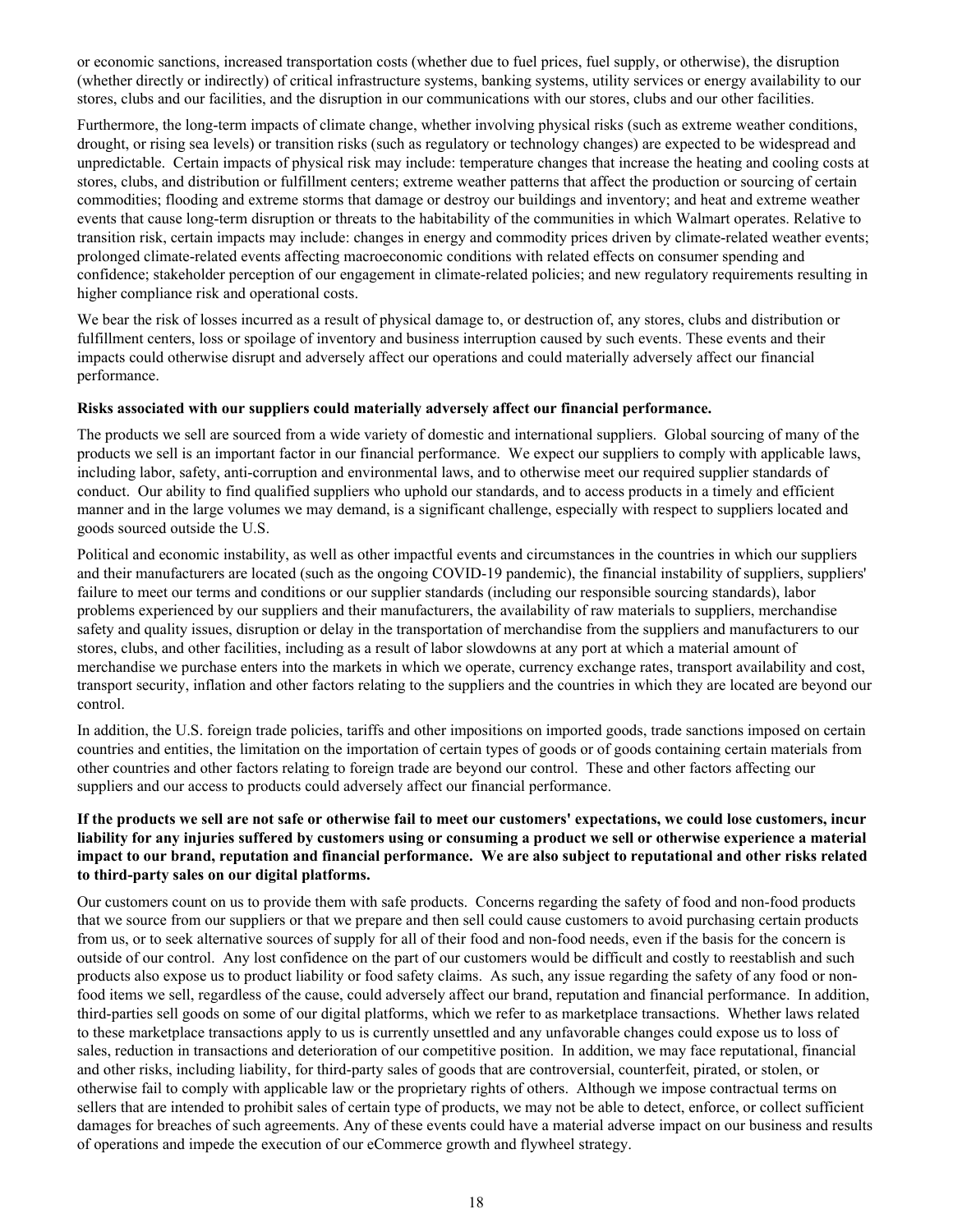#### **We rely extensively on information systems to process transactions, summarize results and manage our business. Disruptions in our systems could harm our ability to conduct our operations.**

Given the number of individual transactions we have each year, it is crucial that we maintain uninterrupted operation of our business-critical information systems. Our information systems are subject to damage or interruption from power outages, computer and telecommunications failures, computer viruses, worms, other malicious computer programs, denial-of-service attacks, security incidents and breaches (through cyberattacks, which may be from cybercriminals or sophisticated statesponsored threat actors), catastrophic events such as fires, major or extended winter storms, tornadoes, earthquakes and hurricanes, usage errors by our associates or contractors, civil or political unrest, or armed hostilities. Our information systems are essential to our business operations, including the processing of transactions, management of our associates, facilities, logistics, inventories, physical stores and clubs and our online operations. Our information systems are not fully redundant and our disaster recovery planning cannot account for all eventualities. If our systems are damaged, breached, attacked, or cease to function properly, we may have to make a significant investment to repair or replace them, and may experience loss or corruption of critical data as well as suffer interruptions in our business operations in the interim. Any interruption to our information systems may have a material adverse effect on our business or results of operations. In addition, we frequently update our information technology hardware, software, processes and systems. The risk of system disruption is increased when significant system changes are undertaken. If we fail to timely integrate and update our information systems and processes, we may fail to realize the cost savings or operational benefits anticipated to be derived from these initiatives.

#### **If the technology-based systems that give our customers the ability to shop with us online do not function effectively, our operating results, as well as our ability to grow our omni-channel business globally, could be materially adversely affected.**

Increasingly, customers are using computers, tablets, and smart phones to shop with us and with our competitors and to do comparison shopping. We use social media, online advertising, and email to interact with our customers and as a means to enhance their shopping experience. As a part of our omni-channel sales strategy, we offer various pickup, delivery and shipping programs including options where many products available for purchase online can be picked up by the customer or member at a local Walmart store or Sam's Club, which provides additional customer traffic at such stores and clubs. Omnichannel retailing is a rapidly evolving part of the retail industry and of our operations around the world. We must anticipate and meet our customers' changing expectations while adjusting for technology investments and developments in our competitors' operations through focusing on the building and delivery of a seamless shopping experience across all channels by each operating segment. Any failure on our part to provide attractive, user-friendly secure digital platforms that offer a wide assortment of merchandise at competitive prices and with low cost and rapid delivery options and that continually meet the changing expectations of online shoppers and developments in online and digital platform merchandising and related technology could place us at a competitive disadvantage, result in the loss of eCommerce and other sales, harm our reputation with customers, have a material adverse impact on the growth of our eCommerce business globally and have a material adverse impact on our business and results of operations.

Our digital platforms, which are increasingly important to our business and continue to grow in complexity and scope, and the systems on which they run, including those applications and systems in our acquired eCommerce businesses, are regularly subject to cyberattacks. Those attacks involve attempts to gain unauthorized access to our eCommerce websites (including marketplace platforms) or mobile commerce applications to obtain and misuse customers' or members' information including payment information and related risks discussed in this [Item 1A](#page-14-0). Such attacks, if successful, in addition to potential data misuse and/or loss, may also create denials of service or otherwise disable, degrade or sabotage one or more of our digital platforms or otherwise significantly disrupt our customers' and members' shopping experience, our supply chain integrity and continuity, and our ability to efficiently operate our business. If we are unable to maintain the security of our digital platforms and keep them operating within acceptable parameters, we could suffer loss of sales, reductions in transactions, reputational damage and deterioration of our competitive position and incur liability for any damage to customers or others whose personal or confidential information is unlawfully obtained and misused, any of which events could have a material adverse impact on our business and results of operations and impede the execution of our strategy for the growth of our business.

#### **Any failure to maintain the privacy or security of the information relating to our company, customers, members, associates and vendors, whether as a result of cyberattacks on our information systems or otherwise, could damage our reputation, result in litigation or other legal actions against us, cause us to incur substantial additional costs, and materially adversely affect our business and operating results.**

Like most retailers, we receive and store in our information systems personal information about our customers and members, and we receive and store information concerning our associates and vendors. Some of that information is stored digitally in connection with the digital platforms that we use to conduct and facilitate our various businesses. In addition, we and our thirdparty service providers store and maintain health-related personal information, pharmacy, and medical records in connection with our health and wellness and pharmacy business. We also utilize third-party service providers for a variety of reasons, including, without limitation, for digital storage technology, content delivery to customers and members, back-office support, and other functions. Such providers may have access to information we hold about our customers, members, associates or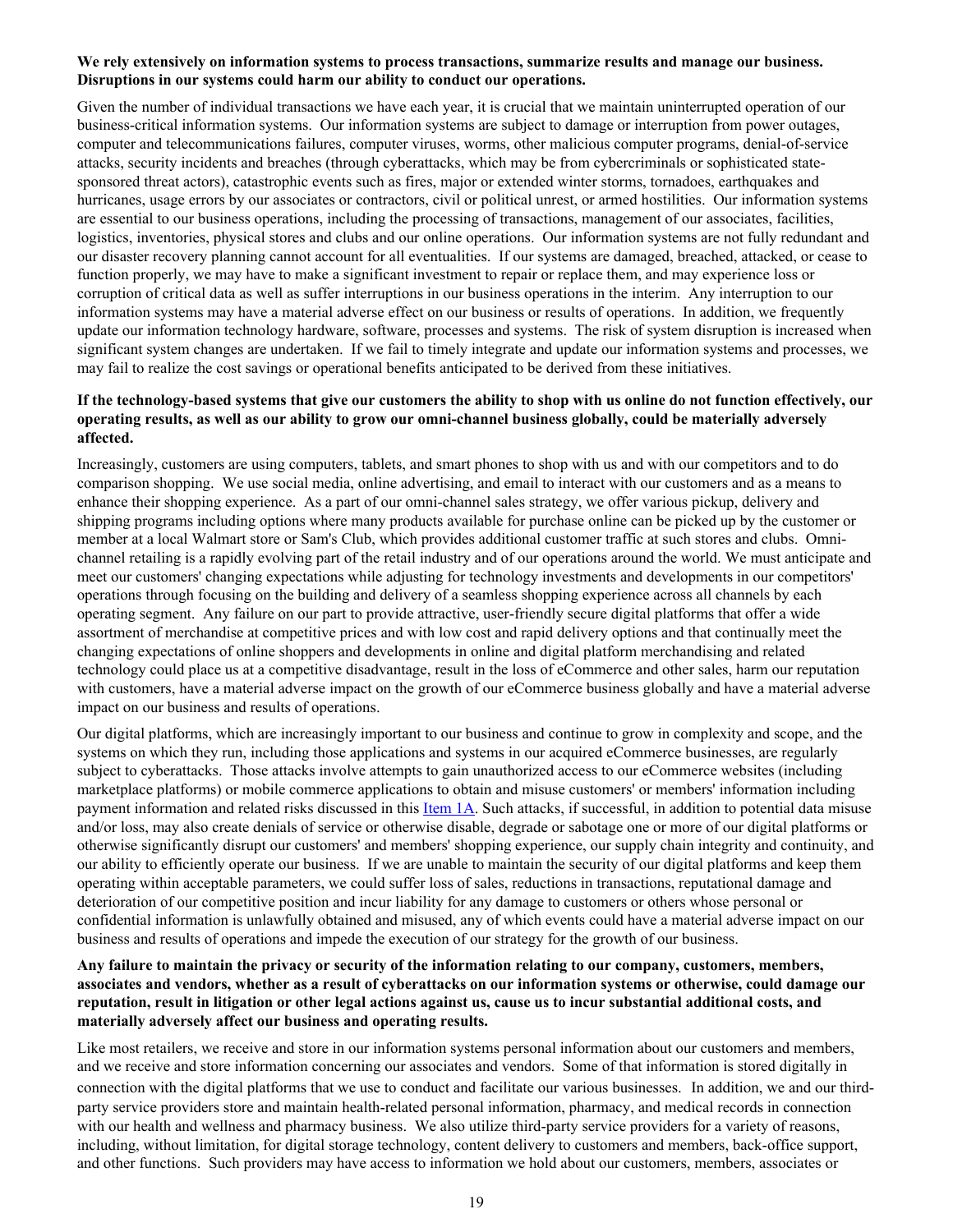vendors. In addition, our eCommerce operations depend upon the secure transmission of confidential information over public networks, including information permitting cashless payments.

Cyber threats are rapidly evolving and those threats and the means for obtaining access to information in digital and other storage media are becoming increasingly sophisticated and frequent. Attacks against information systems and devices, whether our own or those of our third-party service providers, create risk of cybersecurity incidents, including ransomware, malware, phishing incidents. We expect to continue to experience such attempted attacks in the future. Cyberattacks and threat actors can be sponsored by particular countries or sophisticated criminal organizations or be the work of hackers with a wide range of motives and expertise. We and the businesses with which we interact have experienced and continue to experience threats to data and systems, including by perpetrators of random or targeted malicious cyberattacks, computer viruses, phishing incidents, worms, bot attacks, ransomware or other destructive or disruptive software and attempts to misappropriate customer information, including credit card and payment information, and cause system failures and disruptions. Mitigation and remediation recommendations continue to evolve, and addressing vulnerabilities is a priority for us. The increased use of remote work infrastructure due to the COVID-19 pandemic has also increased the possible attack surfaces. Some of our systems and third-party service providers' systems have experienced security incidents or breaches and although they did not have a material adverse effect on our operating results, there can be no assurance of a similar result in the future.

Associate error or malfeasance, faulty password management, social engineering or other vulnerabilities and irregularities may also result in a defeat of our or our third-party service providers' security measures and a compromise or breach of our or their information systems. Moreover, hardware, software or applications we use may have inherent vulnerabilities or defects of design, manufacture or operations or could be inadvertently or intentionally implemented or used in a manner that could compromise information security.

Any compromise of our data security systems or of those of businesses with which we interact, which results in confidential information being accessed, obtained, damaged, disclosed, destroyed, modified, lost or used by unauthorized persons could harm our reputation and expose us to regulatory actions (including, with respect to health information, liability under the Health Insurance Portability and Accountability Act of 1996, or "HIPAA"), customer attrition, remediation expenses, and claims from customers, members, associates, vendors, financial institutions, payment card networks and other persons, any of which could materially and adversely affect our business operations, financial position and results of operations. Because the techniques used to obtain unauthorized access, disable or degrade service, or sabotage systems change frequently and may not immediately produce signs of a compromise, we may be unable to anticipate these techniques or to implement adequate preventative measures and we or our third-party service providers may not discover any security event, breach, vulnerability or compromise of information for a significant period of time after the security incident occurs. To the extent that any cyberattack, ransomware or incursion in our or one of our third-party service provider's information systems results in the loss, damage, misappropriation or other compromise of information, we may be materially adversely affected by claims from customers, financial institutions, regulatory authorities, payment card networks and others.

Our compliance programs, information technology, and enterprise risk management efforts cannot eliminate all systemic risk. Disruptions in our systems caused by security incidents, breaches or cyberattacks – including attacks on those parties we do business with (such as strategic partners, suppliers, banks, or utility companies) – could harm our ability to conduct our operations, which may have a material effect on us, may result in losses that could have a material adverse effect on our financial position or results of operations, or may have a cascading effect that adversely impacts our partners, third-party service providers, customers, financial services firms, and other third parties that we interact with on a regular basis.

In addition, such security-related events could be widely publicized and could materially adversely affect our reputation with our customers, members, associates, vendors and shareholders, could harm our competitive position particularly with respect to our eCommerce operations, and could result in a material reduction in our net sales in our eCommerce operations, as well as in our stores thereby materially adversely affecting our operations, net sales, results of operations, financial position, cash flows and liquidity. Such events could also result in the release to the public of confidential information about our operations and financial position and performance and could result in litigation or other legal actions against us or the imposition of penalties, fines, fees or liabilities, which may not be covered by our insurance policies. Moreover, a security compromise or ransomware event could require us to devote significant management resources to address the problems created by the issue and to expend significant additional resources to upgrade further the security measures we employ to guard personal and confidential information against cyberattacks and other attempts to access or otherwise compromise such information and could result in a disruption of our operations, particularly our digital operations.

We accept payments using a variety of methods, including cash, checks, credit and debit cards, and our private label credit cards and gift cards, and we may offer new payment options over time, which may have information security risk implications. As a retailer accepting debit and credit cards for payment, we are subject to various industry data protection standards and protocols, such as payment network security operating guidelines and the Payment Card Industry Data Security Standard. We cannot be certain that the security measures we maintain to protect all of our information technology systems are able to prevent, contain or detect cyberattacks, cyberterrorism, security incidents, breaches, or other compromises from known malware or ransomware or other threats that may be developed in the future. In certain circumstances, our contracts with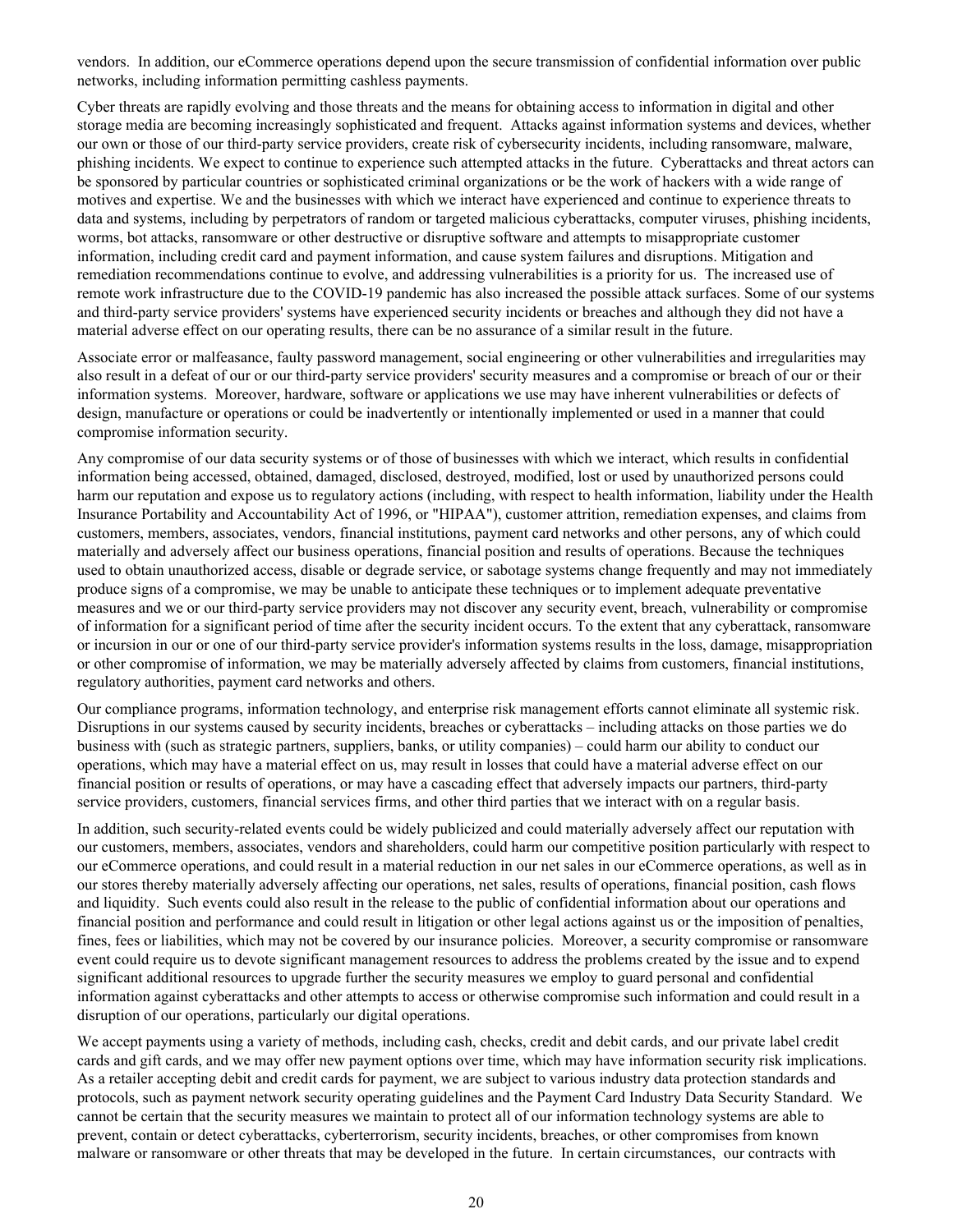payment card processors and payment card networks (such as Visa, Mastercard, American Express and Discover) generally require us to adhere to payment card network rules which could make us liable to payment card issuers and others if information in connection with payment cards and payment card transactions that we process is compromised, which liabilities could be substantial.

Additionally, through various financial service partners, we offer money transfers, digital payment platforms, bill payment, money orders, check cashing, prepaid access, co-branded credits cards, installment lending, and earned wage access. These products and services require us to comply with legal and regulatory requirements, including global anti-money laundering and sanctions laws and regulations as well as international, federal and state consumer financial laws and regulations. Failure to comply with these laws and regulations could result in fines, sanctions, penalties and harm to our reputation.

The Company also has compliance obligations associated with privacy laws enacted to protect and regulate the collection, use, retention, disclosure and transfer of personal information, which include liability for security and privacy breaches. Among other obligations, breaches may trigger obligations under federal and state laws to notify affected individuals, government agencies and the media. Consequently, cybersecurity attacks that cause a data breach could subject us to fines, sanctions and other legal liability and harm our reputation.

#### **Changes in the results of our health and wellness business could adversely affect our overall results of operations, cash flows and liquidity.**

Walmart has retail pharmacy operations in our Walmart U.S. and Sam's Club segments, as well as the recent addition of Walmart Health locations in a number of states which offer medical, dental, optometry, immunizations, and other health services. A large majority of our retail pharmacy net sales are generated by filling prescriptions for which we receive payment through established contractual relationships with third-party payers and payment administrators, such as private insurers, governmental agencies and pharmacy benefit managers ("PBMs").

These operations are subject to numerous risks, including: reductions in the third-party reimbursement rates for drugs; changes in our payer mix (i.e., shifts in the relative distribution of our pharmacy customers across drug insurance plans and programs toward plans and programs with less favorable reimbursement terms); changes in third-party payer drug formularies (i.e., the schedule of prescription drugs approved for reimbursement or which otherwise receive preferential coverage treatment); growth in, and our participation in or exclusion from, pharmacy payer network arrangements including exclusive and preferred pharmacy network arrangements operated by PBMs and/or any insurance plan or program; increases in the prices we pay for brand name and generic prescription drugs we sell; increases in the administrative burdens associated with seeking third-party reimbursement; changes in the frequency with which new brand name pharmaceuticals become available to consumers; introduction of lower cost generic drugs as substitutes for existing brand name drugs for which there was no prior generic drug competition; changes in drug mix (i.e., the relative distribution of drugs customers purchase at our pharmacies between brands and generics); changes in the health insurance market generally; changes in the scope of or the elimination of Medicare Part D or Medicaid drug programs; increased competition from other retail pharmacy operations including competitors offering online retail pharmacy options with or without home delivery options; further consolidation and strategic alliances among third-party payers, PBMs or purchasers of drugs; overall economic conditions and the ability of our pharmacy customers to pay for drugs prescribed for them to the extent the costs are not reimbursed by a third-party; failure to meet any performance or incentive thresholds to which our level of third-party reimbursement may be subject; changes in laws or regulations or the practices of third-party payers and PBMs related to the use of third-party financial assistance to assist our pharmacy customers with paying for drugs prescribed for them; and any additional changes in the regulatory environment for the retail pharmacy industry and the pharmaceutical industry, including as a result of restrictions on the further implementation of or the repeal of the Patient Protection and Affordable Care Act or the enactment and implementation of a law replacing such act, and other changes in laws, rules and regulations that affect our retail pharmacy business.

If the supply of certain pharmaceuticals provided by one or more of our vendors were to be disrupted for any reason, our pharmacy operations could be severely affected until at least such time as we could obtain a new supplier for such pharmaceuticals. Any such disruption could cause reputational damage and result in a significant number of our pharmacy customers transferring their prescriptions to other pharmacies.

One or a combination of such factors may adversely affect the volumes of brand name and generic pharmaceuticals we sell, our cost of sales associated with our retail pharmacy operations, and the net sales and gross margin of those operations or result in the loss of cross-store or cross-club selling opportunities and, in turn, adversely affect our overall net sales, other results of operations, cash flows and liquidity.

#### **Our failure to attract and retain qualified associates, increases in wage and benefit costs, changes in laws and other labor issues could materially adversely affect our financial performance.**

Our ability to continue to conduct and expand our operations depends on our ability to attract and retain a large and growing number of qualified associates globally. Our ability to meet our labor needs, including our ability to find qualified personnel to fill positions that become vacant at our existing stores, clubs, distribution and fulfillment centers and corporate offices, while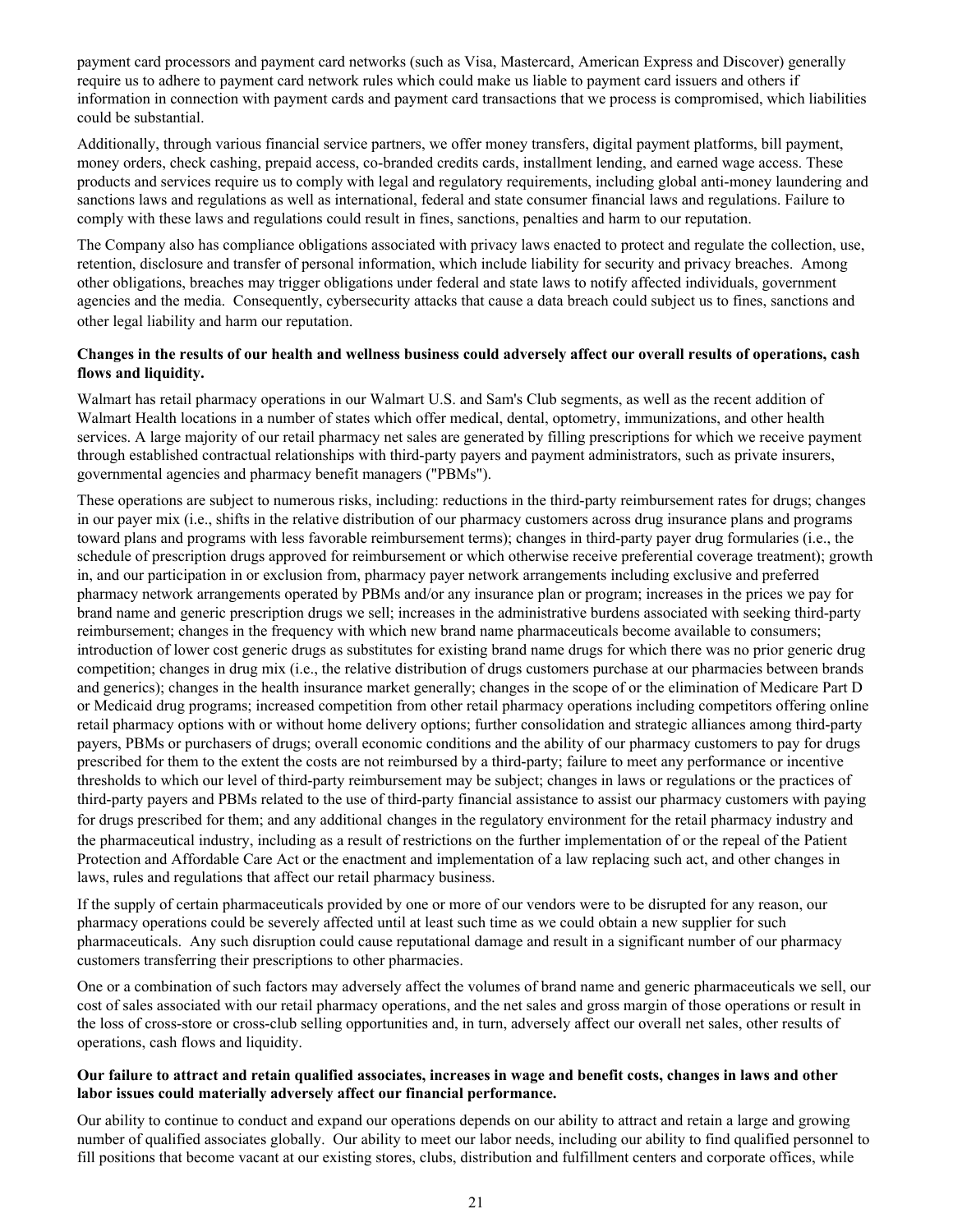controlling our associate wage and related labor costs, is generally subject to numerous external factors, including the availability of a sufficient number of qualified persons in the work force of the markets in which we operate, unemployment levels within those markets, prevailing wage rates, changing demographics, health and other insurance costs and adoption of new or revised employment and labor laws and regulations. Additionally, our ability to successfully execute organizational changes, including management transitions within the Company's senior leadership, and to effectively motivate and retain associates are critical to our business success. If we are unable to locate, attract or retain qualified personnel, or manage leadership transition successfully, the quality of service we provide to our customers may decrease and our financial performance may be adversely affected.

In addition, if our costs of labor or related costs increase for other reasons or if new or revised labor laws, rules or regulations or healthcare laws are adopted or implemented that further increase our labor costs, our financial performance could be materially adversely affected.

#### **Financial Risks**

### **Failure to meet market expectations for our financial performance could adversely affect the market price and volatility of our stock.**

We believe that the price of our stock generally reflects high market expectations for our future operating results. Any failure to meet or delay in meeting these expectations, including our consolidated net sales, consolidated operating income, capital expenditures, comparable store and club sales growth rates, eCommerce growth rates, gross margin, or earnings and adjusted earnings per share could cause the market price of our stock to decline, as could changes in our dividend or stock repurchase programs or policies, changes in our effective tax rates, changes in our financial estimates and recommendations by securities analysts or, failure of Walmart's performance to compare favorably to that of other retailers may have a negative effect on the price of our stock.

#### **Fluctuations in foreign exchange rates may materially adversely affect our financial performance and our reported results of operations.**

Our operations in countries other than the U.S. are conducted primarily in the local currencies of those countries. Our Consolidated Financial Statements are denominated in U.S. dollars, and to prepare those financial statements we must translate the amounts of the assets, liabilities, net sales, other revenues and expenses of our operations outside of the U.S. from local currencies into U.S. dollars using exchange rates for the current period. In recent years, fluctuations in currency exchange rates that were unfavorable have had adverse effects on our reported results of operations.

As a result of such translations, fluctuations in currency exchange rates from period-to-period that are unfavorable to us may also result in our Consolidated Financial Statements reflecting significant adverse period-over-period changes in our financial performance or reflecting a period-over-period improvement in our financial performance that is not as robust as it would be without such fluctuations in the currency exchange rates. Such unfavorable currency exchange rate fluctuations will adversely affect the reported performance of our Walmart International operating segment and have a corresponding adverse effect on our reported consolidated results of operations.

We may pay for products we purchase for sale in our stores and clubs around the world with a currency other than the local currency of the country in which the goods will be sold. When we must acquire the currency to pay for such products and the exchange rates for the payment currency fluctuate in a manner unfavorable to us, our cost of sales may increase and we may be unable or unwilling to change the prices at which we sell those goods to address that increase in our costs, with a corresponding adverse effect on our gross profit. Consequently, unfavorable fluctuations in currency exchange rates have and may continue to adversely affect our results of operations.

# **Legal, Tax, Regulatory, Compliance, Reputational and Other Risks**

**Our international operations subject us to legislative, judicial, accounting, legal, regulatory, tax, political and economic risks and conditions specific to the countries or regions in which we operate, which could materially adversely affect our business or financial performance.**

In addition to our U.S. operations, we operate our retail business in Africa, Canada, Central America, Chile, China, India and Mexico.

During fiscal 2022, our Walmart International operations generated approximately 18% of our consolidated net sales. Walmart International's operations in various countries also source goods and services from other countries. Our future operating results in these countries could be negatively affected by a variety of factors, most of which are beyond our control. These factors include political conditions, including political instability, local and global economic conditions, legal and regulatory constraints (such as regulation of product and service offerings including regulatory restrictions (such as foreign ownership restrictions) on eCommerce and retail operations in international markets, such as India), restrictive governmental actions (such as trade protection measures), antitrust and competition law regulatory matters (such as the competition investigations currently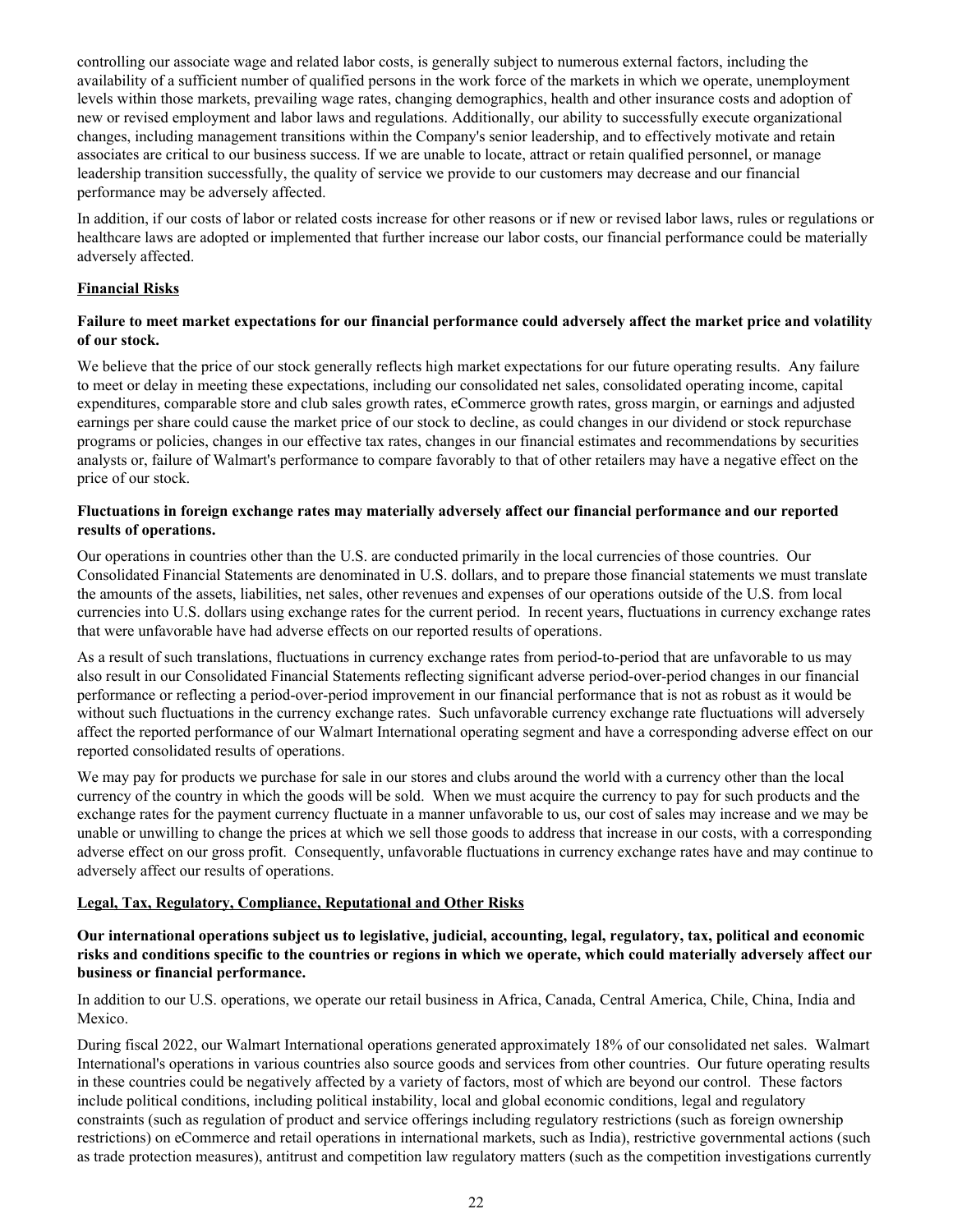underway in Mexico related to our subsidiary Wal-Mart de Mexico, in Canada related to our subsidiary Wal-Mart Canada and competition proceedings in India related to our Flipkart subsidiary), local product safety and environmental laws, tax regulations, local labor laws, anti-money laundering laws and regulations, trade policies, currency regulations, laws and regulations regarding consumer and data protection, and other matters in any of the countries or regions in which we operate, now or in the future.

The economies of some of the countries in which we have operations have in the past suffered from high rates of inflation and currency devaluations, which, if they occurred again, could adversely affect our financial performance. Other factors which may impact our international operations include foreign trade, monetary and fiscal policies of the U.S. and of other countries, laws, regulations and other activities of foreign governments, agencies and similar organizations, and risks associated with having numerous facilities located in countries that have historically been less stable than the U.S. Additional risks inherent in our international operations generally include, among others, the costs and difficulties of managing international operations, adverse tax consequences and greater difficulty in enforcing intellectual property rights in countries other than the U.S. The various risks inherent in doing business in the U.S. generally also exist when doing business outside of the U.S., and may be exaggerated by the difficulty of doing business in numerous sovereign jurisdictions due to differences in culture, laws and regulations.

In foreign countries in which we have operations, a risk exists that our associates, contractors or agents could, in contravention of our policies, engage in business practices prohibited by U.S. laws and regulations applicable to us, such as the Foreign Corrupt Practices Act or the laws and regulations of other countries. We maintain a global policy prohibiting such business practices and have in place a global anti-corruption compliance program designed to ensure compliance with these laws and regulations. Nevertheless, we remain subject to the risk that one or more of our associates, contractors or agents, including those based in or from countries where practices that violate such U.S. laws and regulations or the laws and regulations of other countries may be customary, will engage in business practices that are prohibited by our policies, circumvent our compliance programs and, by doing so, violate such laws and regulations. Any such violations, even if prohibited by our internal policies, could adversely affect our business or financial performance and our reputation.

#### **Changes in tax and trade laws and regulations could materially adversely affect our financial performance.**

In fiscal 2022, our Walmart U.S. and Sam's Club operating segments generated approximately 82% of our consolidated net sales. Significant changes in tax and trade policies, including tariffs and government regulations affecting trade between the U.S. and other countries where we source many of the products we sell in our stores and clubs could have an adverse effect on our business and financial performance. A significant portion of the general merchandise we sell in our U.S. stores and clubs is manufactured in other countries. Any such actions including the imposition of further tariffs on imports could increase the cost to us of such merchandise (whether imported directly or indirectly) and cause increases in the prices at which we sell such merchandise to our customers, which could materially adversely affect the financial performance of our U.S. operations and our business.

We are subject to income taxes and other taxes in both the U.S. and the foreign jurisdictions in which we currently operate or have historically operated. The determination of our worldwide provision for income taxes and current and deferred tax assets and liabilities requires judgment and estimation. Our income taxes could be materially adversely affected by earnings being lower than anticipated in jurisdictions that have lower statutory tax rates and higher than anticipated in jurisdictions that have higher statutory tax rates, by changes in the valuation of our deferred tax assets and liabilities, or by changes in worldwide tax laws, tax rates, regulations or accounting principles.

We are also exposed to future tax legislation, as well as the issuance of future regulations and changes in administrative interpretations of existing tax laws, any of which can impact our current and future years' tax provision. The effect of such changes in tax law could have a material effect on our business, financial position and results of operations. In the U.S., the Tax Cuts and Jobs Act of 2017 (the "Tax Act") significantly changed federal income tax laws that affect U.S. corporations. As further guidance is issued by the U.S. Treasury Department, the IRS, and other standard-setting bodies, any resulting changes in our estimates will be treated in accordance with the relevant accounting guidance. Compliance with the Tax Act and any other new tax rules, regulations, guidance, and interpretations, including collecting information not regularly produced by the Company or unexpected changes in our estimates, may require us to incur additional costs and could affect our results of operations.

In addition, legislatures and taxing authorities in many jurisdictions in which we operate may enact changes to their tax rules. These changes could include modifications that have temporary effect and more permanent changes. The impact of these potential new rules as well as any other changes in domestic and international tax rules and regulations could have a material effect on our effective tax rate.

Furthermore, we are subject to regular review and audit by both domestic and foreign tax authorities as well as subject to the prospective and retrospective effects of changing tax regulations and legislation. Although we believe our tax estimates are reasonable, the ultimate tax outcome may materially differ from the tax amounts recorded in our Consolidated Financial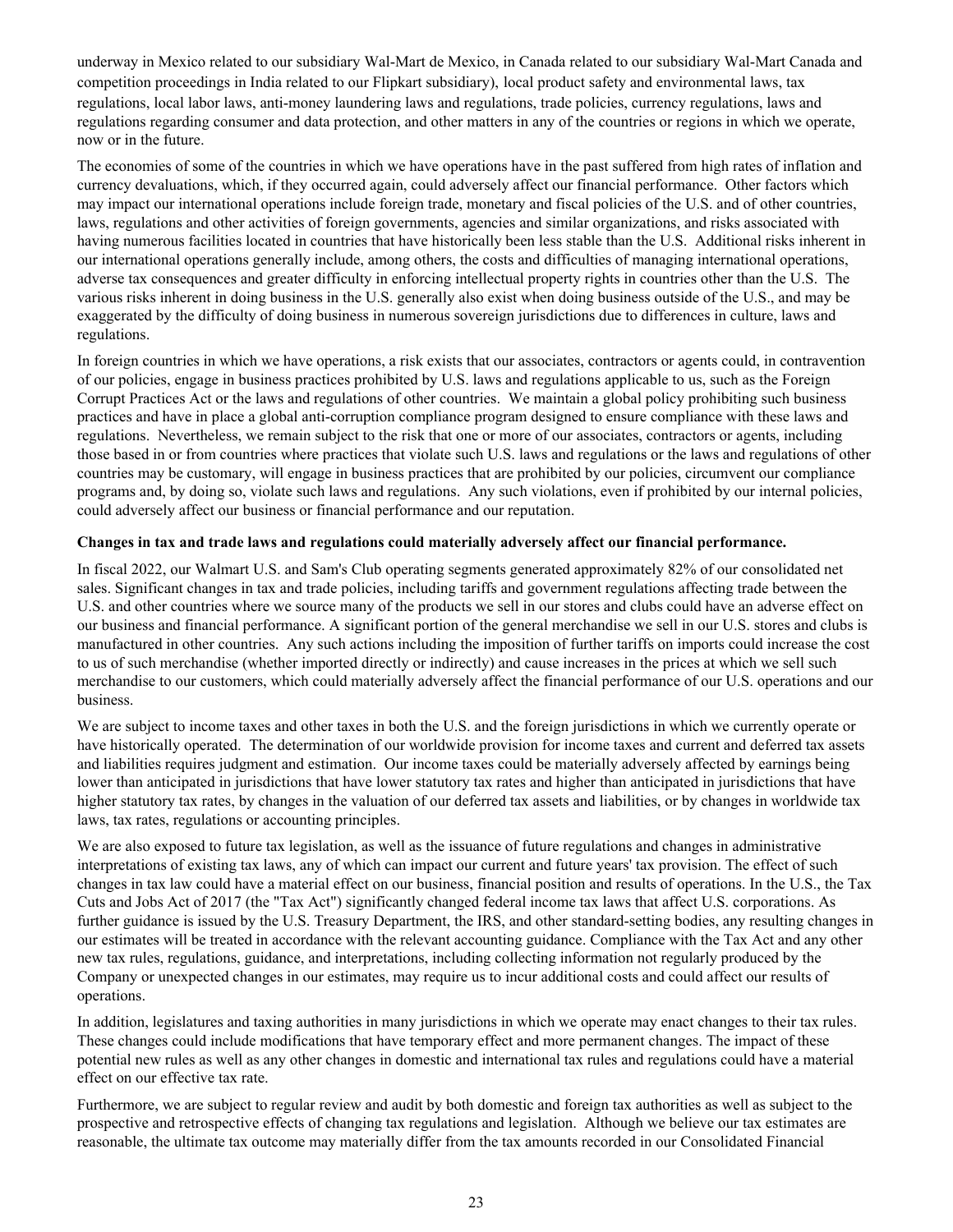Statements and may materially affect our income tax provision, net income, or cash flows in the period or periods for which such determination and settlement is made.

#### **Changes in and/or failure to comply with other laws, regulations, and interpretations of such laws and regulations specific to the businesses and jurisdictions in which we operate could materially adversely affect our reputation, market position, or our business and financial performance.**

We operate in complex regulated environments in the U.S. and in the other countries in which we operate and could be adversely affected by changes to existing legal requirements including the related interpretations and enforcement practices, new legal requirements and/or any failure to comply with applicable regulations.

Our operations in the U.S. are subject to numerous federal, state and local regulations including licensing and other requirements and reimbursement arrangements affecting our health and wellness operations. The laws and regulations to which we are subject include, but are not limited to: federal and state registration and regulation of pharmacies; dispensing and sale of controlled substances and products containing pseudoephedrine; applicable governmental payer regulations including Medicare and Medicaid; data privacy and security laws and regulations including the Health Insurance Portability and Accountability Act and the Affordable Care Act; laws and regulations relating to the protection of the environment and health and safety matters, including those governing exposure to, and the management and disposal of, hazardous substances; regulations regarding food and drug safety including those of the U.S. Food and Drug Administration (the "FDA") and the Drug Enforcement Administration (the "DEA"); trade regulations including those of the U.S. Federal Trade Commission, the U.S. Department of the Treasury, and consumer protection and safety regulations including those of the Consumer Product Safety Commission, as well as state regulatory authorities, governing the availability, sale, advertisement and promotion of products we sell and the financial services we offer (including through our digital channels and stores and clubs as well as our previously announced fintech joint venture); anti-kickback laws; anti-money laundering laws; consumer financial protection laws; the Office of Foreign Assets Control regulations; false claims laws; patient inducement regulations; and federal and state laws governing health care fraud and abuse, quality and standards of medical equipment, and the qualifications and practice of the professions of medical, pharmacy, optical care and health care services.

For example, in the U.S., the DEA and various other regulatory authorities regulate the purchase, distribution, maintenance and dispensing of pharmaceuticals and controlled substances. We are required to hold valid DEA and state-level licenses, meet various security and operating standards and comply with the federal and various state controlled substance acts and related regulations governing the sale, dispensing, disposal and holding of controlled substances. The DEA, the FDA and state regulatory authorities have broad enforcement powers, including the ability to seize or recall products and impose significant criminal, civil and administrative sanctions for violations of these laws and regulations. In addition, other health-related legislation at the federal and state level may have an adverse effect on our business or require us to modify certain aspects of our operations. Also, upon the successful completion of the previously announced pending acquisitions by our fintech joint venture, there may be an increased degree of scrutiny by financial regulatory authorities over the newly acquired fintech related businesses, which may result in higher operational costs and an increased possibility for fines and penalties if there is noncompliance with the applicable laws and regulations.

We are also governed by foreign, national and state laws and regulations of general applicability, including laws and regulations related to working conditions, health and safety, equal employment opportunity, employee benefit and other labor and employment matters, laws and regulations related to competition and antitrust matters, and health and wellness related regulations for our pharmacy operations outside of the U.S. Increasing governmental and societal attention to ESG matters, including expanding mandatory and voluntary reporting diligence, and disclosure topics such as climate change, sustainability (including with respect to our supply chain), natural resources, waste reduction, energy, human capital, and risk oversight could expand the nature, scope, and complexity of matters that we are required to control, assess, and report. In addition, certain financial services we offer or make available are subject to legal and regulatory requirements, including those intended to help detect and prevent money laundering, fraud and other illicit activity as well as consumer financial protections laws and U.S. sanctions. We are also subject to data privacy and protection laws regulating the collection, use, retention, disclosure, transfer and processing of personal information, such as the California Consumer Privacy Act ("CCPA"), which was significantly modified by the California Privacy Rights Act ("CPRA"), new comprehensive privacy legislation passed in 2021 in Virginia and Colorado, as well as the European Union's General Data Protection Regulation ("GDPR") and China's Personal Information Protection Act. The potential effects of these laws are far-reaching and may require us to modify our data processing practices and policies and to incur substantial costs and expenses to comply. In the case of non-compliance with a material provision of the GDPR (such as non-adherence to the core principles of processing personal data), regulators have the authority to levy a fine in an amount that is up to the greater of  $\epsilon$ 20 million or 4% of global annual turnover in the prior year. These administrative fines are discretionary and based, in each case, on a multi-factored approach. Residents in jurisdictions with comprehensive privacy laws have expanded rights to access, correct and require deletion of their personal information, opt out of certain personal information sharing and receive detailed information about how their personal information is used. The CCPA and CPRA provide for civil penalties for violations, as well as a private right of action for data breaches. Furthermore, our marketing and customer engagement activities are subject to communications privacy laws such as the Telephone Consumer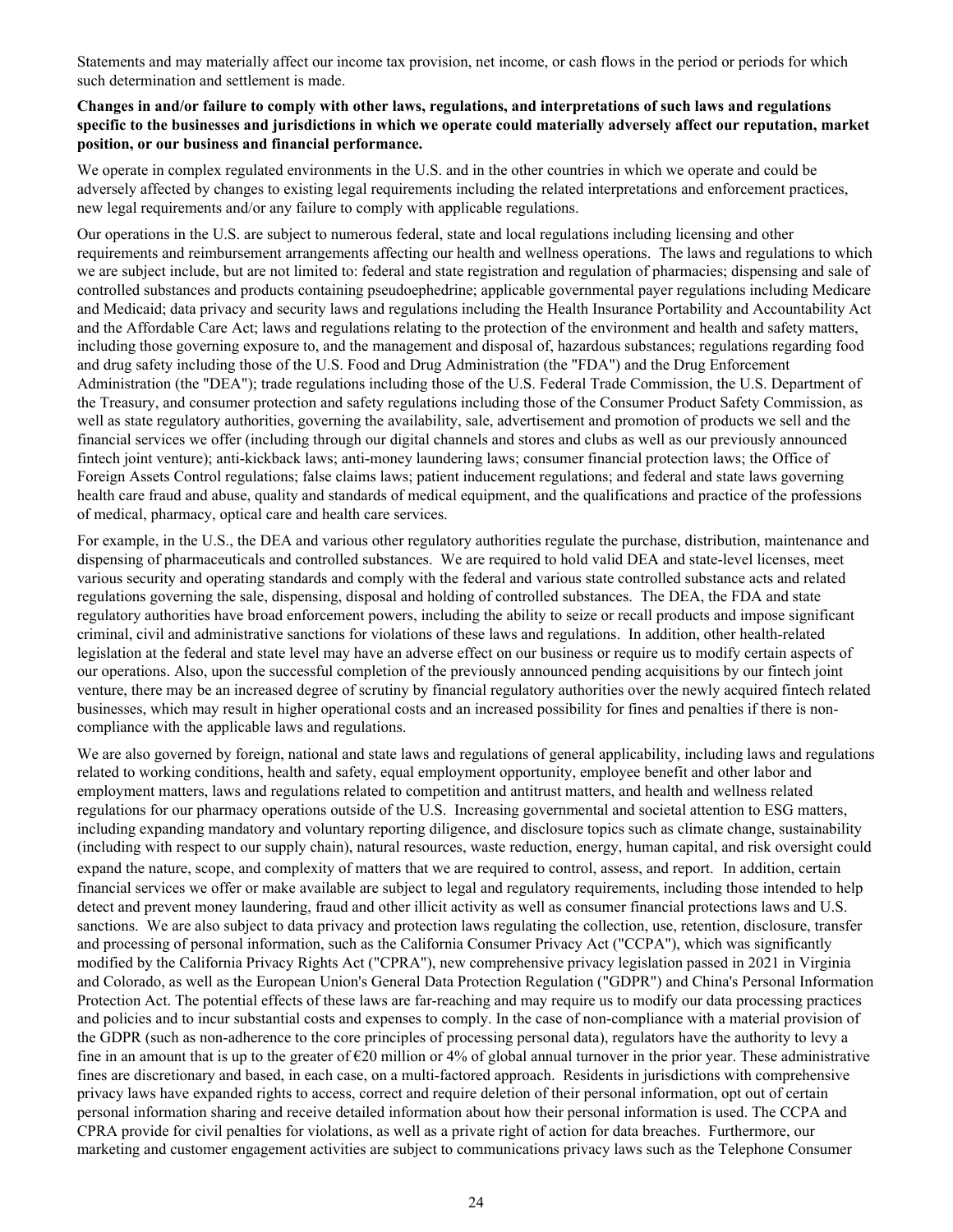Protection Act. We may be subjected to penalties and other consequences for noncompliance, including changing some portions of our business. Even an unsuccessful challenge by customer or regulatory authorities of our activities could result in adverse publicity and could require a costly response from and defense by us.

The impact of new laws, regulations and policies and the related interpretations, as well as changes in enforcement practices or regulatory scrutiny generally cannot be predicted, and changes in applicable laws, regulations and policies and the related interpretations and enforcement practices may require extensive system and operational changes, be difficult to implement, increase our operating costs, require significant capital expenditures, or adversely impact the cost or attractiveness of the products or services we offer, or result in adverse publicity and harm our reputation. If we fail to respond adequately to changes, including by implementing strategic and operational initiatives, or do not respond as effectively as our competitors, our business, operations, and financial performance may be adversely affected.

While we strive to adhere our practices and procedures to these laws, they are subject to evolving regulations, interpretations, enforcement priorities of regulatory authorities, and regulator discretion. The regulatory, political, and media scrutiny we face, which may continue, amplifies these risks. We may face audits or investigations by one or more government agencies relating to our compliance with applicable laws and regulations. To the extent a regulator or court disagrees with our interpretation of these laws and determines that our practices are not in compliance with applicable laws and regulations, we could be subject to civil and criminal penalties that could adversely affect the continued operation of our businesses, including: suspension of payments from government programs; loss of required government certifications; loss of authorizations to participate in or exclusion from government programs, including the Medicare and Medicaid programs in the U.S.; loss of licenses; termination from contractual relationships, including those with our drug suppliers and third-party payers; and significant fines or monetary damages and/or criminal and civil penalties. Failure to comply with applicable legal or regulatory requirements in the U.S. or in any of the countries in which we operate could result in significant legal and financial exposure, damage to our reputation, and have a material adverse effect on our business operations, financial position and results of operations.

#### **We are subject to risks related to litigation and other legal proceedings that may materially adversely affect our results of operations, financial position and liquidity.**

We operate in a highly regulated and litigious environment. We are involved in legal proceedings, including litigation, arbitration and other claims, and investigations, inspections, audits, claims, inquiries and similar actions by pharmacy, healthcare, tax, environmental and other governmental authorities. We may also have indemnification obligations for legal commitments of certain businesses we have divested. Legal proceedings, in general, and securities, derivative action and class action and multi-district litigation, in particular, can be expensive and disruptive. Some of these suits may purport or may be determined to be class actions and/or involve parties seeking large and/or indeterminate amounts, including punitive or exemplary damages, and may remain unresolved for several years. For example, we are currently a defendant in a number of cases containing class or collective-action allegations, or both, in which the plaintiffs have brought claims under federal and state wage and hour laws, as well as a number of cases containing class-action allegations in which the plaintiffs have brought claims under federal and state consumer laws.

The Company has also been responding to subpoenas, information requests and investigations from governmental entities related to nationwide controlled substance dispensing and distribution practices involving opioids and is also a defendant in numerous litigation proceedings related to opioids, including the consolidated multidistrict litigation entitled *In re National Prescription Opiate Litigation (MDL No. 2804)* currently pending in the U.S. District Court for the Northern District of Ohio. Similar cases that name the Company have also been filed in state courts by state, local and tribal governments, health care providers and other plaintiffs. Plaintiffs are seeking compensatory and punitive damages, as well as injunctive relief including abatement. On October 22, 2020, the Company filed a declaratory judgment action in the U.S. District Court for the Eastern District of Texas against the U.S. Department of Justice (the "DOJ") and the U.S. Drug Enforcement Administration, asking a federal court to clarify the roles and responsibilities of pharmacists and pharmacies as to the dispensing and distribution of opioids under the Controlled Substances Act (the "CSA"). The Company's action was dismissed. The Company appealed this decision to the Fifth Circuit. On December 22, 2021, the Fifth Circuit affirmed the dismissal of the action. On December 22, 2020, the DOJ filed a civil complaint against the Company in the U.S. District Court for the District of Delaware alleging that the Company unlawfully dispensed controlled substances from its pharmacies and unlawfully distributed controlled substances to those pharmacies in violation of the CSA. The DOJ is seeking civil penalties and injunctive relief. The Company filed a motion to dismiss the DOJ complaint on February 22, 2021. Since that time, the District Court stayed further proceedings in the DOJ complaint pending the decision of the United States Supreme Court in two other cases interpreting the CSA, which have been consolidated into *Ruan v. United States*, 142 S. Ct. 457 (2021).

In addition, the Company is the subject of a consolidated securities class action alleging violations of the federal securities laws regarding the Company's disclosures with respect to opioids filed in the U.S. District Court for the District of Delaware on January 20, 2021 purportedly on behalf of a class of investors who acquired Walmart stock from March 30, 2016 through December 22, 2020. On May 11, 2021 the U.S. District Court in Delaware consolidated the class actions and appointed a lead plaintiff and lead counsel. The defendants filed a motion to dismiss the consolidated securities class action on October 8, 2021; the lead plaintiff responded to the motion on January 10, 2022; and the defendants filed their reply brief on February 10, 2022.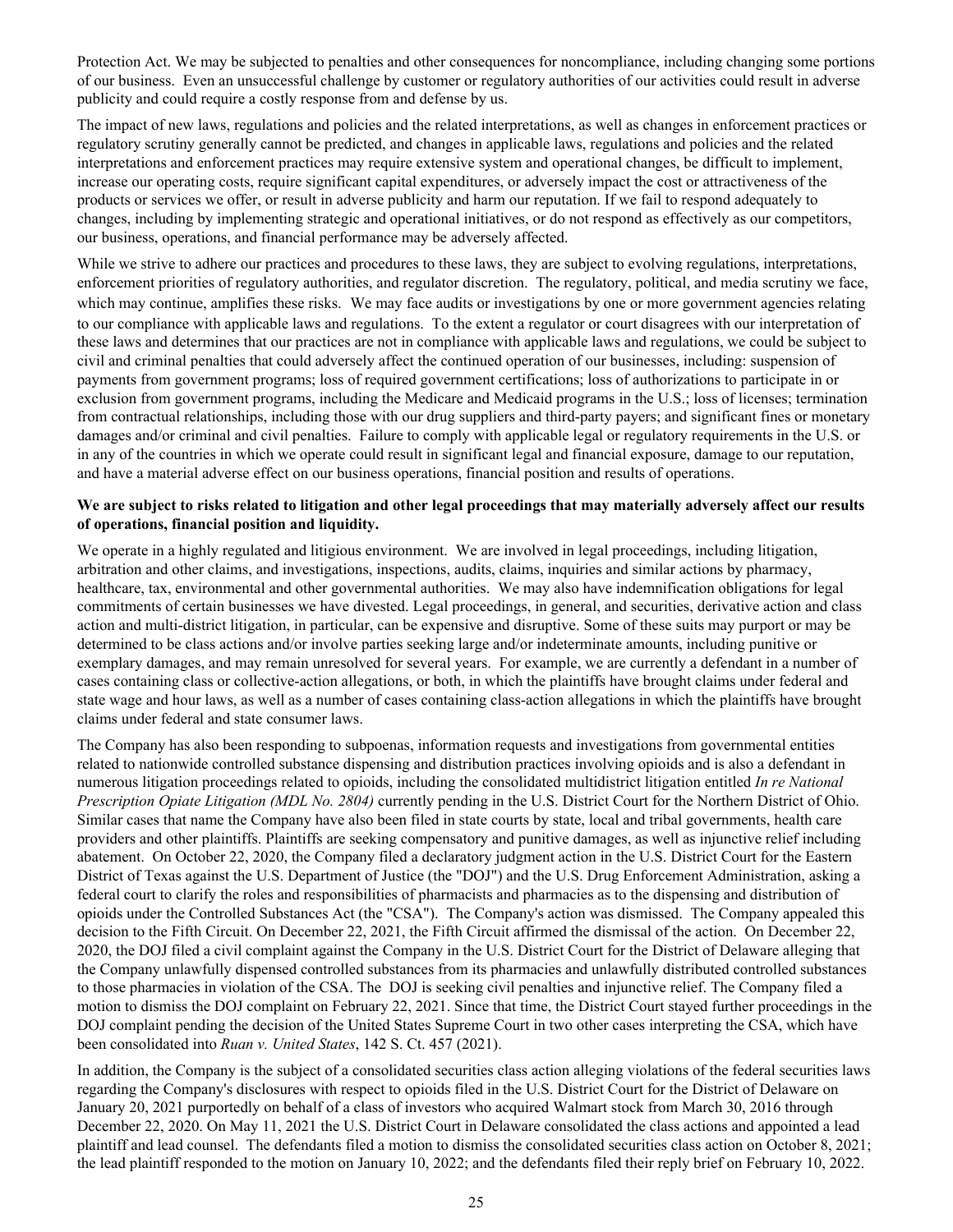<span id="page-25-0"></span>Two derivative actions were also filed by certain of the Company's shareholders in the U.S. District Court for the District of Delaware on February 9, 2021 and April 16, 2021 alleging breach of fiduciary duties against certain of the Company's current and former directors with respect to oversight of the Company's distribution and dispensing of opioids, and those suits have been stayed pending further developments in other Opioids litigation matters.

Other shareholders filed a third derivative action making similar allegations in the Delaware Court of Chancery on September 27, 2021. The defendants in this derivative suit filed the opening brief on their motion to dismiss that case on December 21, 2021; and the plaintiffs responded by filing an amended complaint on February 22, 2022.

The Company cannot predict the number of such claims that may be filed, and cannot reasonably estimate any loss or range of loss that may arise from such claims and the related opioid matters.

We discuss these cases and other litigation to which we are party below under the caption ["Item 3. Legal Proceedings](#page-29-0)" and in [Note 10](#page-73-0) in the "[Notes to our Consolidated Financial Statements,](#page-57-0)" which are part of this Annual Report on Form 10-K.

**Our amended and restated bylaws designate the Court of Chancery of the State of Delaware as the sole and exclusive forum for certain types of actions and proceedings that may be initiated by our shareholders, which could increase the costs for our shareholders to bring claims, discourage our shareholders from bringing claims, or limit our shareholders' ability to obtain a favorable judicial forum for disputes with us or our directors, officers, associates or shareholders in such capacity.**

Our bylaws provide that, unless we consent in writing to the selection of an alternative forum, the Court of Chancery of the State of Delaware will, to the fullest extent permitted by law, be the sole and exclusive forum for claims, including derivative claims that are based upon a violation of a duty by a current or former director, officer, associate or shareholder in such capacity or as to which the Delaware General Corporation Law confers jurisdiction upon the Court of Chancery. The exclusive forum provision may increase the costs for a shareholder to bring a claim or limit a shareholder's ability to bring a claim in a judicial forum that the shareholder finds favorable for disputes with us or our directors, officers, associates or shareholders in such capacity, which may discourage such lawsuits against us and such persons. Alternatively, if a court were to find these provisions of our bylaws inapplicable to, or unenforceable in respect of, the claims as to which they are intended to apply, then we may incur additional costs associated with resolving such matters in other jurisdictions, which could adversely affect our business, financial position or results of operations. While the exclusive forum provision applies to state and federal law claims, our shareholders will not be deemed to have waived our compliance with, and the exclusive forum provision will not preclude or contract the scope of exclusive federal or concurrent jurisdiction for actions brought under, the federal securities laws, including the Securities Exchange Act of 1934, as amended, or the Securities Act of 1933, as amended, and the rules and regulations promulgated thereunder.

#### **Our reputation may be adversely affected if we are not able to achieve our ESG goals.**

We strive to deliver shared value through our business and our diverse stakeholders expect us to make significant progress in certain ESG priority issue areas. From time to time, we announce certain aspirations and goals relevant to our priority ESG issues. We periodically publish information about our ESG priorities, strategies, and progress on our corporate website and update our ESG reporting from time to time. Achievement of these aspirations and goals is subject to risks and uncertainties, many of which are outside of our control, and it is possible that we may fail, or be perceived to have failed, in the achievement of our ESG goals or certain of our customers, associates, shareholders, investors, suppliers, business partners, government agencies, and non-governmental organizations might not be satisfied with our efforts. Certain challenges we face in the achievement of our ESG objectives are also captured within our ESG reporting, which is not incorporated by reference into and does not form any part of this Annual Report on Form 10-K. A failure or perceived failure to meet our goals could adversely affect public perception of our business, associate morale or customer or shareholder support.

#### **ITEM 1B. UNRESOLVED STAFF COMMENTS**

None.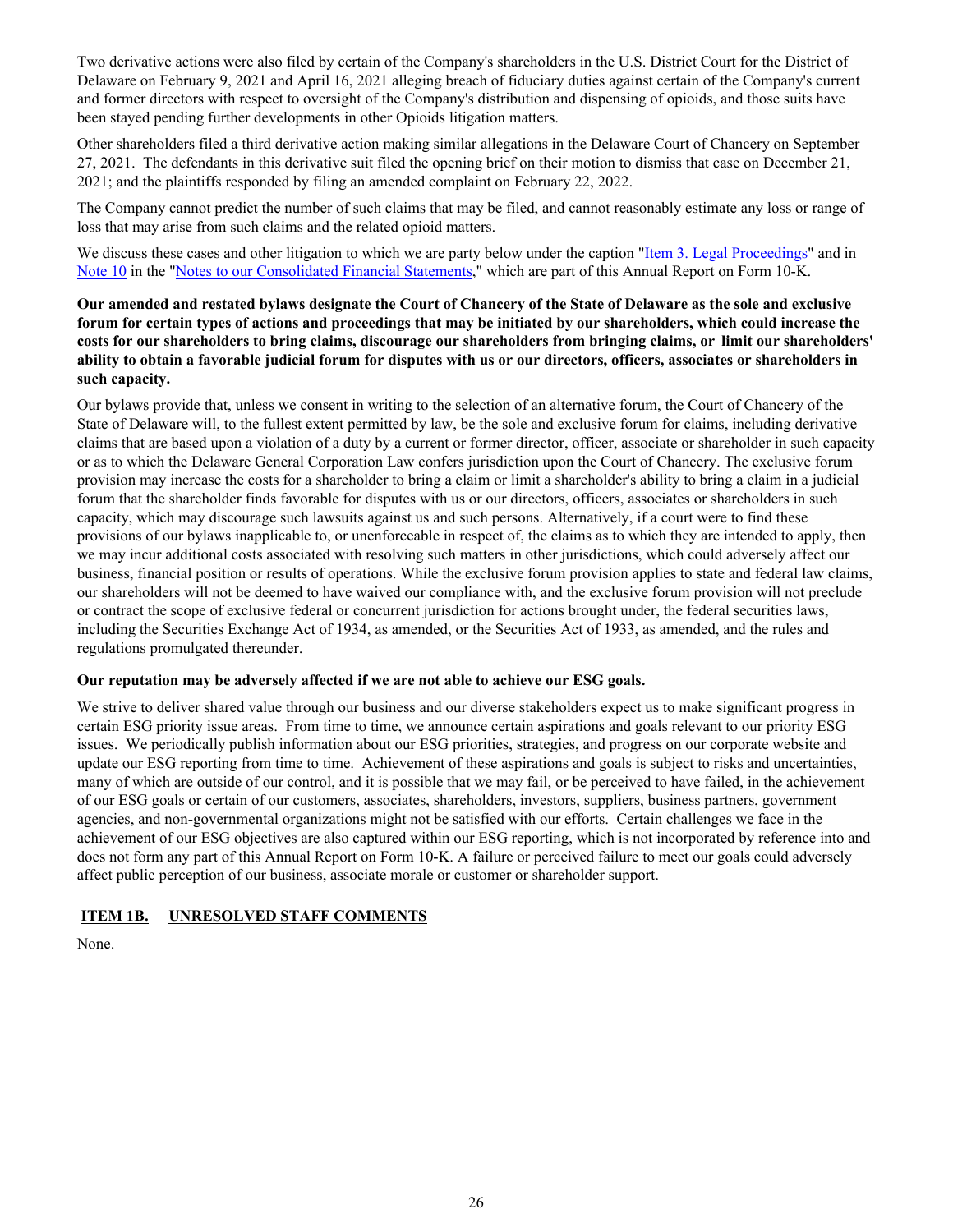# <span id="page-26-0"></span>**ITEM 2. PROPERTIES**

#### **United States**

The Walmart U.S. and Sam's Club segments comprise the Company's operations in the U.S. As of January 31, 2022, unit counts for Walmart U.S. and Sam's Club are summarized by format for each state and territory as follows:

|                            | Walmart U.S.        |                          |                                            |                         |                    |  |
|----------------------------|---------------------|--------------------------|--------------------------------------------|-------------------------|--------------------|--|
|                            |                     |                          | Neighborhood<br>Markets and<br>other small |                         |                    |  |
| <b>State or Territory</b>  | <b>Supercenters</b> | <b>Discount Stores</b>   | formats                                    | <b>Clubs</b>            | <b>Grand Total</b> |  |
| Alabama                    | 101                 | $\mathbf{1}$             | 29                                         | 13                      | 144                |  |
| Alaska                     | $\overline{7}$      | $\boldsymbol{2}$         | $\overline{\phantom{0}}$                   |                         | 9                  |  |
| Arizona                    | 83                  | $\overline{2}$           | 28                                         | 12                      | 125                |  |
| Arkansas                   | 76                  | 5                        | 37                                         | 9                       | 127                |  |
| California                 | 144                 | 68                       | 79                                         | 30                      | 321                |  |
| Colorado                   | 70                  | $\overline{4}$           | 18                                         | 17                      | 109                |  |
| Connecticut                | 12                  | 21                       | $\mathbf{1}$                               | $\mathbf{1}$            | 35                 |  |
| Delaware                   | 6                   | 3                        | $\overline{\phantom{0}}$                   | $\mathbf{1}$            | 10                 |  |
| Florida                    | 233                 | $\boldsymbol{9}$         | 98                                         | 46                      | 386                |  |
| Georgia                    | 154                 | $\boldsymbol{2}$         | 35                                         | 24                      | 215                |  |
| Hawaii                     |                     | $10\,$                   | $\equiv$                                   | $\sqrt{2}$              | 12                 |  |
| Idaho                      | 23                  | $\overline{\phantom{0}}$ | $\mathfrak{Z}$                             | $\mathbf{1}$            | 27                 |  |
| Illinois                   | 139                 | 15                       | 11                                         | 25                      | 190                |  |
| Indiana                    | 97                  | 6                        | 11                                         | 13                      | 127                |  |
| Iowa                       | 58                  | $\overline{c}$           | $\overline{\phantom{0}}$                   | 9                       | 69                 |  |
| Kansas                     | 58                  | $\boldsymbol{2}$         | 15                                         | 9                       | 84                 |  |
| Kentucky                   | 78                  | $\boldsymbol{7}$         | 9                                          | 9                       | 103                |  |
| Louisiana                  | 88                  | $\overline{c}$           | 34                                         | 14                      | 138                |  |
| Maine                      | 19                  | $\mathfrak{Z}$           | —                                          | $\overline{\mathbf{3}}$ | 25                 |  |
| Maryland                   | 30                  | 17                       | $\mathfrak{Z}$                             | 11                      | 61                 |  |
| Massachusetts              | 27                  | 21                       | $\overline{4}$                             |                         | 52                 |  |
| Michigan                   | 90                  | 3                        | 9                                          | 23                      | 125                |  |
| Minnesota                  | 65                  | $\mathfrak{Z}$           | $\mathbf{1}$                               | 12                      | 81                 |  |
| Mississippi                | 65                  | 3                        | 11                                         | $\overline{7}$          | 86                 |  |
| Missouri                   | 112                 | 9                        | 18                                         | 19                      | 158                |  |
| Montana                    | 14                  | $\overline{\phantom{0}}$ | $\equiv$                                   | $\sqrt{2}$              | 16                 |  |
| Nebraska                   | 35                  | $\overline{\phantom{0}}$ | $\overline{7}$                             | 5                       | 47                 |  |
| Nevada                     | 30                  | $\overline{c}$           | 11                                         | $\tau$                  | 50                 |  |
| New Hampshire              | 19                  | $\boldsymbol{7}$         | $\equiv$                                   | $\overline{2}$          | 28                 |  |
| New Jersey                 | 35                  | 27                       | $\mathbf{1}$                               | $\,$ 8 $\,$             | 71                 |  |
| New Mexico                 | 35                  | $\overline{c}$           | 9                                          | $\overline{7}$          | 53                 |  |
| New York                   | 81                  | $17\,$                   | 10                                         | 12                      | 120                |  |
| North Carolina             | 143                 | 6                        | 45                                         | 22                      | 216                |  |
| North Dakota               | 14                  |                          |                                            | $\mathfrak{Z}$          | 17                 |  |
| Ohio                       | 139                 | 6                        | $\overline{2}$                             | 27                      | 174                |  |
| Oklahoma                   | 81                  | $\tau$                   | 35                                         | 13                      | 136                |  |
| Oregon                     | $29\,$              | $\boldsymbol{7}$         | $10\,$                                     |                         | 46                 |  |
| Pennsylvania               | 116                 | $20\,$                   | $\mathfrak z$                              | 24                      | 163                |  |
| Puerto Rico                | 13                  | $\sqrt{5}$               | 12                                         | $\overline{7}$          | 37                 |  |
| Rhode Island               | $\sqrt{5}$          | $\overline{\mathbf{4}}$  | $\overline{\phantom{0}}$                   |                         | 9                  |  |
| South Carolina             | 84                  | —                        | 26                                         | 13                      | 123                |  |
| South Dakota               | 15                  | $\overline{\phantom{0}}$ | $\overline{\phantom{0}}$                   | $\sqrt{2}$              | 17                 |  |
| Tennessee                  | 117                 | $\mathbf{1}$             | 19                                         | 14                      | 151                |  |
| Texas                      | 391                 | $18\,$                   | $110\,$                                    | $82\,$                  | 601                |  |
| Utah                       | 41                  | $\overline{\phantom{0}}$ | 13                                         | $\,8\,$                 | $62\,$             |  |
| Vermont                    | 3                   | 3                        |                                            |                         | 6                  |  |
| Virginia                   | $110\,$             | $\overline{4}$           | $22\,$                                     | 15                      | 151                |  |
| Washington                 | $52\,$              | $10\,$                   | 5                                          |                         | 67                 |  |
| Washington D.C.            | $\overline{3}$      | $\overline{\phantom{0}}$ | $\overline{2}$                             | -                       | 5                  |  |
| West Virginia              | 38                  | $\overline{\phantom{0}}$ | $\mathbf{1}$                               | $\sqrt{5}$              | 44                 |  |
| Wisconsin                  | 83                  | $\overline{4}$           | $\overline{2}$                             | $10\,$                  | 99                 |  |
| Wyoming                    | 12                  |                          |                                            | $\sqrt{2}$              | 14                 |  |
| <b>U.S.</b> total          | 3,573               | 370                      | 799                                        | 600                     | 5,342              |  |
| Square feet (in thousands) | 634,754             | 38,947                   | 29,295                                     | 80,351                  | 783,347            |  |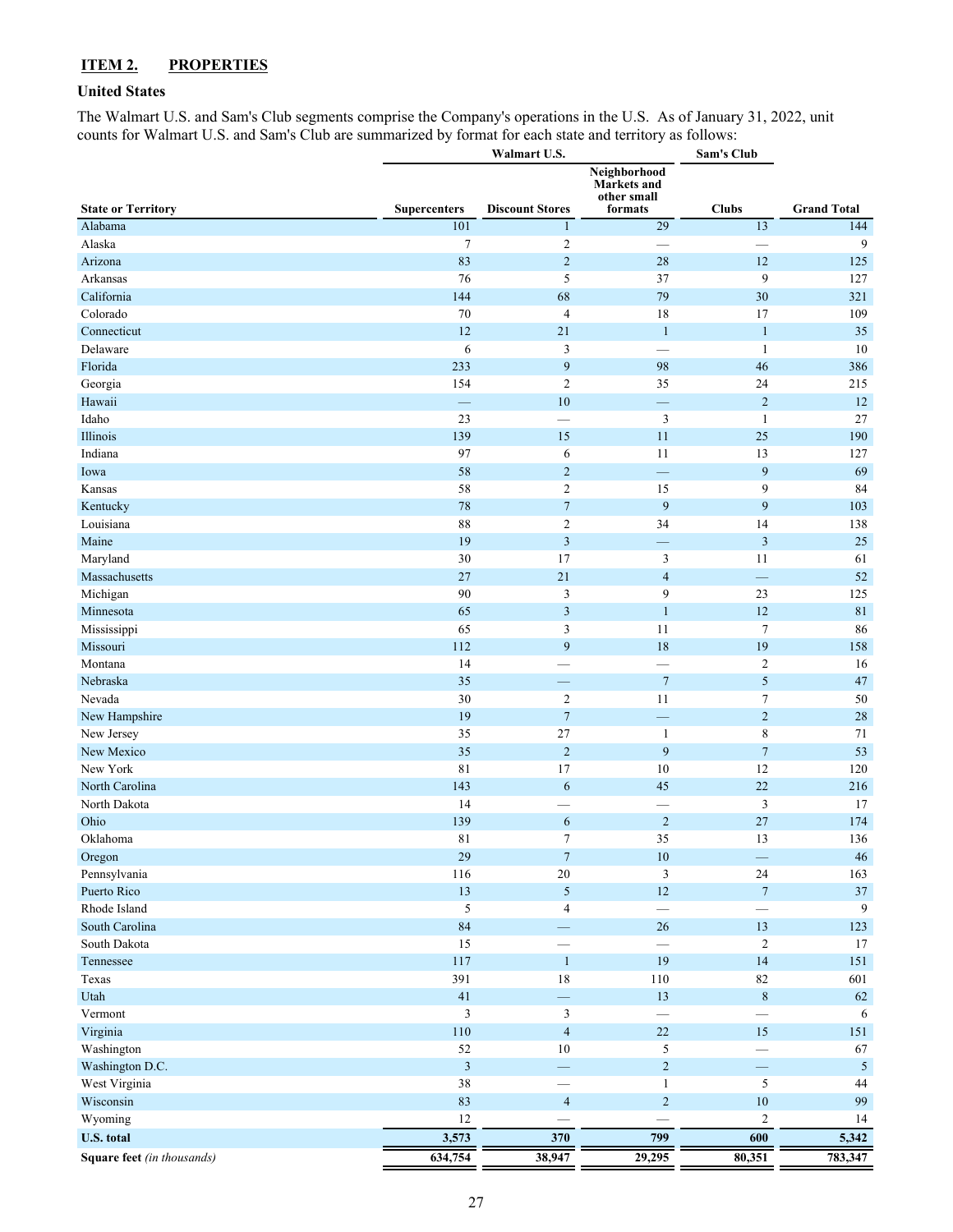#### **International**

The Walmart International segment comprises the Company's operations outside of the U.S. Unit counts as of January 31,  $2022<sup>(1)</sup>$  for Walmart International are summarized by major category for each geographic market as follows:

| <b>Geographic Market</b>       | Retail | Wholesale                | <b>Total</b> | $Square_{\text{feet}^{(2)}}$ |
|--------------------------------|--------|--------------------------|--------------|------------------------------|
| Africa <sup>(3)</sup>          | 324    | 90                       | 414          | 22,863                       |
| Canada                         | 408    | $\overline{\phantom{a}}$ | 408          | 52,976                       |
| Central America <sup>(4)</sup> | 864    |                          | 864          | 13,767                       |
| Chile                          | 373    | 11                       | 384          | 17,152                       |
| China                          | 361    | 36                       | 397          | 64,530                       |
| India                          | __     | 29                       | 29           | 1,570                        |
| Mexico                         | 2,589  | 166                      | 2,755        | 104,267                      |
| <b>International total</b>     | 4,919  | 332                      | 5,251        | 277,125                      |

(1) Walmart International unit counts, with the exception of Canada, are as of December 31, 2021, to correspond with the balance sheet date of the related geographic market. Canada unit counts are as of January 31, 2022.

(2) Square feet reported in thousands.<br>  $\overrightarrow{AB}$  Africa unit counts primarily reside

(3) Africa unit counts primarily reside in South Africa, with other locations in Botswana, Ghana, Kenya, Lesotho, Malawi, Mozambique, Namibia, Nigeria, Swaziland, Tanzania, Uganda and Zambia.

(4) Central America unit counts reside in Costa Rica, El Salvador, Guatemala, Honduras and Nicaragua.

#### **Owned and Leased Properties**

The following table provides further details of our retail units and distribution facilities, including return facilities and dedicated eCommerce fulfillment centers, as of January 31,  $2022^{(1)}$ :

|                                           | Owned          | Leased $^{(2)}$ | <b>Total</b> |
|-------------------------------------------|----------------|-----------------|--------------|
| <b>U.S. properties</b>                    |                |                 |              |
| Walmart U.S. retail units                 | 4,065          | 677             | 4,742        |
| Sam's Club retail units                   | 513            | 87              | 600          |
| <b>Total U.S. retail units</b>            | 4,578          | 764             | 5,342        |
| Walmart U.S. distribution facilities      | 110            | 47              | 157          |
| Sam's Club distribution facilities        | 11             | 17              | 28           |
| <b>Total U.S. distribution facilities</b> | 121            | 64              | 185          |
| <b>Total U.S. properties</b>              | 4,699          | 828             | 5,527        |
|                                           |                |                 |              |
| <b>International properties</b>           |                |                 |              |
| Africa                                    | 36             | 378             | 414          |
| Canada                                    | 124            | 284             | 408          |
| Central America                           | 367            | 497             | 864          |
| Chile                                     | 205            | 179             | 384          |
| China                                     | $\overline{2}$ | 395             | 397          |
| India                                     | $\overline{2}$ | 27              | 29           |
| Mexico                                    | 704            | 2,051           | 2,755        |
| <b>Total International retail units</b>   | 1,440          | 3,811           | 5,251        |
| International distribution facilities     | 22             | 157             | 179          |
| <b>Total International properties</b>     | 1,462          | 3,968           | 5,430        |
| <b>Total properties</b>                   | 6,161          | 4,796           | 10,957       |
|                                           |                |                 |              |
| <b>Total retail units</b>                 | 6,018          | 4,575           | 10,593       |
| <b>Total distribution facilities</b>      | 143            | 221             | 364          |
| <b>Total properties</b>                   | 6,161          | 4,796           | 10,957       |
|                                           |                |                 |              |

(1) Walmart International properties, with the exception of Canada, are as of December 31, 2021, to correspond with the balance sheet date of the related geographic market. Canada unit counts are as of January 31, 2022.

(2) Also includes U.S. and international distribution facilities which are third-party owned and operated.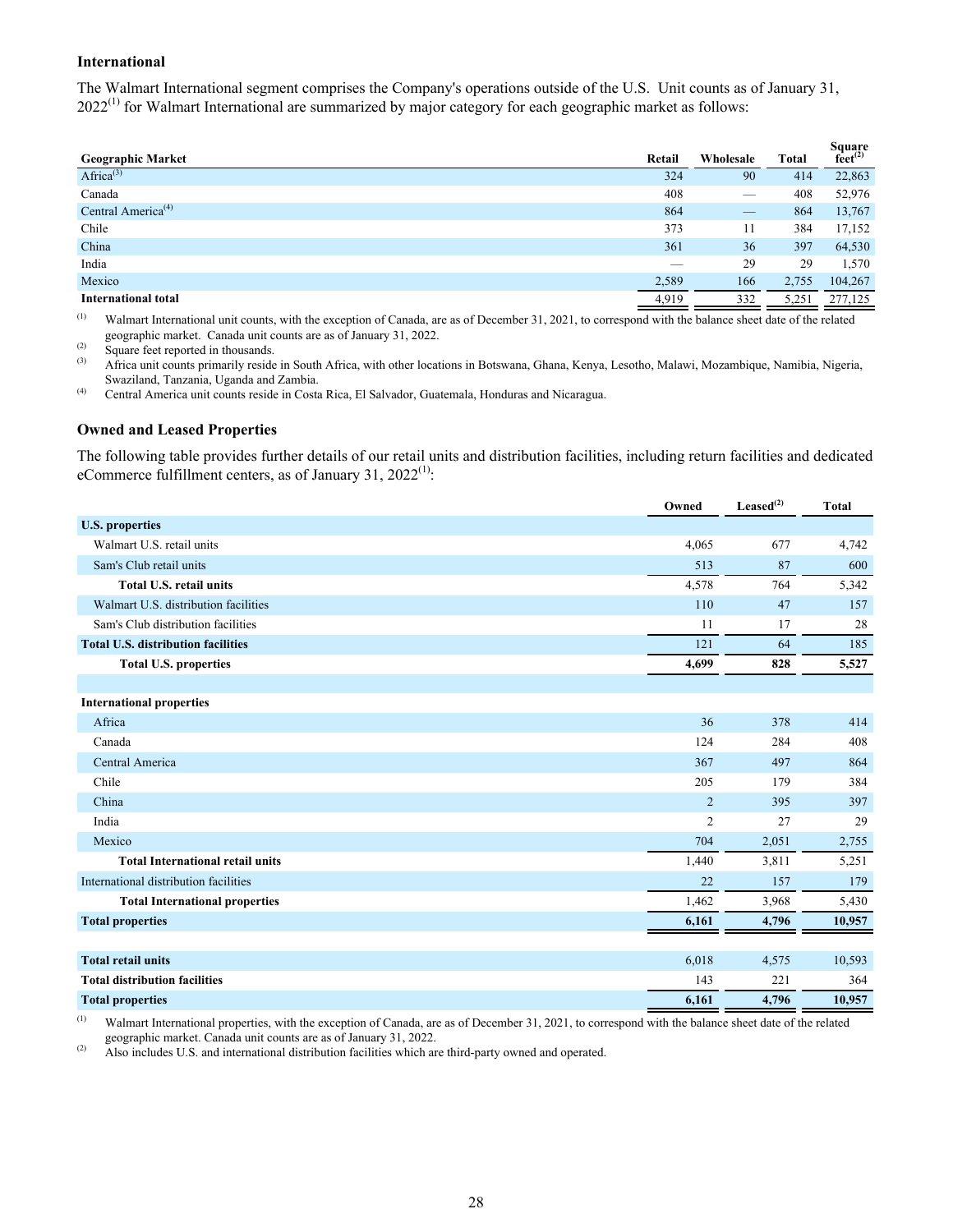We own office facilities in Bentonville, Arkansas, that serve as our principal office and own and lease office facilities throughout the U.S. and internationally for operations as well as for field and market management. The land on which our stores are located is either owned or leased by the Company. We use independent contractors to construct our buildings. All store leases provide for annual rentals, some of which escalate during the original lease or provide for additional rent based on sales volume. Substantially all of the Company's store and club leases have renewal options, some of which include rent escalation clauses. For further information on our distribution centers, see the caption "Distribution" provided for each of our segments under "[Item 1. Business.](#page-5-0)"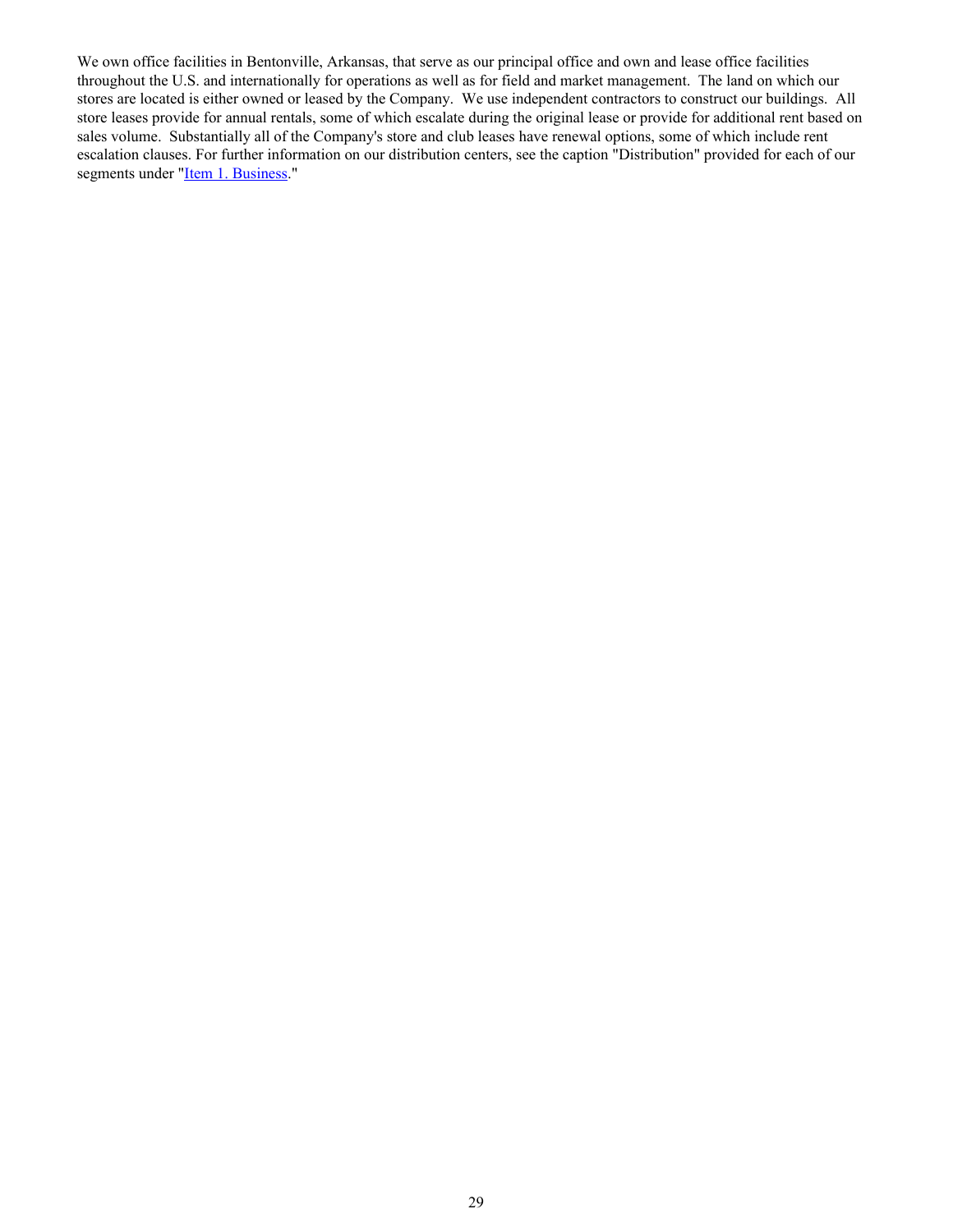# <span id="page-29-0"></span>**ITEM 3. LEGAL PROCEEDINGS**

**I. SUPPLEMENTAL INFORMATION:** We discuss certain legal proceedings in [Note 10](#page-73-0) to our Consolidated Financial Statements included in ["Item 8. Financial Statements and Supplementary Data,](#page-48-0)" which is captioned "Contingencies," under the sub-caption "Legal Proceedings." We refer you to that discussion for important information concerning those legal proceedings, including the basis for such actions and, where known, the relief sought. We provide the following additional information concerning those legal proceedings, including the name of the lawsuit, the court in which the lawsuit is pending, and the date on which the petition commencing the lawsuit was filed.

**Prescription Opiate Litigation:** *In re National Prescription Opiate Litigation* (MDL No. 2804) (the "MDL"). The MDL is pending in the U.S. District Court for the Northern District of Ohio and includes over 2,150 cases as of March 4, 2022. The liability phase of a trial in one of the MDL cases began on October 4, 2021 against a number of parties, including the Company, regarding opioid dispensing claims. On November 23, 2021, the jury found in favor of the plaintiffs as to the liability of all defendants, including the Company. The abatement phase of the trial, which will determine amounts owed by the defendants, is currently scheduled to begin on May 10, 2022. The Company intends to appeal the jury verdict from the liability phase upon completion of the abatement phase of the trial. There is one case in which the Company is named as a defendant that was remanded from the MDL court to the U.S. District Court for the Eastern District of Oklahoma (*The Cherokee Nation v. CVS Pharmacy, Inc., et al., Case No. CIV-18-56-RAW-SPS (E.D. Okla.)). This case was brought by the Cherokee Nation. Certain* motions have been filed by the parties to this case, and the case is currently stayed pending a ruling on those motions. In addition, there are over 225 state court cases pending as of March 4, 2022, some of which may be removed to federal court to seek MDL transfer. The case citations for the state cases are listed on Exhibit 99.1 to this Form 10-K.

**DOJ Opioid Civil Litigation:** On October 22, 2020, the Company filed a declaratory judgment action in the U.S. District Court for the Eastern District of Texas against the U.S. Department of Justice (the "DOJ") and the U.S. Drug Enforcement Administration, asking a federal court to clarify the roles and responsibilities of pharmacists and pharmacies as to the dispensing and distribution of opioids under the Controlled Substances Act (the "CSA")*.* The Company's action, *Walmart Inc. v. U.S. Department of Justice et al.,* USDC, Eastern Dist. of Texas, 10/22/20, was dismissed. The Company had appealed this decision to the Fifth Circuit. On December 22, 2021, the Fifth Circuit affirmed the dismissal of the action. A civil complaint pending in the U.S. District Court for the District of Delaware has been filed by the DOJ against the Company, in which the DOJ alleges violations of the CSA related to nationwide distribution and dispensing of opioids. *U.S. v. Walmart Inc., et al*., USDC, Dist. of DE, 12/22/20. The Company filed a motion to dismiss the DOJ complaint on February 22, 2021. The DOJ filed its opposition brief on April 23, 2021 and the Company filed its reply brief on May 24, 2021. On November 19, 2021, the District Court stayed further proceedings in the DOJ complaint pending the decision of the United States Supreme Court in two other cases interpreting the CSA, which have been consolidated into *Ruan v. United States*, 142 S. Ct. 457 (2021).

**Opioids Related Securities Class Actions and Derivative Litigation**: Three derivative complaints and two securities class actions drawing heavily on the allegations of the DOJ complaint have been filed in Delaware naming the Company and various current and former directors and certain current and former officers as defendants. The plaintiffs in the derivative suits (in which the Company is a nominal defendant) allege, among other things, that the defendants breached their fiduciary duties in connection with oversight of opioids dispensing and distribution and that the defendants violated Section 14(a) of the Securities Exchange Act of 1934, as amended (the "Exchange Act"), and are liable for contribution under Section 10(b) of the Exchange Act in connection with the Company's disclosures about opioids. Two of the derivative suits have been filed in the U.S. District Court in Delaware and those suits have been stayed pending further developments in other Opioids litigation matters. The other derivative suit has been filed in the Chancery Court in Delaware. The securities class actions, alleging violations of Sections 10(b) and 20(a) of the Exchange Act regarding the Company's disclosures with respect to opioids, were purportedly filed on behalf of a class of investors who acquired Walmart stock from March 30, 2016 through December 22, 2020. On May 11, 2021, the U.S. District Court in Delaware consolidated the class actions and appointed a lead plaintiff and lead counsel. The defendants filed a motion to dismiss the consolidated securities class action on October 8, 2021; the lead plaintiff responded to the motion on January 10, 2022; and the defendants filed their reply brief on February 10, 2022. The defendants in the derivative suit pending in Delaware Chancery Court filed the opening brief on their motion to dismiss that case on December 21, 2021; and the plaintiffs responded by filing an amended complaint on February 22, 2022.

**Derivative Lawsuits:** *Abt v. Alvarez et al.*, USDC, Dist. of DE, 2/9/21; *Nguyen v. McMillon et al.,* USDC, Dist. of DE, 4/16/21: *Ontario Provincial Council of Carpenters' Pension Trust Fund et al. v. Walton et al.,* DE Court of Chancery, 9/27/21.

**Securities Class Actions:** *Stanton v. Walmart Inc. et al.*, USDC, Dist. of DE, 1/20/21 and *Martin v. Walmart Inc. et al.,* USDC*,*  Dist. of DE, 3/5/21, consolidated into *In re Walmart Inc. Securities Litigation*, USDC, Dist. of DE, 5/11/21.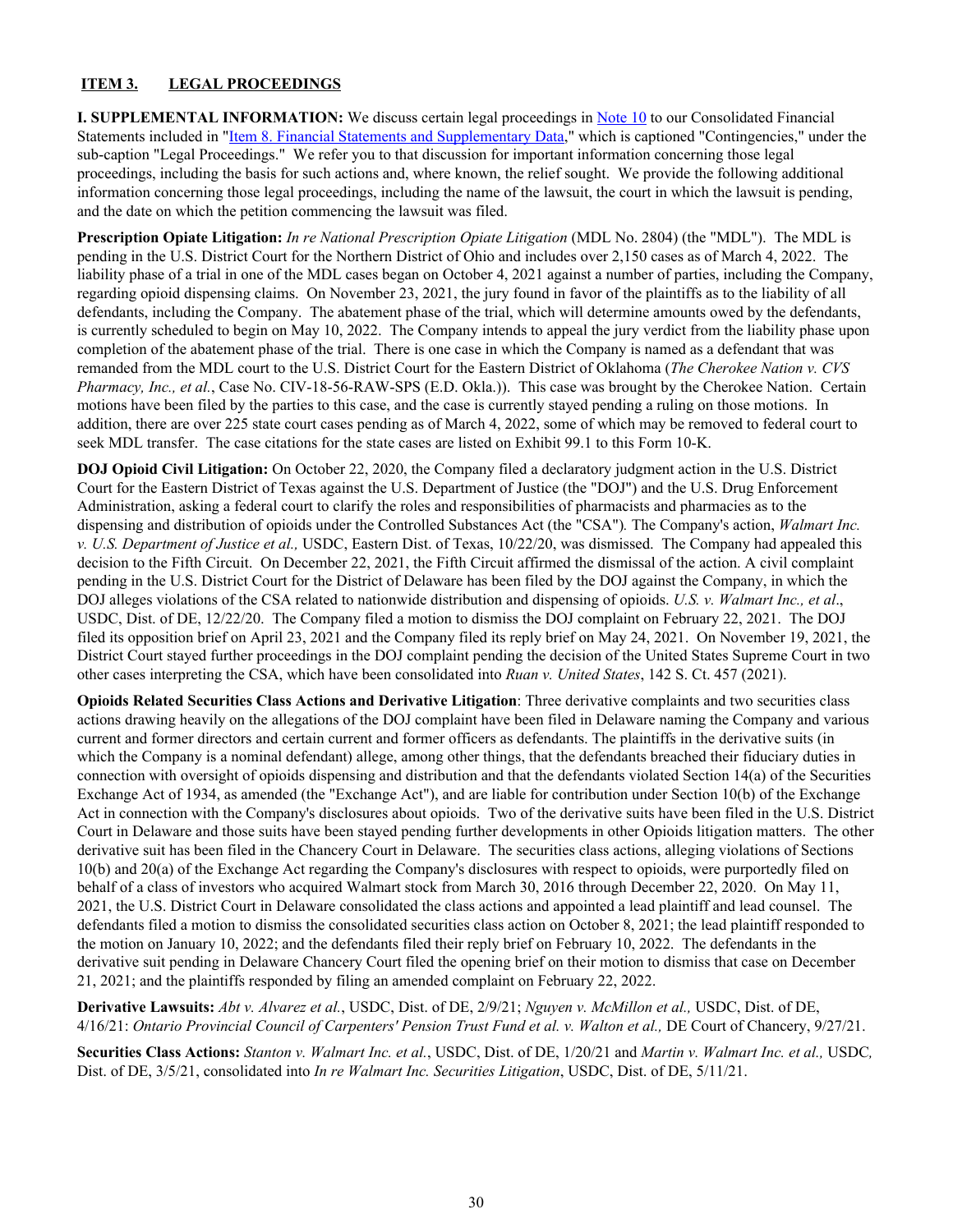#### <span id="page-30-0"></span>**II. CERTAIN OTHER MATTERS:**

**Asda Equal Value Claims:** Ms S Brierley & Others v ASDA Stores Ltd (2406372/2008 & Others - Manchester Employment Tribunal); ASDA Stores Ltd v Brierley & Ors (A2/2016/0973 - United Kingdom Court of Appeal); ASDA Stores Ltd v Ms S Brierley & Others (UKEAT/0059/16/DM - United Kingdom Employment Appeal Tribunal); ASDA Stores Ltd v Ms S Brierley & Others (UKEAT/0009/16/JOJ - United Kingdom Employment Appeal Tribunal).

**Money Transfer Agent Services Proceedings:** The Company has received grand jury subpoenas issued by the United States Attorney's Office for the Middle District of Pennsylvania seeking documents regarding the Company's consumer fraud program and anti-money laundering compliance related to the Company's money transfer services, where Walmart is an agent. The most recent subpoena was issued in August 2020. The Company has been responding to these subpoenas and is cooperating with the government's investigation. The Company has also responded to civil investigative demands from the United States Federal Trade Commission (the "FTC") in connection with the FTC's investigation related to money transfers and the Company's antifraud program in its capacity as an agent. While the Company had been engaged in discussions with the FTC regarding a potential resolution of this matter, the parties have not been able to reach a resolution. In November 2021, the FTC Bureau of Consumer Protection forwarded a draft civil complaint to the FTC seeking authority to file a complaint against the Company seeking various forms of monetary and injunctive relief. The FTC is currently considering whether to grant such authorization. The Company is unable to predict the outcome of the investigations or any related actions by the governmental entities regarding these matters at this time. While the Company does not currently believe that the outcome of these matters will have a material adverse effect on its business, financial position, results of operations or cash flows, the Company can provide no assurance as to the scope and outcome of these matters and whether its business, financial position, results of operations or cash flows will not be materially adversely affected.

**Foreign Direct Investment Matters:** In July 2021, the Directorate of Enforcement in India issued a show cause notice to Flipkart Private Limited and one of its subsidiaries ("Flipkart"), and to unrelated companies and individuals, including certain current and former shareholders and directors of Flipkart. The notice requests the recipients to show cause as to why further proceedings under India's Foreign Direct Investment rules and regulations (the "Rules") should not be initiated against them based on alleged violations during the period from 2009 to 2015, prior to the Company's acquisition of a majority stake in Flipkart in 2018. The notice is an initial stage of proceedings under the Rules which could, depending upon the conclusions at the end of the initial stage, lead to a hearing to consider the merits of the allegations described in the notice. If a hearing is initiated and if it is determined that violations of the Rules occurred, the regulatory authority has the authority to impose monetary and/or non-monetary relief. Flipkart has begun the process of responding to the notice and, if the matter progresses to a consideration of the merits of the allegations described in the notice is initiated, Flipkart intends to defend against the allegations vigorously. Due to the fact that this process is in an early stage, the Company is unable to predict whether the notice will lead to a hearing on the merits or, if it does, the final outcome of the resulting proceedings. While the Company does not currently believe that this matter will have a material adverse effect on its business, financial condition, results of operations or cash flows, the Company can provide no assurance as to the scope or outcome of any proceeding that might result from the notice, the amount of the proceeds the Company may receive in indemnification from individuals and entities that sold shares to the Company under the 2018 agreement pursuant to which the Company acquired its majority stake in Flipkart, or whether the Company's business, financial position, results of operations or cash flows will not be materially adversely affected.

**III. ENVIRONMENTAL MATTERS:** Item 103 of SEC Regulation S-K requires disclosure of certain environmental matters when a governmental authority is a party to the proceedings and such proceedings involve potential monetary sanctions that the Company reasonably believes will exceed an applied threshold not to exceed \$1 million.

In June 2021, the Company signed a tolling agreement with the Office of the Attorney General of the State of California to toll the statute of limitations for potential claims regarding Walmart's management of waste consumer products at its California facilities that are alleged to be hazardous. In December 2021, the Office of the Attorney General of the State of California filed suit against the Company, bringing enforcement claims regarding Walmart's management of waste consumer products at its California facilities that are alleged to be hazardous. The Company believes the suit is without merit and is vigorously defending this litigation matter. While the Company cannot predict the ultimate outcome of this matter, the potential for penalties or settlement costs could exceed \$1 million. Although the Company does not believe that this matter will have a material adverse effect on its business, financial position, results of operations, or cash flows, the Company can provide no assurance as to the scope and outcome of these matters and whether its business, financial position, results of operations or cash flows will not be materially adversely affected.

#### **ITEM 4. MINE SAFETY DISCLOSURES**

Not applicable.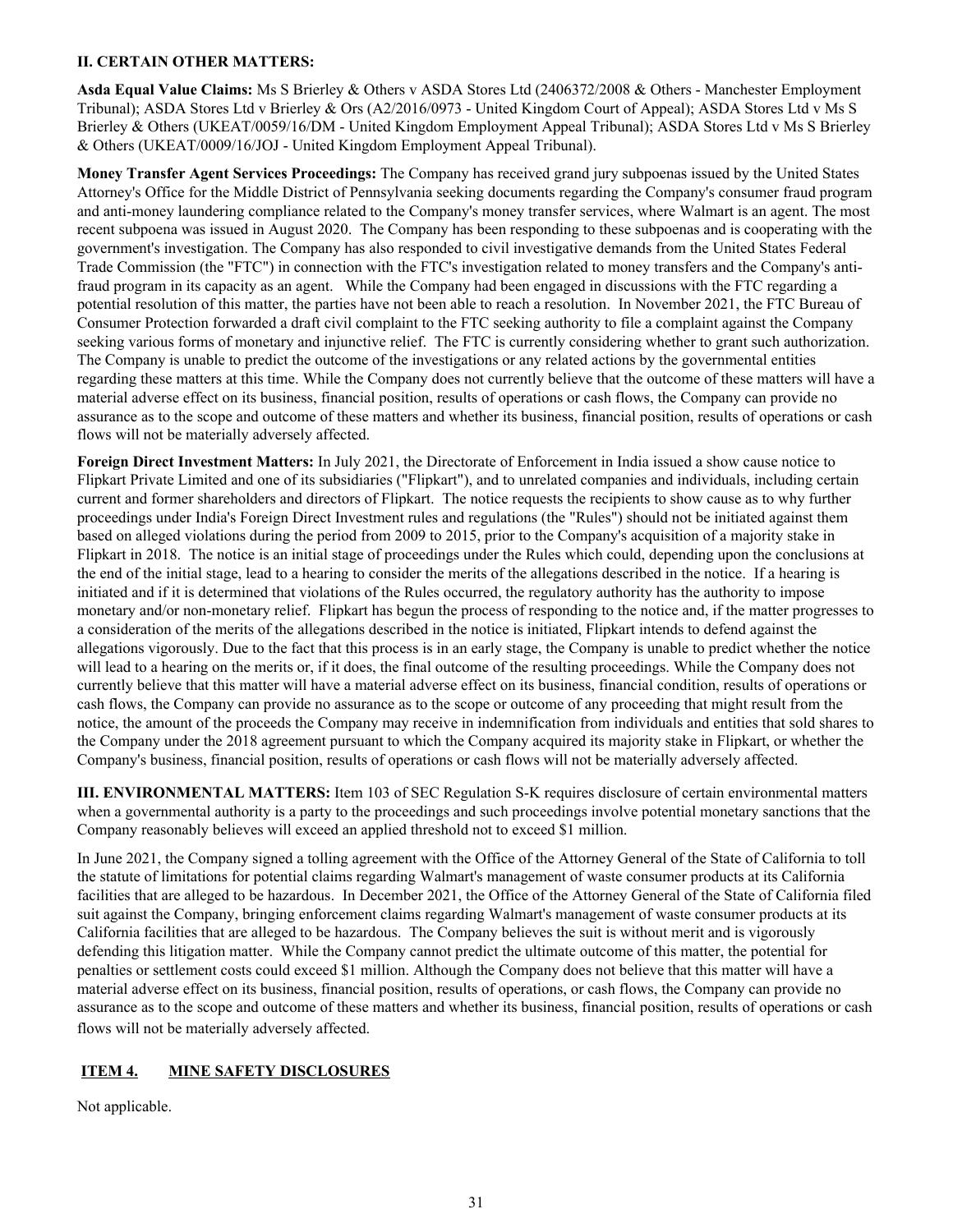#### **PART II**

#### <span id="page-31-0"></span>**ITEM 5. MARKET FOR REGISTRANT'S COMMON EQUITY, RELATED STOCKHOLDER MATTERS AND ISSUER PURCHASES OF EQUITY SECURITIES**

#### **Market for Common Stock**

The principal market on which Walmart's common stock is listed for trading is the New York Stock Exchange. The common stock trades under the symbol "WMT."

#### **Holders of Record of Common Stock**

As of March 16, 2022, there were 209,870 holders of record of Walmart's common stock.

#### **Stock Performance Chart**

This graph compares the cumulative total shareholder return on Walmart's common stock during the five fiscal years ended through fiscal 2022 to the cumulative total returns on the S&P 500 Retailing Index and the S&P 500 Index. The comparison assumes \$100 was invested on February 1, 2017 in shares of our common stock and in each of the indices shown and assumes that all of the dividends were reinvested.



#### **\*Assumes \$100 Invested on February 1, 2017 Assumes Dividends Reinveste Fiscal Year ended January 31, 2022**

|                         | <b>Fiscal Years Ended January 31,</b> |  |        |  |        |  |             |  |        |        |
|-------------------------|---------------------------------------|--|--------|--|--------|--|-------------|--|--------|--------|
|                         | 2017                                  |  | 2018   |  | 2019   |  | <b>2020</b> |  | 2021   | 2022   |
| Walmart Inc.            | 100.00                                |  | 163.83 |  | 150.78 |  | 183.78      |  | 229.31 | 231.82 |
| S&P 500 Index           | 100.00                                |  | 126.41 |  | 23.48  |  | 150.26      |  | 176.18 | 217.21 |
| S&P 500 Retailing Index | 100.00                                |  | 148.34 |  | 159.89 |  | 190.43      |  | 278.09 | 296.49 |

#### **Issuer Repurchases of Equity Securities**

From time to time, the Company repurchases shares of our common stock under share repurchase programs authorized by the Company's Board of Directors. All repurchases made prior to February 22, 2021 were made under the plan in effect at the beginning of fiscal 2022. On February 18, 2021, the Board of Directors approved a new \$20.0 billion share repurchase program which has no expiration date or other restrictions limiting the period over which the Company can make repurchases, and beginning February 22, 2021, replaced the previous share repurchase program. As of January 31, 2022, authorization for \$10.6 billion of share repurchases remained under the share repurchase program. Any repurchased shares are constructively retired and returned to an unissued status.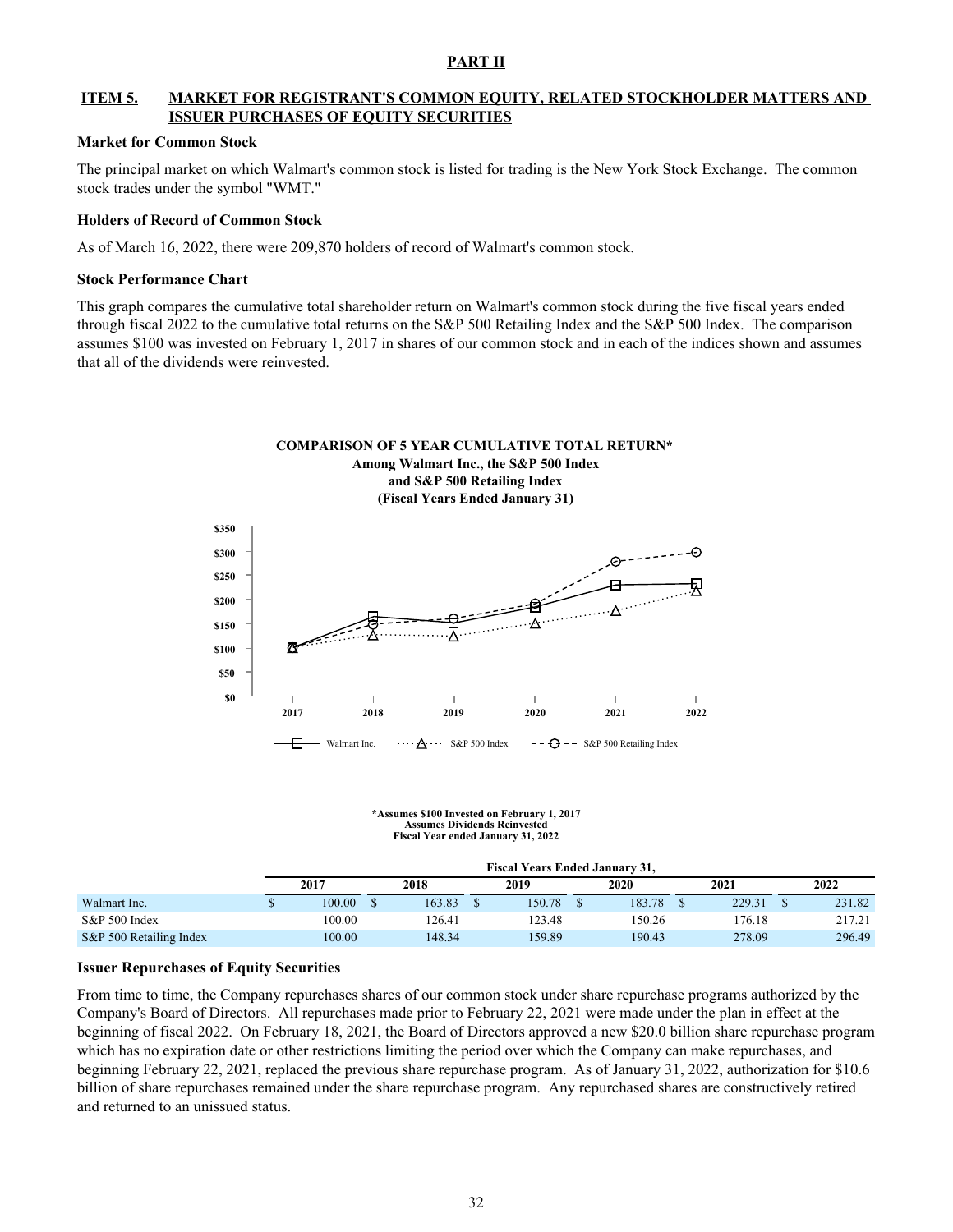<span id="page-32-0"></span>Share repurchase activity under our share repurchase programs, on a trade date basis, for each month in the quarter ended January 31, 2022, was as follows:

| <b>Fiscal Period</b> | Total Number of<br><b>Shares Repurchased</b> | <b>Average Price Paid</b><br>per Share<br>(in dollars) | <b>Total Number of</b><br><b>Shares Repurchased</b><br>as Part of Publicly<br>Announced Plans or<br>Programs | <b>Approximate Dollar Value of</b><br><b>Shares that May Yet Be</b><br><b>Repurchased Under the</b><br>Plans or Programs <sup>(1)</sup><br>(in billions) |
|----------------------|----------------------------------------------|--------------------------------------------------------|--------------------------------------------------------------------------------------------------------------|----------------------------------------------------------------------------------------------------------------------------------------------------------|
| November 1-30, 2021  | 4,709,717                                    | 146.42                                                 | 4,709,717 \$                                                                                                 | 12.4                                                                                                                                                     |
| December 1-31, 2021  | 7,170,376                                    | 140.09                                                 | 7,170,376                                                                                                    | 11.4                                                                                                                                                     |
| January 1-31, 2022   | 5,284,996                                    | 141.50                                                 | 5,284,996                                                                                                    | 10.6                                                                                                                                                     |
| Total                | 17,165,089                                   |                                                        | 17,165,089                                                                                                   |                                                                                                                                                          |

 $<sup>(1)</sup>$  Represents the approximate dollar value of shares that could have been repurchased at the end of the month.</sup>

# **ITEM 6. RESERVED**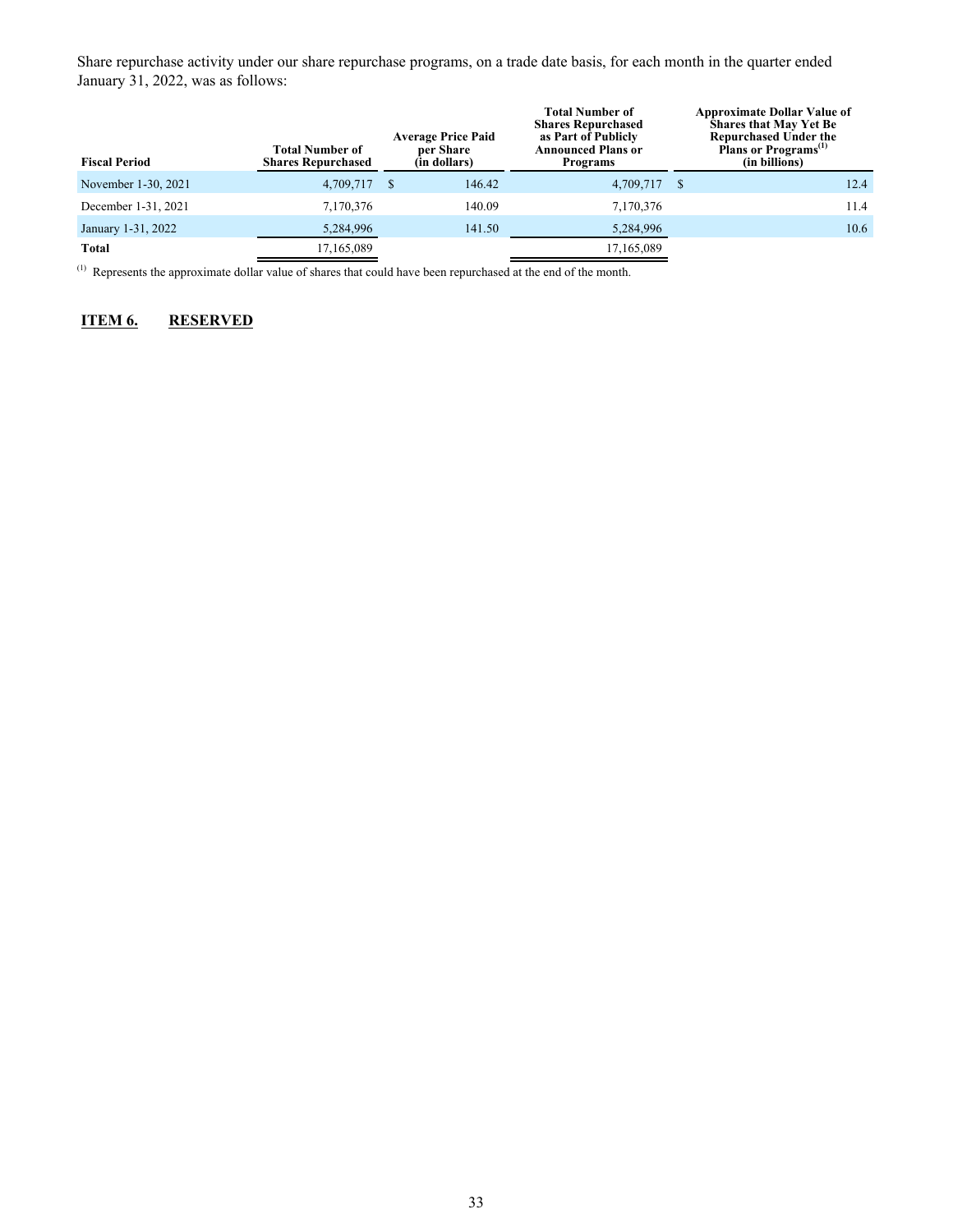### <span id="page-33-0"></span>**ITEM 7. MANAGEMENT'S DISCUSSION AND ANALYSIS OF FINANCIAL CONDITION AND RESULTS OF OPERATIONS**

### **Overview**

This discussion, which presents our results for the fiscal years ended January 31, 2022 ("fiscal 2022"), January 31, 2021 ("fiscal 2021") and January 31, 2020 ("fiscal 2020"), should be read in conjunction with our Consolidated Financial Statements and the accompanying notes. We intend for this discussion to provide the reader with information that will assist in understanding our financial statements, the changes in certain key items in those financial statements from period to period and the primary factors that accounted for those changes. We also discuss certain performance metrics that management uses to assess the Company's performance. Additionally, the discussion provides information about the financial results of each of the three segments to provide a better understanding of how each of those segments and its results of operations affect the financial position and results of operations of the Company as a whole.

Throughout this Item 7, we discuss segment operating income, comparable store and club sales and other measures. Management measures the results of the Company's segments using each segment's operating income, including certain corporate overhead allocations, as well as other measures. From time to time, we revise the measurement of each segment's operating income and other measures as determined by the information regularly reviewed by our chief operating decision maker.

Management also measures the results of comparable store and club sales, or comparable sales, a metric that indicates the performance of our existing stores and clubs by measuring the change in sales for such stores and clubs, including eCommerce sales, for a particular period from the corresponding period in the previous year. Walmart's definition of comparable sales includes sales from stores and clubs open for the previous 12 months, including remodels, relocations, expansions and conversions, as well as eCommerce sales. We measure the eCommerce sales impact by including all sales initiated digitally, including omni-channel transactions which are fulfilled through our stores and clubs. Sales at a store that has changed in format are excluded from comparable sales when the conversion of that store is accompanied by a relocation or expansion that results in a change in the store's retail square feet of more than five percent. Sales related to divested businesses are excluded from comparable sales, and sales related to acquisitions are excluded until such acquisitions have been owned for 12 months. Comparable sales are also referred to as "same-store" sales by others within the retail industry. The method of calculating comparable sales varies across the retail industry. As a result, our calculation of comparable sales is not necessarily comparable to similarly titled measures reported by other companies.

In discussing our operating results, the term currency exchange rates refers to the currency exchange rates we use to convert the operating results for countries where the functional currency is not the U.S. dollar into U.S. dollars. We calculate the effect of changes in currency exchange rates as the difference between current period activity translated using the current period's currency exchange rates and the comparable prior year period's currency exchange rates. Additionally, no currency exchange rate fluctuations are calculated for non-USD acquisitions until owned for 12 months. Throughout our discussion, we refer to the results of this calculation as the impact of currency exchange rate fluctuations. Volatility in currency exchange rates may impact the results, including net sales and operating income, of the Company and the Walmart International segment in the future.

We have taken certain strategic actions to strengthen our Walmart International portfolio for the long-term, including the following highlights over the last three years:

- In November 2020, we completed the sale of Walmart Argentina and recorded a pre-tax non-cash loss in fiscal 2021 of \$1.0 billion, primarily due to cumulative foreign currency translation losses. Refer to [Note 12](#page-75-0).
- In February 2021, we completed the sale of Asda for net consideration of \$9.6 billion, for which we recognized an estimated pre-tax loss in fiscal 2021 of \$5.5 billion, and an incremental loss of \$0.2 billion in fiscal 2022 upon closing of the transaction. Refer to [Note 11](#page-74-0) and [Note 12](#page-75-0).
- *•* In March 2021, we completed the sale of Seiyu for net consideration of \$1.2 billion, for which we recognized an estimated pre-tax loss in fiscal 2021 of \$1.9 billion, and an incremental loss of \$0.2 billion in fiscal 2022 upon closing of the transaction. Refer to [Note 12](#page-75-0).

We operate in the highly competitive omni-channel retail industry in all of the markets we serve. We face strong sales competition from other discount, department, drug, dollar, variety and specialty stores, warehouse clubs and supermarkets, as well as eCommerce, health and wellness, financial services, advertising, and data service businesses. Many of these competitors are national, regional or international chains or have a national or international omni-channel or eCommerce presence. We compete with a number of companies for attracting and retaining quality associates. We, along with other retail companies, are influenced by a number of factors including, but not limited to: catastrophic events, weather and other risks related to climate change, global health epidemics, including the COVID-19 pandemic, competitive pressures, consumer disposable income, consumer debt levels and buying patterns, consumer credit availability, supply chain disruptions, cost and availability of goods, currency exchange rate fluctuations, customer preferences, deflation, inflation, fuel and energy prices,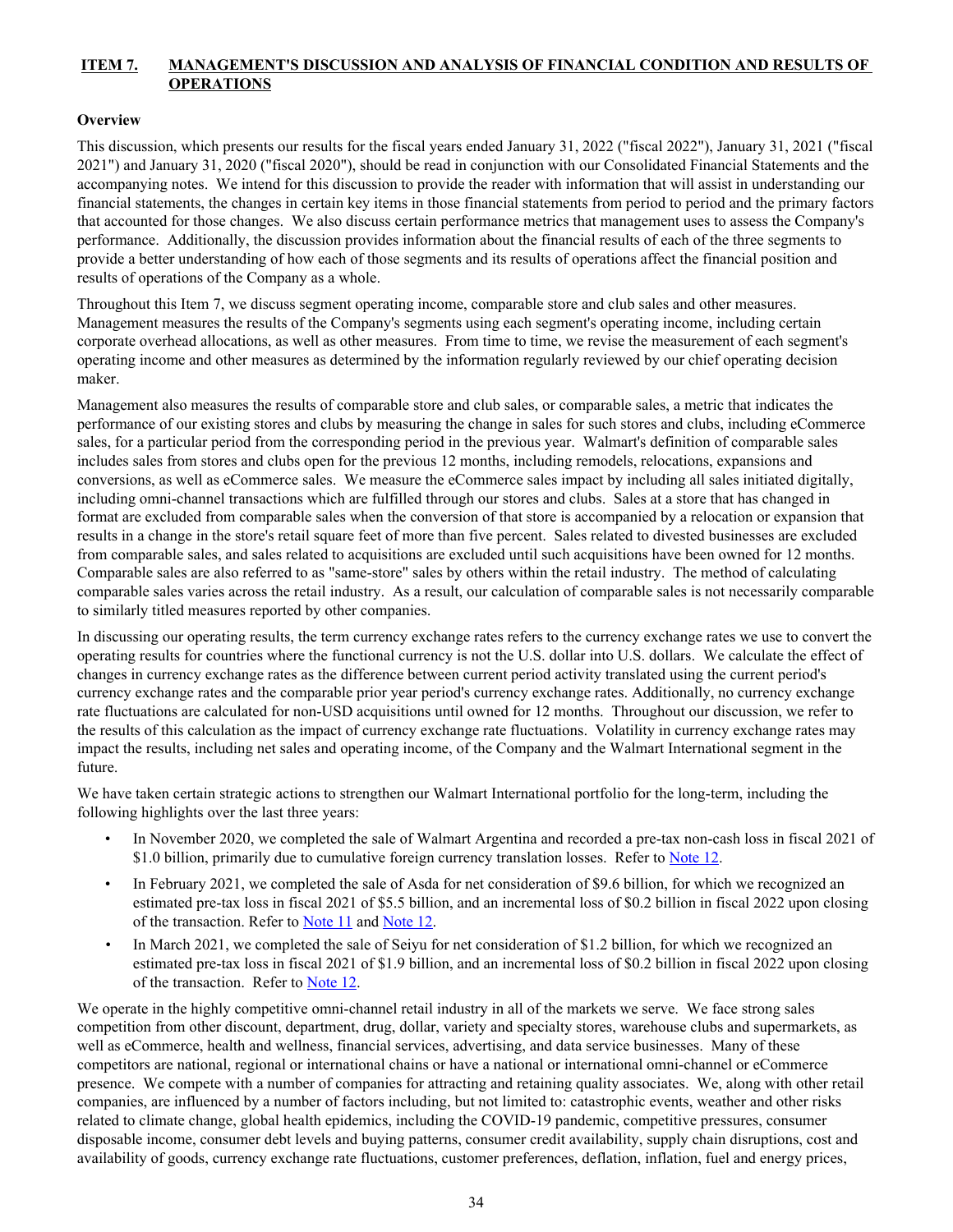general economic conditions, insurance costs, interest rates, labor availability and costs, tax rates, the imposition of tariffs, cybersecurity attacks and unemployment. Further information on the factors that can affect our operating results and on certain risks to our Company and an investment in its securities can be found herein under "[Item 1A. Risk Factors](#page-14-0)."

We expect continued uncertainty in our business and the global economy due to the duration and intensity of the COVID-19 pandemic; the duration and extent of economic stimulus measures; effectiveness and extent of administration of vaccinations and medical treatment; supply chain disruptions; and volatility in employment trends and consumer confidence which may impact our results. For a detailed discussion on results of operations by reportable segment, refer to "[Results of Operations](#page-37-0)" below.

#### **Company Performance Metrics**

We are committed to helping customers save money and live better through everyday low prices, supported by everyday low costs. At times, we adjust our business strategies to maintain and strengthen our competitive positions in the countries in which we operate. We define our financial framework as:

- strong, efficient growth;
- consistent operating discipline; and
- strategic capital allocation.

As we execute on this financial framework, we believe our returns on capital will improve over time.

#### **Strong, Efficient Growth**

Our objective of prioritizing strong, efficient growth means we will focus on the most productive growth opportunities, increasing comparable store and club sales, accelerating eCommerce sales growth and expanding omni-channel initiatives that complement our flywheel strategy while slowing the rate of growth of new stores and clubs. At times, we make strategic investments which are focused on the long-term growth of the Company.

Comparable sales is a metric that indicates the performance of our existing stores and clubs by measuring the change in sales for such stores and clubs, including eCommerce sales, for a particular period over the corresponding period in the previous year. The retail industry generally reports comparable sales using the retail calendar (also known as the 4-5-4 calendar). To be consistent with the retail industry, we provide comparable sales using the retail calendar in our quarterly earnings releases. However, when we discuss our comparable sales below, we are referring to our calendar comparable sales calculated using our fiscal calendar, which may result in differences when compared to comparable sales using the retail calendar.

Calendar comparable sales, including the impact of fuel, for fiscal 2022 and 2021, were as follows:

|                   |                  | <b>Fiscal Years Ended January 31,</b> |         |                    |  |  |  |  |
|-------------------|------------------|---------------------------------------|---------|--------------------|--|--|--|--|
|                   | 2022             | 2021                                  | 2022    | 2021               |  |  |  |  |
|                   | <b>With Fuel</b> |                                       |         | <b>Fuel Impact</b> |  |  |  |  |
| Walmart U.S.      | 6.4%             | 8.7%                                  | $0.3\%$ | $(0.2)\%$          |  |  |  |  |
| Sam's Club        | 15.0%            | 8.7%                                  | $5.5\%$ | $(3.4)\%$          |  |  |  |  |
| <b>Total U.S.</b> | 7.7%             | 8.7%                                  | 1.2%    | $(0.6)\%$          |  |  |  |  |

Comparable sales in the U.S., including fuel, increased 7.7% and 8.7% in fiscal 2022 and 2021, respectively, when compared to the previous fiscal year. Walmart U.S. comparable sales increased 6.4% and 8.7% in fiscal 2022 and 2021, respectively. For fiscal 2022, comparable sales growth was driven by growth in average ticket and transactions, which includes strong consumer spending from government stimulus and some higher inflation impacts in certain merchandise categories compared to recent years. In the first quarter of fiscal 2022, average ticket increased while transactions decreased as customers consolidated shopping trips and purchased larger baskets. Transaction growth turned positive in April 2021 and continued with strong growth through the rest of the year as customers' pre-pandemic behaviors largely resumed. For fiscal 2021, comparable sales growth was driven by growth in average ticket primarily resulting from meeting the increased demand due to economic conditions related to the COVID-19 pandemic while transactions decreased as customers consolidated shopping trips. Walmart U.S. eCommerce sales positively contributed approximately 0.7% and 5.4% to comparable sales for fiscal 2022 and 2021, respectively, as we continue to focus on a seamless omni-channel experience for our customers.

Sam's Club comparable sales increased 15.0% and 8.7% in fiscal 2022 and 2021, respectively. For fiscal 2022, Sam's Club comparable sales benefited from growth in transactions and average ticket and was aided by consumer spending due to government stimulus, and also includes some higher inflation impacts in certain merchandise categories compared to recent years. The growth in comparable sales was partially offset by our decision to remove tobacco from certain club locations. Sam's Club comparable sales for fiscal 2021 benefited from growth in transactions and average ticket resulting from the COVID-19 pandemic, partially offset by both our decision to remove tobacco from certain club locations and by lower fuel sales. Sam's Club eCommerce sales positively contributed approximately 1.3% and 2.2% to comparable sales for fiscal 2022 and 2021, respectively.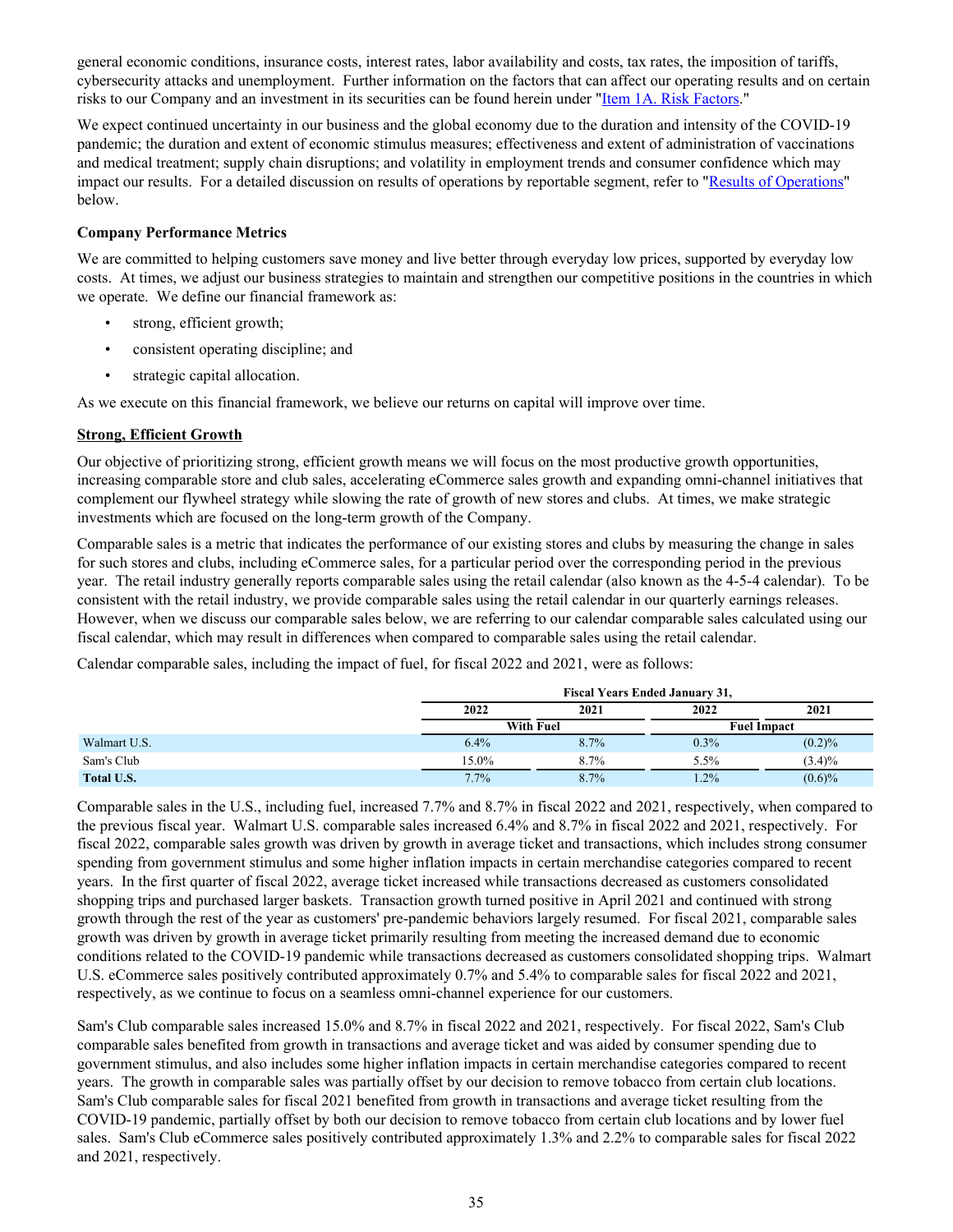### **Consistent Operating Discipline**

We operate with discipline by managing expenses, optimizing the efficiency of how we work and creating an environment in which we have sustainable lowest cost to serve. We invest in technology and process improvements to increase productivity, manage inventory and reduce costs. We measure operating discipline through expense leverage, which we define as net sales growing at a faster rate than operating, selling, general and administrative ("operating") expenses.

|                                                                                      | <b>Fiscal Years Ended January 31,</b> |    |         |
|--------------------------------------------------------------------------------------|---------------------------------------|----|---------|
| (Amounts in millions, except unit counts)                                            | 2022                                  |    | 2021    |
| Net sales                                                                            | 567.762                               | \$ | 555,233 |
| Percentage change from comparable period                                             | $2.3\%$                               |    | 6.8%    |
| Operating, selling, general and administrative expenses                              | 117.812                               |    | 116,288 |
| Percentage change from comparable period                                             | $1.3\%$                               |    | $6.9\%$ |
| Operating, selling, general and administrative expenses as a percentage of net sales | 20.8 %                                |    | 20.9%   |

For fiscal 2022, operating expenses as a percentage of net sales decreased 19 basis points when compared to the previous fiscal year. Operating expenses as a percentage of net sales benefited from growth in comparable sales and lower incremental COVID-19 related costs of \$2.5 billion as compared to the previous year, partially offset by increased wage investments primarily in the Walmart U.S. segment.

For fiscal 2021, operating expenses as a percentage of net sales was flat when compared to the previous fiscal year. Operating expenses as a percentage of net sales benefited from strong growth in comparable sales, offset by \$4.0 billion of incremental costs related to the COVID-19 pandemic.

### **Strategic Capital Allocation**

Our strategy includes improving our customer-facing initiatives in stores and clubs and creating a seamless omni-channel experience for our customers. As such, we continue to allocate more capital to supply chain, omni-channel initiatives, technology and store remodels and less to new store and club openings. The following table provides additional detail:

| (Amounts in millions)                                      | <b>Fiscal Years Ended January 31,</b> |        |      |        |
|------------------------------------------------------------|---------------------------------------|--------|------|--------|
| <b>Allocation of Capital Expenditures</b>                  |                                       | 2022   |      | 2021   |
| Supply chain, omni-channel, technology and other           |                                       | 7,197  | - \$ | 5,681  |
| Remodels                                                   |                                       | 3,278  |      | 2,013  |
| New stores and clubs, including expansions and relocations |                                       | 134    |      | 134    |
| Total U.S.                                                 |                                       | 10.609 |      | 7,828  |
| Walmart International                                      |                                       | 2.497  |      | 2,436  |
| <b>Total capital expenditures</b>                          |                                       | 13.106 |      | 10,264 |

#### **Returns**

As we execute our financial framework, we believe our return on capital will improve over time. We measure return on capital with our return on assets, return on investment and free cash flow metrics. We also provide returns in the form of share repurchases and dividends, which are discussed in the [Liquidity and Capital Resources](#page-40-0) section.

#### *Return on Assets and Return on Investment*

We include Return on Assets ("ROA"), the most directly comparable measure based on our financial statements presented in accordance with generally accepted accounting principles in the U.S. ("GAAP"), and Return on Investment ("ROI") as metrics to assess returns on assets. While ROI is considered a non-GAAP financial measure, management believes ROI is a meaningful metric to share with investors because it helps investors assess how effectively Walmart is deploying its assets. Trends in ROI can fluctuate over time as management balances long-term strategic initiatives with possible short-term impacts. ROA was 5.6% for both fiscal 2022 and 2021, respectively. ROI was 14.9% and 14.0% for fiscal 2022 and 2021, respectively, which increased primarily due to the increase in operating income.

We define ROI as adjusted operating income (operating income plus interest income, depreciation and amortization, and rent expense) for the trailing twelve months divided by average invested capital during that period. We consider average invested capital to be the average of our beginning and ending total assets, plus average accumulated depreciation and average amortization, less average accounts payable and average accrued liabilities for that period.

Our calculation of ROI is considered a non-GAAP financial measure because we calculate ROI using financial measures that exclude and include amounts that are included and excluded in the most directly comparable GAAP financial measure. For example, we exclude the impact of depreciation and amortization from our reported operating income in calculating the numerator of our calculation of ROI. As mentioned above, we consider ROA to be the financial measure computed in accordance with GAAP most directly comparable to our calculation of ROI. ROI differs from ROA (which is consolidated net income for the period divided by average total assets for the period) because ROI: adjusts operating income to exclude certain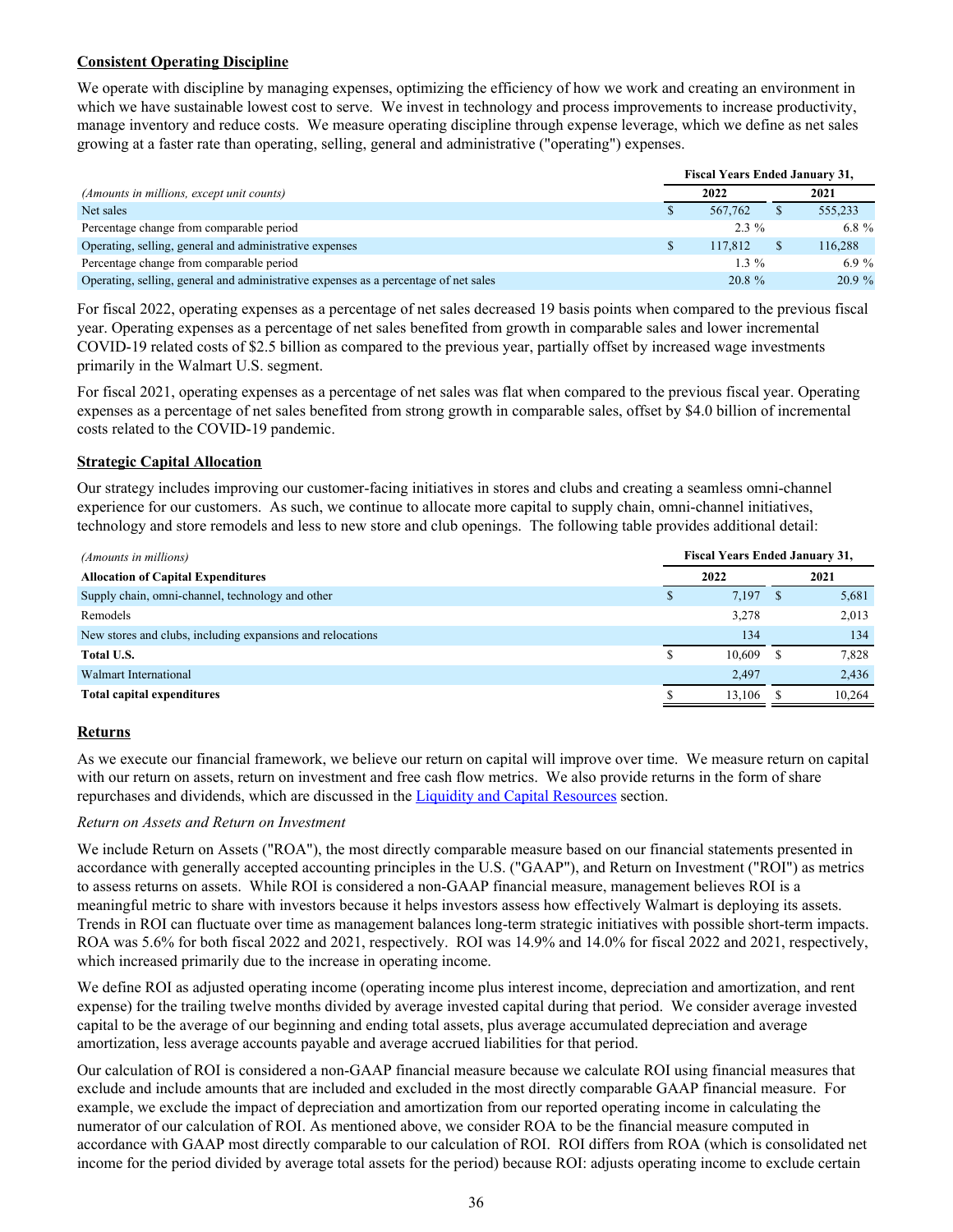expense items and adds interest income; and adjusts total assets for the impact of accumulated depreciation and amortization, accounts payable and accrued liabilities to arrive at total invested capital. Because of the adjustments mentioned above, we believe ROI more accurately measures how we are deploying our key assets and is more meaningful to investors than ROA. Although ROI is a standard financial measure, numerous methods exist for calculating a company's ROI. As a result, the method used by management to calculate our ROI may differ from the methods used by other companies to calculate their ROI.

The calculation of ROA and ROI, along with a reconciliation of ROI to the calculation of ROA, the most comparable GAAP financial measure, is as follows:

|                                                                    |              | <b>Fiscal Years Ended January 31,</b> |               |          |  |  |
|--------------------------------------------------------------------|--------------|---------------------------------------|---------------|----------|--|--|
| (Amounts in millions)                                              |              | 2022                                  |               | 2021     |  |  |
| <b>CALCULATION OF RETURN ON ASSETS</b>                             |              |                                       |               |          |  |  |
| <b>Numerator</b>                                                   |              |                                       |               |          |  |  |
| Consolidated net income                                            | $\mathbb{S}$ | 13,940                                | <sup>\$</sup> | 13,706   |  |  |
| <b>Denominator</b>                                                 |              |                                       |               |          |  |  |
| Average total assets <sup>(1)</sup>                                | <sup>8</sup> | 248,678                               | <sup>S</sup>  | 244,496  |  |  |
| Return on assets (ROA)                                             |              | 5.6 %                                 |               | 5.6 %    |  |  |
|                                                                    |              |                                       |               |          |  |  |
| <b>CALCULATION OF RETURN ON INVESTMENT</b>                         |              |                                       |               |          |  |  |
| <b>Numerator</b>                                                   |              |                                       |               |          |  |  |
| Operating income                                                   | \$           | 25,942                                | \$            | 22,548   |  |  |
| + Interest income                                                  |              | 158                                   |               | 121      |  |  |
| + Depreciation and amortization                                    |              | 10,658                                |               | 11,152   |  |  |
| $+$ Rent                                                           |              | 2,274                                 |               | 2,626    |  |  |
| ROI operating income                                               | S            | 39,032                                | \$            | 36,447   |  |  |
|                                                                    |              |                                       |               |          |  |  |
| <b>Denominator</b>                                                 |              |                                       |               |          |  |  |
| Average total assets <sup>(1)</sup>                                | $\mathbf S$  | 248,678                               | $\mathbb{S}$  | 244,496  |  |  |
| + Average accumulated depreciation and amortization <sup>(1)</sup> |              | 98,199                                |               | 94,351   |  |  |
| - Average accounts payable $^{(1)}$                                |              | 52,201                                |               | 48,057   |  |  |
| - Average accrued liabilities <sup>(1)</sup>                       |              | 32,013                                |               | 30,131   |  |  |
| Average invested capital                                           | $\mathbf{s}$ | 262,663                               | S             | 260,659  |  |  |
| <b>Return on investment (ROI)</b>                                  |              | 14.9 %                                |               | 14.0 $%$ |  |  |
|                                                                    |              |                                       |               |          |  |  |

<sup>(1)</sup> The average is based on the addition of the account balance at the end of the current period to the account balance at the end of the prior period and dividing by 2.

|                                           | As of January 31, |      |            |  |         |  |  |  |  |
|-------------------------------------------|-------------------|------|------------|--|---------|--|--|--|--|
|                                           | 2022              | 2021 |            |  | 2020    |  |  |  |  |
| <b>Certain Balance Sheet Data</b>         |                   |      |            |  |         |  |  |  |  |
| Total assets                              | 244,860           |      | 252,496 \$ |  | 236,495 |  |  |  |  |
| Accumulated depreciation and amortization | 102,211           |      | 94,187     |  | 94,514  |  |  |  |  |
| Accounts payable                          | 55,261            |      | 49.141     |  | 46,973  |  |  |  |  |
| Accrued liabilities                       | 26,060            |      | 37,966     |  | 22,296  |  |  |  |  |

### *Free Cash Flow*

Free cash flow is considered a non-GAAP financial measure. Management believes, however, that free cash flow, which measures our ability to generate additional cash from our business operations, is an important financial measure for use in evaluating the Company's financial performance. Free cash flow should be considered in addition to, rather than as a substitute for, consolidated net income as a measure of our performance and net cash provided by operating activities as a measure of our liquidity. See "[Liquidity and Capital Resources"](#page-40-0) for discussions of GAAP metrics including net cash provided by operating activities, net cash used in investing activities and net cash used in financing activities.

We define free cash flow as net cash provided by operating activities in a period minus payments for property and equipment made in that period. We had net cash provided by operating activities of \$24.2 billion, \$36.1 billion and \$25.3 billion for fiscal 2022, 2021 and 2020, respectively. We generated free cash flow of \$11.1 billion, \$25.8 billion and \$14.6 billion for fiscal 2022, 2021 and 2020, respectively. Net cash provided by operating activities for fiscal 2022 decreased when compared to fiscal 2021 primarily due to an increase in inventory costs and purchases to support strong sales and lapping the impact of accelerated inventory sell-through in fiscal 2021, as well as timing and payment of wages. Free cash flow for fiscal 2022 decreased when compared to fiscal 2021 due to the same reasons as the decrease in net cash provided by operating activities, as well as \$2.8 billion in increased capital expenditures. Net cash provided by operating activities for fiscal 2021 increased when compared to fiscal 2020 primarily due to the impact of the global health crisis which accelerated inventory sell-through, as well as the timing and payment of inventory purchases, incremental COVID-19 related expenses and certain benefit payments. Free cash flow for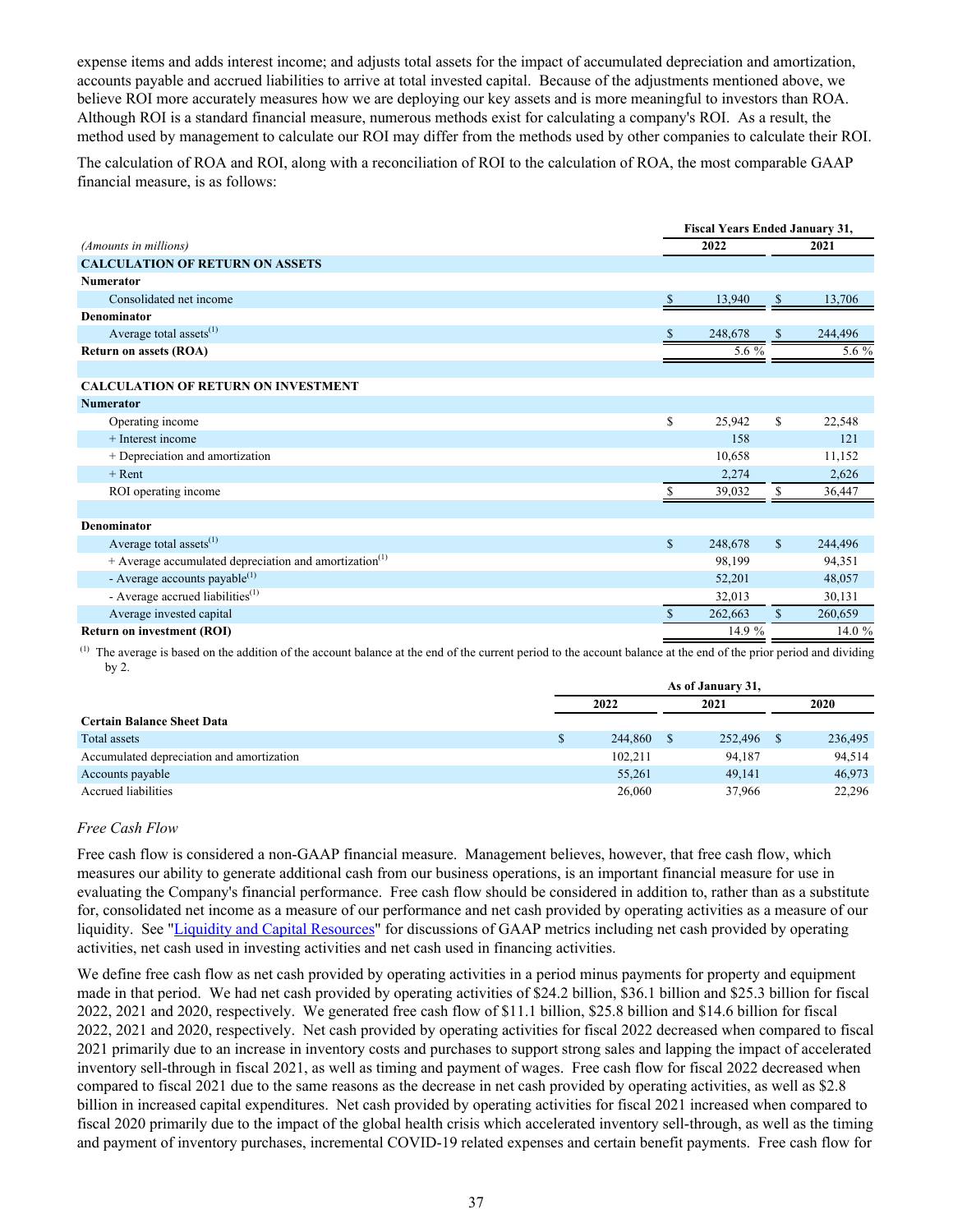fiscal 2021 increased when compared to fiscal 2020 due to the same reasons as the increase in net cash provided by operating activities, as well as \$0.4 billion in decreased capital expenditures.

Walmart's definition of free cash flow is limited in that it does not represent residual cash flows available for discretionary expenditures due to the fact that the measure does not deduct the payments required for debt service and other contractual obligations or payments made for business acquisitions. Therefore, we believe it is important to view free cash flow as a measure that provides supplemental information to our [Consolidated Statements of Cash Flows.](#page-56-0)

Although other companies report their free cash flow, numerous methods may exist for calculating a company's free cash flow. As a result, the method used by management to calculate our free cash flow may differ from the methods used by other companies to calculate their free cash flow.

The following table sets forth a reconciliation of free cash flow, a non-GAAP financial measure, to net cash provided by operating activities, which we believe to be the GAAP financial measure most directly comparable to free cash flow, as well as information regarding net cash used in investing activities and net cash used in financing activities.

|                                             | <b>Fiscal Years Ended January 31,</b> |  |               |  |           |  |  |
|---------------------------------------------|---------------------------------------|--|---------------|--|-----------|--|--|
| (Amounts in millions)                       | 2022                                  |  | 2021          |  | 2020      |  |  |
| Net cash provided by operating activities   | 24.181                                |  | 36,074        |  | 25,255    |  |  |
| Payments for property and equipment         | (13.106)                              |  | (10.264)      |  | (10, 705) |  |  |
| Free cash flow                              | 11.075                                |  | 25,810        |  | 14,550    |  |  |
|                                             |                                       |  |               |  |           |  |  |
| Net cash used in investing activities $(1)$ | $(6.015)$ \$                          |  | $(10,071)$ \$ |  | (9,128)   |  |  |
| Net cash used in financing activities       | (22, 828)                             |  | (16, 117)     |  | (14,299)  |  |  |

<sup>(1)</sup> "Net cash used in investing activities" includes payments for property and equipment, which is also included in our computation of free cash flow.

### **Results of Operations**

#### *Consolidated Results of Operations*

|                                               |    | <b>Fiscal Years Ended January 31,</b> |              |         |              |         |  |  |
|-----------------------------------------------|----|---------------------------------------|--------------|---------|--------------|---------|--|--|
| (Amounts in millions, except unit counts)     |    | 2022                                  |              | 2021    |              | 2020    |  |  |
| Total revenues                                | S. | 572,754                               | \$           | 559,151 | S            | 523,964 |  |  |
| Percentage change from comparable period      |    | $2.4\%$                               |              | $6.7\%$ |              | 1.9%    |  |  |
| Net sales                                     | \$ | 567,762                               | $\mathbb{S}$ | 555,233 | $\mathbb{S}$ | 519,926 |  |  |
| Percentage change from comparable period      |    | $2.3\%$                               |              | 6.8 $%$ |              | $1.9\%$ |  |  |
| Total U.S. calendar comparable sales increase |    | $7.7\%$                               |              | $8.7\%$ |              | $2.7\%$ |  |  |
| Gross profit rate                             |    | 24.4%                                 |              | 24.3 %  |              | 24.1 %  |  |  |
| Operating income                              | \$ | 25,942                                | $\mathbf{s}$ | 22,548  | \$.          | 20,568  |  |  |
| Operating income as a percentage of net sales |    | 4.6 $%$                               |              | 4.1 $%$ |              | 4.0 $%$ |  |  |
| Loss on extinguishment of debt                | \$ | 2.410                                 | \$           |         | S            |         |  |  |
| Other (gains) and losses                      | \$ | 3,000                                 | \$           | (210)   | \$           | (1,958) |  |  |
| Consolidated net income                       | \$ | 13.940                                | $\mathbb{S}$ | 13.706  | \$           | 15,201  |  |  |
| Unit counts at period end $^{(1)}$            |    | 10,593                                |              | 11,443  |              | 11,501  |  |  |
| Retail square feet at period end $^{(1)}$     |    | 1,060                                 |              | 1,121   |              | 1,129   |  |  |

 $^{(1)}$  Unit counts and associated retail square feet are presented for stores and clubs generally open as of period end, and reflects the removal of stores in the U.K. and Japan subsequent to closing the divestitures in fiscal 2022. Permanently closed locations are not included.

Our total revenues, which includes net sales and membership and other income, increased \$13.6 billion or 2.4% and \$35.2 billion or 6.7% for fiscal 2022 and 2021, respectively, when compared to the previous fiscal year. These increases in revenues were primarily due to increases in net sales, which increased \$12.5 billion or 2.3% and \$35.3 billion or 6.8% for fiscal 2022 and 2021, respectively, when compared to the previous fiscal year. For fiscal 2022, the increase was primarily due to strong positive comparable sales for the Walmart U.S. and Sam's Club segments which benefited from strong U.S. consumer spending and some inflation, along with positive comparable sales in most of our remaining international markets. The increase was partially offset by a \$32.6 billion net sales decrease primarily related to the divestiture of our operations in the U.K. and Japan, which closed in the first quarter of fiscal 2022. Net sales also benefited from a \$4.5 billion positive impact of fluctuations in currency exchange rates during fiscal 2022. For fiscal 2021, the increase was primarily due to strong positive comparable sales for the Walmart U.S. and Sam's Club segments as well as positive comparable sales in the majority of our international markets resulting from increased demand stemming from the COVID-19 pandemic. Overall net sales growth was strong despite certain operating limitations in several international markets in the second quarter of fiscal 2021 due to government regulations and precautionary measures taken as a result of the COVID-19 pandemic. The net sales increase was partially offset by a negative impact from fluctuations in currency exchange rates of \$5.0 billion.

Our gross profit rate increased 14 and 20 basis points for fiscal 2022 and 2021, respectively, when compared to the previous fiscal year. For fiscal 2022, the increase was primarily due to price management in the Walmart U.S. segment driven by cost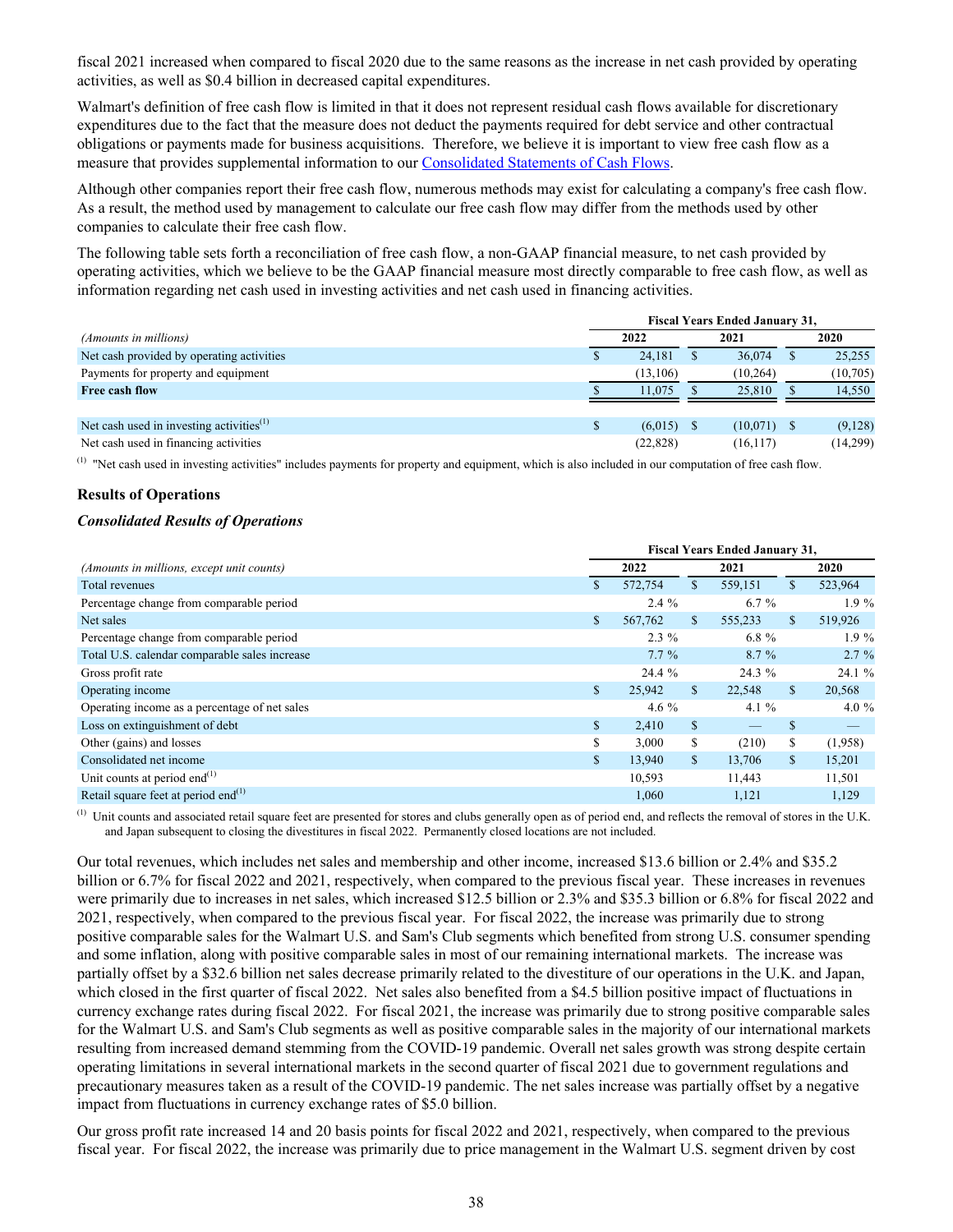inflation as well as merchandise mix, partially offset by increased supply chain costs. For fiscal 2021, the increase was primarily due to strategic sourcing initiatives, strong sales in higher margin categories, and fewer markdowns. This was partially offset in the Walmart U.S. segment by carryover of prior year price investment as well as the temporary closure of our Auto Care Centers and Vision Centers in response to the COVID-19 pandemic.

For fiscal 2022, operating expenses as a percentage of net sales decreased 19 basis points when compared to the previous fiscal year. Operating expenses as a percentage of net sales benefited from growth in comparable sales and lower incremental COVID-19 related costs of \$2.5 billion as compared to the previous year, partially offset by increased wage investments primarily in the Walmart U.S. segment. For fiscal 2021, operating expenses as a percentage of net sales was flat when compared to the previous fiscal year. Operating expenses as a percentage of net sales benefited from strong growth in comparable sales, offset by \$4.0 billion of incremental costs related to the COVID-19 pandemic.

Loss on extinguishment of debt was \$2.4 billion in fiscal 2022 due to the early retirement of certain higher rate long-term debt to reduce interest expense in future periods.

Other gains and losses consisted of a net loss of \$3.0 billion and a net gain of \$0.2 billion for fiscal 2022 and 2021, respectively. The loss in fiscal 2022 primarily reflects net losses associated with the fair value changes of our equity investments, as well as \$0.4 billion in incremental losses associated with the divestiture of certain international operations which closed in the first quarter of fiscal 2022. The gain in fiscal 2021 primarily reflects \$8.7 billion in net gains associated with the fair value changes of our equity investments, partially offset by the \$8.3 billion pre-tax loss related to the divestiture of certain international operations classified as held for sale or sold in fiscal 2021.

Our effective income tax rate was 25.4% for fiscal 2022, 33.3% for fiscal 2021, and 24.4% for fiscal 2020. The decrease in our effective tax rate for fiscal 2022 as compared to fiscal 2021, and the increase in our effective tax rate for fiscal 2021 as compared to fiscal 2020, is primarily due to the \$8.3 billion loss related to the divestiture of certain international operations classified as held for sale or sold in fiscal 2021, which provided minimal realizable tax benefit. Our effective income tax rate may also fluctuate as a result of various factors, including changes in our assessment of certain tax contingencies, valuation allowances, changes in tax law, outcomes of administrative audits, the impact of discrete items and the mix and size of earnings among our U.S. operations and international operations, which are subject to statutory rates that are generally higher than the U.S. statutory rate. The reconciliation from the U.S. statutory rate to the effective income tax rates for fiscal 2022, 2021 and 2020 is presented in [Note 9](#page-70-0).

As a result of the factors discussed above, we reported \$13.9 billion and \$13.7 billion of consolidated net income for fiscal 2022 and 2021, respectively, which represents an increase of \$0.2 billion and a decrease of \$1.5 billion for fiscal 2022 and 2021, respectively, when compared to the previous fiscal year. Diluted net income per common share attributable to Walmart ("EPS") was \$4.87, \$4.75 and \$5.19 for fiscal 2022, 2021 and 2020, respectively.

### *Walmart U.S. Segment*

|                                               | <b>Fiscal Years Ended January 31,</b> |         |    |         |  |         |  |
|-----------------------------------------------|---------------------------------------|---------|----|---------|--|---------|--|
| (Amounts in millions, except unit counts)     |                                       | 2022    |    | 2021    |  | 2020    |  |
| Net sales                                     |                                       | 393,247 | S. | 369.963 |  | 341,004 |  |
| Percentage change from comparable period      |                                       | $6.3\%$ |    | $8.5\%$ |  | 2.8 %   |  |
| Calendar comparable sales increase            |                                       | $6.4\%$ |    | $8.7\%$ |  | $2.9\%$ |  |
| Operating income                              |                                       | 21.587  | S  | 19,116  |  | 17,380  |  |
| Operating income as a percentage of net sales |                                       | 5.5 $%$ |    | $5.2\%$ |  | $5.1\%$ |  |
| Unit counts at period end                     |                                       | 4.742   |    | 4.743   |  | 4,756   |  |
| Retail square feet at period end              |                                       | 703     |    | 703     |  | 703     |  |

Net sales for the Walmart U.S. segment increased \$23.3 billion or 6.3% and \$29.0 billion or 8.5% for fiscal 2022 and 2021, respectively, when compared to the previous fiscal year. The increases in net sales were primarily due to increases in comparable sales of 6.4% and 8.7% for fiscal 2022 and 2021, respectively. Comparable sales in fiscal 2022 were driven by growth in average ticket and transactions, which includes strong consumer spending from government stimulus and some higher inflation impacts in certain merchandise categories compared to recent years. In the first quarter of fiscal 2022, average ticket increased while transactions decreased as customers consolidated shopping trips and purchased larger baskets. Transaction growth turned positive in April 2021 and continued with strong growth through the rest of the year as customers' pre-pandemic behaviors largely resumed. Comparable sales in fiscal 2021 were driven by growth in average ticket primarily resulting from meeting the increased demand due to economic conditions related to the COVID-19 pandemic while transactions decreased as customers consolidated shopping trips. Walmart U.S. eCommerce sales positively contributed approximately 0.7% and 5.4% to comparable sales for fiscal 2022 and 2021, respectively, as we continue to focus on a seamless omni-channel experience for our customers.

Gross profit rate increased 51 basis points for fiscal 2022 and was flat for fiscal 2021, when compared to the respective previous fiscal year. The increase in fiscal 2022 gross profit rate was primarily due to price management driven by cost inflation as well merchandise mix, which includes lapping the temporary closures of our Auto Care and Vision Centers and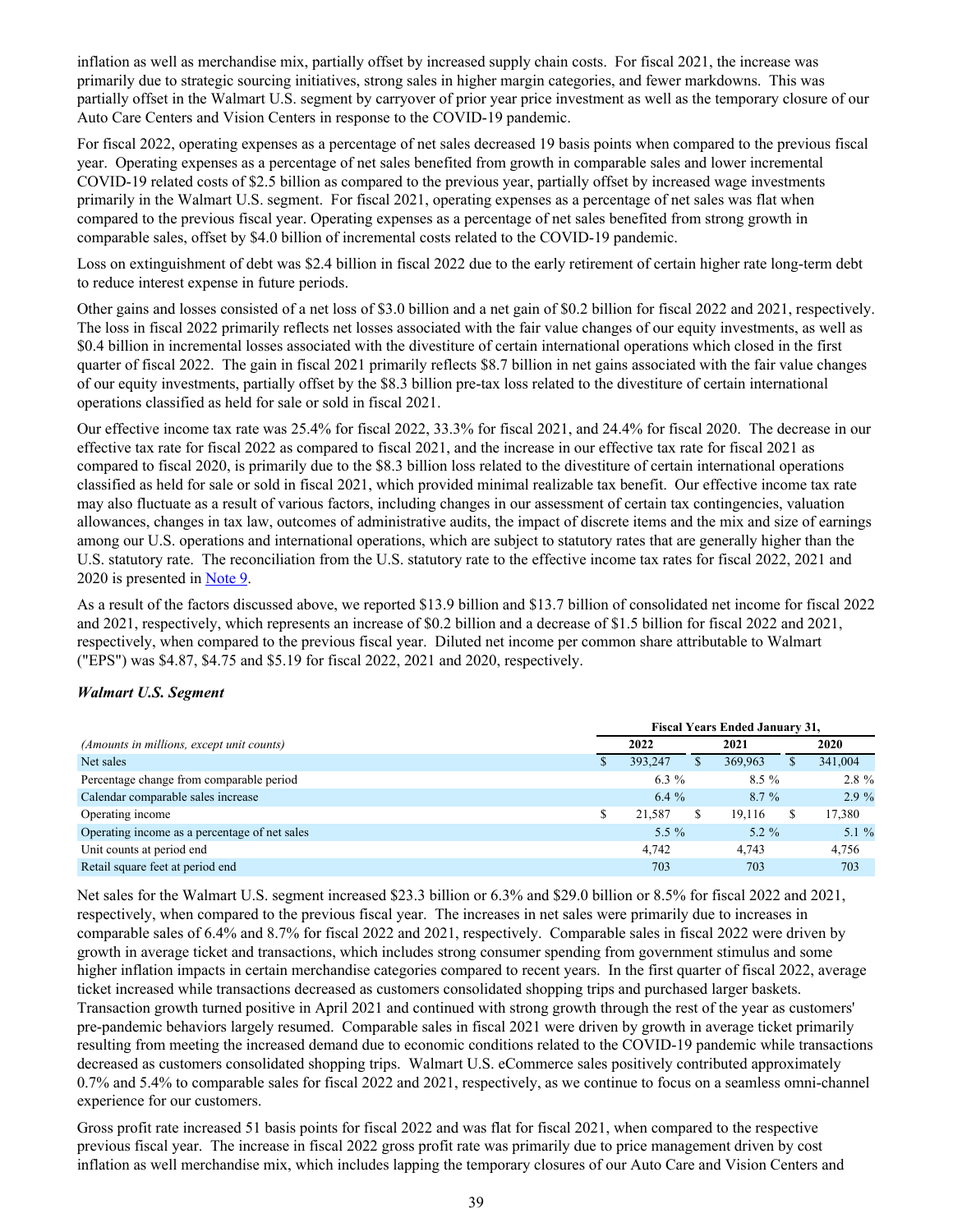growth in our advertising business, partially offset by increased supply chain costs. Gross profit rate for fiscal 2021 benefited from strategic sourcing initiatives and fewer markdowns, but was offset by a change in merchandise mix, the carryover effect of prior price investment and the temporary closure of our Auto Care and Vision Centers in response to the COVID-19 pandemic.

Operating expenses as a percentage of segment net sales increased 31 basis points for fiscal 2022 when compared to the previous fiscal year. Despite the strong sales growth described above, fiscal 2022 operating expenses as a percentage of segment net sales increased primarily due to investments in wages, partially offset by lower incremental COVID-19 related costs of \$1.9 billion. For fiscal 2021, operating expenses as a percentage of segment net sales decreased 15 basis points primarily due to strong sales, which were partially offset by \$3.2 billion of incremental costs related to the COVID-19 pandemic including special bonuses, expanded sick and emergency leave pay, costs associated with outfitting our stores and associates with masks, gloves and sanitizer, and expanded cleaning practices.

As a result of the factors discussed above, segment operating income increased \$2.5 billion and increased \$1.7 billion for fiscal 2022 and 2021, respectively, when compared to the previous fiscal year.

#### *Walmart International Segment*

|                                               |   | <b>Fiscal Years Ended January 31,</b> |         |         |           |         |  |      |
|-----------------------------------------------|---|---------------------------------------|---------|---------|-----------|---------|--|------|
| (Amounts in millions, except unit counts)     |   | 2022                                  |         | 2021    |           |         |  | 2020 |
| Net sales                                     |   | 100.959                               |         | 121.360 |           | 120,130 |  |      |
| Percentage change from comparable period      |   | $(16.8)\%$                            | $1.0\%$ |         | $(0.6)\%$ |         |  |      |
| Operating income                              | S | 3.758                                 | \$      | 3.660   |           | 3,370   |  |      |
| Operating income as a percentage of net sales |   | $3.7\%$                               | $3.0\%$ |         |           | 2.8 %   |  |      |
| Unit counts at period end.                    |   | 5,251                                 |         | 6.101   |           | 6,146   |  |      |
| Retail square feet at period end              |   | 277                                   |         | 337     |           | 345     |  |      |

Net sales for the Walmart International segment decreased \$20.4 billion or 16.8% and increased \$1.2 billion or 1.0% for fiscal 2022 and 2021, respectively, when compared to the previous fiscal year. For fiscal 2022, the reduction in net sales was driven by a \$32.6 billion decrease primarily related to the divestitures of Asda and Seiyu, which closed during the first quarter of fiscal 2022. This decrease was partially offset by positive comparable sales in most of our remaining markets, as well as positive fluctuations in currency exchange rates of \$4.5 billion. For fiscal 2021, the increase was primarily due to positive comparable sales growth in the majority of our markets driven by changes in consumer behavior in response to the COVID-19 pandemic, partially offset by negative fluctuations in currency exchange rates of \$5.0 billion. The pandemic led to significant economic pressures and channel and mix shifts due to changes in consumer behavior, including accelerated growth in eCommerce in several markets. While several of our markets experienced extensive store and operational closures in the second quarter of fiscal 2021 as a result of government mandates, most closed stores and warehouses had resumed operations by the third quarter of fiscal 2021.

Gross profit rate decreased 55 basis points and increased 50 basis points for fiscal 2022 and 2021, respectively, when compared to the previous fiscal year. For fiscal 2022, the decrease was primarily driven by shifts into lower margin formats and the impact related to our divested markets. For fiscal 2021, the increase was primarily due to Flipkart's improved margin mix and reduced fuel sales in the U.K.

Operating expenses as a percentage of segment net sales decreased 71 basis points and increased 14 basis points for fiscal 2022 and 2021, respectively, when compared to the previous fiscal year. The decrease in operating expenses as a percentage of segment net sales for fiscal 2022 was primarily due to impacts from the divested markets and \$0.4 billion of lower incremental COVID-19 related costs. Operating expenses as a percentage of net sales benefited from depreciation and amortization expense not having been recorded for our operations in the U.K. and Japan subsequent to their held for sale classification at the end of fiscal 2021 and prior to closing during the first quarter of fiscal 2022. For fiscal 2021, the increase was primarily due to \$0.5 billion of incremental costs related to the COVID-19 pandemic, partially offset by positive comparable sales in the majority of our markets and lapping a \$0.4 billion non-cash impairment charge recorded in fiscal 2020.

Operating income for fiscal 2022 included a \$0.3 billion impact from positive fluctuations in currency exchange rates, and fiscal 2021 included a \$0.2 billion impact from negative fluctuations in currency exchange rates. As a result of the factors discussed above, segment operating income increased \$0.1 billion and \$0.3 billion for fiscal 2022 and 2021, respectively, when compared to the previous fiscal year.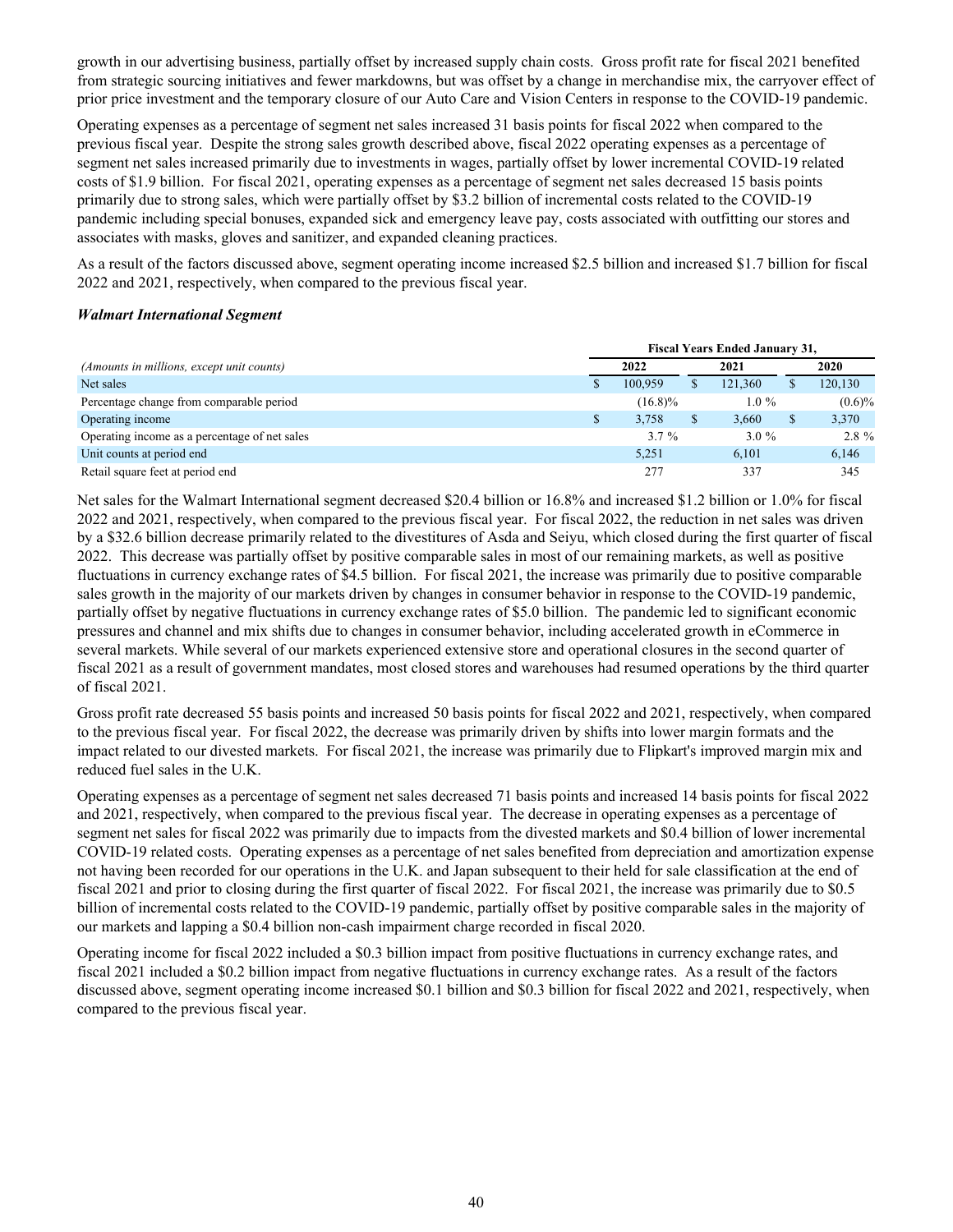### <span id="page-40-0"></span>*Sam's Club Segment*

|                                               | <b>Fiscal Years Ended January 31,</b> |           |              |          |              |         |  |  |
|-----------------------------------------------|---------------------------------------|-----------|--------------|----------|--------------|---------|--|--|
| (Amounts in millions, except unit counts)     |                                       | 2022      | 2021         |          |              |         |  |  |
| <b>Including Fuel</b>                         |                                       |           |              |          |              |         |  |  |
| Net sales                                     | \$                                    | 73,556    | S.           | 63,910   | S.           | 58,792  |  |  |
| Percentage change from comparable period      |                                       | 15.1%     |              | $8.7\%$  |              | $1.6\%$ |  |  |
| Calendar comparable sales increase            |                                       | $15.0 \%$ |              | $8.7\%$  |              | $1.6\%$ |  |  |
| Operating income                              | \$                                    | 2,259     | $\mathbb{S}$ | 1,906    | \$           | 1,642   |  |  |
| Operating income as a percentage of net sales |                                       | $3.1 \%$  |              | $3.0\%$  |              | 2.8 %   |  |  |
| Unit counts at period end                     |                                       | 600       |              | 599      |              | 599     |  |  |
| Retail square feet at period end              |                                       | 80        |              | 80       |              | 80      |  |  |
|                                               |                                       |           |              |          |              |         |  |  |
| <b>Excluding Fuel</b> <sup>(1)</sup>          |                                       |           |              |          |              |         |  |  |
| Net sales                                     | \$                                    | 64.860    | $\mathbb{S}$ | 59,184   | $\mathbb{S}$ | 52,792  |  |  |
| Percentage change from comparable period      |                                       | $9.6\%$   |              | 12.1%    |              | $0.9\%$ |  |  |
| Operating income                              | \$                                    | 1,923     | \$           | 1,645    | \$.          | 1,486   |  |  |
| Operating income as a percentage of net sales |                                       | $3.0\%$   |              | $2.8 \%$ |              | 2.8 %   |  |  |

<sup>(1)</sup> We believe the "Excluding Fuel" information is useful to investors because it permits investors to understand the effect of the Sam's Club segment's fuel sales on its results of operations, which are impacted by the volatility of fuel prices. Volatility in fuel prices may continue to impact the operating results of the Sam's Club segment in the future. Management uses such information to better measure underlying operating results in the segment.

Net sales for the Sam's Club segment increased \$9.6 billion or 15.1% and \$5.1 billion or 8.7% for fiscal 2022 and 2021, respectively, when compared to the previous fiscal year. For fiscal 2022, the increase was primarily due to comparable sales growth, including fuel, of 15.0%. Comparable sales benefited from growth in transactions and average ticket due to increased consumer spending, which was aided by government stimulus, and also includes some higher inflation impacts in certain merchandise categories compared to recent years. The growth in comparable sales was partially offset by our decision to remove tobacco from certain club locations. Sam's Club eCommerce sales positively contributed approximately 1.3% to comparable sales. For fiscal 2021, the increase was primarily due to comparable sales, including fuel, of 8.7%. Comparable sales benefited from growth in transactions and average ticket resulting from the COVID-19 pandemic, partially offset by our decision to remove tobacco from certain club locations and by lower fuel sales. Sam's Club eCommerce sales positively contributed approximately 2.2% to comparable sales.

Gross profit rate decreased 68 basis points and increased 65 basis points for fiscal 2022 and 2021, respectively, when compared to the previous fiscal year. For fiscal 2022, the decrease in gross profit rate was primarily due to increased fuel sales which have lower margins, cost inflation, and higher supply chain costs, partially offset by favorable sales mix, including reduced tobacco sales. For fiscal 2021, gross profit rate increased due to favorable sales mix, including lower fuel and tobacco sales, and improvement in inventory losses which was partially offset by price investment and higher eCommerce fulfillment costs.

Membership and other income increased 13.1% and 6.8% for fiscal 2022 and 2021, respectively, when compared to the previous fiscal year. For fiscal 2022, the increase was primarily due to growth in total members and increased Plus Member penetration. For fiscal 2021, the increase was primarily due to growth in total members, which benefited from higher overall renewal rates and higher Plus Member penetration.

Operating expenses as a percentage of segment net sales decreased 82 basis points and increased 42 basis points for fiscal 2022 and 2021, respectively, when compared to the previous fiscal year. Fiscal 2022 operating expenses as a percentage of net sales decreased primarily due to higher sales as well as a benefit from \$0.2 billion of lower incremental COVID-19 related costs, partially offset by reduced tobacco sales. Despite the increased sales growth described above, fiscal 2021 operating expenses as a percentage of net sales increased primarily due to \$0.3 billion of incremental costs related to the pandemic, which included additional costs such as special bonuses, expanded cleaning practices and security, expanded sick and emergency leave pay, and outfitting our associates with masks and gloves. Additionally, the increase in operating expense as a percentage of segment net sales was affected by reduced tobacco and fuel sales.

As a result of the factors discussed above, segment operating income increased \$0.4 billion and \$0.3 billion for fiscal 2022 and 2021, respectively, when compared to the previous fiscal year.

### **Liquidity and Capital Resources**

### **Liquidity**

The strength and stability of our operations have historically supplied us with a significant source of liquidity. Our cash flows provided by operating activities, supplemented with our long-term debt and short-term borrowings, have been sufficient to fund our operations while allowing us to invest in activities that support the long-term growth of our operations. Generally, some or all of the remaining available cash flow has been used to fund dividends on our common stock and share repurchases. We believe our sources of liquidity will continue to be sufficient to fund operations, finance our global investment activities, pay dividends and fund our share repurchases for at least the next 12 months and thereafter for the foreseeable future.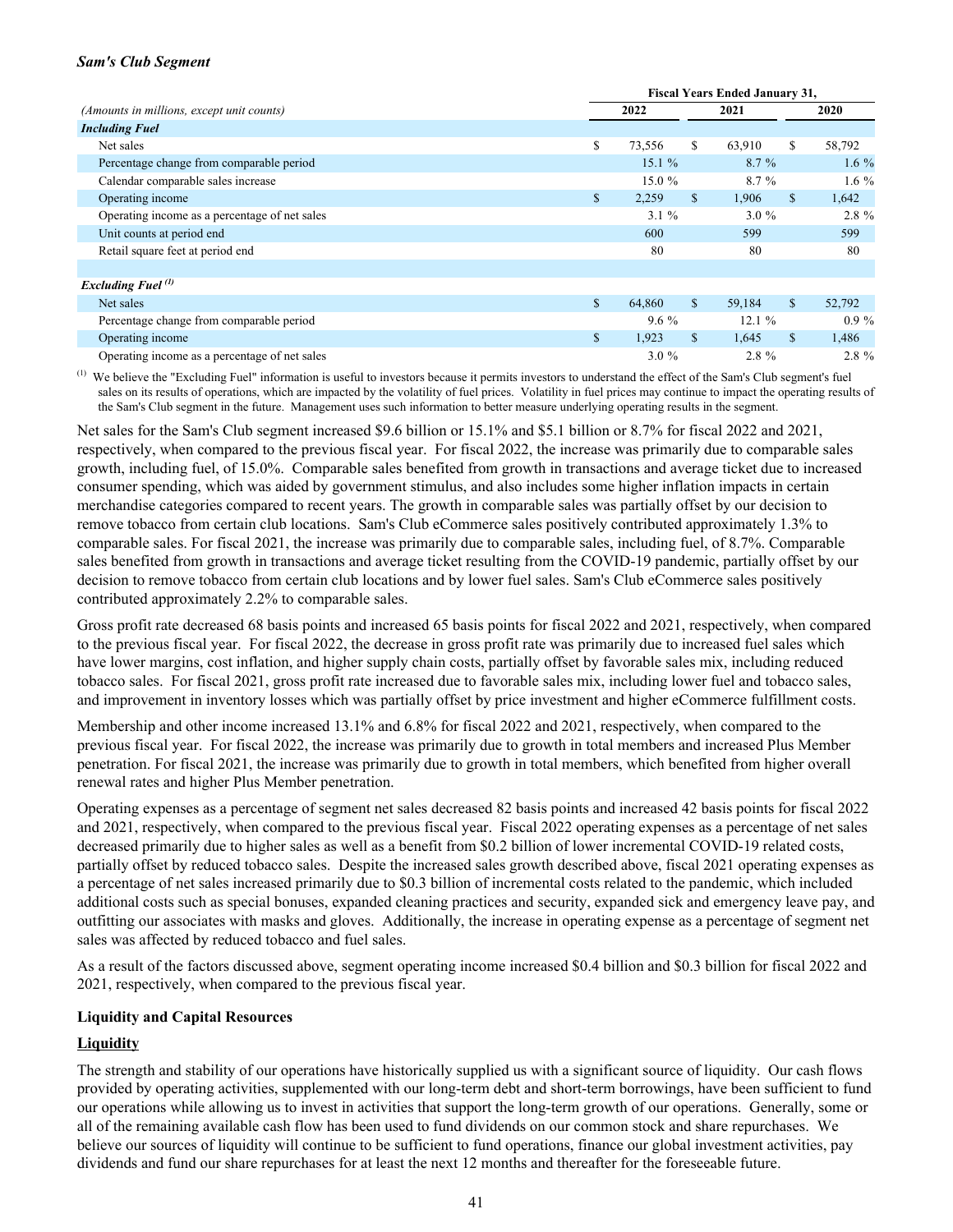### *Net Cash Provided by Operating Activities*

|                                           | <b>Fiscal Years Ended January 31,</b> |        |  |        |             |        |
|-------------------------------------------|---------------------------------------|--------|--|--------|-------------|--------|
| <i>(Amounts in millions)</i>              | 2022<br>2021                          |        |  |        | <b>2020</b> |        |
| Net cash provided by operating activities |                                       | 24.181 |  | 36.074 |             | 25.255 |

Net cash provided by operating activities was \$24.2 billion, \$36.1 billion and \$25.3 billion for fiscal 2022, 2021 and 2020, respectively. Net cash provided by operating activities for fiscal 2022 decreased when compared to the previous fiscal year primarily due to an increase in inventory costs and purchases to support strong sales and lapping the impact of accelerated inventory sell-through in fiscal 2021, as well as timing and payment of wages. The increase in net cash provided by operating activities for fiscal 2021, when compared to the previous fiscal year, was primarily due to the impact of the global health crisis which accelerated inventory sell-through, as well as the timing and payment of inventory purchases, incremental COVID-19 related expenses and certain benefit payments.

#### *Cash Equivalents and Working Capital Deficit*

Cash and cash equivalents were \$14.8 billion and \$17.7 billion as of January 31, 2022 and 2021, respectively. Our working capital deficit, defined as total current assets less total current liabilities, was \$6.3 billion and \$2.6 billion as of January 31, 2022 and 2021, respectively. We generally operate with a working capital deficit due to our efficient use of cash in funding operations, consistent access to the capital markets and returns provided to our shareholders in the form of payments of cash dividends and share repurchases.

We use intercompany financing arrangements in an effort to ensure cash can be made available in the country in which it is needed with the minimum cost possible. Additionally, from time-to-time, we repatriate earnings and related cash from jurisdictions outside of the U.S. Historically, U.S. taxes were due upon repatriation of foreign earnings. Due to the enactment of U.S. tax reform, repatriations of foreign earnings will generally be free of U.S. federal tax, but may incur other taxes such as withholding or state taxes. While we are currently evaluating recent regulations issued from the Internal Revenue Service ("IRS") and the U.S. Treasury Department, we do not expect current local laws, other existing limitations on anticipated future repatriations of cash amounts held outside the U.S. to have a material effect on our overall liquidity, financial position or results of operations.

As of January 31, 2022 and 2021, cash and cash equivalents of \$4.3 billion and \$2.8 billion, respectively, may not be freely transferable to the U.S. due to local laws or other restrictions. Of the \$4.3 billion as of January 31, 2022, approximately \$2.2 billion can only be accessed through dividends or intercompany financing arrangements subject to approval of the Flipkart minority shareholders; however, this cash is expected to be utilized by Flipkart.

#### *Net Cash Used in Investing Activities*

|                                       |         | <b>Fiscal Years Ended January 31.</b> |             |
|---------------------------------------|---------|---------------------------------------|-------------|
| <i>(Amounts in millions)</i>          | 2022    | 2021                                  | <b>2020</b> |
| Net cash used in investing activities | (6.015) |                                       | 128)        |

Net cash used in investing activities was \$6.0 billion, \$10.1 billion and \$9.1 billion for fiscal 2022, 2021 and 2020, respectively, and generally consisted of capital expenditures. Net cash used in investing activities decreased \$4.1 billion for fiscal 2022 when compared to the previous fiscal year primarily due to the net proceeds received from the divestitures of Asda and Seiyu, partially offset by increased capital expenditures. Net cash used in investing activities increased \$0.9 billion for fiscal 2021 when compared to the previous fiscal year, primarily as a result of lapping the net proceeds received from the sale of our banking operations in Walmart Canada and the change in other investing activities, partially offset by decreased capital expenditures.

### *Capital expenditures*

Refer to the ["Strategic Capital Allocation"](#page-35-0) section in our [Company Performance Metrics](#page-34-0) for capital expenditure detail for fiscal 2022 and 2021. For the fiscal year ending January 31, 2023 ("fiscal 2023"), we project capital expenditures will be approximately \$18 billion, with a focus on supply chain, automation, customer-facing initiatives and technology.

#### *Net Cash Used in Financing Activities*

|                                       |          | <b>Fiscal Years Ended January 31,</b> |          |
|---------------------------------------|----------|---------------------------------------|----------|
| <i>(Amounts in millions)</i>          | 2022     | 2021                                  | 2020     |
| Net cash used in financing activities | (22.828) | (16.117)                              | (14,299) |

Net cash from financing activities generally consists of transactions related to our short-term and long-term debt, financing obligations, dividends paid and the repurchase of Company stock. Transactions with noncontrolling interest shareholders are also classified as cash flows from financing activities. Fiscal 2022 net cash used in financing activities increased \$6.7 billion when compared to the previous fiscal year. The increase is primarily due to repayments of long-term debt and related payment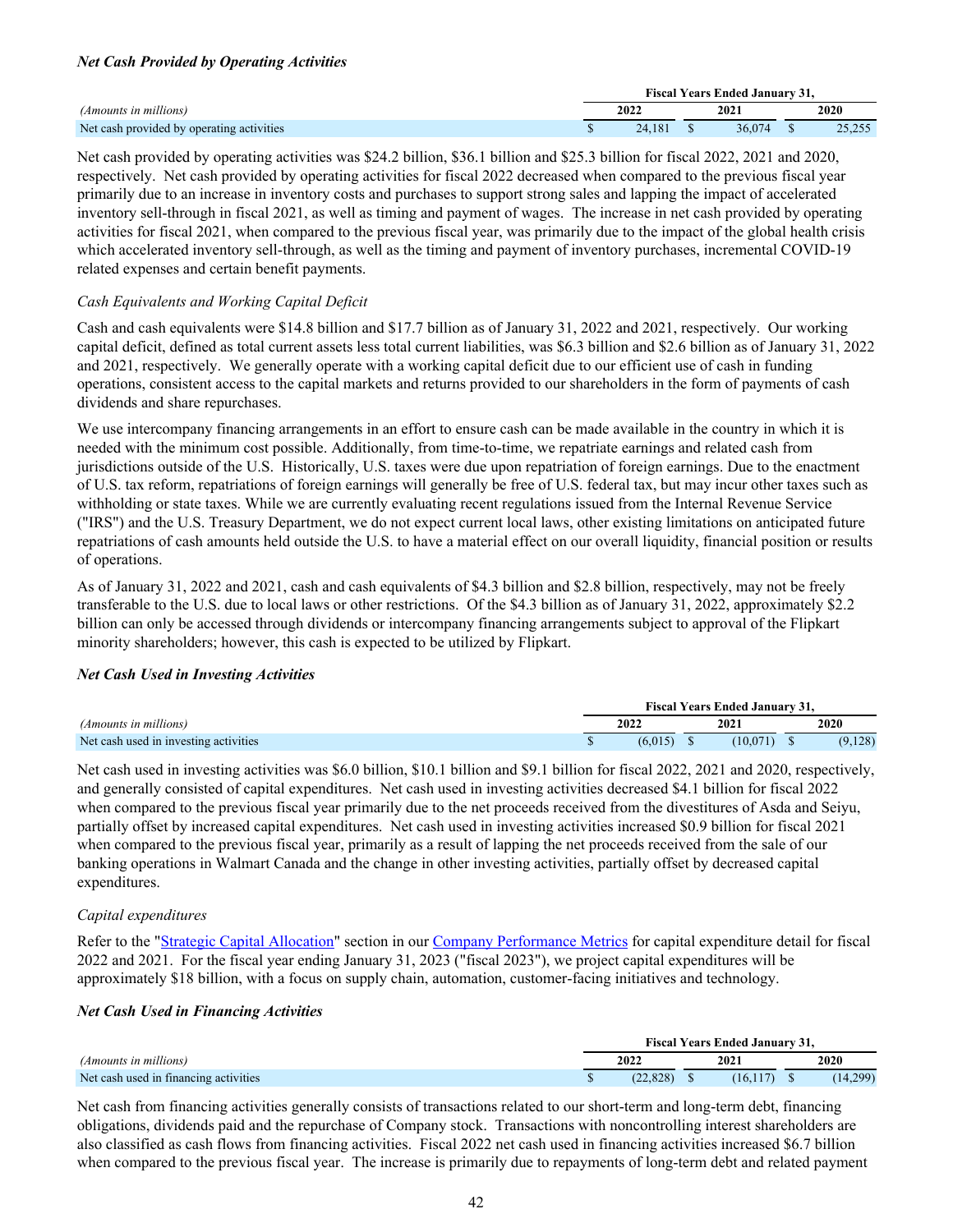of premiums for the early extinguishment of certain notes, as well as increased share repurchases, partially offset by new longterm debt issuances in the current year and equity funding from the sale of subsidiary stock. Fiscal 2021 net cash used in financing activities increased \$1.8 billion for fiscal 2021 when compared to the previous fiscal year. The increase was primarily due to the timing of issuances and repayments of long-term debt, partially offset by both a reduction in cash used to pay down short-term borrowings as well as share repurchases.

# *Sale of Subsidiary Stoc*k

During fiscal 2022, the Company received \$3.2 billion primarily related to a new equity funding for the Company's majorityowned Flipkart subsidiary, which reduced the Company's ownership from approximately 83% as of January 31, 2021 to approximately 75%.

# *Short-term Borrowings*

We generally utilize the liquidity provided by short-term borrowings to provide funding for our operations, dividend payments, share repurchases, capital expenditures and other cash requirements. The following table includes additional information related to the Company's short-term borrowings for fiscal 2022, 2021 and 2020:

|                                             | <b>Fiscal Years Ended January 31,</b> |  |         |  |         |  |  |  |  |  |
|---------------------------------------------|---------------------------------------|--|---------|--|---------|--|--|--|--|--|
| <i>(Amounts in millions)</i>                | 2022                                  |  | 2021    |  | 2020    |  |  |  |  |  |
| Maximum amount outstanding at any month-end | 716                                   |  | 4.048   |  | 13,315  |  |  |  |  |  |
| Average daily short-term borrowings         | 626                                   |  | .577    |  | 7.120   |  |  |  |  |  |
| Annual weighted-average interest rate       | $3.7\%$                               |  | $3.1\%$ |  | $2.5\%$ |  |  |  |  |  |

Short-term borrowings as of January 31, 2022 and 2021 were \$0.4 billion and \$0.2 billion, respectively, with weighted-average interest rates of 2.9% and 1.9%, respectively. We also have \$15.0 billion of various undrawn committed lines of credit in the U.S. as of January 31, 2022 that provide additional liquidity, if needed. Additionally, we maintain access to various credit facilities outside of the U.S. to further support our Walmart International segment operations, as needed.

As of January 31, 2022, we have \$1.8 billion of syndicated and fronted letters of credit available, of which \$1.7 billion was drawn and represents an unrecorded current obligation.

# *Long-term Debt*

The following table provides the changes in our long-term debt for fiscal 2022:

| <i>(Amounts in millions)</i>             | Long-term debt due<br>within one year |         |  | Long-term debt | Total    |
|------------------------------------------|---------------------------------------|---------|--|----------------|----------|
| <b>Balances as of February 1, 2021</b>   |                                       | 3,115   |  | 41.194         | 44,309   |
| Proceeds from issuance of long-term debt |                                       |         |  | 6.945          | 6.945    |
| Repayments of long-term debt             |                                       | (3,010) |  | (10,000)       | (13,010) |
| Reclassifications of long-term debt      |                                       | 2,687   |  | (2,687)        |          |
| Currency and other adjustments           |                                       |         |  | (588)          | (577)    |
| <b>Balances as of January 31, 2022</b>   |                                       | 2,803   |  | 34,864         | 37,667   |

Our total outstanding long-term debt decreased \$6.6 billion during fiscal 2022, primarily due to the extinguishment and maturities of certain long-term debt, partially offset by the issuance of new long-term debt in September 2021. Refer to [Note 6](#page-66-0) to our Consolidated Financial Statements for details on the maturities, extinguishment and issuances of long-term debt. The early extinguishment of certain long-term debt allowed us to retire higher rate debt to reduce interest expense in future periods. In connection with this early extinguishment of debt, the Company paid premiums of \$2.3 billion, which represents the majority of the \$2.4 billion loss recorded on the transaction during fiscal 2022.

Estimated contractual interest payments associated with our long-term debt amount to \$16.0 billion, with approximately \$1.3 billion expected to be paid in fiscal 2023. Estimated interest payments are based on our principal amounts and expected maturities of all debt outstanding as of January 31, 2022 and assumes interest rates remain at current levels for our variable rate instruments.

# *Dividends*

Our total dividend payments were \$6.2 billion, \$6.1 billion and \$6.0 billion for fiscal 2022, 2021 and 2020, respectively. Effective February 17, 2022, the Board of Directors approved the fiscal 2023 annual dividend of \$2.24 per share, an increase over the fiscal 2022 annual dividend of \$2.20 per share. For fiscal 2023, the annual dividend will be paid in four quarterly installments of \$0.56 per share, according to the following record and payable dates: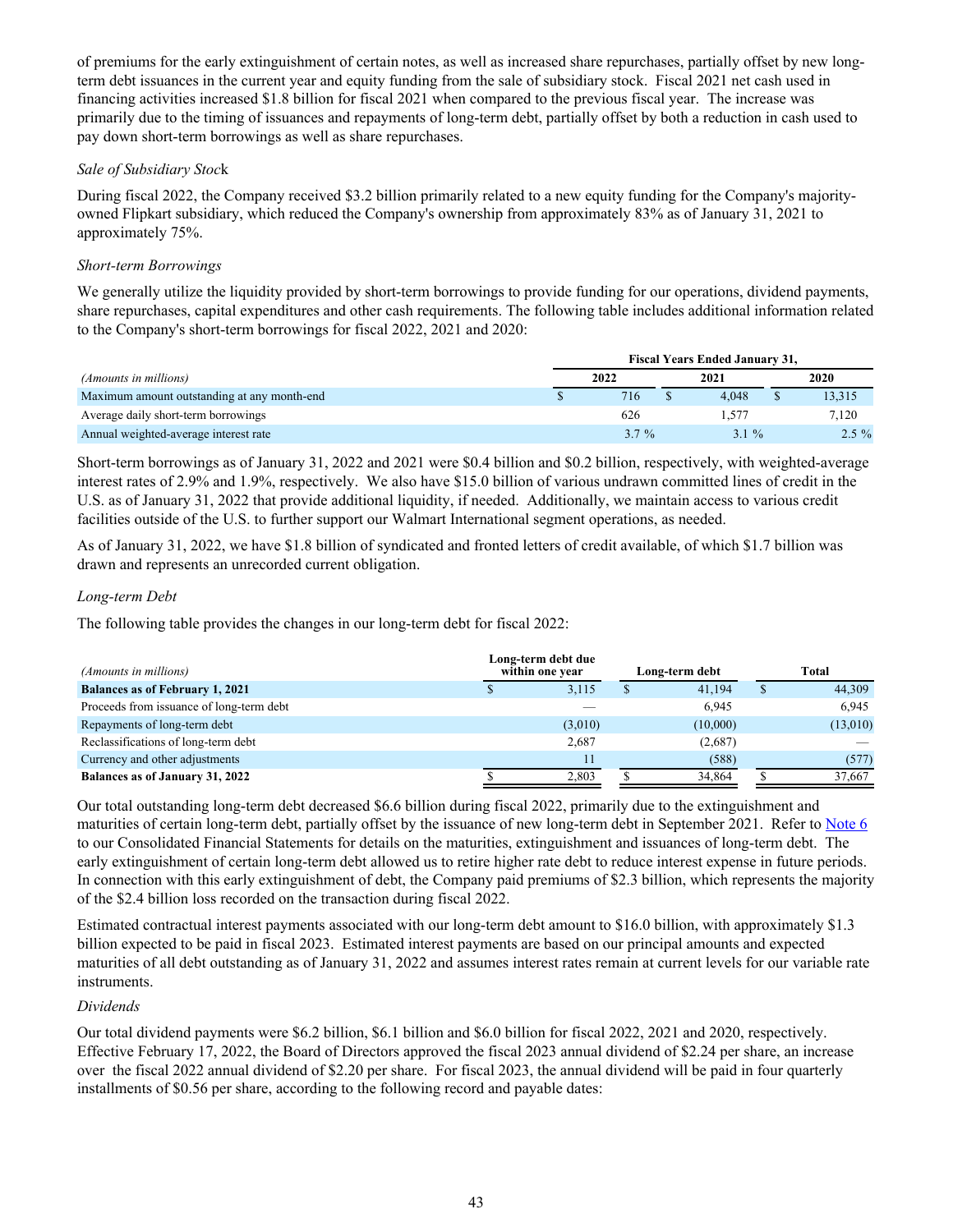| <b>Record Date</b> | <b>Pavable Date</b> |
|--------------------|---------------------|
| March 18, 2022     | April 4, 2022       |
| May 6, 2022        | May 31, 2022        |
| August 12, 2022    | September 6, 2022   |
| December 9, 2022   | January 3, 2023     |

### *Company Share Repurchase Program*

From time to time, the Company repurchases shares of its common stock under share repurchase programs authorized by the Company's Board of Directors. All repurchases made prior to February 22, 2021 were made under the plan in effect at the beginning of fiscal 2022. On February 18, 2021, the Board of Directors approved a new \$20.0 billion share repurchase program which has no expiration date or other restrictions limiting the period over which the Company can make repurchases, and beginning February 22, 2021, replaced the previous share repurchase program. As of January 31, 2022, authorization for \$10.6 billion of share repurchases remained under the share repurchase program. Any repurchased shares are constructively retired and returned to an unissued status.

We regularly review share repurchase activity and consider several factors in determining when to execute share repurchases, including, among other things, current cash needs, capacity for leverage, cost of borrowings, our results of operations and the market price of our common stock. We anticipate that a majority of the ongoing share repurchase program will be funded through the Company's free cash flow. In fiscal 2023, we plan to spend at least \$10 billion in share repurchases.

The following table provides, on a settlement date basis, the number of shares repurchased, average price paid per share and total amount paid for share repurchases for fiscal 2022, 2021 and 2020:

|                                              | <b>Fiscal Years Ended January 31,</b> |        |  |        |  |        |  |  |  |
|----------------------------------------------|---------------------------------------|--------|--|--------|--|--------|--|--|--|
| (Amounts in millions, except per share data) |                                       | 2022   |  | 2021   |  | 2020   |  |  |  |
| Total number of shares repurchased           |                                       | 69.7   |  | 19.4   |  | 53.9   |  |  |  |
| Average price paid per share                 |                                       | 140.45 |  | 135.20 |  | 105.98 |  |  |  |
| Total amount paid for share repurchases      |                                       | 9.787  |  | 2.625  |  | 5.717  |  |  |  |

### *Material Cash Requirements*

Material cash requirements from operating activities primarily consist of inventory purchases, employee related costs, taxes, interest and other general operating expenses, which we expect to be primarily satisfied by our cash from operations. Other material cash requirements from known contractual and other obligations include short-term borrowings, long-term debt and related interest payments, leases and purchase obligations. See [Note 6](#page-66-0) and [Note 7](#page-68-0) to our Consolidated Financial Statements for information regarding outstanding short-term borrowings and long-term debt, and leases, respectively.

As of January 31, 2022, the Company has \$27.9 billion of unrecorded purchase obligations outstanding, of which \$9.3 billion is due within one year. Purchase obligations include legally binding contracts, such as firm commitments for inventory and utility purchases, as well as commitments to make capital expenditures, software acquisition and license commitments and legally binding service contracts. Contractual obligations for the purchase of goods or services are defined as agreements that are enforceable and legally binding and that specify all significant terms, including: fixed or minimum quantities to be purchased; fixed, minimum or variable price provisions; and the approximate timing of the transaction. Contracts that specify the Company will purchase all or a portion of its requirements of a specific product or service from a supplier, but do not include a fixed or minimum quantity, are excluded from the obligations quantified above. Accordingly, purchase orders for inventory are also excluded as purchase orders represent authorizations to purchase rather than binding agreements. Our purchase orders are based on our current inventory needs and are fulfilled by our suppliers within short time periods. We also enter into contracts for outsourced services; however, the obligations under these contracts are not significant and the contracts generally contain clauses allowing for cancellation without significant penalty. Timing of payments and actual amounts paid may be different depending on the timing of receipt of goods or services or changes to agreed-upon amounts for some obligations.

### **Capital Resources**

We believe our cash flows from operations, current cash position, short-term borrowings and access to capital markets will continue to be sufficient to meet our anticipated cash requirements and contractual obligations, which includes funding seasonal buildups in merchandise inventories and funding our capital expenditures, acquisitions, dividend payments and share repurchases.

We have strong commercial paper and long-term debt ratings that have enabled and should continue to enable us to refinance our debt as it becomes due at favorable rates in capital markets. As of January 31, 2022, the ratings assigned to our commercial paper and rated series of our outstanding long-term debt were as follows: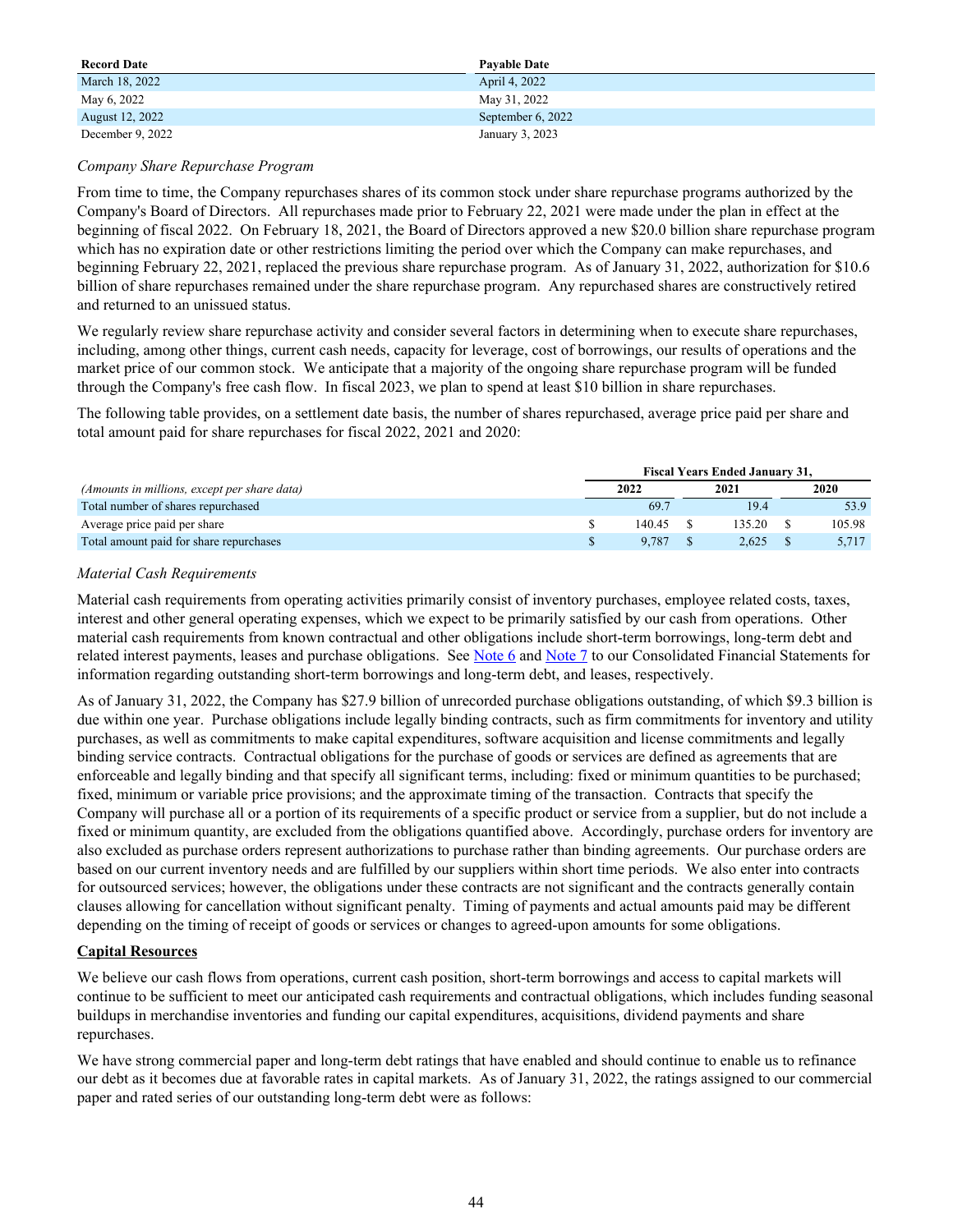| <b>Rating agency</b>      | Commercial paper | Long-term debt |
|---------------------------|------------------|----------------|
| Standard & Poor's         | $A-1+$           | AA             |
| Moody's Investors Service | $P-1$            | Aa2            |
| <b>Fitch Ratings</b>      | F1+              | AA             |

Credit rating agencies review their ratings periodically and, therefore, the credit ratings assigned to us by each agency may be subject to revision at any time. Accordingly, we are not able to predict whether our current credit ratings will remain consistent over time. Factors that could affect our credit ratings include changes in our operating performance, the general economic environment, conditions in the retail industry, our financial position, including our total debt and capitalization, and changes in our business strategy. Any downgrade of our credit ratings by a credit rating agency could increase our future borrowing costs or impair our ability to access capital and credit markets on terms commercially acceptable to us. In addition, any downgrade of our current short-term credit ratings could impair our ability to access the commercial paper markets with the same flexibility that we have experienced historically, potentially requiring us to rely more heavily on more expensive types of debt financing. The credit rating agency ratings are not recommendations to buy, sell or hold our commercial paper or debt securities. Each rating may be subject to revision or withdrawal at any time by the assigning rating organization and should be evaluated independently of any other rating. Moreover, each credit rating is specific to the security to which it applies.

# **Other Matters**

In [Note 10](#page-73-0) to our Consolidated Financial Statements, which is captioned "Contingencies" and appears in [Part II](#page-31-0) of this Annual Report on Form 10-K under the caption "[Item 8. Financial Statements and Supplementary Data,](#page-48-0)" we discuss, under the subcaption "*Opioids Litigation*," the Prescription Opiate Litigation and other matters, including certain risks arising therefrom. In that [Note 10,](#page-73-0) we also discuss, under the sub-caption "*Asda Equal Value Claims,"* the Company's indemnification obligation for the Asda Equal Value Claims matter. We discuss various legal proceedings related to the Federal and State Prescription Opiate Litigation, DOJ Opioid Civil Litigation and Opioids Related Securities Class Actions and Derivative Litigation in [Part I](#page-3-0) of this Annual Report on Form 10-K under the caption "[Item 3. Legal Proceedings,](#page-29-0)" under the sub-caption "I. Supplemental Information." We also discuss items related to the Asda Equal Value Claims matter, the Money Transfer Agent Services Proceedings matter and the Foreign Direct Investment matters in [Part I](#page-3-0) of this Annual Report on Form 10-K under the caption "[Item 3. Legal Proceedings,](#page-29-0)" under the sub-caption "II. Certain Other Matters." We also discuss an environmental matter with the State of California i[n Part I](#page-3-0) of this Annual Report on Form 10-K under the caption ["Item 3. Legal Proceedings](#page-29-0)," under the sub-caption "III. Environmental Matters." The foregoing matters and other matters described elsewhere in this Annual Report on Form 10-K represent contingent liabilities of the Company that may or may not result in the incurrence of a material liability by the Company upon their final resolution.

### **Summary of Critical Accounting Estimates**

Management strives to report our financial results in a clear and understandable manner, although in some cases accounting and disclosure rules are complex and require us to use technical terminology. In preparing the Company's Consolidated Financial Statements, we follow accounting principles generally accepted in the U.S. These principles require us to make certain estimates and apply judgments that affect our financial position and results of operations as reflected in our financial statements. These judgments and estimates are based on past events and expectations of future outcomes. Actual results may differ from our estimates.

Management continually reviews our accounting policies, how they are applied and how they are reported and disclosed in our financial statements. Following is a summary of our critical accounting estimates and how they are applied in preparation of the financial statements.

### *Inventories*

We value inventories at the lower of cost or market as determined primarily by the retail inventory method of accounting, using the last-in, first-out ("LIFO") method for Walmart U.S. segment's inventories. The inventory at the Sam's Club segment is valued using the weighted-average cost LIFO method. When necessary, we record a LIFO provision for the estimated annual effect of inflation, and these estimates are adjusted to actual results determined at year-end. Our LIFO provision is calculated based on inventory levels, markup rates and internally generated retail price indices. As a measure of sensitivity, a 1% increase to our retail price indices would not have resulted in a decrease to the carrying value of inventory. As of January 31, 2022 and 2021, our inventories valued at LIFO approximated those inventories as if they were valued at first-in, first-out ("FIFO").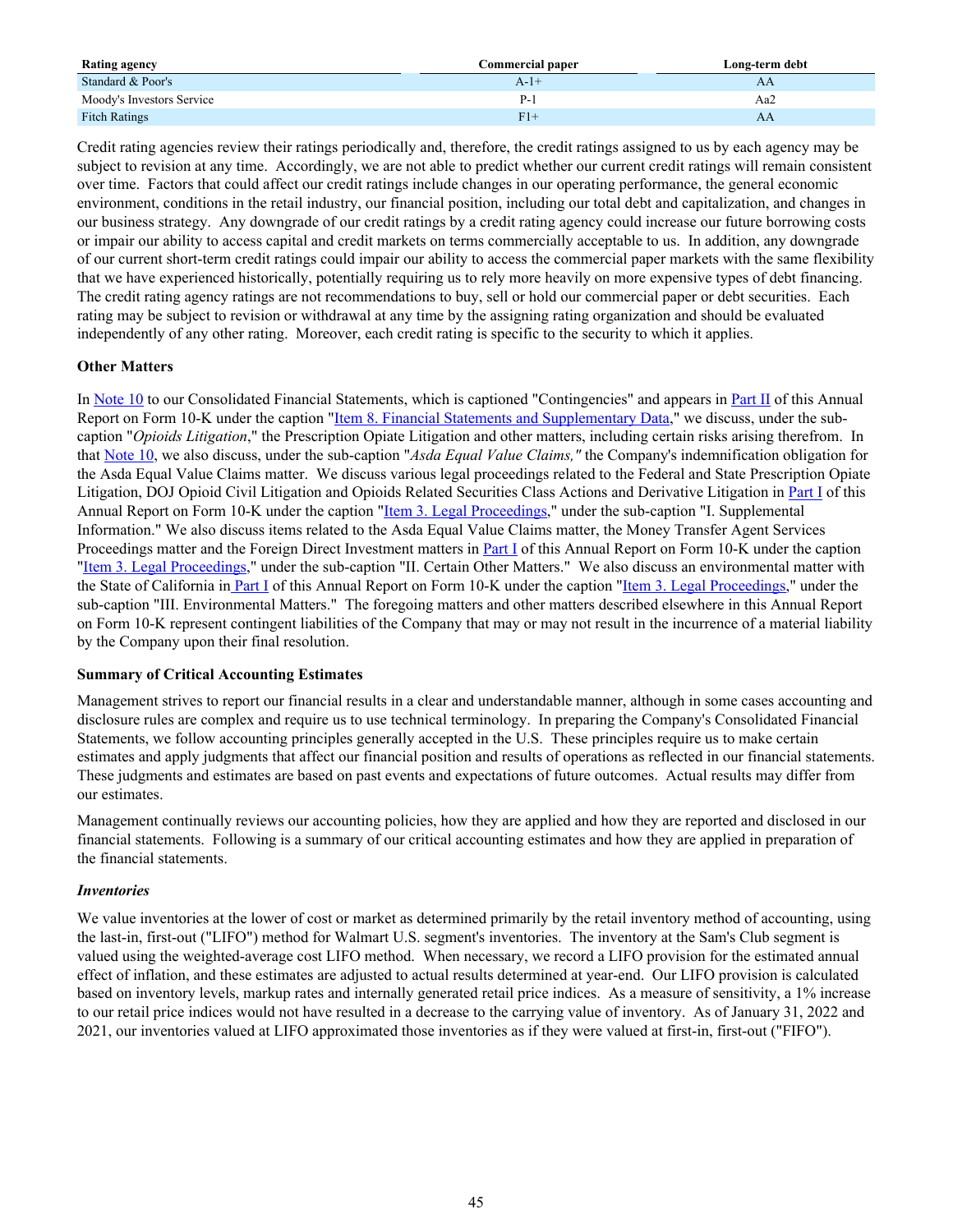### *Impairment of Assets*

We evaluate long-lived assets for indicators of impairment whenever events or changes in circumstances indicate their carrying amounts may not be recoverable. Management's judgments regarding the existence of impairment indicators are based on market conditions and financial performance. The evaluation of long-lived assets is performed at the lowest level of identifiable cash flows, which is generally at the individual store level. The variability of these factors depends on a number of conditions, including uncertainty about future events and changes in demographics. Thus, our accounting estimates may change from period to period. These factors could cause management to conclude that indicators of impairment exist and require impairment tests be performed, which could result in management determining the value of long-lived assets is impaired, resulting in a write-down of the related long-lived assets. Impairment charges on assets held and used were immaterial in fiscal 2022, 2021 and 2020. As a measure of sensitivity, fiscal 2022 impairment would not change materially with a 10% decrease in the undiscounted cash flows for the stores or clubs with indicators of impairment.

In fiscal 2021, the Company's operations in Argentina, the United Kingdom and Japan met the held for sale criteria. As a result, the individual disposal groups were measured at fair value, less costs to sell, which resulted in impairment charges that were included in the total estimated pre-tax loss of \$8.3 billion recorded in fiscal 2021, as well as \$0.4 billion in incremental charges associated with the United Kingdom and Japan divestitures upon closing of the transactions during the first quarter of fiscal 2022. Refer to [Note 12.](#page-75-0)

### *Business Combinations, Goodwill, and Acquired Intangible Assets*

We account for business combinations using the acquisition method of accounting, which requires that once control is obtained, all the assets acquired and liabilities assumed, including amounts attributable to noncontrolling interests, are recorded at their respective fair values at the date of acquisition. The determination of fair values of identifiable assets and liabilities requires estimates and the use of valuation techniques when market value is not readily available. For intangible assets acquired in a business combination, we typically use the income method. Significant estimates in valuing certain intangible assets include, but are not limited to, the amount and timing of future cash flows, growth rates, discount rates and useful lives. The excess of the purchase price over fair values of identifiable assets and liabilities is recorded as goodwill.

Goodwill is typically assigned to the reporting unit which consolidates the acquisition. Components within the same reportable segment are aggregated and deemed a single reporting unit if the components have similar economic characteristics. As of January 31, 2022, our reporting units consisted of Walmart U.S., Walmart International and Sam's Club. Goodwill and other indefinite-lived acquired intangible assets are not amortized but are evaluated for impairment annually or whenever events or changes in circumstances indicate that the value of a certain asset may be impaired. Generally, this evaluation begins with a qualitative assessment to determine whether a quantitative impairment test is necessary. If we determine, after performing an assessment based on the qualitative factors, that the fair value of the reporting unit is more likely than not less than the carrying amount, or that a fair value of the reporting unit substantially in excess of the carrying amount cannot be assured, then a quantitative impairment test would be performed. The quantitative test for impairment requires management to make judgments relating to future cash flows, growth rates and economic and market conditions. These evaluations are based on determining the fair value of a reporting unit or asset using a valuation method such as discounted cash flow or a relative, market-based approach. Historically, our reporting units have generated sufficient returns to recover the cost of goodwill, as the fair value significantly exceeded the carrying value. Our indefinite-lived acquired intangible assets have also historically generated sufficient returns to recover their cost. Because of the nature of the factors used in these tests, if different conditions occur in future periods, future operating results could be materially impacted. Due to certain strategic restructuring decisions, we recorded approximately \$0.7 billion in impairment in fiscal 2020 related to acquired trade names and acquired developed software.

### *Contingencies*

We are involved in a number of legal proceedings. We record a liability when it is probable that a loss has been incurred and the amount is reasonably estimable. We also perform an assessment of the materiality of loss contingencies where a loss is either not probable or it is reasonably possible that a loss could be incurred in excess of amounts accrued. If a loss or an additional loss has at least a reasonable possibility of occurring and the impact on the financial statements would be material, we provide disclosure of the loss contingency in the footnotes to our financial statements. We review all contingencies at least quarterly to determine whether the likelihood of loss has changed and to assess whether a reasonable estimate of the loss or the range of the loss can be made. Although we are not able to predict the outcome or reasonably estimate a range of possible losses in certain matters described in [Note 10](#page-73-0) to our Consolidated Financial Statements and have not recorded an associated accrual related to these matters, an adverse judgment or negotiated resolution in any of these matters could have a material adverse effect on our business, reputation, financial position, results of operations or cash flows.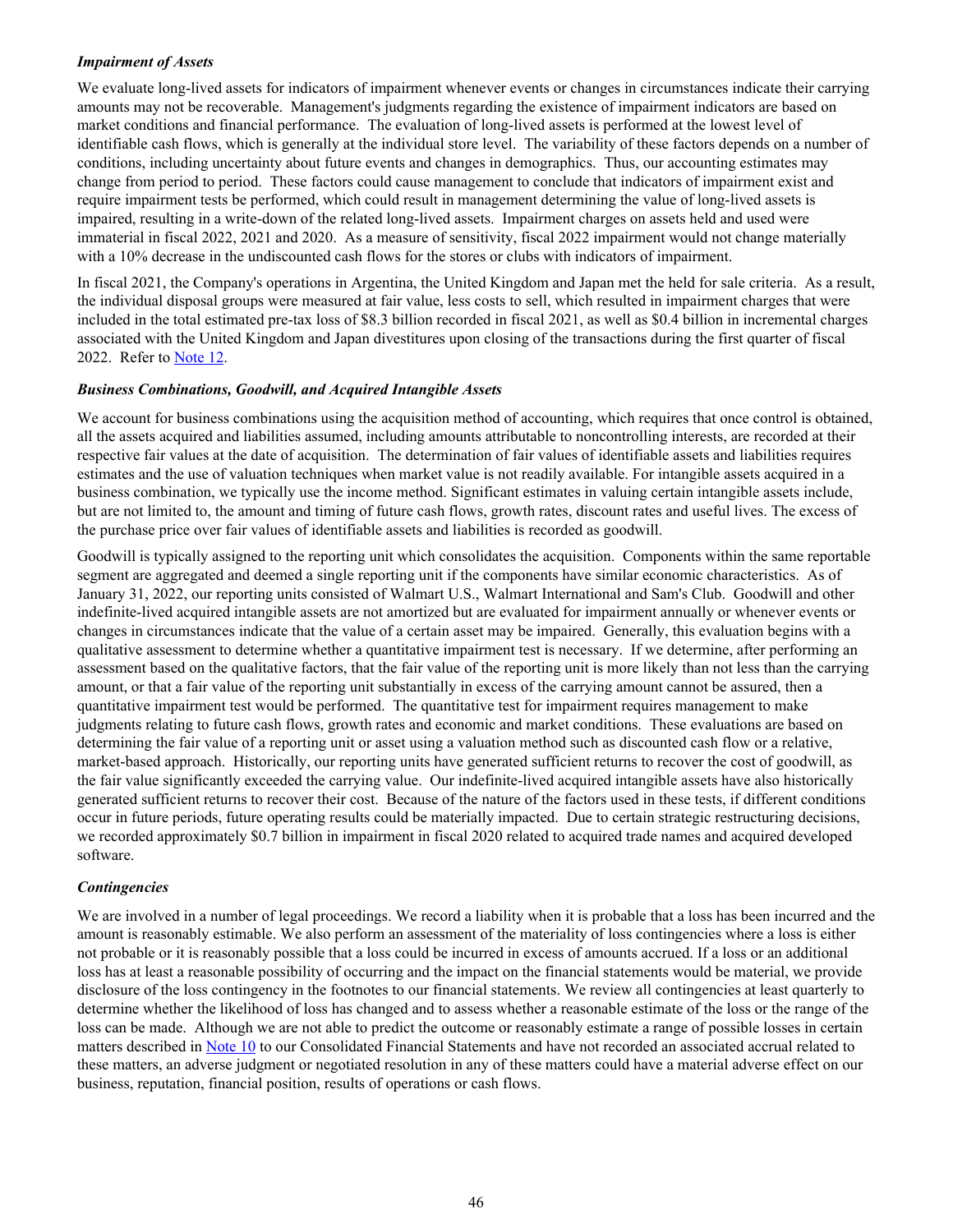### *Income Taxes*

Income taxes have a significant effect on our net earnings. We are subject to income taxes in the U.S. and numerous foreign jurisdictions. Accordingly, the determination of our provision for income taxes requires judgment, the use of estimates in certain cases and the interpretation and application of complex tax laws. Our effective income tax rate is affected by many factors, including changes in our assessment of certain tax contingencies, increases and decreases in valuation allowances, changes in tax law, outcomes of administrative audits, the impact of discrete items and the mix of earnings among our U.S. and international operations where the statutory rates are generally higher than the U.S. statutory rate, and may fluctuate as a result.

Our tax returns are routinely audited and settlements of issues raised in these audits sometimes affect our tax provisions. The benefits of uncertain tax positions are recorded in our financial statements only after determining a more likely than not probability that the uncertain tax positions will withstand challenge, if any, from taxing authorities. When facts and circumstances change, we reassess these probabilities and record any changes in the financial statements as appropriate. We account for uncertain tax positions by determining the minimum recognition threshold that a tax position is required to meet before being recognized in the financial statements. This determination requires the use of judgment in evaluating our tax positions and assessing the timing and amounts of deductible and taxable items.

Deferred tax assets represent amounts available to reduce income taxes payable on taxable income in future years. Such assets arise because of temporary differences between the financial reporting and tax bases of assets and liabilities, as well as from net operating loss and tax credit carryforwards. Deferred tax assets are evaluated for future realization and reduced by a valuation allowance to the extent that a portion is not more likely than not to be realized. Many factors are considered when assessing whether it is more likely than not that the deferred tax assets will be realized, including recent cumulative earnings, expectations of future taxable income, carryforward periods and other relevant quantitative and qualitative factors. The recoverability of the deferred tax assets is evaluated by assessing the adequacy of future expected taxable income from all sources, including reversal of taxable temporary differences, forecasted operating earnings and available tax planning strategies. This evaluation relies on estimates.

As guidance is issued by the U.S. Treasury Department, the IRS, and other standard-setting bodies, any resulting changes to our estimates will be treated in accordance with the relevant accounting guidance.

# **ITEM 7A. QUANTITATIVE AND QUALITATIVE DISCLOSURES ABOUT MARKET RISK**

# **Market Risk**

In addition to the risks inherent in our operations, we are exposed to certain market risks, including changes in interest rates, currency exchange rates and the fair value of certain equity investments.

The analysis presented below for each of our market risk sensitive instruments is based on a hypothetical scenario used to calibrate potential risk and does not represent our view of future market changes. The effect of a change in a particular assumption is calculated without adjusting any other assumption. In reality, however, a change in one factor could cause a change in another, which may magnify or negate other sensitivities.

### *Interest Rate Risk*

We are exposed to changes in interest rates as a result of our short-term borrowings and long-term debt. We hedge a portion of our interest rate risk by managing the mix of fixed and variable rate debt and by entering into interest rate swaps. For fiscal 2022, the net fair value of our interest rate swaps decreased \$0.2 billion primarily due to fluctuations in market interest rates.

The table below provides information about our financial instruments that are sensitive to changes in interest rates. For longterm debt, the table represents the principal cash flows and related weighted-average interest rates by expected maturity dates. For interest rate swaps, the table represents the contractual cash flows and weighted-average interest rates by the contractual maturity date, unless otherwise noted. The notional amounts are used to calculate contractual cash flows to be exchanged under the contracts. The weighted-average variable rates are based upon prevailing market rates as of January 31, 2022.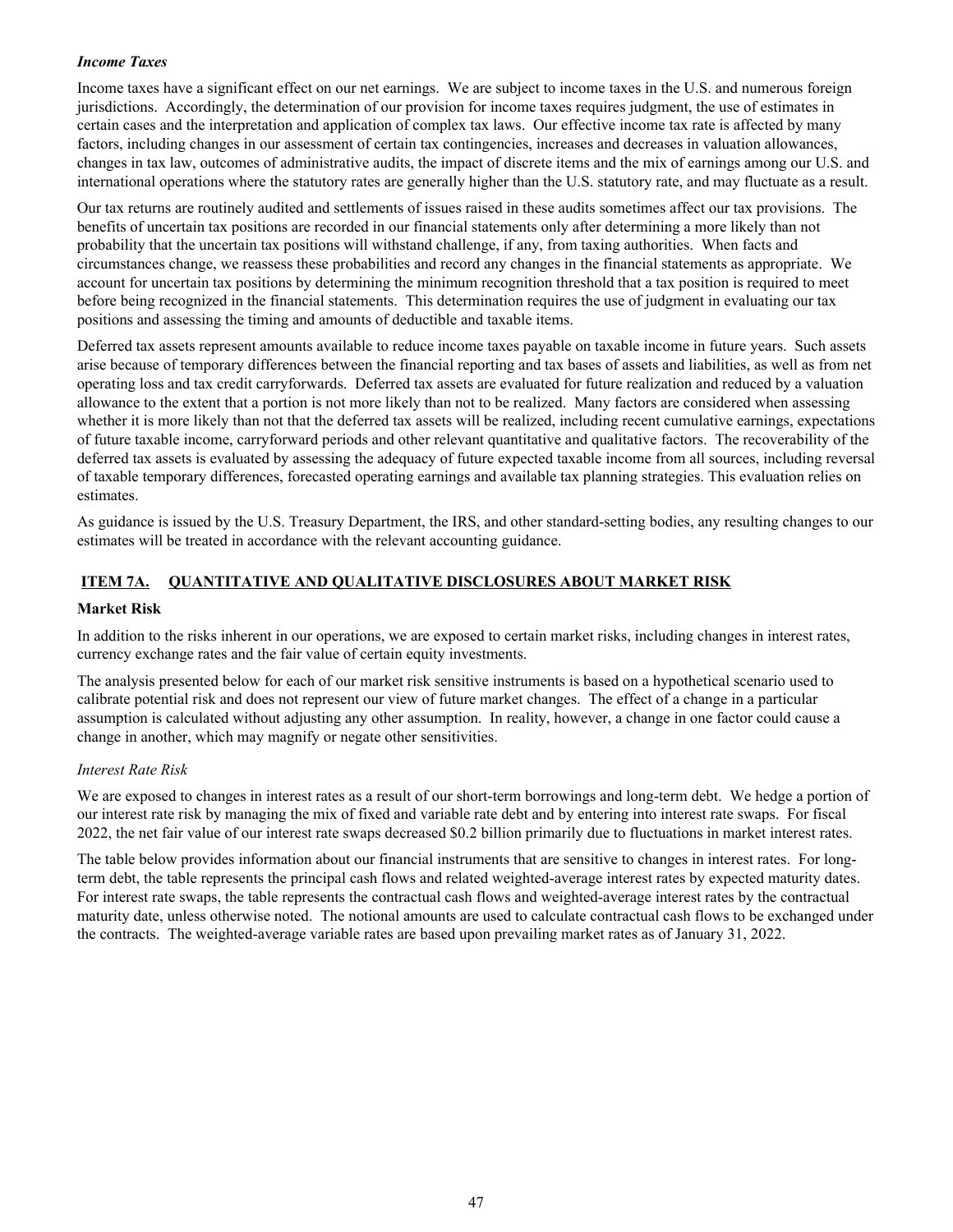|                                | <b>Expected Maturity Date</b> |                 |              |                    |               |             |              |                          |               |             |    |                   |             |          |
|--------------------------------|-------------------------------|-----------------|--------------|--------------------|---------------|-------------|--------------|--------------------------|---------------|-------------|----|-------------------|-------------|----------|
| (Amounts in millions)          |                               | Fiscal 2023     |              | <b>Fiscal 2024</b> |               | Fiscal 2025 |              | Fiscal 2026              |               | Fiscal 2027 |    | <b>Thereafter</b> |             | Total    |
| <b>Liabilities</b>             |                               |                 |              |                    |               |             |              |                          |               |             |    |                   |             |          |
| <b>Short-term borrowings:</b>  |                               |                 |              |                    |               |             |              |                          |               |             |    |                   |             |          |
| Variable rate                  | $\mathbf{s}$                  | 410             | $\mathbf{s}$ |                    | $\mathbf{s}$  |             | $\mathbf{s}$ |                          | $\mathcal{S}$ |             |    |                   | $\mathbf S$ | 410      |
| Weighted-average interest rate |                               | $2.9\%$         |              | $-$ %              |               | $-$ %       |              | $-$ %                    |               | $-$ %       |    | $-$ %             |             | $2.9\%$  |
| Long-term debt $(1)$ :         |                               |                 |              |                    |               |             |              |                          |               |             |    |                   |             |          |
| Fixed rate                     | \$                            | 2,803           | \$           | 4,224              | <sup>\$</sup> | 3,565       | S            | 857                      | \$            | 2,757       | S. | 23,461            | S.          | 37,667   |
| Weighted-average interest rate |                               | $1.7\%$         |              | $3.2 \%$           |               | $2.9\%$     |              | $3.6\%$                  |               | $2.0 \%$    |    | 4.1 $%$           |             | $3.6\%$  |
| Interest rate derivatives      |                               |                 |              |                    |               |             |              |                          |               |             |    |                   |             |          |
| Interest rate swaps:           |                               |                 |              |                    |               |             |              |                          |               |             |    |                   |             |          |
| Fixed to variable              | \$                            |                 | \$           | 1,750              | <sup>\$</sup> | 1,500       | \$           | $\overline{\phantom{0}}$ | S             | —           | \$ | 4,771             | S           | 8,021    |
| Weighted-average pay rate      |                               | $- \frac{9}{6}$ |              | $0.7\%$            |               | $1.4\%$     |              | $-$ %                    |               | $-$ %       |    | $1.3\%$           |             | $1.2 \%$ |
| Weighted-average receive rate  |                               | $-$ %           |              | $2.6\%$            |               | $3.3\%$     |              | $-$ %                    |               | $-$ %       |    | $2.5\%$           |             | $2.7\%$  |

(1) Includes deferred loan costs, discounts, fair value hedges, foreign-held debt and secured debt.

As of January 31, 2022, our variable rate borrowings, including the effect of our commercial paper and interest rate swaps, represented 22% of our total short-term and long-term debt. Based on January 31, 2022 debt levels, a 100 basis point change in prevailing market rates would cause our annual interest costs to change by approximately \$0.1 billion.

### *Foreign Currency Risk*

We are exposed to fluctuations in currency exchange rates as a result of our investments and operations in countries other than the U.S., as well as our foreign-currency-denominated long-term debt. For fiscal 2022, movements in currency exchange rates and the related impact on the translation of the balance sheets resulted in the \$0.6 billion net loss in the currency translation and other category of accumulated other comprehensive loss.

We hedge a portion of our foreign currency risk by entering into currency swaps. The aggregate fair value of these swaps was in a liability position of \$1.0 billion and \$0.1 billion as of January 31, 2022 and January 31, 2021, respectively. The change in the fair value of these swaps was due to fluctuations in currency exchange rates, primarily due to the strengthening of the U.S. dollar relative to certain currencies in fiscal 2022. The hypothetical result of a uniform 10% weakening in the value of the U.S. dollar relative to other currencies underlying these swaps would have resulted in a change in the value of the swaps of \$1.0 billion. A hypothetical 10% change in interest rates underlying these swaps from the market rates in effect as of January 31, 2022 would have resulted in a change in the value of the swaps of \$40 million.

In certain countries, we also enter into immaterial foreign currency forward contracts to hedge the purchase and payment of purchase commitments denominated in non-functional currencies.

#### *Investment Risk*

We are exposed to investment risk primarily related to changes in the stock price of our equity investments with readily determinable fair values. The change in fair value is recorded within other gains and losses and resulted in a loss of \$2.4 billion in fiscal 2022 due to net decreases in the stock price of those equity investments. As of January 31, 2022, the fair value of our equity investments with readily determinable fair values was \$11.9 billion. As of January 31, 2022, a hypothetical 10% change in the stock price of such investments would have changed the fair value of such investments by approximately \$1.2 billion.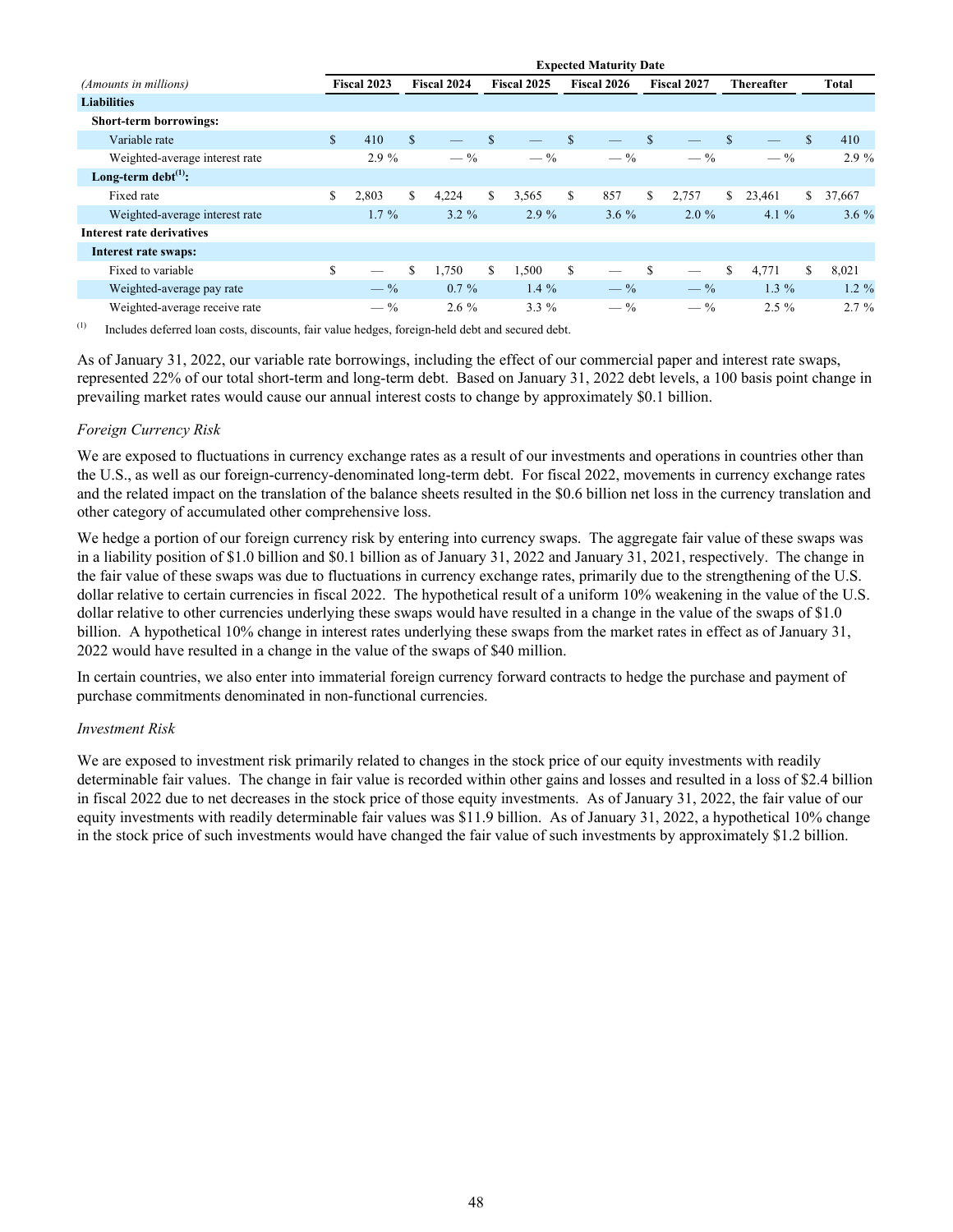### <span id="page-48-0"></span>**ITEM 8. FINANCIAL STATEMENTS AND SUPPLEMENTARY DATA**

# **Consolidated Financial Statements of Walmart Inc. For the Fiscal Year Ended January 31, 2022**

# **Table of Contents**

|                                                                                                      | Page |
|------------------------------------------------------------------------------------------------------|------|
| Report of Independent Registered Public Accounting Firm (PCAOB ID: 42)                               | 50   |
| Report of Independent Registered Public Accounting Firm on Internal Control over Financial Reporting | 52   |
| Consolidated Statements of Income                                                                    | 53   |
| Consolidated Statements of Comprehensive Income                                                      | 54   |
| <b>Consolidated Balance Sheets</b>                                                                   | 55   |
| Consolidated Statements of Shareholders' Equity                                                      | 56   |
| <b>Consolidated Statements of Cash Flows</b>                                                         | 57   |
| Notes to Consolidated Financial Statements                                                           | 58   |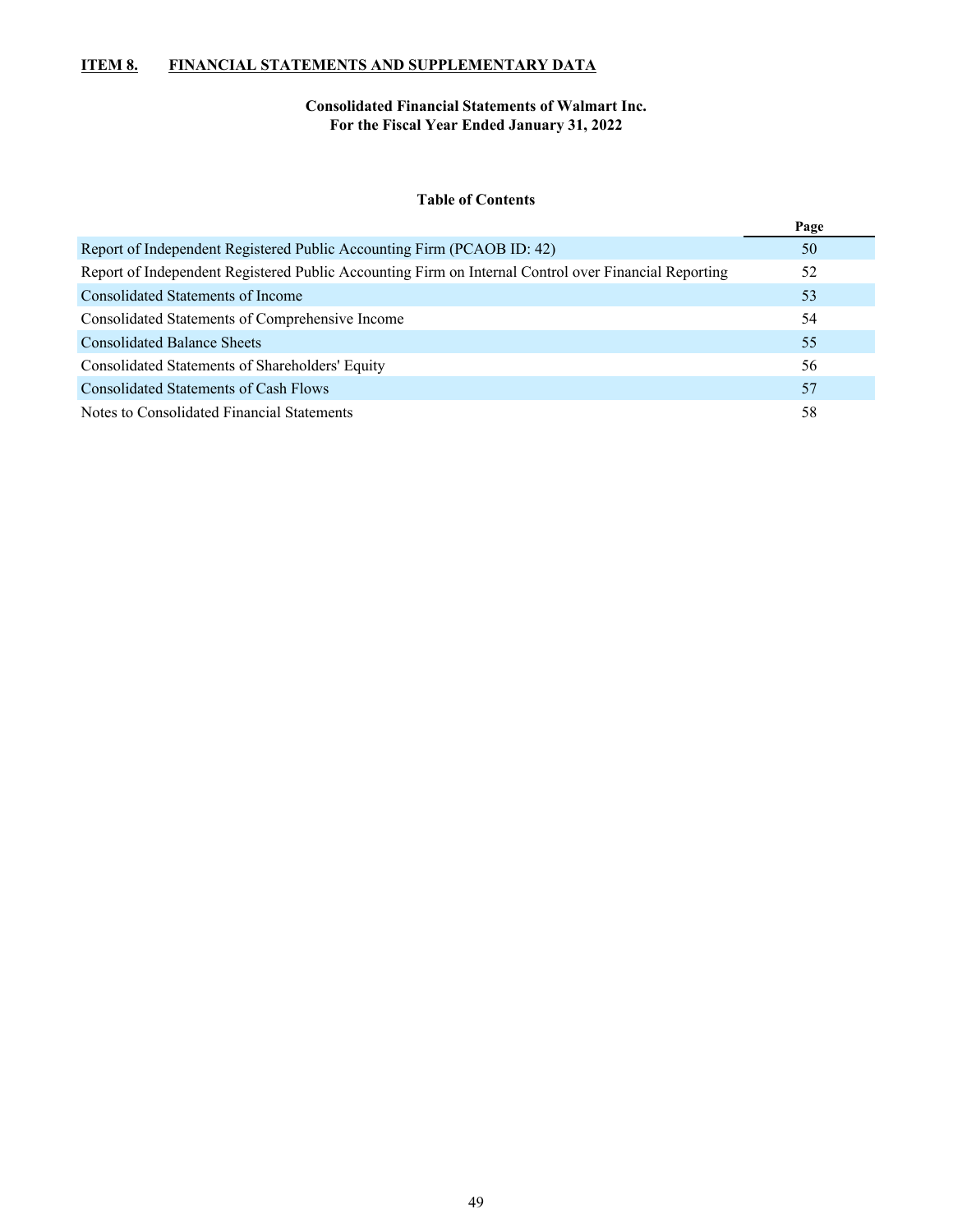### **Report of Independent Registered Public Accounting Firm**

<span id="page-49-0"></span>To the Shareholders and the Board of Directors of Walmart Inc.

### **Opinion on the Financial Statements**

We have audited the accompanying consolidated balance sheets of Walmart Inc. (the Company) as of January 31, 2022 and 2021, the related consolidated statements of income, comprehensive income, shareholders' equity and cash flows for each of the three years in the period ended January 31, 2022, and the related notes (collectively referred to as the "Consolidated Financial Statements"). In our opinion, the Consolidated Financial Statements present fairly, in all material respects, the financial position of the Company at January 31, 2022 and 2021, and the results of its operations and its cash flows for each of the three years in the period ended January 31, 2022, in conformity with U.S. generally accepted accounting principles.

We also have audited, in accordance with the standards of the Public Company Accounting Oversight Board (United States) (PCAOB), the Company's internal control over financial reporting as of January 31, 2022, based on criteria established in Internal Control-Integrated Framework issued by the Committee of Sponsoring Organizations of the Treadway Commission (2013 framework) and our report dated March 18, 2022 expressed an unqualified opinion thereon.

### **Basis for Opinion**

These financial statements are the responsibility of the Company's management. Our responsibility is to express an opinion on the Company's financial statements based on our audits. We are a public accounting firm registered with the PCAOB and are required to be independent with respect to the Company in accordance with the U.S. federal securities laws and the applicable rules and regulations of the Securities and Exchange Commission and the PCAOB.

We conducted our audits in accordance with the standards of the PCAOB. Those standards require that we plan and perform the audit to obtain reasonable assurance about whether the financial statements are free of material misstatement, whether due to error or fraud. Our audits included performing procedures to assess the risks of material misstatement of the financial statements, whether due to error or fraud, and performing procedures that respond to those risks. Such procedures included examining, on a test basis, evidence regarding the amounts and disclosures in the financial statements. Our audits also included evaluating the accounting principles used and significant estimates made by management, as well as evaluating the overall presentation of the financial statements. We believe that our audits provide a reasonable basis for our opinion.

#### **Critical Audit Matter**

The critical audit matter communicated below is a matter arising from the current period audit of the financial statements that was communicated or required to be communicated to the audit committee and that: (1) relates to accounts or disclosures that are material to the financial statements and (2) involved our especially challenging, subjective or complex judgments. The communication of the critical audit matter does not alter in any way our opinion on the Consolidated Financial Statements, taken as a whole, and we are not, by communicating the critical audit matter below, providing a separate opinion on the critical audit matter or on the account or disclosure to which it relates.

#### *Contingencies*

Description of the Matter

As described in Note 10 to the Consolidated Financial Statements, at January 31, 2022, the Company is involved in a number of legal proceedings and has made accruals with respect to these matters, where appropriate. For some matters, a liability is not probable, or the amount cannot be reasonably estimated and therefore an accrual has not been made. Where a liability is reasonably possible and may be material, such matters have been disclosed. Management assessed the probability of occurrence and the estimation of any potential loss based on the ability to predict the number of claims that may be filed or whether any loss or range of loss can be reasonably estimated. For example, in assessing the probability of occurrence in a particular legal proceeding, management exercises judgment to determine if it can predict the number of claims that may be filed and whether it can reasonably estimate any loss or range of loss that may arise from that proceeding.

Auditing management's accounting for, and disclosure of, loss contingencies was complex and highly judgmental as it involved our assessment of the significant judgments made by management when assessing the probability of occurrence for contingencies or when determining whether an estimate of the loss or range of loss could be made.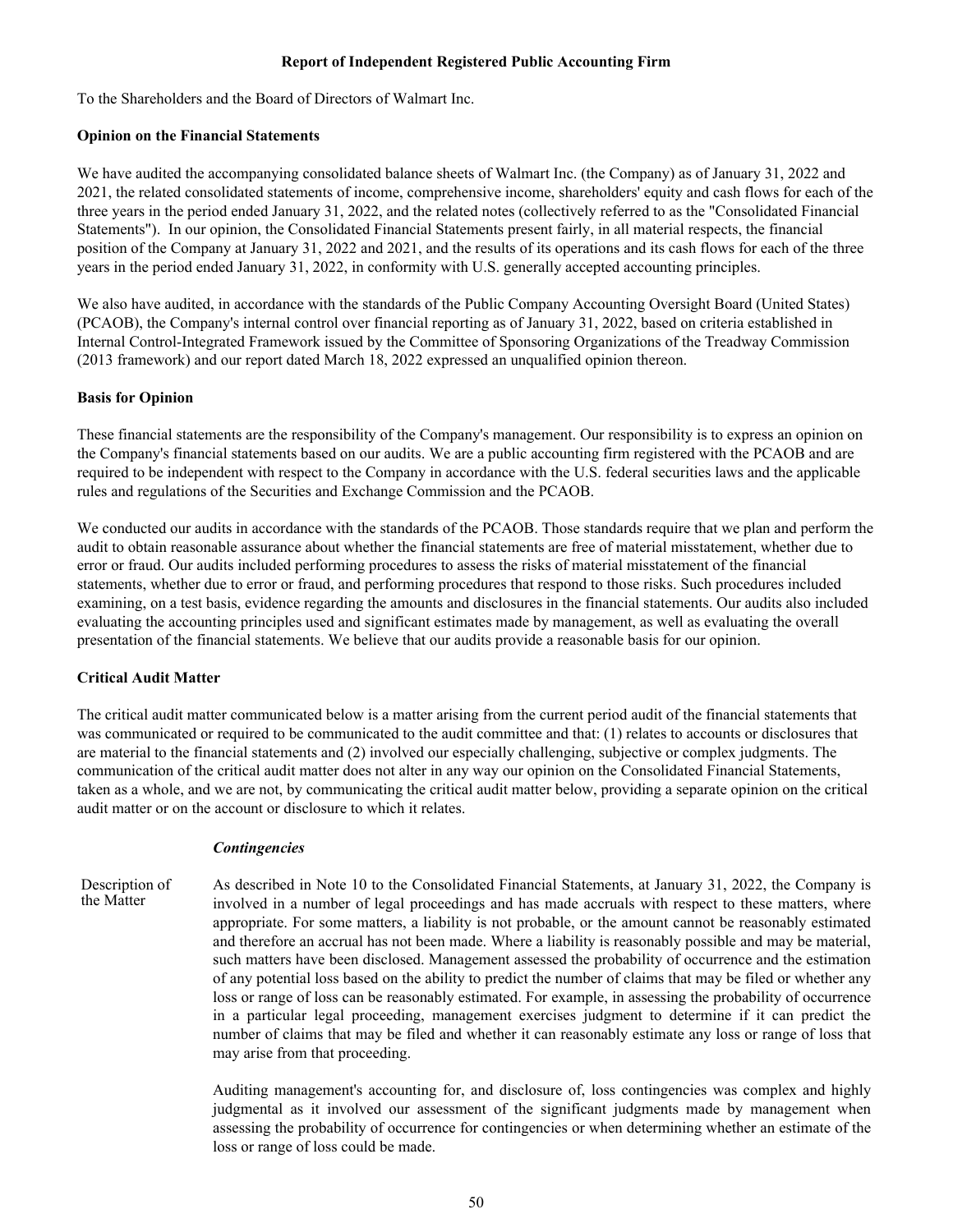How We Addressed the Matter in Our Audit

We obtained an understanding, evaluated the design and tested the operating effectiveness of controls over the identification and evaluation of contingencies. For example, we tested controls over the Company's assessment of the likelihood of loss and the Company's determinations regarding the measurement of loss.

To test the Company's assessment of the probability of occurrence or determination of an estimate of loss, or range of loss, among other procedures, we read the minutes of the meetings of the Board of Directors and committees of the Board of Directors, reviewed opinions provided to the Company by certain outside legal counsel, read letters received directly by us from internal and external counsel, and evaluated the current status of contingencies based on discussions with internal legal counsel. We also evaluated the appropriateness of the related disclosures.

/s/ Ernst & Young LLP

We have served as the Company's auditor since 1969.

Rogers, Arkansas March 18, 2022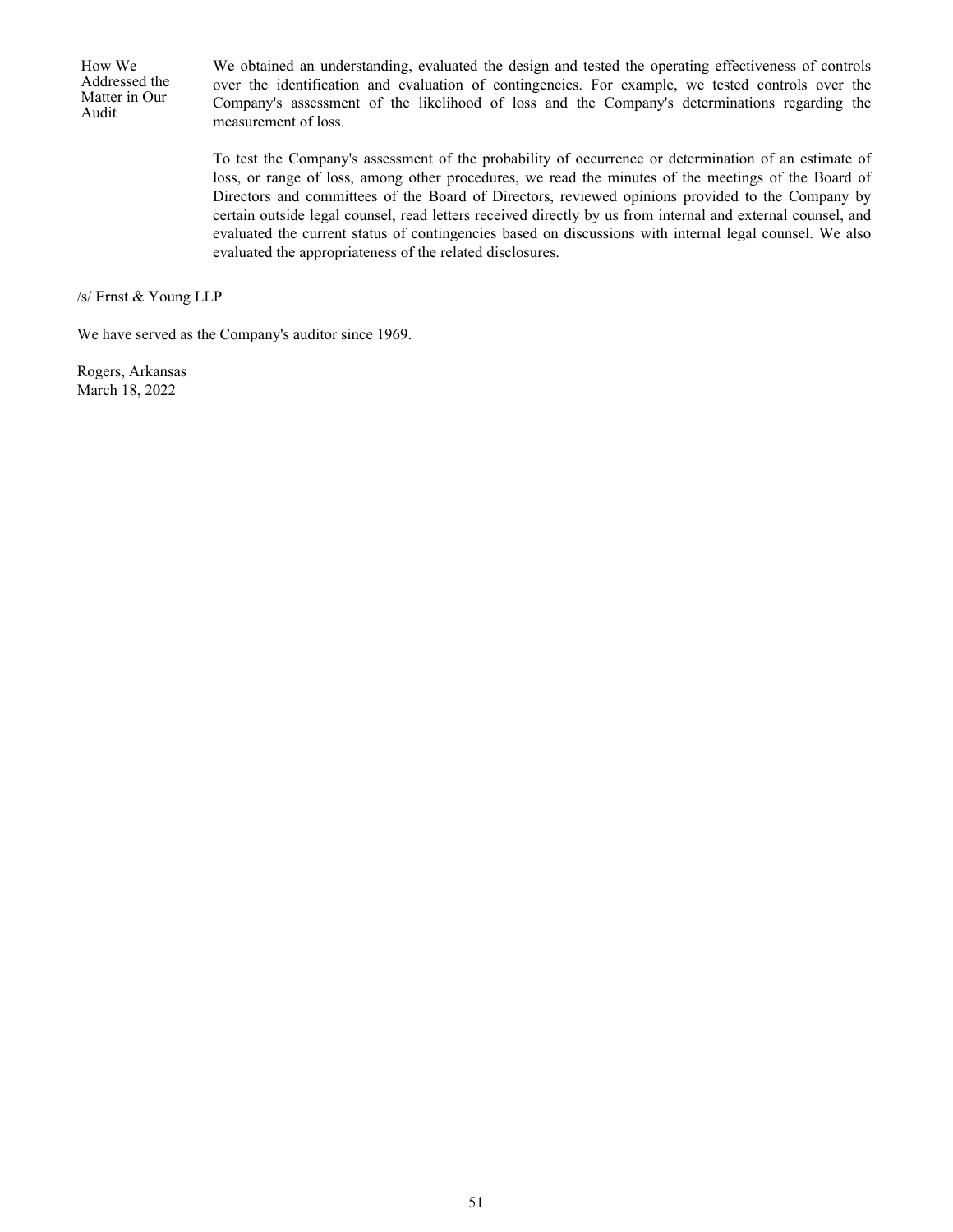### **Report of Independent Registered Public Accounting Firm**

<span id="page-51-0"></span>To the Shareholders and the Board of Directors of Walmart Inc.

### **Opinion on Internal Control over Financial Reporting**

We have audited Walmart Inc.'s internal control over financial reporting as of January 31, 2022, based on criteria established in Internal Control—Integrated Framework issued by the Committee of Sponsoring Organizations of the Treadway Commission (2013 framework) (the COSO criteria). In our opinion, Walmart Inc. (the Company) maintained, in all material respects, effective internal control over financial reporting as of January 31, 2022, based on the COSO criteria.

We also have audited, in accordance with the standards of the Public Company Accounting Oversight Board (United States) (PCAOB), the consolidated balance sheets of Walmart Inc. as of January 31, 2022 and 2021, the related consolidated statements of income, comprehensive income, shareholders' equity and cash flows for each of the three years in the period ended January 31, 2022, and the related notes and our report dated March 18, 2022 expressed an unqualified opinion thereon.

### **Basis for Opinion**

The Company's management is responsible for maintaining effective internal control over financial reporting and for its assessment of the effectiveness of internal control over financial reporting included in the accompanying Report on Internal Control over Financial Reporting. Our responsibility is to express an opinion on the Company's internal control over financial reporting based on our audit. We are a public accounting firm registered with the PCAOB and are required to be independent with respect to the Company in accordance with the U.S. federal securities laws and the applicable rules and regulations of the Securities and Exchange Commission and the PCAOB.

We conducted our audit in accordance with the standards of the PCAOB. Those standards require that we plan and perform the audit to obtain reasonable assurance about whether effective internal control over financial reporting was maintained in all material respects.

Our audit included obtaining an understanding of internal control over financial reporting, assessing the risk that a material weakness exists, testing and evaluating the design and operating effectiveness of internal control based on the assessed risk, and performing such other procedures as we considered necessary in the circumstances. We believe that our audit provides a reasonable basis for our opinion.

### **Definition and Limitations of Internal Control over Financial Reporting**

A company's internal control over financial reporting is a process designed to provide reasonable assurance regarding the reliability of financial reporting and the preparation of financial statements for external purposes in accordance with generally accepted accounting principles. A company's internal control over financial reporting includes those policies and procedures that (1) pertain to the maintenance of records that, in reasonable detail, accurately and fairly reflect the transactions and dispositions of the assets of the company; (2) provide reasonable assurance that transactions are recorded as necessary to permit preparation of financial statements in accordance with generally accepted accounting principles, and that receipts and expenditures of the company are being made only in accordance with authorizations of management and directors of the company; and (3) provide reasonable assurance regarding prevention or timely detection of unauthorized acquisition, use, or disposition of the company's assets that could have a material effect on the financial statements.

Because of its inherent limitations, internal control over financial reporting may not prevent or detect misstatements. Also, projections of any evaluation of effectiveness to future periods are subject to the risk that controls may become inadequate because of changes in conditions, or that the degree of compliance with the policies or procedures may deteriorate.

/s/ Ernst & Young LLP

Rogers, Arkansas March 18, 2022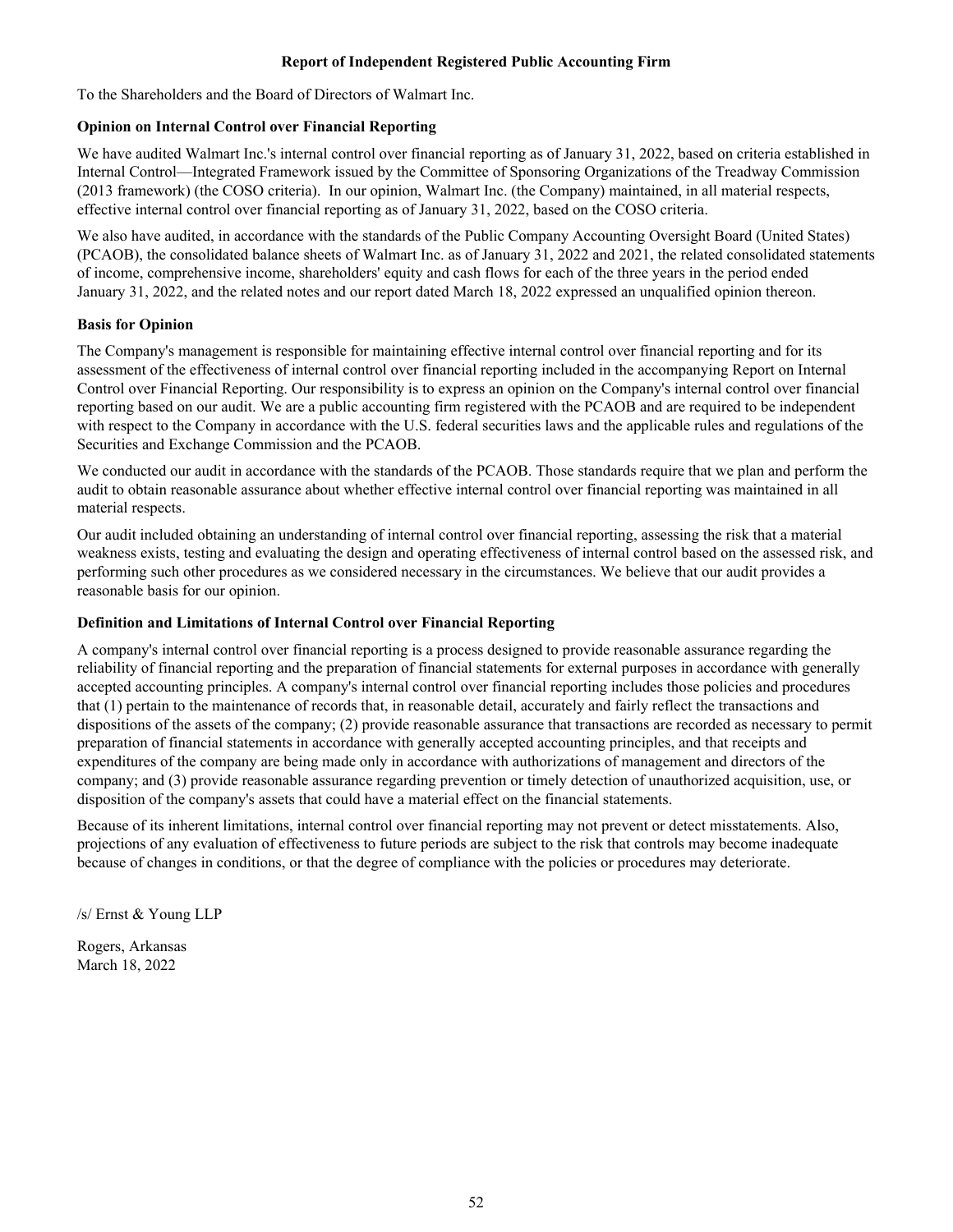# **Walmart Inc. Consolidated Statements of Income**

<span id="page-52-0"></span>

|                                                                 | <b>Fiscal Years Ended January 31,</b> |         |             |         |               |         |  |  |  |  |
|-----------------------------------------------------------------|---------------------------------------|---------|-------------|---------|---------------|---------|--|--|--|--|
| (Amounts in millions, except per share data)                    |                                       | 2022    | 2021        |         |               | 2020    |  |  |  |  |
| <b>Revenues:</b>                                                |                                       |         |             |         |               |         |  |  |  |  |
| Net sales                                                       | S                                     | 567,762 | \$          | 555,233 | \$            | 519,926 |  |  |  |  |
| Membership and other income                                     |                                       | 4,992   |             | 3,918   |               | 4,038   |  |  |  |  |
| Total revenues                                                  |                                       | 572,754 |             | 559,151 |               | 523,964 |  |  |  |  |
| <b>Costs and expenses:</b>                                      |                                       |         |             |         |               |         |  |  |  |  |
| Cost of sales                                                   |                                       | 429,000 |             | 420,315 |               | 394,605 |  |  |  |  |
| Operating, selling, general and administrative expenses         |                                       | 117,812 |             | 116,288 |               | 108,791 |  |  |  |  |
| <b>Operating income</b>                                         |                                       | 25,942  |             | 22,548  |               | 20,568  |  |  |  |  |
| Interest:                                                       |                                       |         |             |         |               |         |  |  |  |  |
| Debt                                                            |                                       | 1,674   |             | 1,976   |               | 2,262   |  |  |  |  |
| Finance lease                                                   |                                       | 320     |             | 339     |               | 337     |  |  |  |  |
| Interest income                                                 |                                       | (158)   |             | (121)   |               | (189)   |  |  |  |  |
| Interest, net                                                   |                                       | 1,836   |             | 2,194   |               | 2,410   |  |  |  |  |
| Loss on extinguishment of debt                                  |                                       | 2,410   |             |         |               |         |  |  |  |  |
| Other (gains) and losses                                        |                                       | 3,000   |             | (210)   |               | (1,958) |  |  |  |  |
| Income before income taxes                                      |                                       | 18,696  |             | 20,564  |               | 20,116  |  |  |  |  |
| Provision for income taxes                                      |                                       | 4,756   |             | 6,858   |               | 4,915   |  |  |  |  |
| <b>Consolidated net income</b>                                  |                                       | 13,940  |             | 13,706  |               | 15,201  |  |  |  |  |
| Consolidated net income attributable to noncontrolling interest |                                       | (267)   |             | (196)   |               | (320)   |  |  |  |  |
| <b>Consolidated net income attributable to Walmart</b>          | <sup>\$</sup>                         | 13,673  | \$          | 13,510  | \$            | 14,881  |  |  |  |  |
|                                                                 |                                       |         |             |         |               |         |  |  |  |  |
| Net income per common share:                                    |                                       |         |             |         |               |         |  |  |  |  |
| Basic net income per common share attributable to Walmart       | $\mathbf S$                           | 4.90    | $\mathbf S$ | 4.77    | $\mathbf S$   | 5.22    |  |  |  |  |
| Diluted net income per common share attributable to Walmart     |                                       | 4.87    |             | 4.75    |               | 5.19    |  |  |  |  |
|                                                                 |                                       |         |             |         |               |         |  |  |  |  |
| Weighted-average common shares outstanding:                     |                                       |         |             |         |               |         |  |  |  |  |
| <b>Basic</b>                                                    |                                       | 2,792   |             | 2,831   |               | 2,850   |  |  |  |  |
| Diluted                                                         |                                       | 2,805   |             | 2,847   |               | 2,868   |  |  |  |  |
|                                                                 |                                       |         |             |         |               |         |  |  |  |  |
| Dividends declared per common share                             | \$                                    | 2.20    | S           | 2.16    | <sup>\$</sup> | 2.12    |  |  |  |  |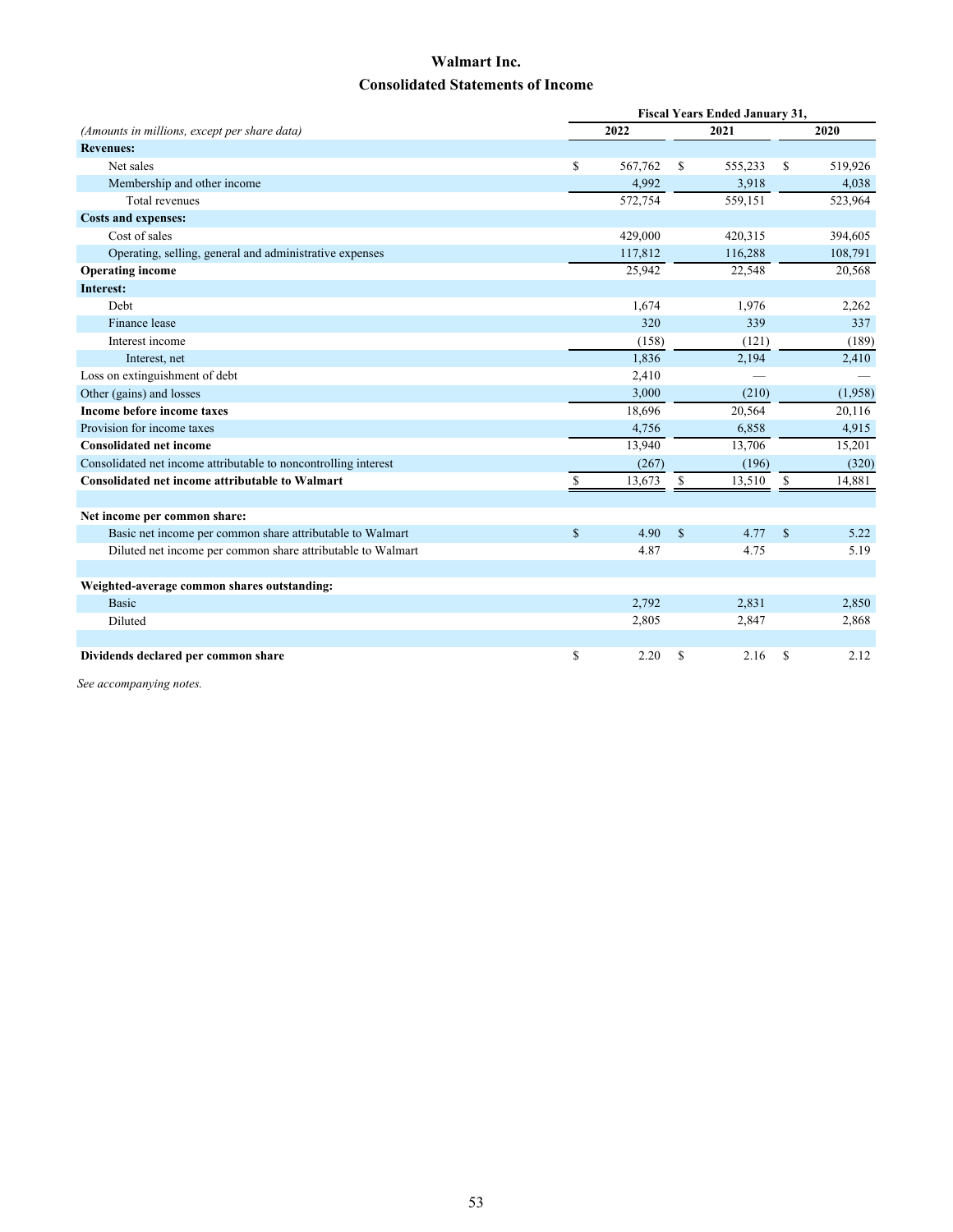# **Walmart Inc.**

# **Consolidated Statements of Comprehensive Income**

<span id="page-53-0"></span>

|                                                                           | <b>Fiscal Years Ended January 31,</b> |             |      |               |         |  |  |  |  |  |
|---------------------------------------------------------------------------|---------------------------------------|-------------|------|---------------|---------|--|--|--|--|--|
| (Amounts in millions)                                                     | 2022                                  | 2021        |      |               | 2020    |  |  |  |  |  |
| Consolidated net income                                                   | 13,940                                | 13,706<br>S |      | <sup>\$</sup> | 15,201  |  |  |  |  |  |
| Consolidated net income attributable to noncontrolling interest           | (267)                                 | (196)       |      |               | (320)   |  |  |  |  |  |
| <b>Consolidated net income attributable to Walmart</b>                    | 13,673                                | 13,510      |      |               | 14,881  |  |  |  |  |  |
|                                                                           |                                       |             |      |               |         |  |  |  |  |  |
| Other comprehensive income (loss), net of income taxes                    |                                       |             |      |               |         |  |  |  |  |  |
| Currency translation and other                                            | 2,442                                 | 842         |      |               | 286     |  |  |  |  |  |
| Net investment hedges                                                     | (1,202)                               | (221)       |      |               | 122     |  |  |  |  |  |
| Cash flow hedges                                                          | (444)                                 | 235         |      |               | (399)   |  |  |  |  |  |
| Minimum pension liability                                                 | 1,974                                 |             | (30) |               | (1,244) |  |  |  |  |  |
| Other comprehensive income (loss), net of income taxes                    | 2,770                                 | 826         |      |               | (1,235) |  |  |  |  |  |
| Other comprehensive (income) loss attributable to noncontrolling interest | 230                                   | 213         |      |               | (28)    |  |  |  |  |  |
| Other comprehensive income (loss) attributable to Walmart                 | 3,000                                 | 1,039       |      |               | (1,263) |  |  |  |  |  |
|                                                                           |                                       |             |      |               |         |  |  |  |  |  |
| Comprehensive income, net of income taxes                                 | 16,710                                | 14,532      |      |               | 13,966  |  |  |  |  |  |
| Comprehensive (income) loss attributable to noncontrolling interest       | (37)                                  |             | 17   |               | (348)   |  |  |  |  |  |
| Comprehensive income attributable to Walmart                              | 16,673                                | 14,549      |      |               | 13,618  |  |  |  |  |  |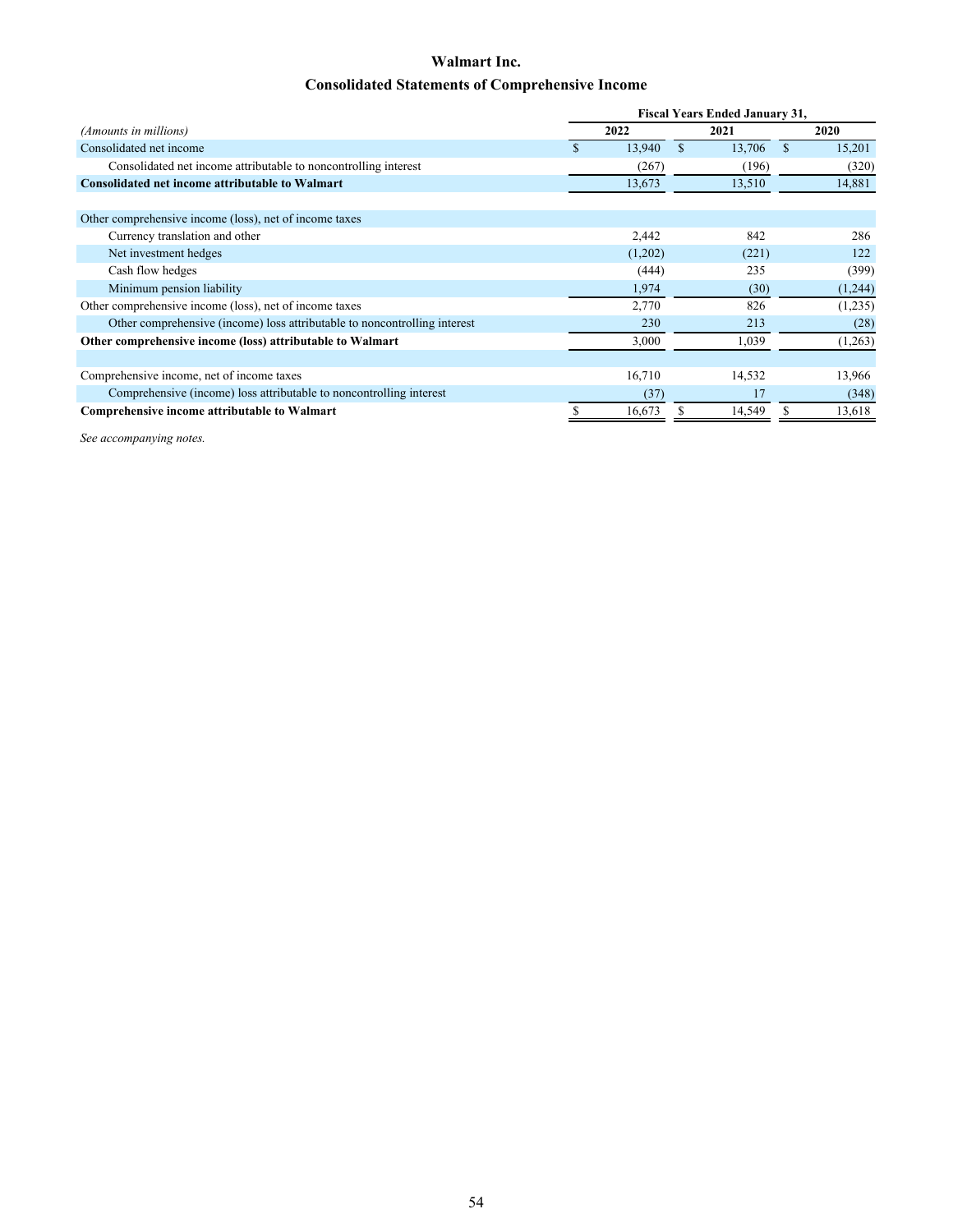# **Walmart Inc. Consolidated Balance Sheets**

<span id="page-54-0"></span>

| 2022<br>(Amounts in millions)<br>2021<br><b>ASSETS</b><br><b>Current assets:</b><br>$\mathbb{S}$<br>$\mathbb{S}$<br>Cash and cash equivalents<br>14,760<br>17,741<br>Receivables, net<br>8,280<br>6,516<br>56,511<br>44,949<br>Inventories<br>Prepaid expenses and other<br>20,861<br>1,519<br>Total current assets<br>81,070<br>90,067<br>94,515<br>92,201<br>Property and equipment, net<br>Operating lease right-of-use assets<br>13,758<br>13,642<br>Finance lease right-of-use assets, net<br>4,351<br>4,005<br>Goodwill<br>28,983<br>29,014<br>Other long-term assets<br>22,152<br>23,598<br><b>Total assets</b><br>\$<br>244,860<br>\$<br>252,496<br><b>LIABILITIES AND EQUITY</b><br><b>Current liabilities:</b><br>$\mathbb{S}$<br>410<br>\$<br>Short-term borrowings<br>224<br>55,261<br>49,141<br>Accounts payable<br>Accrued liabilities<br>26,060<br>37,966<br>Accrued income taxes<br>851<br>242<br>Long-term debt due within one year<br>2,803<br>3,115<br>Operating lease obligations due within one year<br>1,483<br>1,466<br>Finance lease obligations due within one year<br>491<br>511<br>87,379<br>Total current liabilities<br>92,645<br>Long-term debt<br>34,864<br>41,194<br>Long-term operating lease obligations<br>13,009<br>12,909<br>Long-term finance lease obligations<br>4,243<br>3,847<br>Deferred income taxes and other<br>14,370<br>13,474<br>Commitments and contingencies<br><b>Equity:</b><br>Common stock<br>276<br>282<br>Capital in excess of par value<br>4,839<br>3,646<br>86,904<br>88,763<br>Retained earnings<br>Accumulated other comprehensive loss<br>(8,766)<br>(11,766)<br>Total Walmart shareholders' equity<br>83,253<br>80,925<br>Noncontrolling interest<br>8,638<br>6,606<br>Total equity<br>91,891<br>87,531<br><b>Total liabilities and equity</b><br>244,860<br>252,496<br>$\frac{S}{\sqrt{2}}$<br>\$ |  | As of January 31, |  |  |  |  |  |  |
|-------------------------------------------------------------------------------------------------------------------------------------------------------------------------------------------------------------------------------------------------------------------------------------------------------------------------------------------------------------------------------------------------------------------------------------------------------------------------------------------------------------------------------------------------------------------------------------------------------------------------------------------------------------------------------------------------------------------------------------------------------------------------------------------------------------------------------------------------------------------------------------------------------------------------------------------------------------------------------------------------------------------------------------------------------------------------------------------------------------------------------------------------------------------------------------------------------------------------------------------------------------------------------------------------------------------------------------------------------------------------------------------------------------------------------------------------------------------------------------------------------------------------------------------------------------------------------------------------------------------------------------------------------------------------------------------------------------------------------------------------------------------------------------------------------------------------------------------------------------------|--|-------------------|--|--|--|--|--|--|
|                                                                                                                                                                                                                                                                                                                                                                                                                                                                                                                                                                                                                                                                                                                                                                                                                                                                                                                                                                                                                                                                                                                                                                                                                                                                                                                                                                                                                                                                                                                                                                                                                                                                                                                                                                                                                                                                   |  |                   |  |  |  |  |  |  |
|                                                                                                                                                                                                                                                                                                                                                                                                                                                                                                                                                                                                                                                                                                                                                                                                                                                                                                                                                                                                                                                                                                                                                                                                                                                                                                                                                                                                                                                                                                                                                                                                                                                                                                                                                                                                                                                                   |  |                   |  |  |  |  |  |  |
|                                                                                                                                                                                                                                                                                                                                                                                                                                                                                                                                                                                                                                                                                                                                                                                                                                                                                                                                                                                                                                                                                                                                                                                                                                                                                                                                                                                                                                                                                                                                                                                                                                                                                                                                                                                                                                                                   |  |                   |  |  |  |  |  |  |
|                                                                                                                                                                                                                                                                                                                                                                                                                                                                                                                                                                                                                                                                                                                                                                                                                                                                                                                                                                                                                                                                                                                                                                                                                                                                                                                                                                                                                                                                                                                                                                                                                                                                                                                                                                                                                                                                   |  |                   |  |  |  |  |  |  |
|                                                                                                                                                                                                                                                                                                                                                                                                                                                                                                                                                                                                                                                                                                                                                                                                                                                                                                                                                                                                                                                                                                                                                                                                                                                                                                                                                                                                                                                                                                                                                                                                                                                                                                                                                                                                                                                                   |  |                   |  |  |  |  |  |  |
|                                                                                                                                                                                                                                                                                                                                                                                                                                                                                                                                                                                                                                                                                                                                                                                                                                                                                                                                                                                                                                                                                                                                                                                                                                                                                                                                                                                                                                                                                                                                                                                                                                                                                                                                                                                                                                                                   |  |                   |  |  |  |  |  |  |
|                                                                                                                                                                                                                                                                                                                                                                                                                                                                                                                                                                                                                                                                                                                                                                                                                                                                                                                                                                                                                                                                                                                                                                                                                                                                                                                                                                                                                                                                                                                                                                                                                                                                                                                                                                                                                                                                   |  |                   |  |  |  |  |  |  |
|                                                                                                                                                                                                                                                                                                                                                                                                                                                                                                                                                                                                                                                                                                                                                                                                                                                                                                                                                                                                                                                                                                                                                                                                                                                                                                                                                                                                                                                                                                                                                                                                                                                                                                                                                                                                                                                                   |  |                   |  |  |  |  |  |  |
|                                                                                                                                                                                                                                                                                                                                                                                                                                                                                                                                                                                                                                                                                                                                                                                                                                                                                                                                                                                                                                                                                                                                                                                                                                                                                                                                                                                                                                                                                                                                                                                                                                                                                                                                                                                                                                                                   |  |                   |  |  |  |  |  |  |
|                                                                                                                                                                                                                                                                                                                                                                                                                                                                                                                                                                                                                                                                                                                                                                                                                                                                                                                                                                                                                                                                                                                                                                                                                                                                                                                                                                                                                                                                                                                                                                                                                                                                                                                                                                                                                                                                   |  |                   |  |  |  |  |  |  |
|                                                                                                                                                                                                                                                                                                                                                                                                                                                                                                                                                                                                                                                                                                                                                                                                                                                                                                                                                                                                                                                                                                                                                                                                                                                                                                                                                                                                                                                                                                                                                                                                                                                                                                                                                                                                                                                                   |  |                   |  |  |  |  |  |  |
|                                                                                                                                                                                                                                                                                                                                                                                                                                                                                                                                                                                                                                                                                                                                                                                                                                                                                                                                                                                                                                                                                                                                                                                                                                                                                                                                                                                                                                                                                                                                                                                                                                                                                                                                                                                                                                                                   |  |                   |  |  |  |  |  |  |
|                                                                                                                                                                                                                                                                                                                                                                                                                                                                                                                                                                                                                                                                                                                                                                                                                                                                                                                                                                                                                                                                                                                                                                                                                                                                                                                                                                                                                                                                                                                                                                                                                                                                                                                                                                                                                                                                   |  |                   |  |  |  |  |  |  |
|                                                                                                                                                                                                                                                                                                                                                                                                                                                                                                                                                                                                                                                                                                                                                                                                                                                                                                                                                                                                                                                                                                                                                                                                                                                                                                                                                                                                                                                                                                                                                                                                                                                                                                                                                                                                                                                                   |  |                   |  |  |  |  |  |  |
|                                                                                                                                                                                                                                                                                                                                                                                                                                                                                                                                                                                                                                                                                                                                                                                                                                                                                                                                                                                                                                                                                                                                                                                                                                                                                                                                                                                                                                                                                                                                                                                                                                                                                                                                                                                                                                                                   |  |                   |  |  |  |  |  |  |
|                                                                                                                                                                                                                                                                                                                                                                                                                                                                                                                                                                                                                                                                                                                                                                                                                                                                                                                                                                                                                                                                                                                                                                                                                                                                                                                                                                                                                                                                                                                                                                                                                                                                                                                                                                                                                                                                   |  |                   |  |  |  |  |  |  |
|                                                                                                                                                                                                                                                                                                                                                                                                                                                                                                                                                                                                                                                                                                                                                                                                                                                                                                                                                                                                                                                                                                                                                                                                                                                                                                                                                                                                                                                                                                                                                                                                                                                                                                                                                                                                                                                                   |  |                   |  |  |  |  |  |  |
|                                                                                                                                                                                                                                                                                                                                                                                                                                                                                                                                                                                                                                                                                                                                                                                                                                                                                                                                                                                                                                                                                                                                                                                                                                                                                                                                                                                                                                                                                                                                                                                                                                                                                                                                                                                                                                                                   |  |                   |  |  |  |  |  |  |
|                                                                                                                                                                                                                                                                                                                                                                                                                                                                                                                                                                                                                                                                                                                                                                                                                                                                                                                                                                                                                                                                                                                                                                                                                                                                                                                                                                                                                                                                                                                                                                                                                                                                                                                                                                                                                                                                   |  |                   |  |  |  |  |  |  |
|                                                                                                                                                                                                                                                                                                                                                                                                                                                                                                                                                                                                                                                                                                                                                                                                                                                                                                                                                                                                                                                                                                                                                                                                                                                                                                                                                                                                                                                                                                                                                                                                                                                                                                                                                                                                                                                                   |  |                   |  |  |  |  |  |  |
|                                                                                                                                                                                                                                                                                                                                                                                                                                                                                                                                                                                                                                                                                                                                                                                                                                                                                                                                                                                                                                                                                                                                                                                                                                                                                                                                                                                                                                                                                                                                                                                                                                                                                                                                                                                                                                                                   |  |                   |  |  |  |  |  |  |
|                                                                                                                                                                                                                                                                                                                                                                                                                                                                                                                                                                                                                                                                                                                                                                                                                                                                                                                                                                                                                                                                                                                                                                                                                                                                                                                                                                                                                                                                                                                                                                                                                                                                                                                                                                                                                                                                   |  |                   |  |  |  |  |  |  |
|                                                                                                                                                                                                                                                                                                                                                                                                                                                                                                                                                                                                                                                                                                                                                                                                                                                                                                                                                                                                                                                                                                                                                                                                                                                                                                                                                                                                                                                                                                                                                                                                                                                                                                                                                                                                                                                                   |  |                   |  |  |  |  |  |  |
|                                                                                                                                                                                                                                                                                                                                                                                                                                                                                                                                                                                                                                                                                                                                                                                                                                                                                                                                                                                                                                                                                                                                                                                                                                                                                                                                                                                                                                                                                                                                                                                                                                                                                                                                                                                                                                                                   |  |                   |  |  |  |  |  |  |
|                                                                                                                                                                                                                                                                                                                                                                                                                                                                                                                                                                                                                                                                                                                                                                                                                                                                                                                                                                                                                                                                                                                                                                                                                                                                                                                                                                                                                                                                                                                                                                                                                                                                                                                                                                                                                                                                   |  |                   |  |  |  |  |  |  |
|                                                                                                                                                                                                                                                                                                                                                                                                                                                                                                                                                                                                                                                                                                                                                                                                                                                                                                                                                                                                                                                                                                                                                                                                                                                                                                                                                                                                                                                                                                                                                                                                                                                                                                                                                                                                                                                                   |  |                   |  |  |  |  |  |  |
|                                                                                                                                                                                                                                                                                                                                                                                                                                                                                                                                                                                                                                                                                                                                                                                                                                                                                                                                                                                                                                                                                                                                                                                                                                                                                                                                                                                                                                                                                                                                                                                                                                                                                                                                                                                                                                                                   |  |                   |  |  |  |  |  |  |
|                                                                                                                                                                                                                                                                                                                                                                                                                                                                                                                                                                                                                                                                                                                                                                                                                                                                                                                                                                                                                                                                                                                                                                                                                                                                                                                                                                                                                                                                                                                                                                                                                                                                                                                                                                                                                                                                   |  |                   |  |  |  |  |  |  |
|                                                                                                                                                                                                                                                                                                                                                                                                                                                                                                                                                                                                                                                                                                                                                                                                                                                                                                                                                                                                                                                                                                                                                                                                                                                                                                                                                                                                                                                                                                                                                                                                                                                                                                                                                                                                                                                                   |  |                   |  |  |  |  |  |  |
|                                                                                                                                                                                                                                                                                                                                                                                                                                                                                                                                                                                                                                                                                                                                                                                                                                                                                                                                                                                                                                                                                                                                                                                                                                                                                                                                                                                                                                                                                                                                                                                                                                                                                                                                                                                                                                                                   |  |                   |  |  |  |  |  |  |
|                                                                                                                                                                                                                                                                                                                                                                                                                                                                                                                                                                                                                                                                                                                                                                                                                                                                                                                                                                                                                                                                                                                                                                                                                                                                                                                                                                                                                                                                                                                                                                                                                                                                                                                                                                                                                                                                   |  |                   |  |  |  |  |  |  |
|                                                                                                                                                                                                                                                                                                                                                                                                                                                                                                                                                                                                                                                                                                                                                                                                                                                                                                                                                                                                                                                                                                                                                                                                                                                                                                                                                                                                                                                                                                                                                                                                                                                                                                                                                                                                                                                                   |  |                   |  |  |  |  |  |  |
|                                                                                                                                                                                                                                                                                                                                                                                                                                                                                                                                                                                                                                                                                                                                                                                                                                                                                                                                                                                                                                                                                                                                                                                                                                                                                                                                                                                                                                                                                                                                                                                                                                                                                                                                                                                                                                                                   |  |                   |  |  |  |  |  |  |
|                                                                                                                                                                                                                                                                                                                                                                                                                                                                                                                                                                                                                                                                                                                                                                                                                                                                                                                                                                                                                                                                                                                                                                                                                                                                                                                                                                                                                                                                                                                                                                                                                                                                                                                                                                                                                                                                   |  |                   |  |  |  |  |  |  |
|                                                                                                                                                                                                                                                                                                                                                                                                                                                                                                                                                                                                                                                                                                                                                                                                                                                                                                                                                                                                                                                                                                                                                                                                                                                                                                                                                                                                                                                                                                                                                                                                                                                                                                                                                                                                                                                                   |  |                   |  |  |  |  |  |  |
|                                                                                                                                                                                                                                                                                                                                                                                                                                                                                                                                                                                                                                                                                                                                                                                                                                                                                                                                                                                                                                                                                                                                                                                                                                                                                                                                                                                                                                                                                                                                                                                                                                                                                                                                                                                                                                                                   |  |                   |  |  |  |  |  |  |
|                                                                                                                                                                                                                                                                                                                                                                                                                                                                                                                                                                                                                                                                                                                                                                                                                                                                                                                                                                                                                                                                                                                                                                                                                                                                                                                                                                                                                                                                                                                                                                                                                                                                                                                                                                                                                                                                   |  |                   |  |  |  |  |  |  |
|                                                                                                                                                                                                                                                                                                                                                                                                                                                                                                                                                                                                                                                                                                                                                                                                                                                                                                                                                                                                                                                                                                                                                                                                                                                                                                                                                                                                                                                                                                                                                                                                                                                                                                                                                                                                                                                                   |  |                   |  |  |  |  |  |  |
|                                                                                                                                                                                                                                                                                                                                                                                                                                                                                                                                                                                                                                                                                                                                                                                                                                                                                                                                                                                                                                                                                                                                                                                                                                                                                                                                                                                                                                                                                                                                                                                                                                                                                                                                                                                                                                                                   |  |                   |  |  |  |  |  |  |
|                                                                                                                                                                                                                                                                                                                                                                                                                                                                                                                                                                                                                                                                                                                                                                                                                                                                                                                                                                                                                                                                                                                                                                                                                                                                                                                                                                                                                                                                                                                                                                                                                                                                                                                                                                                                                                                                   |  |                   |  |  |  |  |  |  |
|                                                                                                                                                                                                                                                                                                                                                                                                                                                                                                                                                                                                                                                                                                                                                                                                                                                                                                                                                                                                                                                                                                                                                                                                                                                                                                                                                                                                                                                                                                                                                                                                                                                                                                                                                                                                                                                                   |  |                   |  |  |  |  |  |  |
|                                                                                                                                                                                                                                                                                                                                                                                                                                                                                                                                                                                                                                                                                                                                                                                                                                                                                                                                                                                                                                                                                                                                                                                                                                                                                                                                                                                                                                                                                                                                                                                                                                                                                                                                                                                                                                                                   |  |                   |  |  |  |  |  |  |
|                                                                                                                                                                                                                                                                                                                                                                                                                                                                                                                                                                                                                                                                                                                                                                                                                                                                                                                                                                                                                                                                                                                                                                                                                                                                                                                                                                                                                                                                                                                                                                                                                                                                                                                                                                                                                                                                   |  |                   |  |  |  |  |  |  |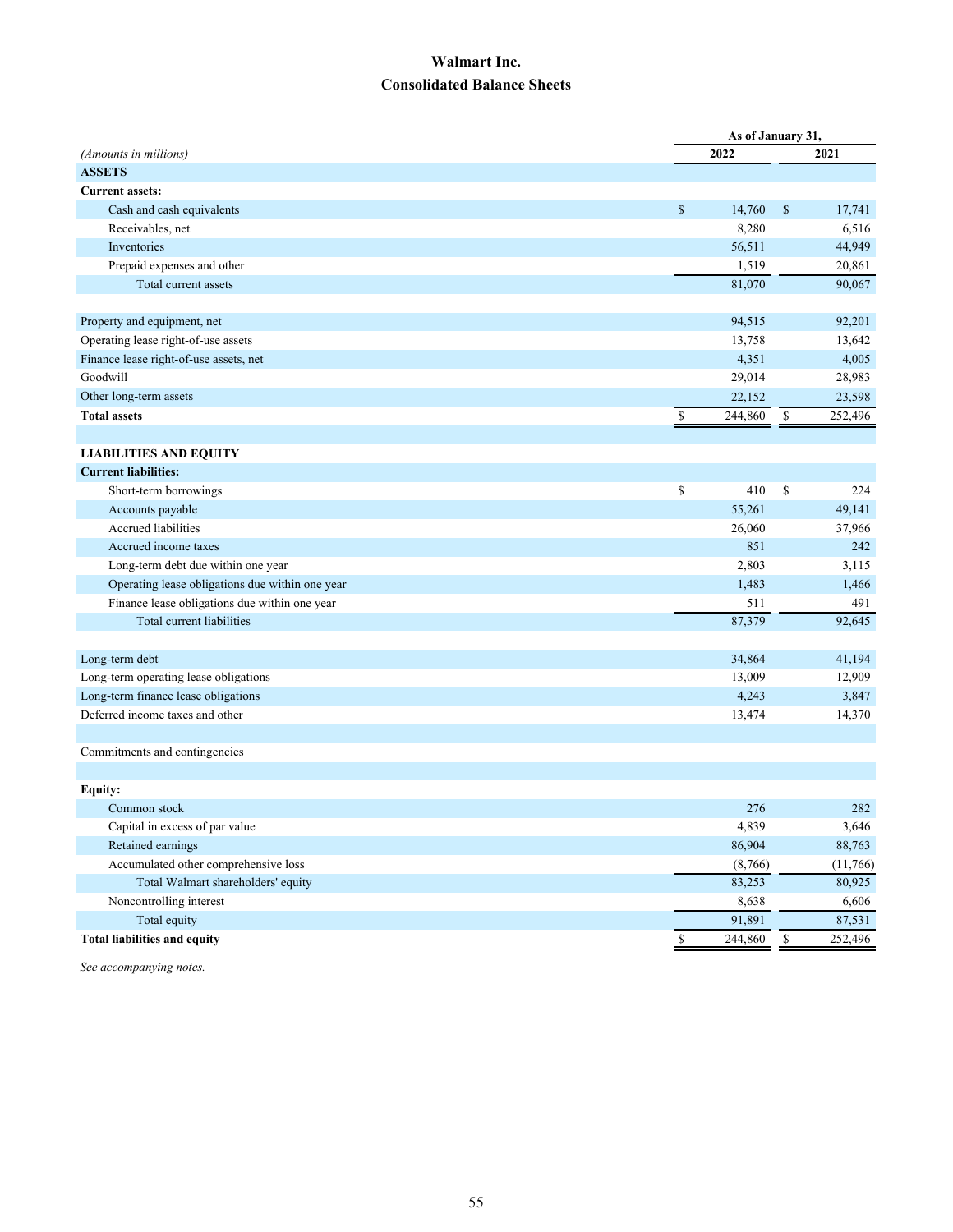# **Walmart Inc. Consolidated Statements of Shareholders' Equity**

<span id="page-55-0"></span>

|                                                                 | Accumulated<br>Capital in<br>Other |      | <b>Total</b><br>Walmart  |              |                  |              |          |               |               |               |               |              |                |             |         |  |  |  |  |  |  |  |  |  |  |  |  |  |                  |  |                 |  |                      |  |        |  |                 |  |               |
|-----------------------------------------------------------------|------------------------------------|------|--------------------------|--------------|------------------|--------------|----------|---------------|---------------|---------------|---------------|--------------|----------------|-------------|---------|--|--|--|--|--|--|--|--|--|--|--|--|--|------------------|--|-----------------|--|----------------------|--|--------|--|-----------------|--|---------------|
|                                                                 | <b>Common Stock</b>                |      |                          |              | <b>Excess of</b> |              | Retained |               | Comprehensive |               | Shareholders' |              | Noncontrolling |             | Total   |  |  |  |  |  |  |  |  |  |  |  |  |  |                  |  |                 |  |                      |  |        |  |                 |  |               |
| (Amounts in millions)                                           | <b>Shares</b>                      |      |                          |              | Amount           |              |          |               |               |               |               |              |                |             |         |  |  |  |  |  |  |  |  |  |  |  |  |  | <b>Par Value</b> |  | <b>Earnings</b> |  | <b>Income (Loss)</b> |  | Equity |  | <b>Interest</b> |  | <b>Equity</b> |
| <b>Balances as of February 1,</b><br>2019                       | 2,878                              | $\$$ | 288                      | $\mathbf S$  | 2,965            | $\$$         | 80,785   | $\mathbb{S}$  | (11, 542)     | $\mathcal{S}$ | 72,496        | $\mathbb{S}$ | 7,138          | $\mathbb S$ | 79,634  |  |  |  |  |  |  |  |  |  |  |  |  |  |                  |  |                 |  |                      |  |        |  |                 |  |               |
| Adoption of new accounting<br>standards, net of income<br>taxes |                                    |      |                          |              |                  |              | (266)    |               |               |               | (266)         |              | (34)           |             | (300)   |  |  |  |  |  |  |  |  |  |  |  |  |  |                  |  |                 |  |                      |  |        |  |                 |  |               |
| Consolidated net income                                         |                                    |      |                          |              |                  |              | 14,881   |               |               |               | 14,881        |              | 320            |             | 15,201  |  |  |  |  |  |  |  |  |  |  |  |  |  |                  |  |                 |  |                      |  |        |  |                 |  |               |
| Other comprehensive income<br>(loss), net of income taxes       |                                    |      |                          |              |                  |              |          |               | (1,263)       |               | (1,263)       |              | 28             |             | (1,235) |  |  |  |  |  |  |  |  |  |  |  |  |  |                  |  |                 |  |                      |  |        |  |                 |  |               |
| Cash dividends declared<br>$($2.12$ per share)                  |                                    |      |                          |              |                  |              | (6,048)  |               |               |               | (6,048)       |              |                |             | (6,048) |  |  |  |  |  |  |  |  |  |  |  |  |  |                  |  |                 |  |                      |  |        |  |                 |  |               |
| Purchase of Company stock                                       | (53)                               |      | (5)                      |              | (199)            |              | (5, 435) |               |               |               | (5,639)       |              |                |             | (5,639) |  |  |  |  |  |  |  |  |  |  |  |  |  |                  |  |                 |  |                      |  |        |  |                 |  |               |
| Cash dividend declared to<br>noncontrolling interest            |                                    |      |                          |              |                  |              |          |               |               |               |               |              | (475)          |             | (475)   |  |  |  |  |  |  |  |  |  |  |  |  |  |                  |  |                 |  |                      |  |        |  |                 |  |               |
| Sale of subsidiary stock                                        |                                    |      |                          |              | 37               |              |          |               |               |               | 37            |              | 15             |             | 52      |  |  |  |  |  |  |  |  |  |  |  |  |  |                  |  |                 |  |                      |  |        |  |                 |  |               |
| Other                                                           | $\overline{7}$                     |      | 1                        |              | 444              |              | 26       |               |               |               | 471           |              | (109)          |             | 362     |  |  |  |  |  |  |  |  |  |  |  |  |  |                  |  |                 |  |                      |  |        |  |                 |  |               |
| <b>Balances as of January 31,</b><br>2020                       | 2,832                              |      | 284                      |              | 3,247            |              | 83,943   |               | (12, 805)     |               | 74,669        |              | 6,883          |             | 81,552  |  |  |  |  |  |  |  |  |  |  |  |  |  |                  |  |                 |  |                      |  |        |  |                 |  |               |
| Consolidated net income                                         |                                    |      |                          |              |                  |              | 13,510   |               |               |               | 13,510        |              | 196            |             | 13,706  |  |  |  |  |  |  |  |  |  |  |  |  |  |                  |  |                 |  |                      |  |        |  |                 |  |               |
| Other comprehensive income<br>(loss), net of income taxes       |                                    |      |                          |              |                  |              |          |               | 1,039         |               | 1,039         |              | (213)          |             | 826     |  |  |  |  |  |  |  |  |  |  |  |  |  |                  |  |                 |  |                      |  |        |  |                 |  |               |
| Cash dividends declared<br>$(\$2.16$ per share)                 |                                    |      |                          |              |                  |              | (6,116)  |               |               |               | (6,116)       |              |                |             | (6,116) |  |  |  |  |  |  |  |  |  |  |  |  |  |                  |  |                 |  |                      |  |        |  |                 |  |               |
| Purchase of Company stock                                       | (20)                               |      | (2)                      |              | (97)             |              | (2, 559) |               |               |               | (2,658)       |              | -              |             | (2,658) |  |  |  |  |  |  |  |  |  |  |  |  |  |                  |  |                 |  |                      |  |        |  |                 |  |               |
| Cash dividend declared to<br>noncontrolling interest            |                                    |      |                          |              |                  |              |          |               |               |               |               |              | (365)          |             | (365)   |  |  |  |  |  |  |  |  |  |  |  |  |  |                  |  |                 |  |                      |  |        |  |                 |  |               |
| Sale of subsidiary stock                                        |                                    |      |                          |              | 29               |              |          |               |               |               | 29            |              | 111            |             | 140     |  |  |  |  |  |  |  |  |  |  |  |  |  |                  |  |                 |  |                      |  |        |  |                 |  |               |
| Other                                                           | 9                                  |      | $\overline{\phantom{0}}$ |              | 467              |              | (15)     |               |               |               | 452           |              | (6)            |             | 446     |  |  |  |  |  |  |  |  |  |  |  |  |  |                  |  |                 |  |                      |  |        |  |                 |  |               |
| Balances as of January 31,<br>2021                              | 2,821                              |      | 282                      |              | 3,646            |              | 88,763   |               | (11,766)      |               | 80,925        |              | 6,606          |             | 87,531  |  |  |  |  |  |  |  |  |  |  |  |  |  |                  |  |                 |  |                      |  |        |  |                 |  |               |
| Consolidated net income                                         |                                    |      |                          |              |                  |              | 13,673   |               |               |               | 13,673        |              | 267            |             | 13,940  |  |  |  |  |  |  |  |  |  |  |  |  |  |                  |  |                 |  |                      |  |        |  |                 |  |               |
| Other comprehensive income<br>(loss), net of income taxes       |                                    |      |                          |              |                  |              |          |               | 3,000         |               | 3,000         |              | (230)          |             | 2,770   |  |  |  |  |  |  |  |  |  |  |  |  |  |                  |  |                 |  |                      |  |        |  |                 |  |               |
| Cash dividends declared<br>$(\$2.20$ per share)                 |                                    |      |                          |              |                  |              | (6,152)  |               |               |               | (6, 152)      |              |                |             | (6,152) |  |  |  |  |  |  |  |  |  |  |  |  |  |                  |  |                 |  |                      |  |        |  |                 |  |               |
| Purchase of Company stock                                       | (70)                               |      | (7)                      |              | (426)            |              | (9,375)  |               |               |               | (9,808)       |              |                |             | (9,808) |  |  |  |  |  |  |  |  |  |  |  |  |  |                  |  |                 |  |                      |  |        |  |                 |  |               |
| Cash dividend declared to<br>noncontrolling interest            |                                    |      |                          |              |                  |              |          |               |               |               |               |              | (416)          |             | (416)   |  |  |  |  |  |  |  |  |  |  |  |  |  |                  |  |                 |  |                      |  |        |  |                 |  |               |
| Sale of subsidiary stock                                        |                                    |      |                          |              | 952              |              |          |               |               |               | 952           |              | 2,287          |             | 3,239   |  |  |  |  |  |  |  |  |  |  |  |  |  |                  |  |                 |  |                      |  |        |  |                 |  |               |
| Other                                                           | 10                                 |      | $\mathbf{1}$             |              | 667              |              | (5)      |               |               |               | 663           |              | 124            |             | 787     |  |  |  |  |  |  |  |  |  |  |  |  |  |                  |  |                 |  |                      |  |        |  |                 |  |               |
| <b>Balances as of January 31,</b><br>2022                       | 2,761                              | \$   | 276                      | $\mathbb{S}$ | 4,839            | $\mathbb{S}$ | 86,904   | <sup>\$</sup> | (8,766)       | <sup>\$</sup> | 83,253        | \$           | 8,638          | \$          | 91,891  |  |  |  |  |  |  |  |  |  |  |  |  |  |                  |  |                 |  |                      |  |        |  |                 |  |               |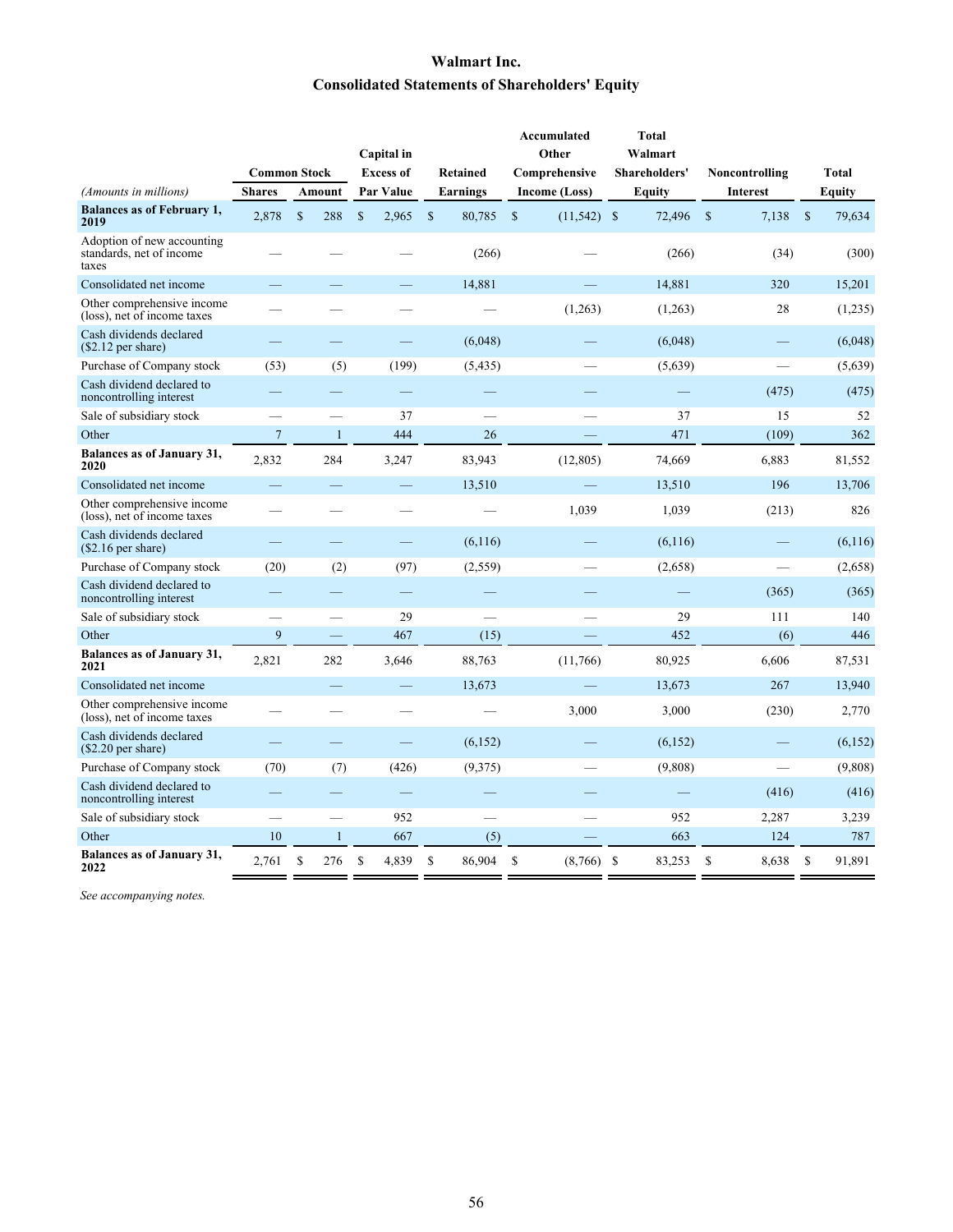# **Walmart Inc. Consolidated Statements of Cash Flows**

<span id="page-56-0"></span>

|                                                                                                | <b>Fiscal Years Ended January 31,</b> |           |             |           |                      |          |  |  |  |
|------------------------------------------------------------------------------------------------|---------------------------------------|-----------|-------------|-----------|----------------------|----------|--|--|--|
| (Amounts in millions)                                                                          |                                       | 2022      |             | 2021      |                      | 2020     |  |  |  |
| Cash flows from operating activities:                                                          |                                       |           |             |           |                      |          |  |  |  |
| Consolidated net income                                                                        | \$                                    | 13,940    | \$          | 13,706    | \$                   | 15,201   |  |  |  |
| Adjustments to reconcile consolidated net income to net cash provided by operating activities: |                                       |           |             |           |                      |          |  |  |  |
| Depreciation and amortization                                                                  |                                       | 10,658    |             | 11,152    |                      | 10,987   |  |  |  |
| Net unrealized and realized (gains) and losses                                                 |                                       | 2,440     |             | (8,589)   |                      | (1,886)  |  |  |  |
| Losses on disposal of business operations                                                      |                                       | 433       |             | 8,401     |                      | 15       |  |  |  |
| Asda pension contribution                                                                      |                                       |           |             |           |                      | (1,036)  |  |  |  |
| Deferred income taxes                                                                          |                                       | (755)     |             | 1,911     |                      | 320      |  |  |  |
| Loss on extinguishment of debt                                                                 |                                       | 2,410     |             |           |                      |          |  |  |  |
| Other operating activities                                                                     |                                       | 1,652     |             | 1,521     |                      | 1,981    |  |  |  |
| Changes in certain assets and liabilities, net of effects of acquisitions and dispositions:    |                                       |           |             |           |                      |          |  |  |  |
| Receivables, net                                                                               |                                       | (1,796)   |             | (1,086)   |                      | 154      |  |  |  |
| Inventories                                                                                    |                                       | (11,764)  |             | (2,395)   |                      | (300)    |  |  |  |
| Accounts payable                                                                               |                                       | 5,520     |             | 6,966     |                      | (274)    |  |  |  |
| <b>Accrued liabilities</b>                                                                     |                                       | 1,404     |             | 4,623     |                      | 186      |  |  |  |
| Accrued income taxes                                                                           |                                       | 39        |             | (136)     |                      | (93)     |  |  |  |
| Net cash provided by operating activities                                                      |                                       | 24,181    |             | 36,074    |                      | 25,255   |  |  |  |
|                                                                                                |                                       |           |             |           |                      |          |  |  |  |
| Cash flows from investing activities:                                                          |                                       |           |             |           |                      |          |  |  |  |
| Payments for property and equipment                                                            |                                       | (13,106)  |             | (10, 264) |                      | (10,705) |  |  |  |
| Proceeds from the disposal of property and equipment                                           |                                       | 394       |             | 215       |                      | 321      |  |  |  |
| Proceeds from disposal of certain operations, net of divested cash                             |                                       | 7,935     |             | 56        |                      | 833      |  |  |  |
| Payments for business acquisitions, net of cash acquired                                       |                                       | (359)     |             | (180)     |                      | (56)     |  |  |  |
| Other investing activities                                                                     |                                       | (879)     |             | 102       |                      | 479      |  |  |  |
| Net cash used in investing activities                                                          |                                       | (6,015)   |             | (10,071)  |                      | (9,128)  |  |  |  |
|                                                                                                |                                       |           |             |           |                      |          |  |  |  |
| Cash flows from financing activities:                                                          |                                       |           |             |           |                      |          |  |  |  |
| Net change in short-term borrowings                                                            |                                       | 193       |             | (324)     |                      | (4,656)  |  |  |  |
| Proceeds from issuance of long-term debt                                                       |                                       | 6,945     |             |           |                      | 5,492    |  |  |  |
| Repayments of long-term debt                                                                   |                                       | (13,010)  |             | (5,382)   |                      | (1,907)  |  |  |  |
| Premiums paid to extinguish debt                                                               |                                       | (2,317)   |             |           |                      |          |  |  |  |
| Dividends paid                                                                                 |                                       | (6,152)   |             | (6,116)   |                      | (6,048)  |  |  |  |
| Purchase of Company stock                                                                      |                                       | (9,787)   |             | (2,625)   |                      | (5,717)  |  |  |  |
| Dividends paid to noncontrolling interest                                                      |                                       | (424)     |             | (434)     |                      | (555)    |  |  |  |
| Sale of subsidiary stock                                                                       |                                       | 3,239     |             | 140       |                      | 52       |  |  |  |
| Other financing activities                                                                     |                                       | (1,515)   |             | (1,376)   |                      | (960)    |  |  |  |
| Net cash used in financing activities                                                          |                                       | (22, 828) |             | (16, 117) |                      | (14,299) |  |  |  |
|                                                                                                |                                       |           |             |           |                      |          |  |  |  |
| Effect of exchange rates on cash, cash equivalents and restricted cash                         |                                       | (140)     |             | 235       |                      | (69)     |  |  |  |
|                                                                                                |                                       |           |             |           |                      |          |  |  |  |
| Net increase (decrease) in cash, cash equivalents and restricted cash                          |                                       | (4,802)   |             | 10,121    |                      | 1,759    |  |  |  |
| Change in cash and cash equivalents reclassified from (to) assets held for sale                |                                       | 1,848     |             | (1, 848)  |                      |          |  |  |  |
| Cash, cash equivalents and restricted cash at beginning of year                                |                                       |           |             |           |                      |          |  |  |  |
| Cash, cash equivalents and restricted cash at end of year                                      |                                       | 17,788    |             | 9,515     |                      | 7,756    |  |  |  |
|                                                                                                | $\sqrt{\frac{2}{5}}$                  | 14,834    | $\sqrt{\$}$ | 17,788    | $\sqrt{\frac{2}{2}}$ | 9,515    |  |  |  |
| Supplemental disclosure of cash flow information:                                              |                                       |           |             |           |                      |          |  |  |  |
|                                                                                                |                                       |           |             |           |                      |          |  |  |  |
| Income taxes paid                                                                              | \$                                    | 5,918     | \$          | 5,271     | \$                   | 3,616    |  |  |  |
| Interest paid                                                                                  |                                       | 2,237     |             | 2,216     |                      | 2,464    |  |  |  |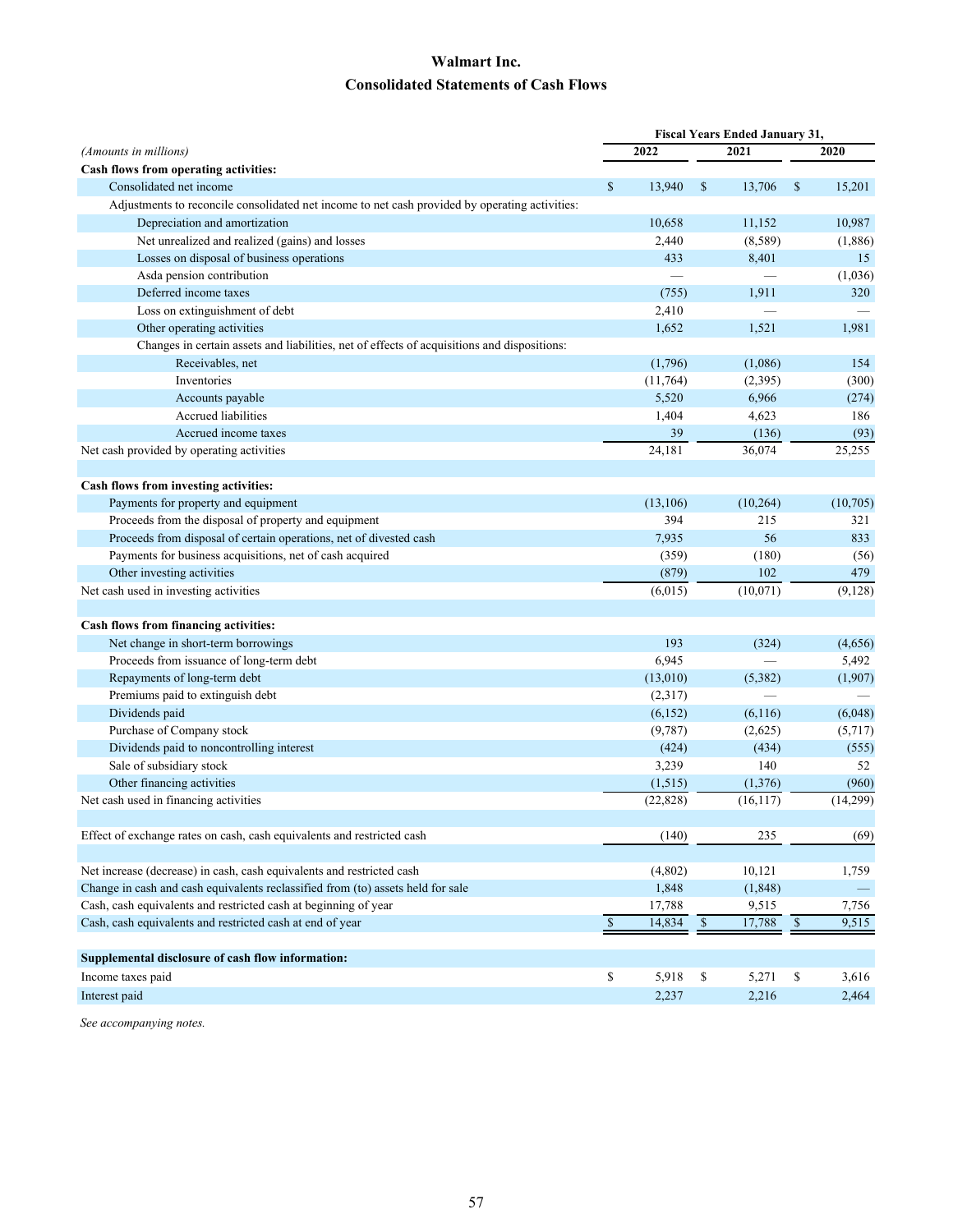### **Walmart Inc.**

### **Notes to Consolidated Financial Statements**

# <span id="page-57-0"></span>**Note 1. Summary of Significant Accounting Policies**

# *General*

Walmart Inc. ("Walmart" or the "Company") helps people around the world save money and live better – anytime and anywhere – by providing the opportunity to shop in both retail stores and through eCommerce. Through innovation, the Company is striving to continuously improve a customer-centric experience that seamlessly integrates eCommerce and retail stores in an omni-channel offering that saves time for its customers.

The Company's operations comprise three reportable segments: Walmart U.S., Walmart International and Sam's Club.

# *Principles of Consolidation*

The Consolidated Financial Statements include the accounts of Walmart and its subsidiaries as of and for the fiscal years ended January 31, 2022 ("fiscal 2022"), January 31, 2021 ("fiscal 2021") and January 31, 2020 ("fiscal 2020"). Intercompany accounts and transactions have been eliminated in consolidation. Certain previously reported amounts have been reclassified to conform to the current year presentation. The Company consolidates variable interest entities where it has been determined that the Company is the primary beneficiary of those entities' operations. Investments for which the Company exercises significant influence but does not have control are accounted for under the equity method. These variable interest entities and equity method investments are immaterial to the Company's Consolidated Financial Statements.

The Company's Consolidated Financial Statements are based on a fiscal year ending on January 31 for the United States ("U.S.") and Canadian operations. The Company consolidates all other operations generally using a one-month lag and based on a calendar year. There were no significant intervening events during the month of January 2022 related to the operations consolidated using a lag that materially affected the Consolidated Financial Statements.

# *Use of Estimates*

The Consolidated Financial Statements have been prepared in conformity with U.S. generally accepted accounting principles. Those principles require management to make estimates and assumptions that affect the reported amounts of assets and liabilities. Management's estimates and assumptions also affect the disclosure of contingent assets and liabilities at the date of the financial statements and the reported amounts of revenues and expenses during the reporting period. Actual results may differ from those estimates.

# *Cash and Cash Equivalents*

The Company considers investments with a maturity when purchased of three months or less to be cash equivalents. All credit card, debit card and electronic transfer transactions that process in less than seven days are classified as cash and cash equivalents. The amounts due from banks for these transactions classified as cash and cash equivalents totaled \$1.7 billion and \$4.1 billion as of January 31, 2022 and 2021, respectively.

The Company's cash balances are held in various locations around the world. Of the Company's \$14.8 billion and \$17.7 billion in cash and cash equivalents as of January 31, 2022 and January 31, 2021, approximately 50% and 40% were held outside of the U.S., respectively. Cash and cash equivalents held outside of the U.S. are generally utilized to support liquidity needs in the Company's non-U.S. operations.

The Company uses intercompany financing arrangements in an effort to ensure cash can be made available in the country in which it is needed with the minimum cost possible.

As of January 31, 2022 and 2021, cash and cash equivalents of approximately \$4.3 billion and \$2.8 billion, respectively, may not be freely transferable to the U.S. due to local laws or other restrictions. Of the \$4.3 billion as of January 31, 2022, approximately \$2.2 billion can only be accessed through dividends or intercompany financing arrangements subject to approval of Flipkart Private Limited ("Flipkart") minority shareholders.

# *Receivables*

Receivables are stated at their carrying values, net of a reserve for doubtful accounts, and are primarily due from the following: customers, which includes pharmacy insurance companies as well as advertisers, and banks for customer credit, debit cards and electronic transfer transactions that take in excess of seven days to process; suppliers for marketing or incentive programs; governments for income taxes; and real estate transactions. As of January 31, 2022 and January 31, 2021, net receivables from transactions with customers were \$3.4 billion and \$2.7 billion, respectively.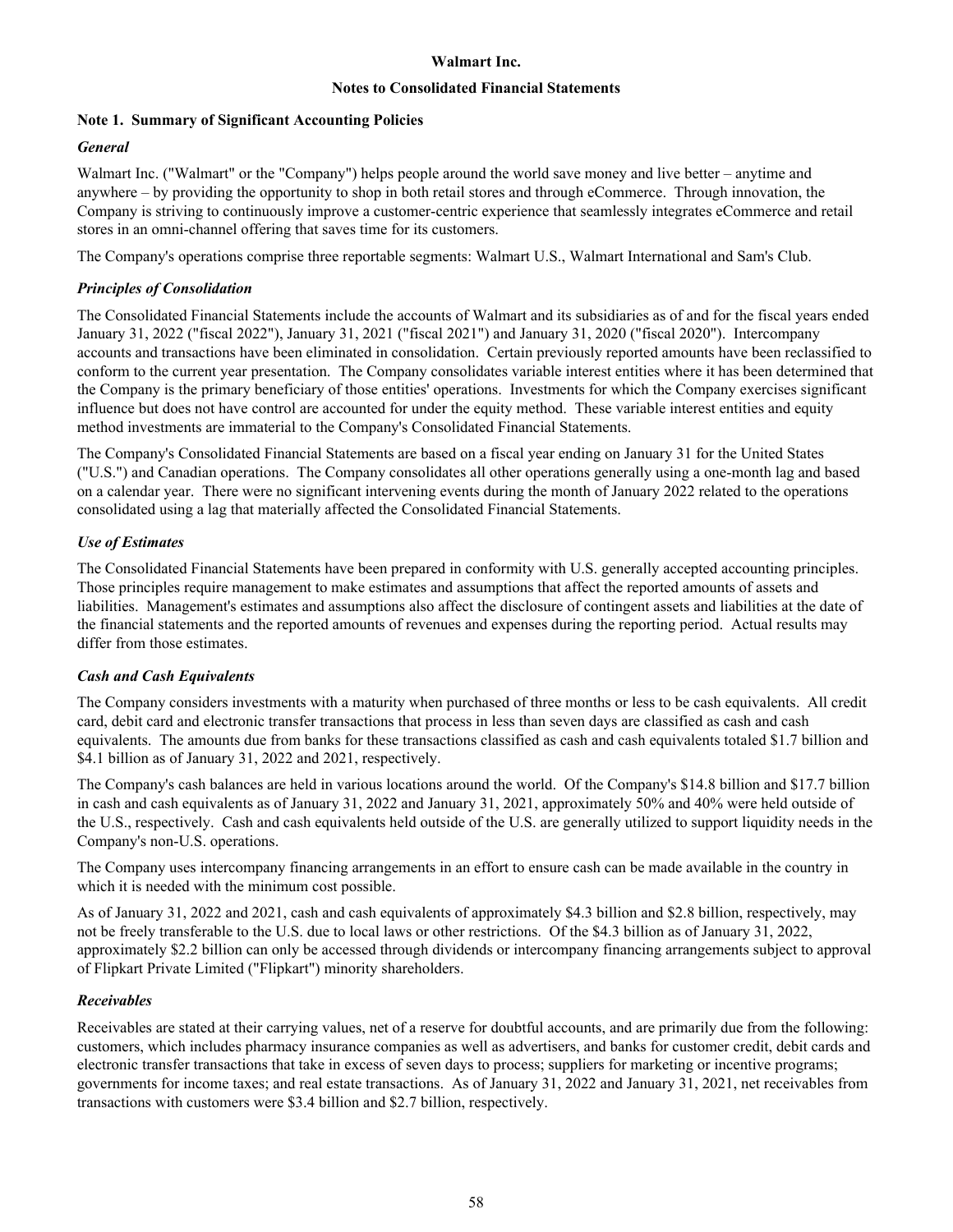# *Inventories*

The Company values inventories at the lower of cost or market as determined primarily by the retail inventory method of accounting, using the last-in, first-out ("LIFO") method for the Walmart U.S. segment's inventories. The inventory for the Walmart International segment is generally valued in most markets by the retail inventory method of accounting, using the firstin, first-out ("FIFO") method. The retail inventory method of accounting results in inventory being valued at the lower of cost or market, since permanent markdowns are immediately recorded as a reduction of the retail value of inventory. The inventory at the Sam's Club segment is valued using the weighted-average cost LIFO method. As of January 31, 2022 and 2021, inventories valued at LIFO approximated those inventories as if they were valued at first-in, first-out ("FIFO").

### *Held for Sale*

Components and businesses that meet accounting requirements to be classified as held for sale are presented as single asset and liability amounts in the Company's financial statements with a valuation allowance, if necessary, to recognize the net carrying amount at the lower of cost or fair value, less costs to sell. The Company reviews its businesses and assets held for sale each reporting period to determine whether the existing carrying amounts are fully recoverable in comparison to estimated fair values. As of January 31, 2022, assets and liabilities held for sale were immaterial. As of January 31, 2021, \$19.2 billion assets held for sale and \$12.7 billion liabilities held for sale were classified in prepaid expenses and other and accrued liabilities in the Consolidated Balance Sheets, respectively, reflecting the Company's operations in the U.K. and Japan classified as held for sale which subsequently closed during fiscal 2022. Refer to  $\frac{\text{Note } 12}{\text{ for additional details.}}$ 

# *Property and Equipment*

Property and equipment are initially recorded at cost. Gains or losses on disposition are recognized as earned or incurred. Costs of major improvements are capitalized, while costs of normal repairs and maintenance are expensed as incurred. The following table summarizes the Company's property and equipment balances and includes the estimated useful lives that are generally used to depreciate the assets on a straight-line basis:

|                               |                               | As of January 31, |     |          |  |  |  |
|-------------------------------|-------------------------------|-------------------|-----|----------|--|--|--|
| <i>(Amounts in millions)</i>  | <b>Estimated Useful Lives</b> | 2022              |     | 2021     |  |  |  |
| Land                          | N/A                           | 19.204            | - S | 19,308   |  |  |  |
| Buildings and improvements    | $3 - 40$ years                | 100,376           |     | 97,582   |  |  |  |
| Fixtures and equipment        | $1 - 30$ years                | 60,282            |     | 56,639   |  |  |  |
| Transportation equipment      | $3 - 15$ years                | 2,263             |     | 2,301    |  |  |  |
| Construction in progress      | N/A                           | 7,199             |     | 4,741    |  |  |  |
| <b>Property and equipment</b> |                               | 189,324           |     | 180,571  |  |  |  |
| Accumulated depreciation      |                               | (94, 809)         |     | (88,370) |  |  |  |
| Property and equipment, net   |                               | 94,515            |     | 92,201   |  |  |  |

Leasehold improvements are depreciated or amortized over the shorter of the estimated useful life of the asset or the remaining expected lease term. Total depreciation and amortization expense for property and equipment, property under finance leases and intangible assets for fiscal 2022, 2021 and 2020 was \$10.7 billion, \$11.2 billion and \$11.0 billion, respectively.

### *Leases*

For any new or modified lease, the Company, at the inception of the contract, determines whether a contract is or contains a lease. The Company records right-of-use ("ROU") assets and lease obligations for its finance and operating leases, which are initially recognized based on the discounted future lease payments over the term of the lease. If the rate implicit in the Company's leases is not easily determinable, the Company's applicable incremental borrowing rate is used in calculating the present value of the sum of the lease payments.

Lease term is defined as the non-cancelable period of the lease plus any options to extend or terminate the lease when it is reasonably certain that the Company will exercise the option. The Company has elected not to recognize ROU asset and lease obligations for its short-term leases, which are defined as leases with an initial term of 12 months or less.

For a majority of all classes of underlying assets, the Company has elected to not separate lease from non-lease components. For leases in which the lease and non-lease components have been combined, the variable lease expense includes expenses such as common area maintenance, utilities, and repairs and maintenance.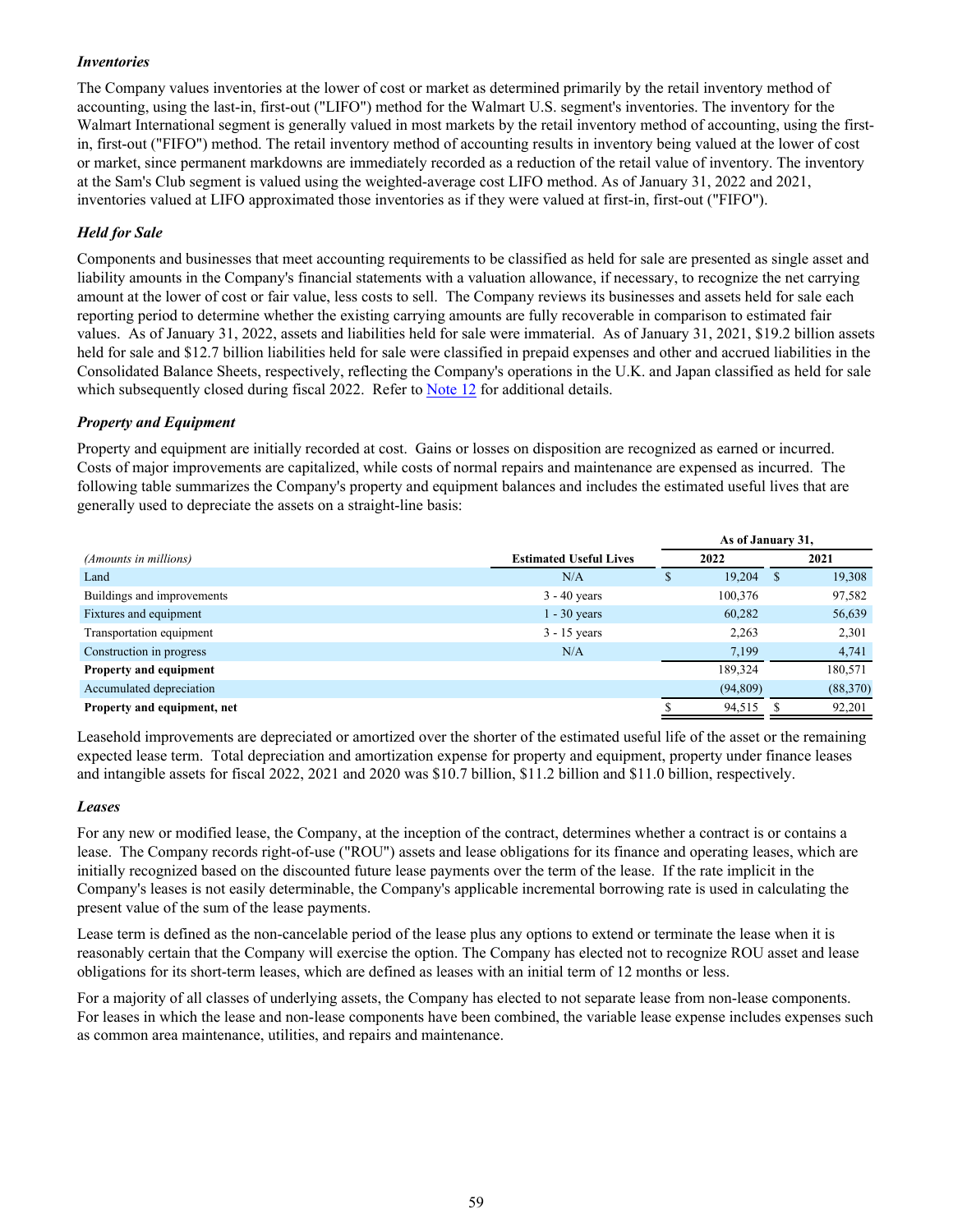### *Impairment of Long-Lived Assets*

Management reviews long-lived assets for indicators of impairment whenever events or changes in circumstances indicate that the carrying amount may not be recoverable. The evaluation is performed at the lowest level of identifiable cash flows, which is at the individual store or club level. Undiscounted cash flows expected to be generated by the related assets are estimated over the assets' useful lives based on updated projections. If the evaluation indicates that the carrying amount of the assets may not be recoverable, any potential impairment is measured based upon the fair value of the related asset or asset group as determined by an appropriate market appraisal or other valuation technique.

### *Goodwill and Other Acquired Intangible Assets*

Goodwill represents the excess of the purchase price over the fair value of net assets acquired in business combinations and is allocated to the appropriate reporting unit when acquired. Other acquired intangible assets are stated at the fair value acquired as determined by a valuation technique commensurate with the intended use of the related asset. Goodwill and indefinite-lived intangible assets are not amortized; rather, they are evaluated for impairment annually and whenever events or changes in circumstances indicate that the value of the asset may be impaired. Definite-lived intangible assets are considered long-lived assets and are amortized on a straight-line basis over the periods that expected economic benefits will be provided.

Goodwill is typically assigned to the reporting unit which consolidates the acquisition. Components within the same reportable segment are aggregated and deemed a single reporting unit if the components have similar economic characteristics. As of January 31, 2022, the Company's reporting units consisted of Walmart U.S., Walmart International and Sam's Club. Goodwill is evaluated for impairment using either a qualitative or quantitative approach for each of the Company's reporting units. Generally, a qualitative assessment is first performed to determine whether a quantitative goodwill impairment test is necessary. If management determines, after performing an assessment based on the qualitative factors, that the fair value of the reporting unit is more likely than not less than the carrying amount, or that a fair value of the reporting unit substantially in excess of the carrying amount cannot be assured, then a quantitative goodwill impairment test would be required. The quantitative test for goodwill impairment is performed by determining the fair value of the related reporting units. Fair value is measured based on the discounted cash flow method and relative market-based approaches. Management has performed its evaluation and determined the fair value of each reporting unit is significantly greater than the carrying amount and, accordingly, the Company has not recorded any impairment charges related to goodwill.

| Walmart U.S. |   |         | <b>Sam's Club</b>               | Total   |
|--------------|---|---------|---------------------------------|---------|
| 2,593<br>D   | S | 28,167  | 313                             | 31,073  |
|              |   | 10      |                                 | 10      |
| 103          |   |         | 8                               | 111     |
|              |   | (2,211) |                                 | (2,211) |
|              |   | 25,966  | 321                             | 28,983  |
|              |   | (415)   |                                 | (415)   |
| 245          |   | 201     |                                 | 446     |
| 2.941        |   | 25.752  | 321                             | 29,014  |
|              |   | 2,696   | Walmart<br><b>International</b> |         |

The following table reflects goodwill activity, by reportable segment, for fiscal 2022 and 2021:

(1) Represents goodwill associated with operations in the U.K. and Japan which were classified as held for sale as of January 31, 2021. Refer to [Note 12](#page-75-0).

Intangible assets are recorded in other long-term assets in the Company's Consolidated Balance Sheets. As of January 31, 2022 and 2021, the Company had \$4.8 billion and \$4.9 billion, respectively, in indefinite-lived intangible assets which primarily consists of acquired trade names. There were no significant impairment charges related to intangible assets for fiscal 2022 or 2021. During fiscal 2020, the Company incurred approximately \$0.7 billion in impairment charges related to its intangible assets. Refer to **Note 8** for additional information.

#### *Fair Value Measurement*

The Company records and discloses certain financial and non-financial assets and liabilities at fair value. The fair value of an asset is the price at which the asset could be sold in an orderly transaction between unrelated, knowledgeable and willing parties able to engage in the transaction. The fair value of a liability is the amount that would be paid to transfer the liability to a new obligor in a transaction between such parties, not the amount that would be paid to settle the liability with the creditor. Refer to [Note 8](#page-69-0) for more information.

#### *Investments*

Investments in equity and debt securities are recorded in other long-term assets in the Consolidated Balance Sheets. Changes in fair value of equity securities measured on a recurring basis are recognized in other gains and losses in the Consolidated Statements of Income. Refer to [Note 8](#page-69-0) for details. Equity investments without readily determinable fair values are carried at cost and adjusted for any observable price changes or impairments within other gains and losses in the Consolidated Statements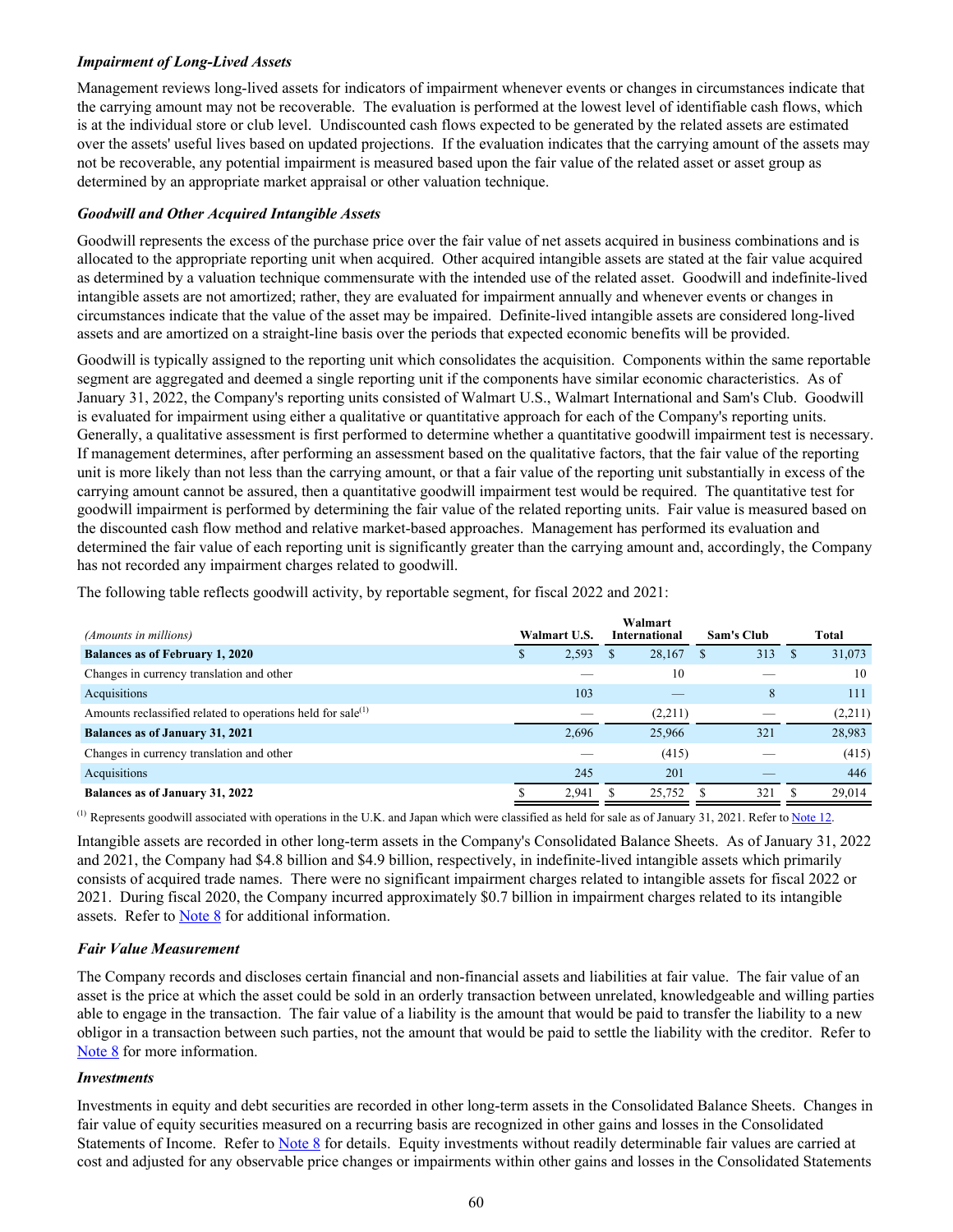of Income. Investments in debt securities classified as trading are reported at fair value with interest income recorded in interest income in the Consolidated Statements of Income. As of January 31, 2022, the Company had \$1.0 billion in debt securities classified as trading.

### *Indemnification Liabilities*

The Company has provided certain indemnifications in connection with its divestitures and has recorded indemnification liabilities equal to the estimated fair value of the obligations upon inception. As of January 31, 2022 and January 31, 2021, the Company had \$0.7 billion and \$0.6 billion, respectively, of certain legal and tax indemnification liabilities recorded within deferred income taxes and other in the Consolidated Balance Sheets. The maximum amount of potential future payments under these indemnities was \$3.5 billion, based on exchange rates as of January 31, 2022.

### *Self Insurance Reserves*

The Company self-insures a number of risks, including, but not limited to, workers' compensation, general liability, auto liability, product liability and certain employee-related healthcare benefits. Standard actuarial procedures and data analysis are used to estimate the liabilities associated with these risks on an undiscounted basis. The recorded liabilities reflect the ultimate cost for claims incurred but not paid and any estimable administrative run-out expenses related to the processing of these outstanding claim payments. On a regular basis, the liabilities are evaluated for appropriateness with claims reserve valuations. To limit exposure to some risks, the Company maintains insurance coverage with varying limits and retentions, including stoploss insurance coverage for workers' compensation, general liability and auto liability.

### *Derivatives*

The Company uses derivatives for hedging purposes to manage its exposure to changes in interest and currency exchange rates, as well as to maintain an appropriate mix of fixed- and variable-rate debt. Use of derivatives in hedging programs subjects the Company to certain risks, such as market and credit risks. The Company may be exposed to credit-related losses in the event of nonperformance by its counterparties to derivatives. Credit risk is monitored through established approval procedures, including setting concentration limits by counterparty, reviewing credit ratings and requiring collateral from the counterparty. The Company enters into derivatives with counterparties rated generally "A-" or better by nationally recognized credit rating agencies. The Company is subject to master netting arrangements which provides set-off and close-out netting of exposures with counterparties, but the Company does not offset derivative assets and liabilities in its Consolidated Balance Sheets. The Company's collateral arrangements require the counterparty in a net liability position in excess of pre-determined thresholds, after considering the effects of netting arrangements, to pledge cash collateral. Cash collateral received from counterparties and cash collateral provided to counterparties under these arrangements was not significant as of January 31, 2022 and 2021.

In order to qualify for hedge accounting, at the inception of the hedging relationship, the Company formally documents its risk management objective and strategy for undertaking the hedging transaction, as well as its designation of the hedge. If a derivative is recorded using hedge accounting, depending on the nature of the hedge, derivative gains and losses are recorded through the same financial statement line item in earnings or are recognized in accumulated other comprehensive loss until the hedged item is recognized in earnings. Derivatives that do not meet the criteria for hedge accounting, or contracts for which the Company has not elected hedge accounting, are recorded at fair value with unrealized gains or losses reported in earnings. Derivatives with an unrealized gain are recorded in the Company's Consolidated Balance Sheets as either current or non-current assets, based on maturity date, and derivatives with an unrealized loss are recorded as either current or non-current liabilities, based on maturity date. Refer to [Note 8](#page-69-0) for the presentation of the Company's derivative assets and liabilities.

### *Fair Value Hedges*

The Company is a party to receive fixed-rate, pay variable-rate interest rate swaps that the Company uses to hedge the fair value of fixed-rate debt. All interest rate swaps designated as fair value hedges of the related long-term debt meet the shortcut method requirements under U.S. GAAP. Accordingly, changes in the fair values of these interest rate swaps are considered to exactly offset changes in the fair value of the underlying long-term debt. These derivatives will mature on dates ranging from April 2023 to September 2031.

### *Cash Flow Hedges*

The Company is a party to receive fixed-rate, pay fixed-rate cross currency interest rate swaps used to hedge the currency exposure associated with the forecasted payments of principal and interest of certain non-U.S. denominated debt. The Company records changes in the fair value of these swaps in accumulated other comprehensive loss which is subsequently reclassified into earnings in the period that the hedged forecasted transaction affects earnings. These derivatives will mature on dates ranging from April 2022 to January 2039.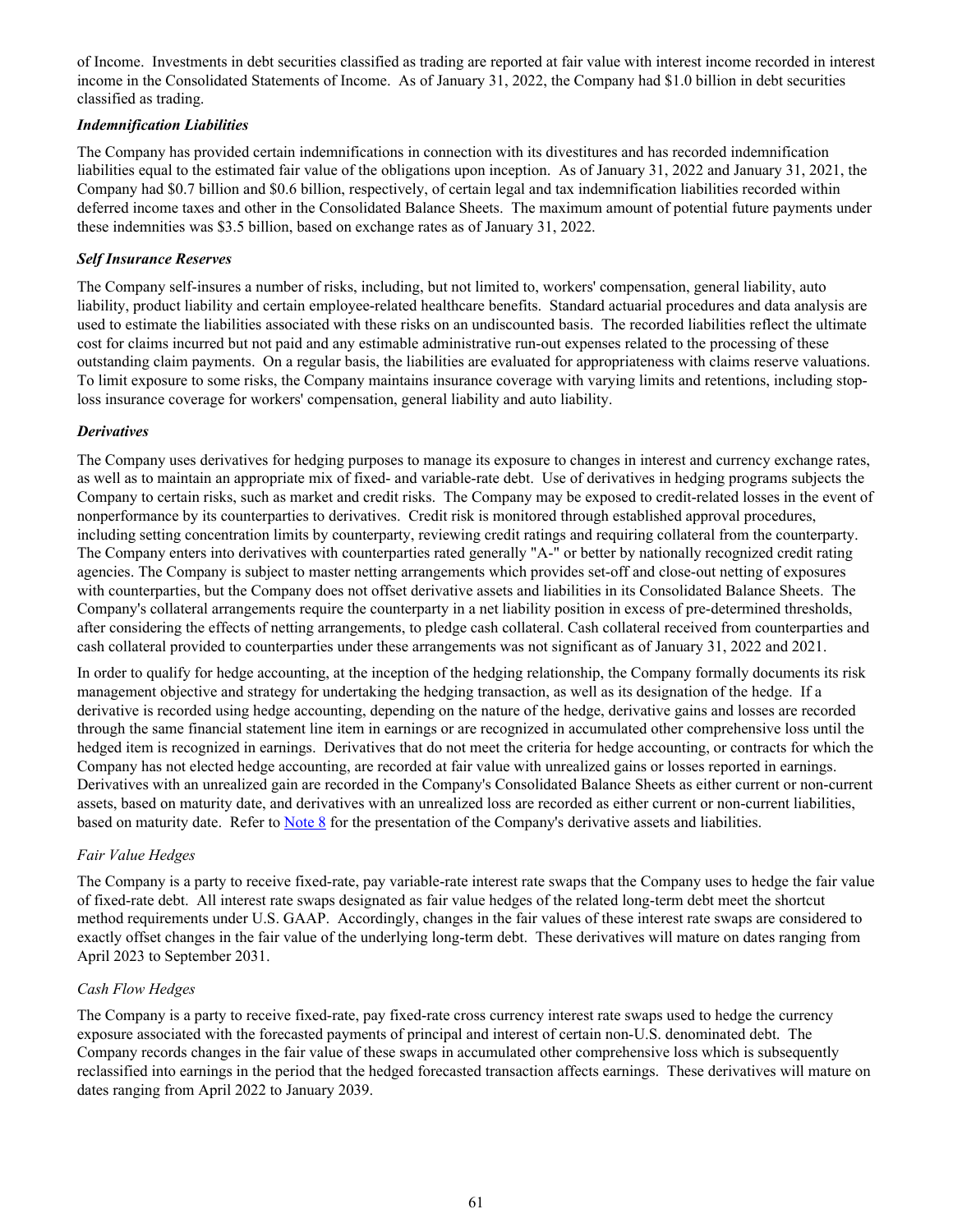### *Net Investment Hedges*

Prior to the divestiture of the Company's operations in the United Kingdom and Japan as discussed in [Note 12](#page-75-0), the Company was a party to receive fixed-rate, pay fixed-rate cross currency interest rate swaps used to hedge the currency exposure associated with net investments of these foreign operations. Changes in fair value attributable to the hedged risk were recorded in accumulated other comprehensive loss. The Company also previously designated certain foreign currency denominated long-term debt as a hedge of currency exposure associated with the net investment of these divested operations and recorded foreign currency gain or loss associated with designated long-term debt in accumulated other comprehensive loss. Upon closing of the sale of the Company's operations in the U.K. and Japan during the first quarter of fiscal 2022, these amounts were released from accumulated other comprehensive loss as discussed in [Note 4](#page-64-0). As of January 31, 2021, the Company had \$3.3 billion of outstanding long-term debt designated as net investment hedges.

### *Income Taxes*

Income taxes are accounted for under the balance sheet method. Deferred tax assets and liabilities are recognized for the estimated future tax consequences attributable to differences between the financial statement carrying amounts of existing assets and liabilities and their respective tax bases ("temporary differences"). Deferred tax assets and liabilities are measured using enacted tax rates in effect for the year in which those temporary differences are expected to be recovered or settled. The effect on deferred tax assets and liabilities of a change in tax rate is recognized in income in the period that includes the enactment date.

Deferred tax assets are evaluated for future realization and reduced by a valuation allowance to the extent that a portion is not more likely than not to be realized. Many factors are considered when assessing whether it is more likely than not that the deferred tax assets will be realized, including recent cumulative earnings, expectations of future taxable income, carryforward periods, and other relevant quantitative and qualitative factors. The recoverability of the deferred tax assets is evaluated by assessing the adequacy of future expected taxable income from all sources, including reversal of taxable temporary differences, forecasted operating earnings and available tax planning strategies. These sources of income rely on estimates.

In determining the provision for income taxes, an annual effective income tax rate is used based on annual income, permanent differences between book and tax income, and statutory income tax rates. Discrete events such as audit settlements or changes in tax laws are recognized in the period in which they occur.

The Company records a liability for unrecognized tax benefits resulting from uncertain tax positions taken or expected to be taken in a tax return. The Company records interest and penalties related to unrecognized tax benefits in interest expense and operating, selling, general and administrative expenses, respectively, in the Company's Consolidated Statements of Income. Refer to **Note 9** for additional income tax disclosures.

### *Revenue Recognition*

### *Net Sales*

The Company recognizes sales revenue, net of sales taxes and estimated sales returns, at the time it sells merchandise or services to the customer. eCommerce sales include shipping revenue and are recorded upon delivery to the customer. Estimated sales returns are calculated based on expected returns.

### *Membership Fee Revenue*

The Company recognizes membership fee revenue both in the U.S. and internationally over the term of the membership, which is typically 12 months. Membership fee revenue was \$2.2 billion for fiscal 2022, \$1.7 billion for fiscal 2021 and \$1.5 billion for fiscal 2020, respectively. Membership fee revenue is included in membership and other income in the Company's Consolidated Statements of Income. Deferred membership fee revenue is included in accrued liabilities in the Company's Consolidated Balance Sheets.

### *Gift Cards*

Customer purchases of gift cards are not recognized as sales until the card is redeemed and the customer purchases merchandise using the gift card. Gift cards in the U.S. and some countries do not carry an expiration date; therefore, customers and members can redeem their gift cards for merchandise and services indefinitely. Gift cards in some countries where the Company does business have expiration dates. While gift cards are generally redeemed within 12 months, a certain number of gift cards, both with and without expiration dates, will not be fully redeemed. Management estimates unredeemed balances and recognizes revenue for these amounts in membership and other income in the Company's Consolidated Statements of Income over the expected redemption period.

#### *Financial and Other Services*

The Company recognizes revenue from service transactions at the time the service is performed. Generally, revenue from services is classified as a component of net sales in the Company's Consolidated Statements of Income.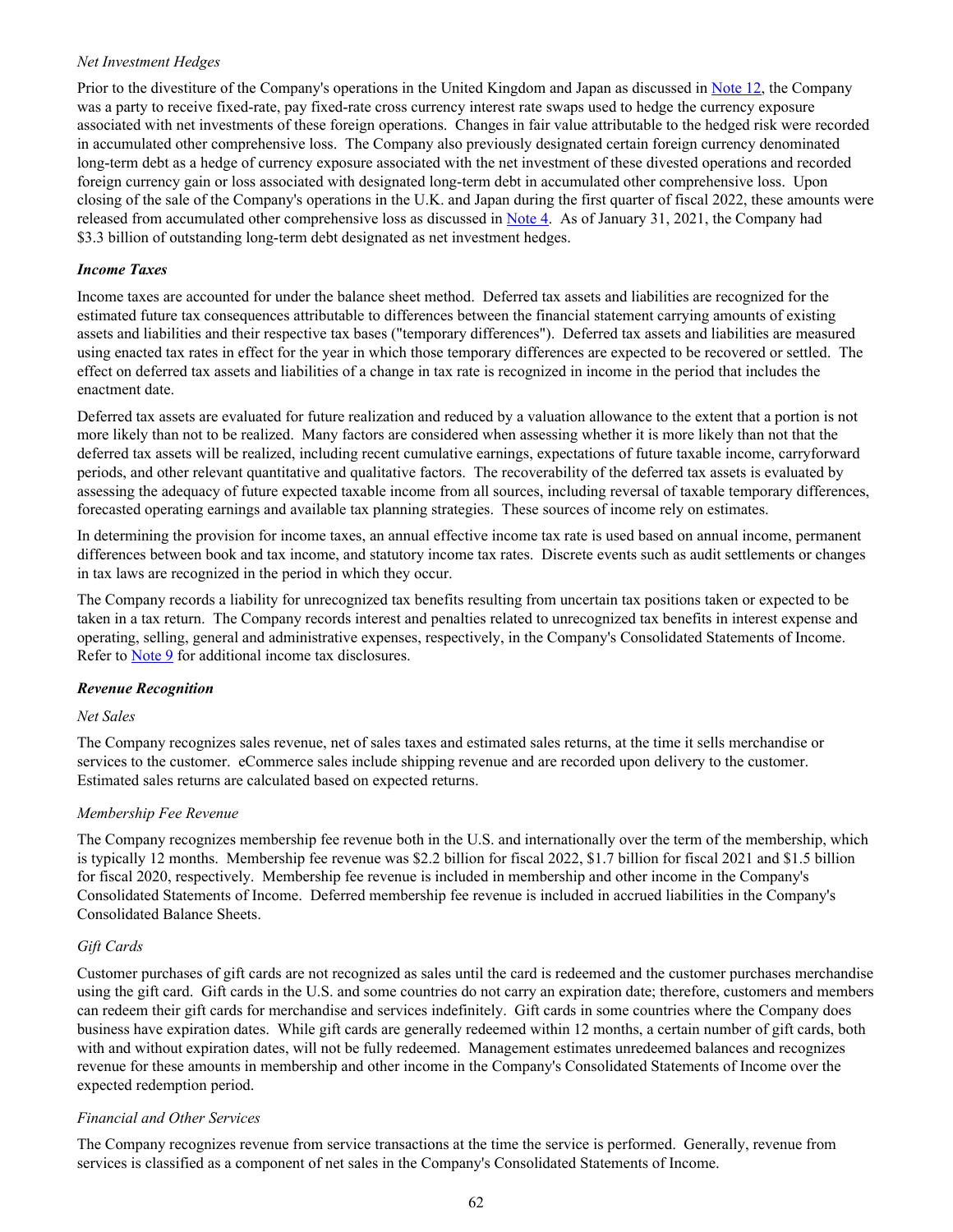# *Cost of Sales*

Cost of sales includes actual product cost, the cost of transportation to the Company's distribution facilities, stores and clubs from suppliers, the cost of transportation from the Company's distribution facilities to the stores, clubs and customers and the cost of warehousing for the Sam's Club segment and import distribution centers. Cost of sales is reduced by supplier payments that are not a reimbursement of specific, incremental and identifiable costs.

### *Payments from Suppliers*

The Company receives consideration from suppliers for various programs, primarily volume incentives, warehouse allowances and reimbursements for specific programs such as markdowns, margin protection, advertising and supplier-specific fixtures. Payments from suppliers are accounted for as a reduction of cost of sales, except in certain limited situations when the payment is a reimbursement of specific, incremental and identifiable costs, and are recognized in the Company's Consolidated Statements of Income when the related inventory is sold.

### *Operating, Selling, General and Administrative Expenses*

Operating, selling, general and administrative expenses include all operating costs of the Company, except cost of sales, as described above. As a result, the majority of the cost of warehousing and occupancy for the Walmart U.S. and Walmart International segments' distribution facilities is included in operating, selling, general and administrative expenses. Because the Company only includes a portion of the cost of its Walmart U.S. and Walmart International segments' distribution facilities in cost of sales, its gross profit and gross profit as a percentage of net sales may not be comparable to those of other retailers that may include all costs related to their distribution facilities in cost of sales and in the calculation of gross profit.

# *Advertising Costs*

Advertising costs are expensed as incurred, consist primarily of digital, television and print advertisements and are recorded in operating, selling, general and administrative expenses in the Company's Consolidated Statements of Income. Advertising costs were \$3.9 billion, \$3.2 billion and \$3.7 billion for fiscal 2022, 2021 and 2020, respectively.

# *Currency Translation*

The assets and liabilities of all international subsidiaries are translated from the respective local currency to the U.S. dollar using exchange rates at the balance sheet date. Related translation adjustments are recorded as a component of accumulated other comprehensive loss. The Company's Consolidated Statements of Income of all international subsidiaries are translated from the respective local currencies to the U.S. dollar using average exchange rates for the period covered by the income statements.

### **Note 2. Net Income Per Common Share**

Basic net income per common share attributable to Walmart is based on the weighted-average common shares outstanding during the relevant period. Diluted net income per common share attributable to Walmart is based on the weighted-average common shares outstanding during the relevant period adjusted for the dilutive effect of share-based awards. The Company did not have significant share-based awards outstanding that were antidilutive and not included in the calculation of diluted net income per common share attributable to Walmart for fiscal 2022, 2021 and 2020.

The following table provides a reconciliation of the numerators and denominators used to determine basic and diluted net income per common share attributable to Walmart:

|                                                                 | <b>Fiscal Years Ended January 31,</b> |        |    |        |     |        |  |  |
|-----------------------------------------------------------------|---------------------------------------|--------|----|--------|-----|--------|--|--|
| (Amounts in millions, except per share data)                    | 2022                                  |        |    | 2021   |     | 2020   |  |  |
| <b>Numerator</b>                                                |                                       |        |    |        |     |        |  |  |
| Consolidated net income                                         | <sup>\$</sup>                         | 13,940 | -S | 13,706 | \$. | 15,201 |  |  |
| Consolidated net income attributable to noncontrolling interest |                                       | (267)  |    | (196)  |     | (320)  |  |  |
| Consolidated net income attributable to Walmart                 |                                       | 13,673 |    | 13,510 |     | 14,881 |  |  |
|                                                                 |                                       |        |    |        |     |        |  |  |
| <b>Denominator</b>                                              |                                       |        |    |        |     |        |  |  |
| Weighted-average common shares outstanding, basic               |                                       | 2,792  |    | 2,831  |     | 2,850  |  |  |
| Dilutive impact of stock options and other share-based awards   |                                       | 13     |    | 16     |     | 18     |  |  |
| Weighted-average common shares outstanding, diluted             |                                       | 2,805  |    | 2,847  |     | 2,868  |  |  |
|                                                                 |                                       |        |    |        |     |        |  |  |
| Net income per common share attributable to Walmart             |                                       |        |    |        |     |        |  |  |
| Basic                                                           | \$                                    | 4.90   | -S | 4.77   | -S  | 5.22   |  |  |
| Diluted                                                         |                                       | 4.87   |    | 4.75   |     | 5.19   |  |  |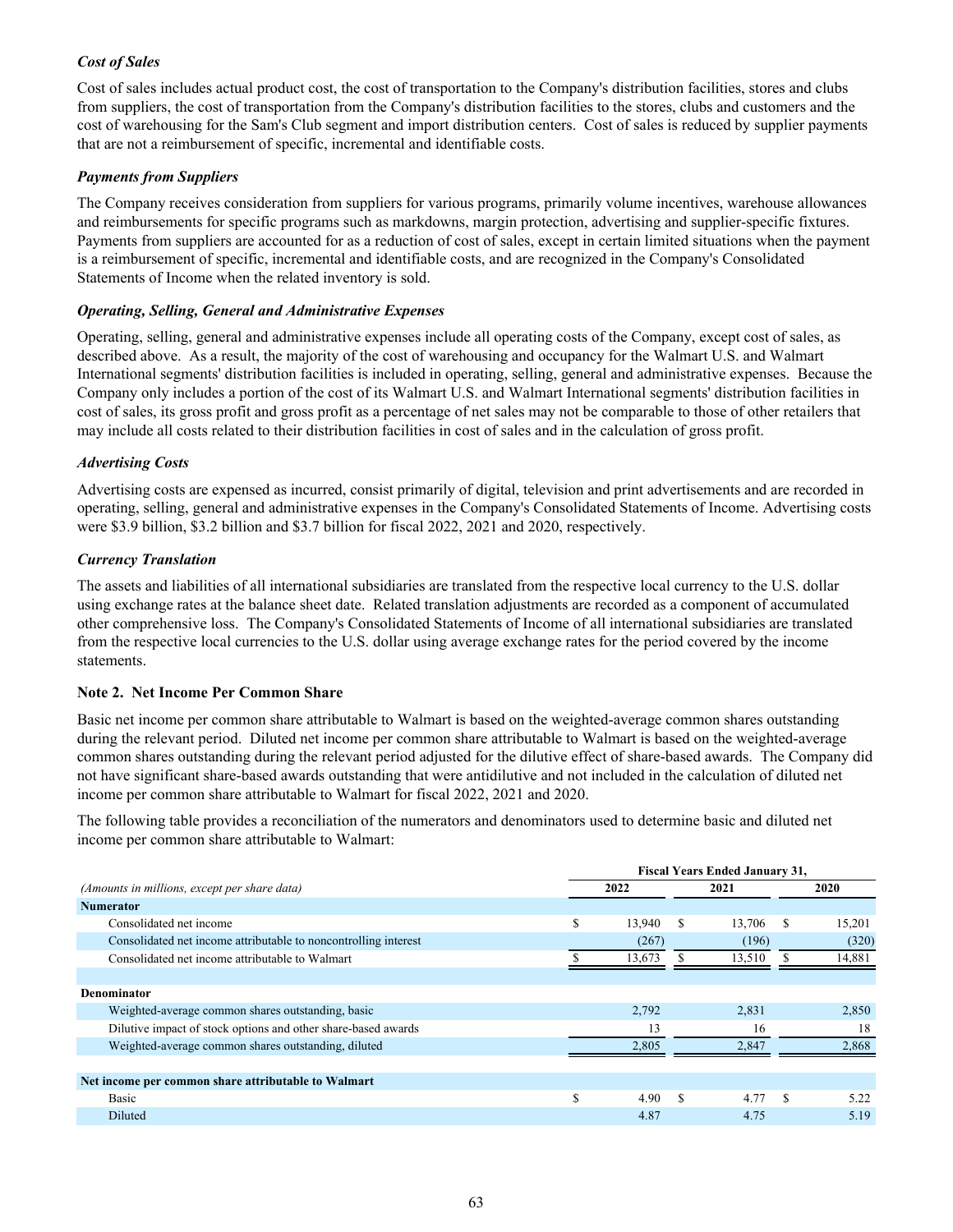### **Note 3. Shareholders' Equity**

The total authorized shares of \$0.10 par value common stock is 11.0 billion, of which 2.8 billion were issued and outstanding as of January 31, 2022 and 2021.

# *Sale of Subsidiary Stock*

During fiscal 2022, the Company received \$3.2 billion primarily related to a new equity funding for the Company's majorityowned Flipkart subsidiary, which reduced the Company's ownership from approximately 83% as of January 31, 2021 to approximately 75%.

# *Share-Based Compensation*

The Company has awarded share-based compensation to associates and nonemployee directors of the Company. The compensation expense recognized for all stock incentive plans, including expense associated with plans of the Company's consolidated subsidiaries granted in the subsidiaries' respective stock, was \$1.2 billion, \$1.2 billion and \$0.9 billion for fiscal 2022, 2021 and 2020, respectively. Share-based compensation expense is generally included in operating, selling, general and administrative expenses in the Company's Consolidated Statements of Income. The total income tax benefit recognized for share-based compensation was \$0.3 billion, \$0.3 billion and \$0.2 billion for fiscal 2022, 2021 and 2020, respectively. The following table summarizes the Company's share-based compensation expense by award type for all plans:

|                                                               | <b>Fiscal Years Ended January 31,</b> |      |  |        |  |      |  |
|---------------------------------------------------------------|---------------------------------------|------|--|--------|--|------|--|
| <i>(Amounts in millions)</i>                                  |                                       | 2022 |  | 2021   |  | 2020 |  |
| Restricted stock units                                        |                                       | 659  |  | 742 \$ |  | 553  |  |
| Restricted stock and performance-based restricted stock units |                                       | 321  |  | 277    |  | 270  |  |
| Other                                                         |                                       | 183  |  | 150    |  | 31   |  |
| Share-based compensation expense                              |                                       | .163 |  | . 169ء |  | 854  |  |

The Walmart Inc. Stock Incentive Plan of 2015 (the "Plan"), as subsequently amended and restated, was established to grant stock options, restricted (non-vested) stock, restricted stock units, performance share units and other equity compensation awards for which 260 million shares of Walmart common stock issued or to be issued under the Plan have been registered under the Securities Act of 1933. The Company believes that such awards serve to align the interests of its associates with those of its shareholders.

The Plan's award types are summarized as follows:

- *Restricted Stock Units.* Restricted stock units provide rights to Company stock after a specified service period. Beginning in fiscal 2020, restricted stock units generally vest at a rate of 25% each year over a four year period from the date of the grant. Prior to fiscal 2020, 50% of restricted stock units generally vested three years from the grant date and the remaining 50% were vested five years from the grant date. The fair value of each restricted stock unit is determined on the date of grant using the stock price discounted for the expected dividend yield through the vesting period and is recognized ratably over the vesting period. The expected dividend yield is based on the anticipated dividends over the vesting period. The weighted-average discount for the dividend yield used to determine the fair value of restricted stock units granted in fiscal 2022, 2021 and 2020 was 3.8%, 4.4% and 4.9%, respectively.
- *• Restricted Stock and Performance-based Restricted Stock Units.* Restricted stock awards are for shares that vest based on the passage of time and include restrictions related to employment. Performance-based restricted stock units vest based on the passage of time and achievement of performance criteria and generally range from 0% to 150% of the original award amount. Vesting periods for these awards are generally between one and three years. Restricted stock and performance-based restricted stock units may be settled or deferred in stock and are accounted for as equity in the Company's Consolidated Balance Sheets. The fair value of restricted stock awards is determined on the date of grant and is expensed ratably over the vesting period. The fair value of performance-based restricted stock units is determined on the date of grant using the Company's stock price discounted for the expected dividend yield through the vesting period and is recognized over the vesting period. The weighted-average discount for the dividend yield used to determine the fair value of performance-based restricted stock units in fiscal 2022, 2021 and 2020 was 4.2%, 4.5% and 5.1%, respectively.

In addition to the Plan, Flipkart has certain share-based compensation plans for associates under which options to acquire Flipkart common shares may be issued. Share-based compensation expense associated with these plans is included in the Other line in the table above.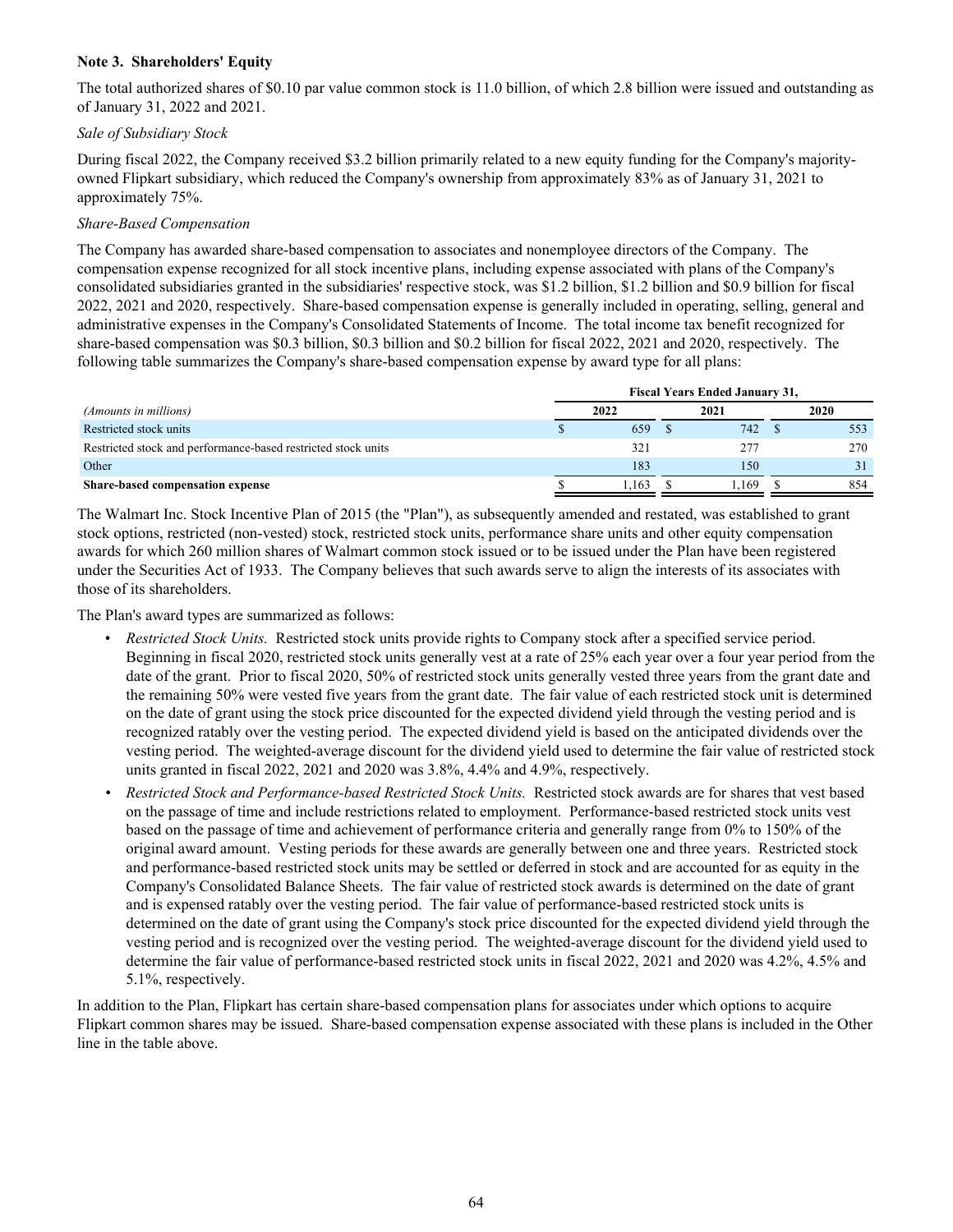<span id="page-64-0"></span>The following table shows the activity for restricted stock units and restricted stock and performance-based restricted stock units during fiscal 2022:

|                                                       |                                                                                | <b>Restricted Stock Units</b> |               | <b>Restricted Stock and</b><br><b>Performance-based Restricted Stock</b><br><b>Units</b> |
|-------------------------------------------------------|--------------------------------------------------------------------------------|-------------------------------|---------------|------------------------------------------------------------------------------------------|
| (Shares in thousands)                                 | Weighted-Average<br><b>Grant-Date Fair</b><br>Value Per Share<br><b>Shares</b> |                               | <b>Shares</b> | Weighted-Average<br><b>Grant-Date Fair</b><br><b>Value Per Share</b>                     |
| Outstanding as of February 1, 2021                    | 19,900                                                                         | 92.13<br>- \$                 | 5,413         | 108.72<br>-S                                                                             |
| Granted                                               | 8,219                                                                          | 131.90                        | 3,057         | 135.48                                                                                   |
| Adjustment for performance achievement <sup>(1)</sup> |                                                                                |                               | 920           | 107.67                                                                                   |
| Vested/exercised                                      | (8,051)                                                                        | 85.21                         | (2,614)       | 100.30                                                                                   |
| Forfeited                                             | (2,785)                                                                        | 110.65                        | (636)         | 110.95                                                                                   |
| Outstanding as of January 31, 2022                    | 17,283                                                                         | 111.42                        | 6,140         | 125.25                                                                                   |

 $<sup>(1)</sup>$  Represents the adjustment to previously granted performance share units for performance achievement.</sup>

The following table includes additional information related to restricted stock units and restricted stock and performance-based restricted stock units:

|                                                                                                                           | <b>Fiscal Years Ended January 31,</b> |       |  |       |  |       |
|---------------------------------------------------------------------------------------------------------------------------|---------------------------------------|-------|--|-------|--|-------|
| (Amounts in millions, except years)                                                                                       |                                       | 2022  |  | 2021  |  | 2020  |
| Fair value of restricted stock units vested                                                                               |                                       | 703   |  | 597   |  | 442   |
| Fair value of restricted stock and performance-based restricted stock units vested                                        |                                       | 264   |  | 275   |  | 365   |
| Unrecognized compensation cost for restricted stock units                                                                 |                                       | 1.102 |  | 1.062 |  | 1.096 |
| Unrecognized compensation cost for restricted stock and performance-based restricted stock units                          |                                       | 417   |  | 344   |  | 326   |
| Weighted average remaining period to expense for restricted stock units (years)                                           |                                       | 1.2   |  | 1.1   |  | 1.3   |
| Weighted average remaining period to expense for restricted stock and performance-based restricted stock<br>units (years) |                                       | . 5   |  | 1.4   |  | 1.4   |

### *Share Repurchase Program*

From time to time, the Company repurchases shares of its common stock under share repurchase programs authorized by the Company's Board of Directors. All repurchases made prior to February 22, 2021 were made under the plan in effect at the beginning of fiscal 2022. On February 18, 2021, the Board of Directors approved a new \$20.0 billion share repurchase program which has no expiration date or other restrictions limiting the period over which the Company can make repurchases, and beginning February 22, 2021, replaced the previous share repurchase program. Any repurchased shares are constructively retired and returned to an unissued status.

The Company regularly reviews share repurchase activity and considers several factors in determining when to execute share repurchases, including, among other things, current cash needs, capacity for leverage, cost of borrowings, results of operations and the market price of the Company's common stock. The following table provides, on a settlement date basis, the number of shares repurchased, average price paid per share and total amount paid for share repurchases for fiscal 2022, 2021 and 2020:

|                                              |  | <b>Fiscal Years Ended January 31,</b> |        |  |        |
|----------------------------------------------|--|---------------------------------------|--------|--|--------|
| (Amounts in millions, except per share data) |  | 2022                                  | 2021   |  | 2020   |
| Total number of shares repurchased           |  | 69.7                                  | 19.4   |  | 53.9   |
| Average price paid per share                 |  | 140.45                                | 135.20 |  | 105.98 |
| Total cash paid for share repurchases        |  | 9.787                                 | 2.625  |  | 5.717  |

#### **Note 4. Accumulated Other Comprehensive Loss**

The following table provides the changes in the composition of total accumulated other comprehensive loss for fiscal 2022, 2021 and 2020: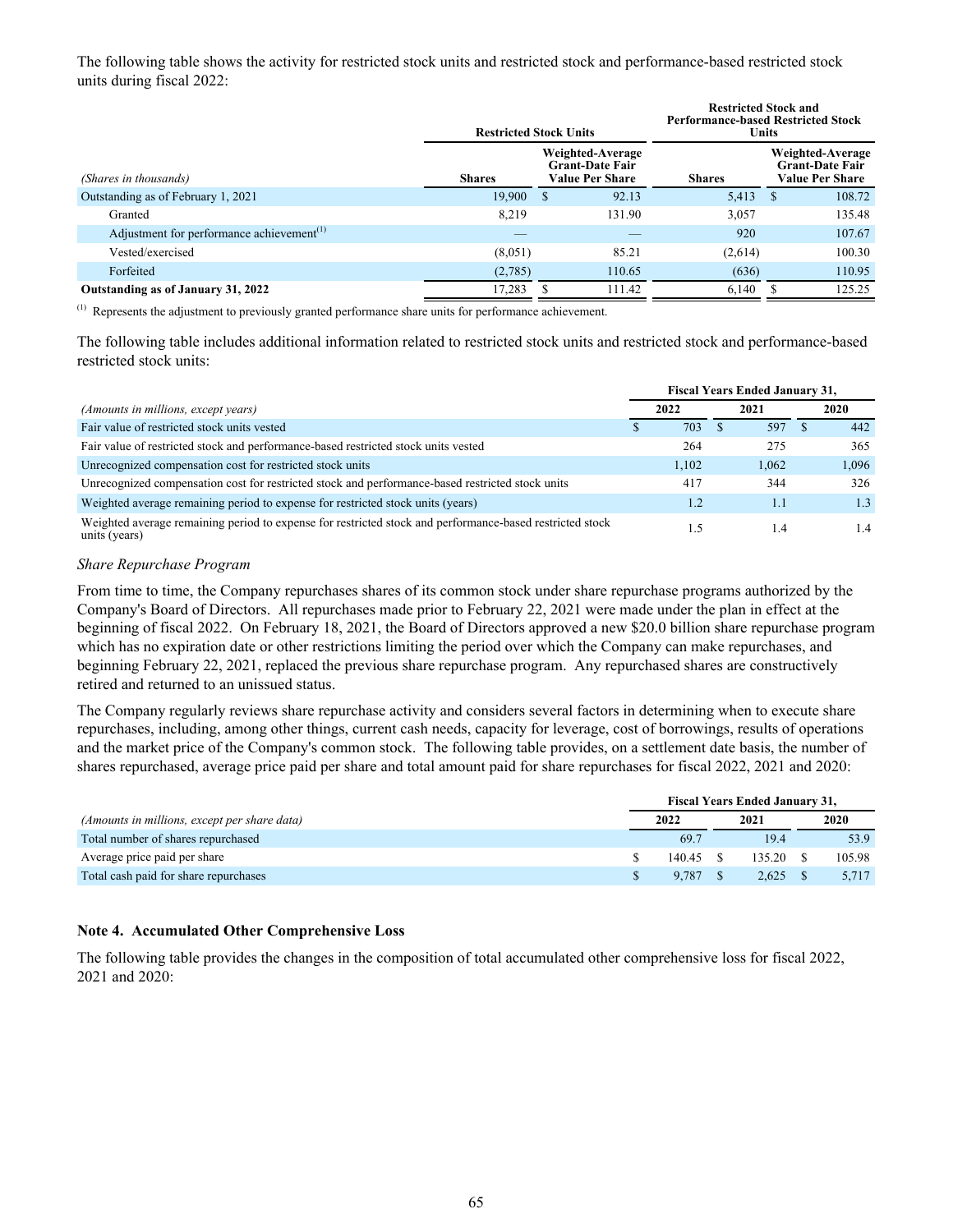| (Amounts in millions and net of immaterial income<br>taxes)                       | Currency<br>Translation<br>and Other |    | <b>Net Investment</b><br><b>Hedges</b> | <b>Cash Flow</b><br><b>Hedges</b> | <b>Minimum</b><br><b>Pension Liability</b> | Total     |
|-----------------------------------------------------------------------------------|--------------------------------------|----|----------------------------------------|-----------------------------------|--------------------------------------------|-----------|
| <b>Balances as of February 1, 2019</b>                                            | \$<br>$(12,085)$ \$                  |    | 1,395                                  | $(140)$ \$                        | $(712)$ \$                                 | (11, 542) |
| Other comprehensive income (loss) before<br>reclassifications, net <sup>(1)</sup> | 281                                  |    | 122                                    | (399)                             | (1,283)                                    | (1,279)   |
| Reclassifications to income, net                                                  | (23)                                 |    |                                        |                                   | 39                                         | 16        |
| Balances as of January 31, 2020                                                   | (11, 827)                            |    | 1,517                                  | (539)                             | (1,956)                                    | (12, 805) |
| Other comprehensive income (loss) before<br>reclassifications, net                | 214                                  |    | (221)                                  | 186                               | (172)                                      |           |
| Reclassifications to income, $net^{(2)}$                                          | 841                                  |    |                                        | 49                                | 142                                        | 1,032     |
| Balances as of January 31, 2021                                                   | (10,772)                             |    | 1,296                                  | (304)                             | (1,986)                                    | (11,766)  |
| Other comprehensive loss before reclassifications,<br>net                         | (586)                                |    | (7)                                    | (540)                             |                                            | (1, 133)  |
| Reclassifications related to business dispositions,<br>net <sup>(3)</sup>         | 3,258                                |    | (1,195)                                | 30                                | 1,966                                      | 4,059     |
| Reclassifications to income, net                                                  |                                      |    |                                        | 66                                | 8                                          | 74        |
| <b>Balances as of January 31, 2022</b>                                            | (8,100)                              | -S | 94                                     | (748)                             | (12)                                       | (8,766)   |

(1) Primarily includes the remeasurement of Asda Group Limited's ("Asda") pension benefit obligation subsequent to the cash contribution made by Asda in fiscal 2020. Refer to [Note 11](#page-74-0).

<sup>(2)</sup> Includes a cumulative foreign currency translation loss of \$0.8 billion, for which there was no related income taxes, upon sale of the majority stake in Walmart Argentina. Refer to [Note 12.](#page-75-0)

 $<sup>(3)</sup>$  Upon closing of the sale of the Company's operations in the U.K. and Japan during the first quarter of fiscal 2022, these amounts were released from</sup> accumulated other comprehensive loss, the majority of which was considered in the impairment evaluation when the individual disposal groups met the held for sale classification in fiscal 2021.

Amounts reclassified from accumulated other comprehensive loss for derivatives are recorded in interest, net, in the Company's Consolidated Statements of Income, and the amounts for the minimum pension liability, as well as the cumulative translation resulting from the disposition of a business, are recorded in other gains and losses in the Company's Consolidated Statements of Income.

### **Note 5. Accrued Liabilities**

The Company's accrued liabilities consist of the following as of January 31, 2022 and 2021:

|                                           | January 31, |        |  |  |
|-------------------------------------------|-------------|--------|--|--|
| (Amounts in millions)                     | 2022        | 2021   |  |  |
| Accrued wages and benefits <sup>(1)</sup> | 7,908       | 7,654  |  |  |
| Self-insurance $^{(2)}$                   | 4,652       | 4,698  |  |  |
| Accrued non-income taxes $^{(3)}$         | 3,247       | 3,328  |  |  |
| Deferred gift card revenue                | 2,559       | 2,310  |  |  |
| Liabilities held for sale $(4)$           | 21          | 12,734 |  |  |
| Other $(5)$                               | 7,673       | 7.242  |  |  |
| <b>Total accrued liabilities</b>          | 26,060      | 37,966 |  |  |

(1) Accrued wages and benefits include accrued wages, salaries, vacation, bonuses and other incentive plans.<br>(2) Self insurance consists of insurance related lighilities, such as workers' compensation, general lighility

Self-insurance consists of insurance-related liabilities, such as workers' compensation, general liability, auto liability, product liability and certain employee-related healthcare benefits.

(3) Accrued non-income taxes include accrued payroll, property, value-added, sales and miscellaneous other taxes.

(4) Liabilities held for sale as of January 31, 2021 relate to the Company's operations in Japan and the U.K. classified as held for sale. See <u>[Note 12](#page-75-0).</u><br>Other accrued liabilities includes items such as deferred membershi

(5) Other accrued liabilities includes items such as deferred membership revenue, interest, advertising, maintenance & utilities, and supply chain.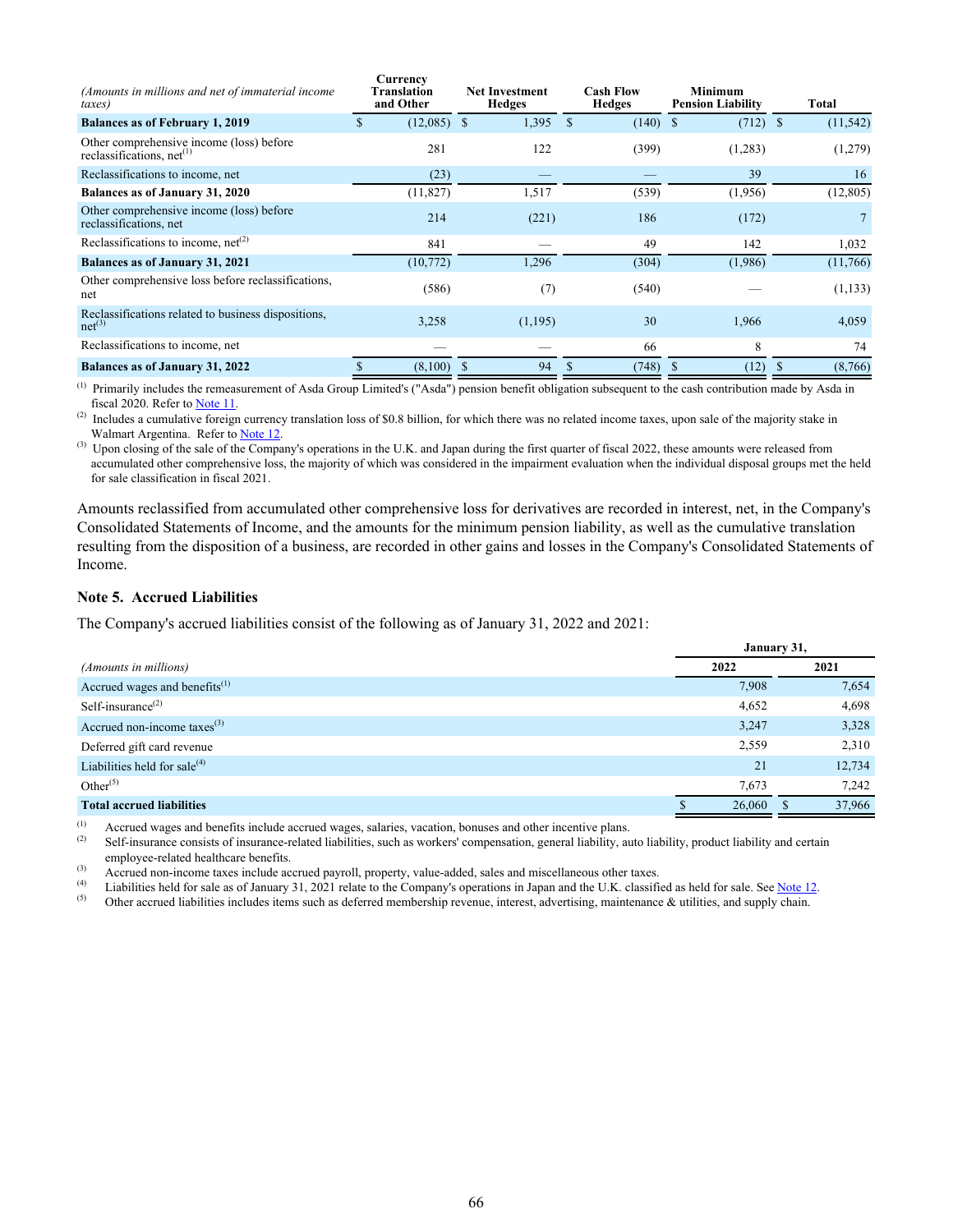#### <span id="page-66-0"></span>**Note 6. Short-term Borrowings and Long-term Debt**

Short-term borrowings consist of commercial paper and lines of credit. Short-term borrowings as of January 31, 2022 and 2021 were \$0.4 billion and \$0.2 billion, respectively, with weighted-average interest rates of 2.9% and 1.9%, respectively.

The Company has various committed lines of credit in the U.S. to support its commercial paper program and are summarized in the following table:

|                                         | <b>January 31, 2022</b> |  |       |  | <b>January 31, 2021</b> |  |           |  |       |  |         |
|-----------------------------------------|-------------------------|--|-------|--|-------------------------|--|-----------|--|-------|--|---------|
| (Amounts in millions)                   | Available               |  | Drawn |  | Undrawn                 |  | Available |  | Drawn |  | Undrawn |
| Five-year credit facility $(1)$         | 5.000                   |  |       |  | 5.000                   |  | 5.000     |  |       |  | 5,000   |
| 364-day revolving credit facility $(1)$ | 10.000                  |  |       |  | 10.000                  |  | 10.000    |  | _     |  | 10.000  |
| Total                                   | 15.000                  |  |       |  | 15.000                  |  | 15.000    |  |       |  | 15,000  |

(1) In April 2021, the Company renewed and extended its existing 364-day revolving credit facility as well as its five year credit facility.

The committed lines of credit in the table above mature in April 2022 and April 2026, carry interest rates of LIBOR plus 50 basis points, and incur commitment fees ranging between 1.5 and 4.0 basis points. In conjunction with the committed lines of credit listed in the table above, the Company has agreed to observe certain covenants, the most restrictive of which relates to the maximum amount of secured debt. Additionally, the Company has syndicated and fronted letters of credit available which totaled \$1.8 billion as of January 31, 2022 and 2021, of which \$1.7 billion and \$1.8 billion was drawn as of January 31, 2022 and 2021, respectively.

The Company's long-term debt, which includes the fair value instruments further discussed in [Note 8](#page-69-0), consists of the following as of January 31, 2022 and 2021:

|                                      |                                                | <b>January 31, 2022</b> |         |                         |        |         |                                |
|--------------------------------------|------------------------------------------------|-------------------------|---------|-------------------------|--------|---------|--------------------------------|
| (Amounts in millions)                | <b>Maturity Dates</b><br><b>By Fiscal Year</b> | Amount                  |         | Average<br>$Rate^{(1)}$ | Amount |         | Average<br>Rate <sup>(1)</sup> |
| <b>Unsecured debt</b>                |                                                |                         |         |                         |        |         |                                |
| Fixed                                | $2023 - 2052$                                  | S.                      | 29,957  | 3.5%                    | \$     | 35,216  | 3.9%                           |
| Variable                             |                                                |                         |         |                         |        | 750     | 0.5%                           |
| <b>Total U.S. dollar denominated</b> |                                                |                         | 29,957  |                         |        | 35,966  |                                |
| Fixed                                | $2023 - 2030$                                  |                         | 2,787   | 3.3%                    |        | 3,034   | 3.3%                           |
| Variable                             |                                                |                         |         |                         |        |         |                                |
| <b>Total Euro denominated</b>        |                                                |                         | 2,787   |                         |        | 3,034   |                                |
| Fixed                                | $2031 - 2039$                                  |                         | 3,601   | 5.4%                    |        | 3,682   | 5.4%                           |
| Variable                             |                                                |                         |         |                         |        |         |                                |
| <b>Total Sterling denominated</b>    |                                                |                         | 3,601   |                         |        | 3,682   |                                |
| Fixed                                | $2023 - 2028$                                  |                         | 1,475   | 0.3%                    |        | 1,624   | 0.3%                           |
| Variable                             |                                                |                         |         |                         |        |         |                                |
| <b>Total Yen denominated</b>         |                                                |                         | 1,475   |                         |        | 1,624   |                                |
| <b>Total unsecured debt</b>          |                                                |                         | 37,820  |                         |        | 44,306  |                                |
| Total other $^{(2)}$                 |                                                |                         | (153)   |                         |        | 3       |                                |
| <b>Total debt</b>                    |                                                |                         | 37,667  |                         |        | 44,309  |                                |
| Less amounts due within one year     |                                                |                         | (2,803) |                         |        | (3,115) |                                |
| Long-term debt                       |                                                | \$                      | 34,864  |                         |        | 41,194  |                                |

(1) The average rate represents the weighted-average stated rate for each corresponding debt category, based on year-end balances and year-end interest rates.<br>  $\frac{12}{2}$  Includes deferred logs position that for value bad Includes deferred loan costs, discounts, fair value hedges, foreign-held debt and secured debt.

Annual maturities of long-term debt during the next five years and thereafter are as follows:

| (Amounts in millions) | Annual            |
|-----------------------|-------------------|
| <b>Fiscal Year</b>    | <b>Maturities</b> |
| 2023                  | 2,803             |
| 2024                  | 4,224             |
| 2025                  | 3,565             |
| 2026                  | 857               |
| 2027                  | 2,757             |
| Thereafter            | 23,461            |
| <b>Total</b>          | 37,667            |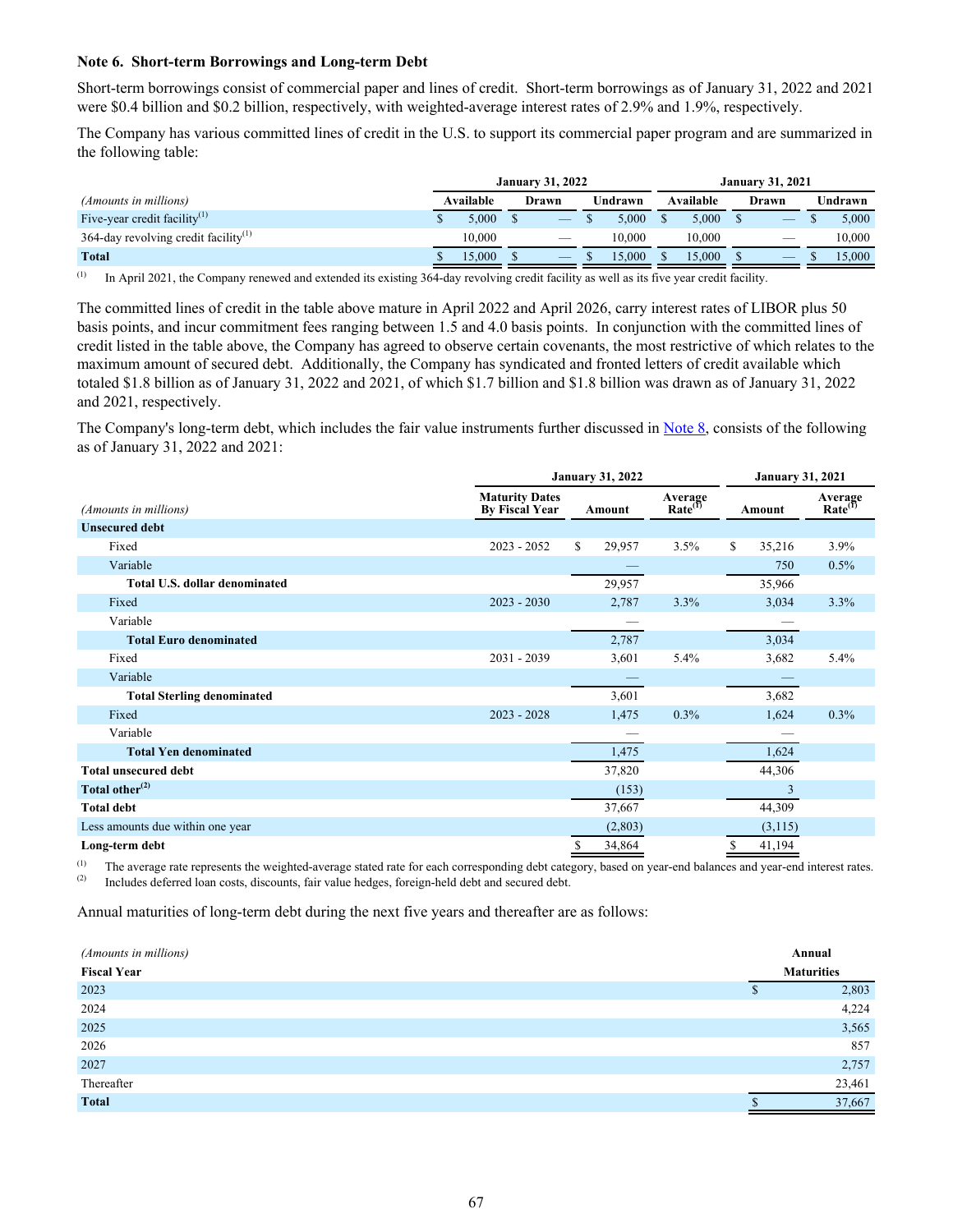### *Debt Issuances*

Information on significant long-term debt issued during fiscal 2022, for general corporate purposes and certain eligible green investment initiatives, is as follows:

| <b>Issue Date</b>        | <b>Principal Amount</b> | <b>Maturity Date</b> | <b>Fixed vs. Floating</b><br><b>Interest Rate</b> |        | <b>Net Proceeds</b> |
|--------------------------|-------------------------|----------------------|---------------------------------------------------|--------|---------------------|
| September 17, 2021       | \$1,250                 | September 17, 2026   | Fixed                                             | 1.050% | 1,243               |
| September 22, 2021       | \$1,250                 | September 22, 2028   | Fixed                                             | 1.500% | 1.244               |
| September 22, 2021 $(1)$ | \$2,000                 | September 22, 2031   | Fixed                                             | 1.800% | 1,981               |
| September 22, 2021       | \$1,000                 | September 22, 2041   | Fixed                                             | 2.500% | 994                 |
| September 22, 2021       | \$1,500                 | September 22, 2051   | Fixed                                             | 2.650% | 1,483               |
| Total                    |                         |                      |                                                   |        | 6.945               |

*(Amounts in millions)*

<sup>(1)</sup> Represents a green bond issuance for which an amount equal to the net proceeds is intended to fund certain eligible green investment initiatives through the maturity date of the bond.

These issuances are senior, unsecured notes which rank equally with all other senior, unsecured debt obligations of the Company, and are not convertible or exchangeable. These issuances do not contain any financial covenants which restrict the Company's ability to pay dividends or repurchase company stock. There were no long-term debt issuances in fiscal 2021.

#### *Maturities and Extinguishments*

The following table provides details of debt repayments during fiscal 2022:

*(Amounts in millions)*

| <b>Maturity Date</b>                                | <b>Principal Amount</b> | <b>Fixed vs. Floating</b> | <b>Interest Rate</b> | Repayment    |       |
|-----------------------------------------------------|-------------------------|---------------------------|----------------------|--------------|-------|
| April 15, 2021                                      | \$510                   | Fixed                     | 4.250%               | $\mathbb{S}$ | 510   |
| June 23, 2021                                       | \$750                   | Floating                  | Floating             |              | 750   |
| June 23, 2021                                       | \$1,750                 | Fixed                     | 3.125%               |              | 1,750 |
| Total repayment of matured debt                     |                         |                           |                      | 3,010        |       |
|                                                     |                         |                           |                      |              |       |
| June 26, 2023                                       | \$2,750                 | Fixed                     | 3.400%               |              | 470   |
| October 15, 2023                                    | \$152                   | Fixed                     | 6.750%               |              | 2     |
| July 8, 2024                                        | \$1,500                 | Fixed                     | 2.850%               |              | 510   |
| December 15, 2024                                   | \$1,000                 | Fixed                     | 2.650%               |              | 370   |
| June 26, 2025                                       | \$1,500                 | Fixed                     | 3.550%               |              | 625   |
| July 8, 2026                                        | \$1,250                 | Fixed                     | 3.050%               |              | 451   |
| April 5, 2027                                       | \$483                   | Fixed                     | 5.875%               |              | 110   |
| June 26, 2028                                       | \$2,750                 | Fixed                     | 3.700%               | 1,271        |       |
| July 8, 2029                                        | \$1,250                 | Fixed                     | 3.250%               |              | 517   |
| September 24, 2029                                  | \$500                   | Fixed                     | 2.375%               |              | 181   |
| February 15, 2030                                   | \$588                   | Fixed                     | 7.550%               |              | 119   |
| September 1, 2035                                   | \$1,968                 | Fixed                     | 5.250%               |              | 635   |
| August 15, 2037                                     | \$1,300                 | Fixed                     | 6.500%               |              | 262   |
| April 15, 2038                                      | \$919                   | Fixed                     | 6.200%               |              | 116   |
| June 28, 2038                                       | \$1,500                 | Fixed                     | 3.950%               |              | 925   |
| April 1, 2040                                       | \$751                   | Fixed                     | 5.625%               |              | 142   |
| July 8, 2040                                        | \$378                   | Fixed                     | 4.875%               |              | 101   |
| October 25, 2040                                    | \$519                   | Fixed                     | 5.000%               |              | 125   |
| April 15, 2041                                      | \$918                   | Fixed                     | 5.625%               |              | 305   |
| April 11, 2043                                      | \$709                   | Fixed                     | 4.000%               |              | 296   |
| October 2, 2043                                     | \$269                   | Fixed                     | 4.750%               |              | 38    |
| April 22, 2044                                      | \$502                   | Fixed                     | 4.300%               |              | 172   |
| December 15, 2047                                   | \$1,000                 | Fixed                     | 3.625%               |              | 566   |
| June 29, 2048                                       | \$3,000                 | Fixed                     | 4.050%               |              | 1,317 |
| September 24, 2049                                  | \$1,000                 | Fixed                     | 2.950%               |              | 371   |
| Total repayment of extinguished debt <sup>(1)</sup> |                         |                           |                      | 10,000       |       |
| <b>Total</b>                                        |                         |                           |                      | \$<br>13,010 |       |

(1) Represents portion of the outstanding principal amount which was repaid during fiscal 2022. Individual repayment amounts may not sum due to rounding.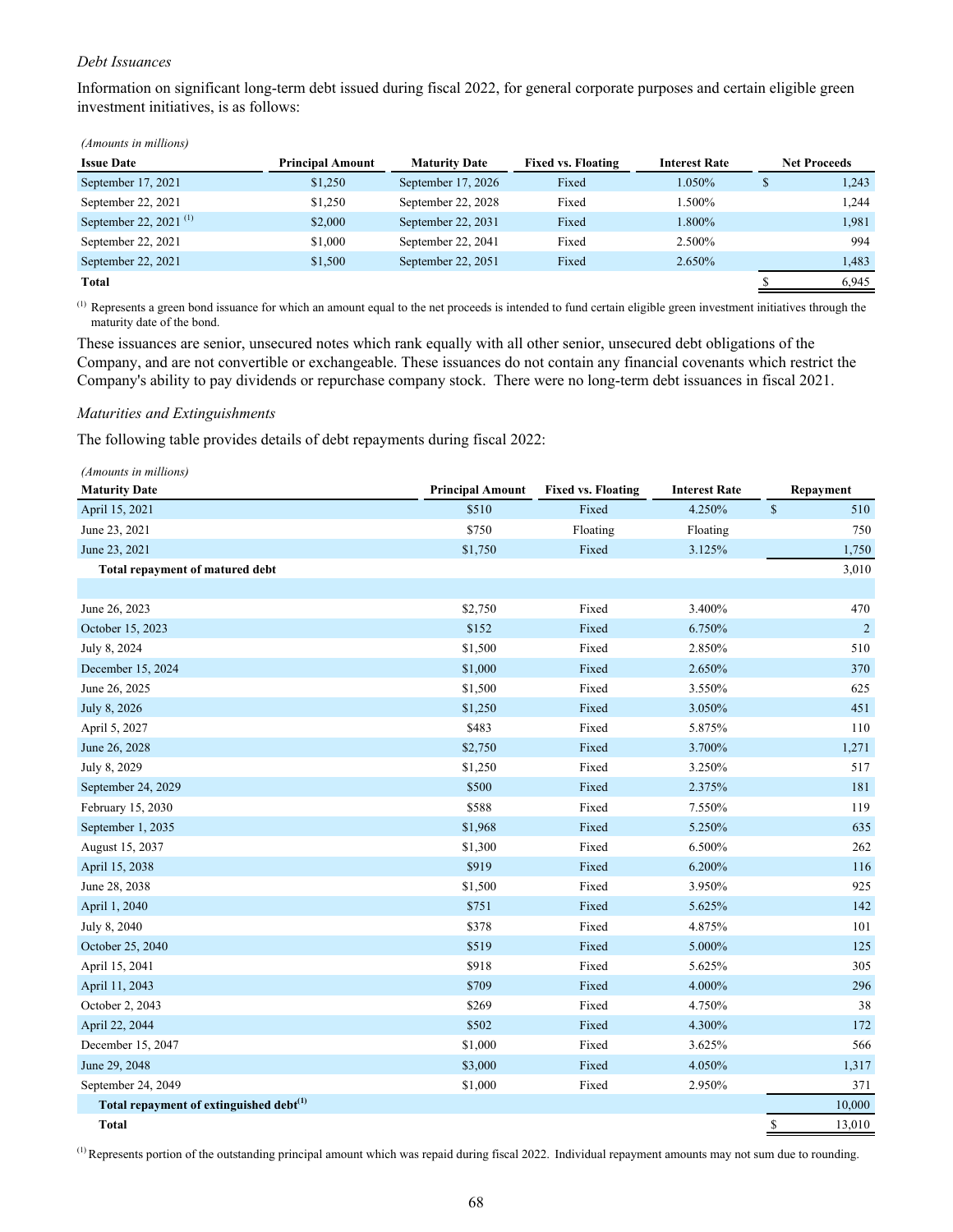<span id="page-68-0"></span>The Company recorded a \$2.4 billion loss on extinguishment of debt during fiscal 2022, which included payment of \$2.3 billion in early extinguishment premiums.

The following table provides details of debt repayments during fiscal 2021:

| (Amounts in millions)           |                         |                           |                      |           |
|---------------------------------|-------------------------|---------------------------|----------------------|-----------|
| <b>Maturity Date</b>            | <b>Principal Amount</b> | <b>Fixed vs. Floating</b> | <b>Interest Rate</b> | Repayment |
| June 23, 2020                   | \$750                   | Floating                  | Floating             | 750       |
| June 23, 2020                   | \$1,250                 | Fixed                     | 2.850%               | 1,250     |
| July 8, 2020                    | \$840                   | Fixed                     | $3.630\%$            | 840       |
| July 28, 2020                   | ¥10,000                 | Fixed                     | 1.600%               | 95        |
| October 25, 2020                | \$1,197                 | Fixed                     | 3.250%               | 1,197     |
| December 15, 2020               | \$1.250                 | Fixed                     | 1.900%               | 1,250     |
| Total repayment of matured debt |                         |                           |                      | 5,382     |

### **Note 7. Leases**

The Company leases certain retail locations, distribution and fulfillment centers, warehouses, office spaces, land and equipment throughout the U.S. and internationally. The Company's lease costs recognized in the Consolidated Statement of Income consist of the following:

|                                     | Fiscal years ended January 31, |       |    |            |  |       |
|-------------------------------------|--------------------------------|-------|----|------------|--|-------|
| (Amounts in millions)               | 2022                           |       |    | 2021       |  | 2020  |
| Operating lease cost                | \$                             | 2.274 | -S | $2,626$ \$ |  | 2,670 |
| Finance lease cost:                 |                                |       |    |            |  |       |
| Amortization of right-of-use assets |                                | 565   |    | 583        |  | 480   |
| Interest on lease obligations       |                                | 232   |    | 298        |  | 306   |
| Variable lease cost                 |                                | 823   |    | 777        |  | 691   |

### Other lease information is as follows:

|                                                                     |   | Fiscal years ended January 31, |       |       |  |  |  |  |  |
|---------------------------------------------------------------------|---|--------------------------------|-------|-------|--|--|--|--|--|
| (Amounts in millions)                                               |   | 2022<br>2021                   |       | 2020  |  |  |  |  |  |
| Cash paid for amounts included in measurement of lease obligations: |   |                                |       |       |  |  |  |  |  |
| Operating cash flows from operating leases                          | S | 2.234                          | 2.629 | 2.614 |  |  |  |  |  |
| Operating cash flows from finance leases                            |   | 225                            | 286   | 278   |  |  |  |  |  |
| Financing cash flows from finance leases                            |   | 538                            | 546   | 485   |  |  |  |  |  |
| Assets obtained in exchange for operating lease obligations         |   | 1,816                          | 2,131 | 2,151 |  |  |  |  |  |
| Assets obtained in exchange for finance lease obligations           |   | 1.044                          | l.547 | 1.081 |  |  |  |  |  |

|                                                          | As of January 31, |              |
|----------------------------------------------------------|-------------------|--------------|
|                                                          | 2022              | 2021         |
| Weighted-average remaining lease term - operating leases | 12.2 years        | $12.5$ years |
| Weighted-average remaining lease term - finance leases   | 13.4 years        | 13.7 years   |
| Weighted-average discount rate - operating leases        | 5.9%              | $6.1\%$      |
| Weighted-average discount rate - finance leases          | 6.5%              | $6.8\%$      |

The aggregate annual lease obligations at January 31, 2022, are as follows:

*<sup>(</sup>Amounts in millions)*

| <b>Fiscal Year</b>                          |   | <b>Operating Leases</b> |    | <b>Finance Leases</b> |
|---------------------------------------------|---|-------------------------|----|-----------------------|
| 2023                                        | Ф | 2,164                   | -S | 736                   |
| 2024                                        |   | 2,040                   |    | 675                   |
| 2025                                        |   | 1,876                   |    | 611                   |
| 2026                                        |   | 1,713                   |    | 555                   |
| 2027                                        |   | 1,551                   |    | 482                   |
| Thereafter                                  |   | 11,322                  |    | 4,987                 |
| <b>Total undiscounted lease obligations</b> |   | 20,666                  |    | 8,046                 |
| Less imputed interest                       |   | (6,174)                 |    | (3,292)               |
| <b>Net lease obligations</b>                |   | 14,492                  | S  | 4,754                 |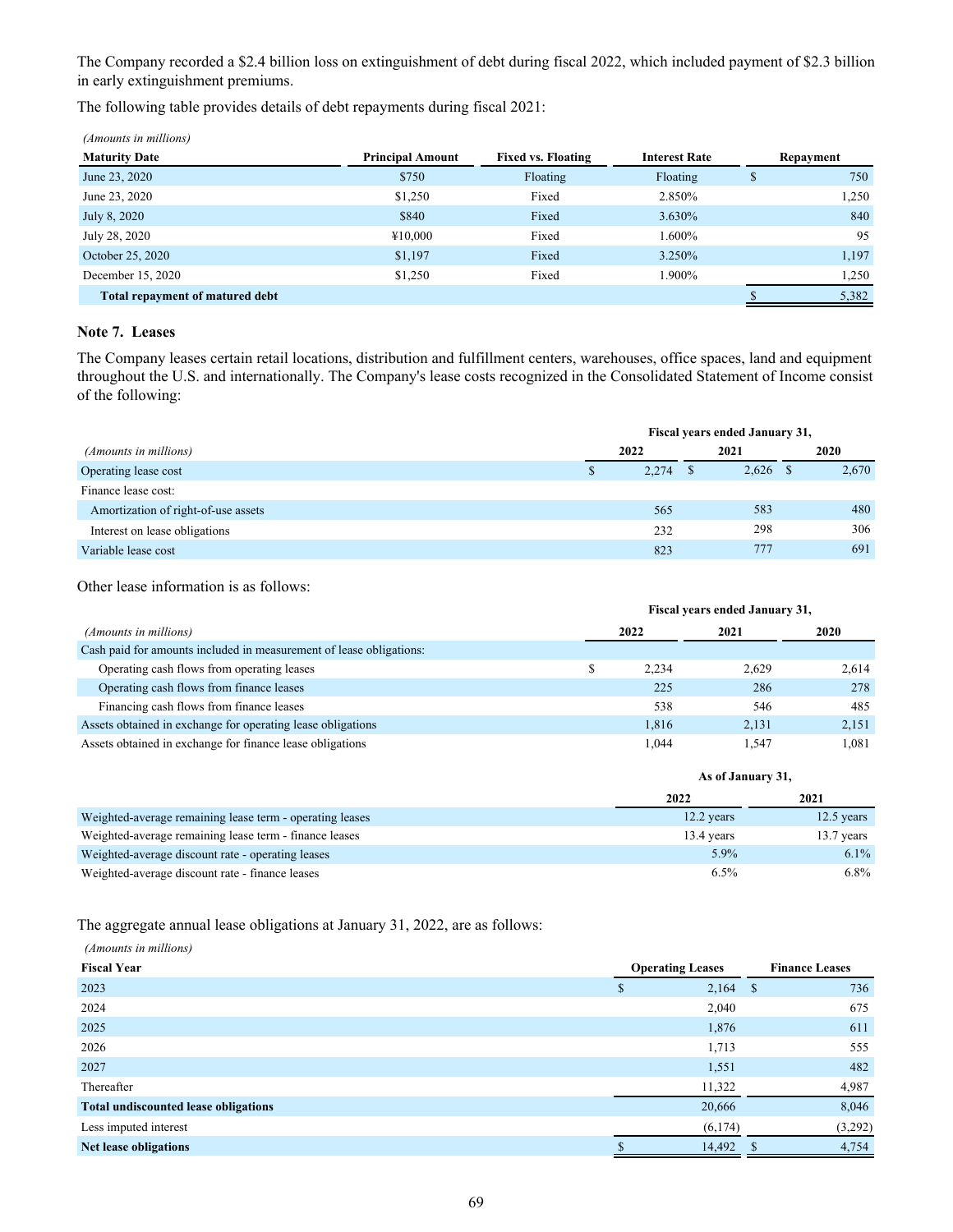#### <span id="page-69-0"></span>**Note 8. Fair Value Measurements**

Assets and liabilities recorded at fair value are measured using the fair value hierarchy, which prioritizes the inputs used in measuring fair value. The levels of the fair value hierarchy are:

- Level 1: observable inputs such as quoted prices in active markets;
- Level 2: inputs other than quoted prices in active markets that are either directly or indirectly observable; and
- Level 3: unobservable inputs for which little or no market data exists, therefore requiring the Company to develop its own assumptions.

As described in <u>Note 1</u>, the Company measures the fair value of certain equity investments on a recurring basis in the accompanying Consolidated Balance Sheets. The fair values of the Company's equity investments measured on a recurring basis are as follows:

| (Amounts in millions)                            | <b>Fair Value as of</b><br><b>January 31, 2022</b> |        | <b>Fair Value as of</b><br><b>January 31, 2021</b> |        |
|--------------------------------------------------|----------------------------------------------------|--------|----------------------------------------------------|--------|
| Equity investments measured using Level 1 inputs |                                                    | 6.069  |                                                    | 6.517  |
| Equity investments measured using Level 2 inputs |                                                    | 5.819  |                                                    | 7.905  |
| <b>Total</b>                                     |                                                    | 11.888 |                                                    | 14.422 |

### *Derivatives*

The Company also has derivatives recorded at fair value. Derivative fair values are the estimated amounts the Company would receive or pay upon termination of the related derivative agreements as of the reporting dates. The fair values have been measured using the income approach and Level 2 inputs, which include the relevant interest rate and foreign currency forward curves. As of January 31, 2022 and January 31, 2021, the notional amounts and fair values of these derivatives were as follows:

|                                                                                             | <b>January 31, 2022</b>   |                          |  | <b>January 31, 2021</b>   |                        |  |  |
|---------------------------------------------------------------------------------------------|---------------------------|--------------------------|--|---------------------------|------------------------|--|--|
| (Amounts in millions)                                                                       | <b>Notional</b><br>Amount | <b>Fair Value</b>        |  | <b>Notional</b><br>Amount | <b>Fair Value</b>      |  |  |
| Receive fixed-rate, pay variable-rate interest rate swaps designated as fair value hedges   | 8.021                     | $(47)$ (1) \$            |  | 3,250                     | 166(2)                 |  |  |
| Receive fixed-rate, pay fixed-rate cross-currency swaps designated as net investment hedges |                           |                          |  | 1.250                     | 311(2)                 |  |  |
| Receive fixed-rate, pay fixed-rate cross-currency swaps designated as cash flow hedges      | 7,855                     | $(1.048)$ <sup>(1)</sup> |  | 5.073                     | $(394)$ <sup>(1)</sup> |  |  |
| Total                                                                                       | 15,876                    | (1,095)                  |  | 9,573                     | 83                     |  |  |

 $<sup>(1)</sup>$  Primarily classified in deferred income taxes and other in the Company's Consolidated Balance Sheets.</sup>

(2) Primarily classified in other long-term assets in the Company's Consolidated Balance Sheets.

#### *Nonrecurring Fair Value Measurements*

In addition to assets and liabilities that are recorded at fair value on a recurring basis, the Company's assets and liabilities are also subject to nonrecurring fair value measurements. Generally, assets are recorded at fair value on a nonrecurring basis as a result of impairment charges.

Upon completing the sales of Asda in February 2021 and Seiyu in March 2021, the Company recorded incremental nonrecurring impairment charges of \$0.4 billion in the first quarter of fiscal 2022 within other gains and losses in the Consolidated Statements of Income. Refer to [Note 12.](#page-75-0) The Company did not have other material assets or liabilities resulting in nonrecurring fair value measurements as of January 31, 2022.

For the fiscal year ended January 31, 2021, the Company's operations in Argentina, Japan and the U.K. met the held for sale criteria in fiscal 2021, as further discussed in [Note 12](#page-75-0). As a result, the individual disposal groups were measured at fair value, less costs to sell, which is considered a Level 3 fair value measurement based on each transaction's expected consideration. The carrying value of the Argentina, Japan and U.K. disposal groups exceeded their fair value, less costs to sell, and as a result, the Company recognized non-recurring impairment charges. The aggregate pre-tax loss of \$8.3 billion associated with the divestiture of these operations in the Walmart International segment was recorded in other gains and losses in the Consolidated Statements of Income for the year ended January 31, 2021 and included these impairment charges as well as a \$2.3 billion charge related to the Asda pension plan. These impairment charges included the anticipated release of non-cash cumulative foreign currency translation losses associated with the disposal groups. Other impairment charges for assets measured at fair value on a nonrecurring basis during fiscal 2021 were immaterial.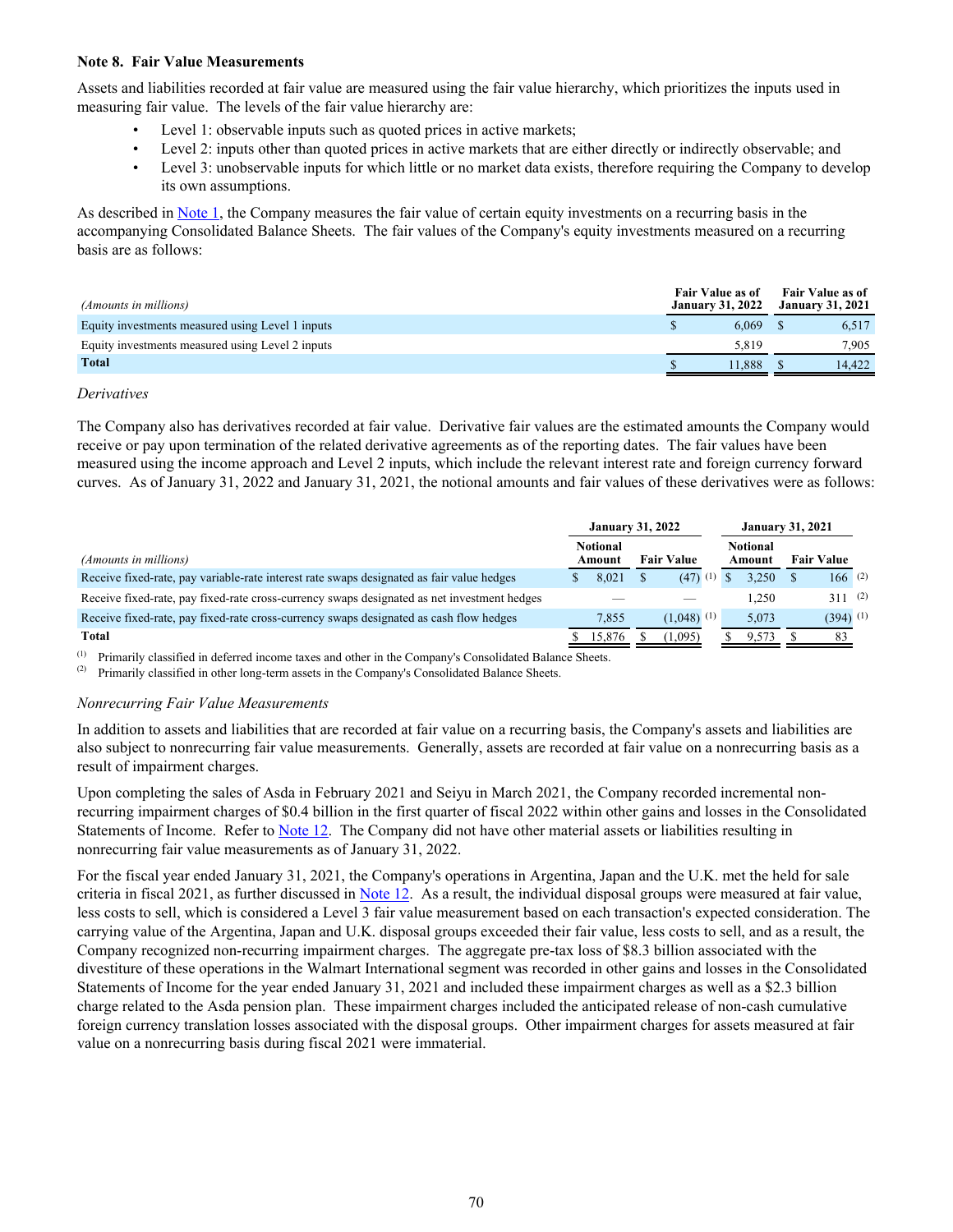<span id="page-70-0"></span>For the fiscal year ended January 31, 2020, the Company recorded impairment charges related to assets measured at fair value on a non-recurring basis primarily related to the following:

- in the Walmart U.S. segment, \$0.5 billion in impairment charges for impaired assets consisting primarily of trade names and acquired developed software due to strategic decisions that resulted in the write-down of certain eCommerce assets; and
- in the Walmart International segment, \$0.4 billion in impairment charges consisting primarily of the write-off of the carrying value of one of Flipkart's two fashion trade names, Jabong.com, as a result of a strategic decision to focus on the Myntra.com fashion platform.

These impairment charges were classified in operating, selling, general and administrative expenses in the Company's Consolidated Statements of Income. Other impairment charges for assets measured at fair value on a nonrecurring basis during fiscal 2020 were immaterial.

#### *Other Fair Value Disclosures*

The Company records cash and cash equivalents, restricted cash and short-term borrowings at cost. The carrying values of these instruments approximate their fair value due to their short-term maturities.

The Company's long-term debt is also recorded at cost. The fair value is estimated using Level 2 inputs based on the Company's current incremental borrowing rate for similar types of borrowing arrangements. The carrying value and fair value of the Company's long-term debt as of January 31, 2022 and 2021, are as follows:

|                                                       | <b>January 31, 2022</b> |        |                   | <b>January 31, 2021</b> |  |                       |                   |  |  |
|-------------------------------------------------------|-------------------------|--------|-------------------|-------------------------|--|-----------------------|-------------------|--|--|
| <i>(Amounts in millions)</i>                          | <b>Carrying Value</b>   |        | <b>Fair Value</b> |                         |  | <b>Carrving Value</b> | <b>Fair Value</b> |  |  |
| Long-term debt, including amounts due within one year |                         | 37.667 |                   | 42.381                  |  | 44.309                | 54.240            |  |  |

### **Note 9. Taxes**

The components of income before income taxes are as follows:

|                                  | <b>Fiscal Years Ended January 31,</b> |  |        |  |        |
|----------------------------------|---------------------------------------|--|--------|--|--------|
| (Amounts in millions)            | 2022                                  |  | 2021   |  | 2020   |
| U.S.                             | 15.536                                |  | 18.068 |  | 15,019 |
| Non-U.S.                         | 3.160                                 |  | 2.496  |  | 5,097  |
| Total income before income taxes | 18.696                                |  | 20.564 |  | 20,116 |

A summary of the provision for income taxes is as follows:

|                                         |    | <b>Fiscal Years Ended January 31,</b> |   |       |    |       |
|-----------------------------------------|----|---------------------------------------|---|-------|----|-------|
| (Amounts in millions)                   |    | 2022                                  |   | 2021  |    | 2020  |
| <b>Current:</b>                         |    |                                       |   |       |    |       |
| U.S. federal                            | \$ | 3,313                                 | S | 2,991 | \$ | 2,794 |
| U.S. state and local                    |    | 649                                   |   | 742   |    | 587   |
| International                           |    | 1,553                                 |   | 1,127 |    | 1,205 |
| <b>Total current tax provision</b>      |    | 5,515                                 |   | 4,860 |    | 4,586 |
| Deferred:                               |    |                                       |   |       |    |       |
| U.S. federal                            |    | (671)                                 |   | 2,316 |    | 663   |
| U.S. state and local                    |    | 41                                    |   | 23    |    | 35    |
| International                           |    | (129)                                 |   | (341) |    | (369) |
| Total deferred tax expense (benefit)    |    | (759)                                 |   | 1,998 |    | 329   |
| <b>Total provision for income taxes</b> |    | 4,756                                 |   | 6,858 |    | 4,915 |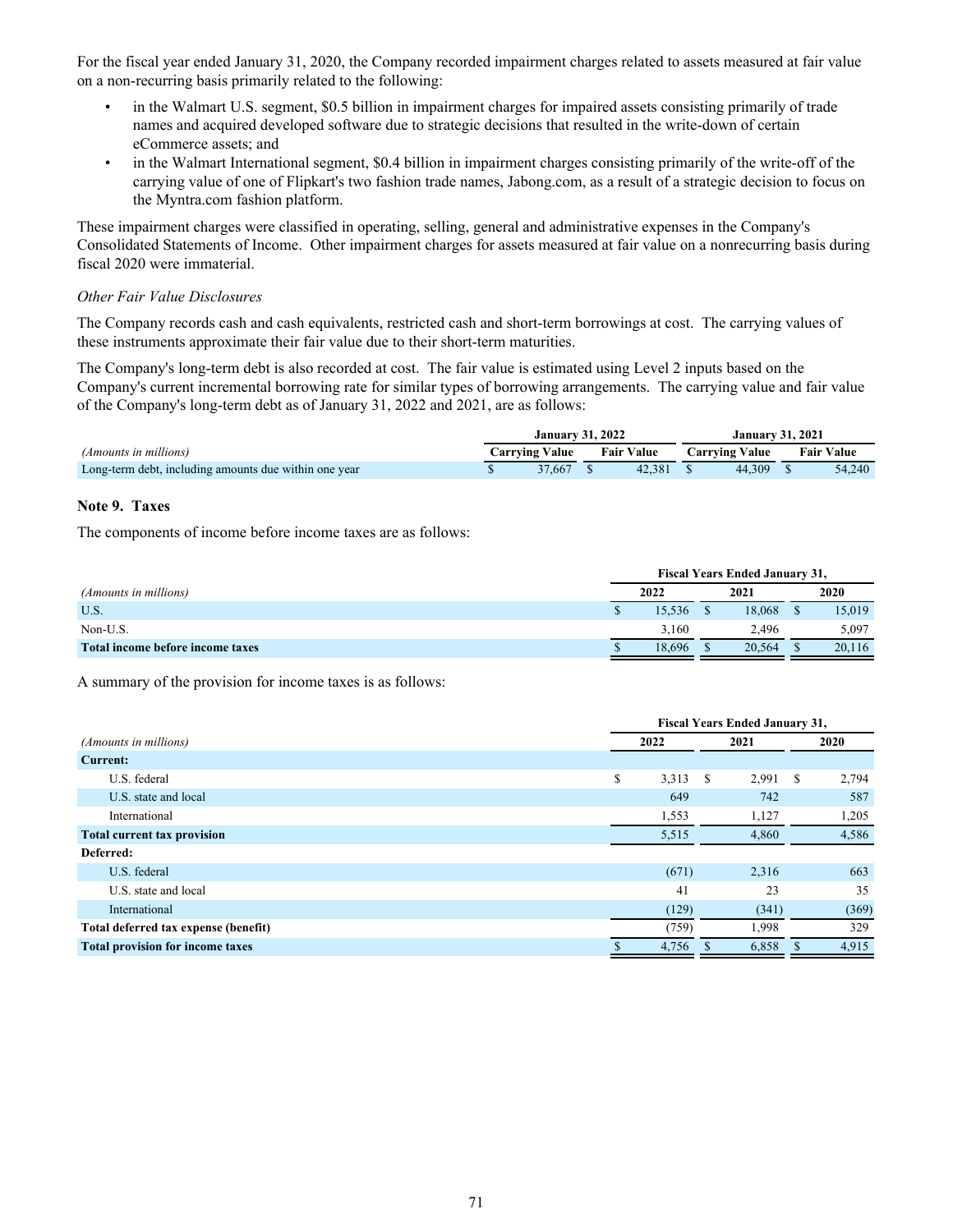### *Effective Income Tax Rate Reconciliation*

A reconciliation of the significant differences between the U.S. statutory tax rate and the effective income tax rate on pre-tax income from continuing operations is as follows:

|                                                            | <b>Fiscal Years Ended January 31,</b> |           |           |  |  |
|------------------------------------------------------------|---------------------------------------|-----------|-----------|--|--|
|                                                            | 2022                                  | 2021      | 2020      |  |  |
| U.S. statutory tax rate                                    | 21.0%                                 | 21.0%     | 21.0%     |  |  |
| U.S. state income taxes, net of federal income tax benefit | $2.8 \%$                              | $2.9\%$   | $2.2\%$   |  |  |
| Income taxed outside the U.S.                              | $(1.5)\%$                             | (0.1)%    | $(1.0)\%$ |  |  |
| Disposal and wind-down of certain business operations      | $0.5 \%$                              | $7.1 \%$  | $-$ %     |  |  |
| Valuation allowance                                        | $4.4\%$                               | $2.3\%$   | $2.3\%$   |  |  |
| Net impact of repatriated international earnings           | $(0.3)\%$                             | $(0.4)\%$ | $0.4\%$   |  |  |
| Federal tax credits                                        | (1.1)%                                | (0.9)%    | $(0.8)\%$ |  |  |
| Enacted change in tax laws                                 | $-$ %                                 | $-$ %     | (1.9)%    |  |  |
| Change in reserve for tax contingencies                    | $0.2 \%$                              | $0.8 \%$  | $2.5\%$   |  |  |
| Other, net                                                 | $(0.6)\%$                             | $0.6\%$   | $(0.3)\%$ |  |  |
| <b>Effective income tax rate</b>                           | 25.4%                                 | 33.3 %    | 24.4 %    |  |  |

The following sections regarding deferred taxes, unremitted earnings, net operating losses, tax credit carryforwards, valuation allowances and uncertain tax positions exclude amounts related to operations classified as held for sale.

### *Deferred Taxes*

The significant components of the Company's deferred tax account balances are as follows:

|                                                  | January 31, |    |          |
|--------------------------------------------------|-------------|----|----------|
| (Amounts in millions)                            | 2022        |    | 2021     |
| <b>Deferred tax assets:</b>                      |             |    |          |
| Loss and tax credit carryforwards                | \$<br>9,456 | \$ | 9,179    |
| <b>Accrued liabilities</b>                       | 2,752       |    | 2,582    |
| Share-based compensation                         | 231         |    | 224      |
| Lease obligations                                | 4,320       |    | 4,450    |
| Other                                            | 893         |    | 589      |
| <b>Total deferred tax assets</b>                 | 17,652      |    | 17,024   |
| Valuation allowances                             | (9, 542)    |    | (8, 782) |
| Deferred tax assets, net of valuation allowances | 8,110       |    | 8,242    |
| <b>Deferred tax liabilities:</b>                 |             |    |          |
| Property and equipment                           | 4,414       |    | 4,802    |
| Acquired intangibles                             | 1,065       |    | 1,071    |
| Inventory                                        | 1,588       |    | 1,235    |
| Lease right of use assets                        | 4,355       |    | 4,390    |
| Mark-to-market investments                       | 1,825       |    | 2,678    |
| Other                                            | 307         |    | 675      |
| <b>Total deferred tax liabilities</b>            | 13,554      |    | 14,851   |
| Net deferred tax liabilities                     | \$<br>5,444 | S  | 6,609    |

The deferred taxes noted above are classified as follows in the Company's Consolidated Balance Sheets:

|                                     | January 31, |       |      |       |  |
|-------------------------------------|-------------|-------|------|-------|--|
| (Amounts in millions)               |             | 2022  |      | 2021  |  |
| <b>Balance Sheet classification</b> |             |       |      |       |  |
| Assets:                             |             |       |      |       |  |
| Other long-term assets              |             | 1,473 | - \$ | 1,836 |  |
| <b>Liabilities:</b>                 |             |       |      |       |  |
| Deferred income taxes and other     |             | 6,917 |      | 8,445 |  |
| Net deferred tax liabilities        |             | 5.444 |      | 6.609 |  |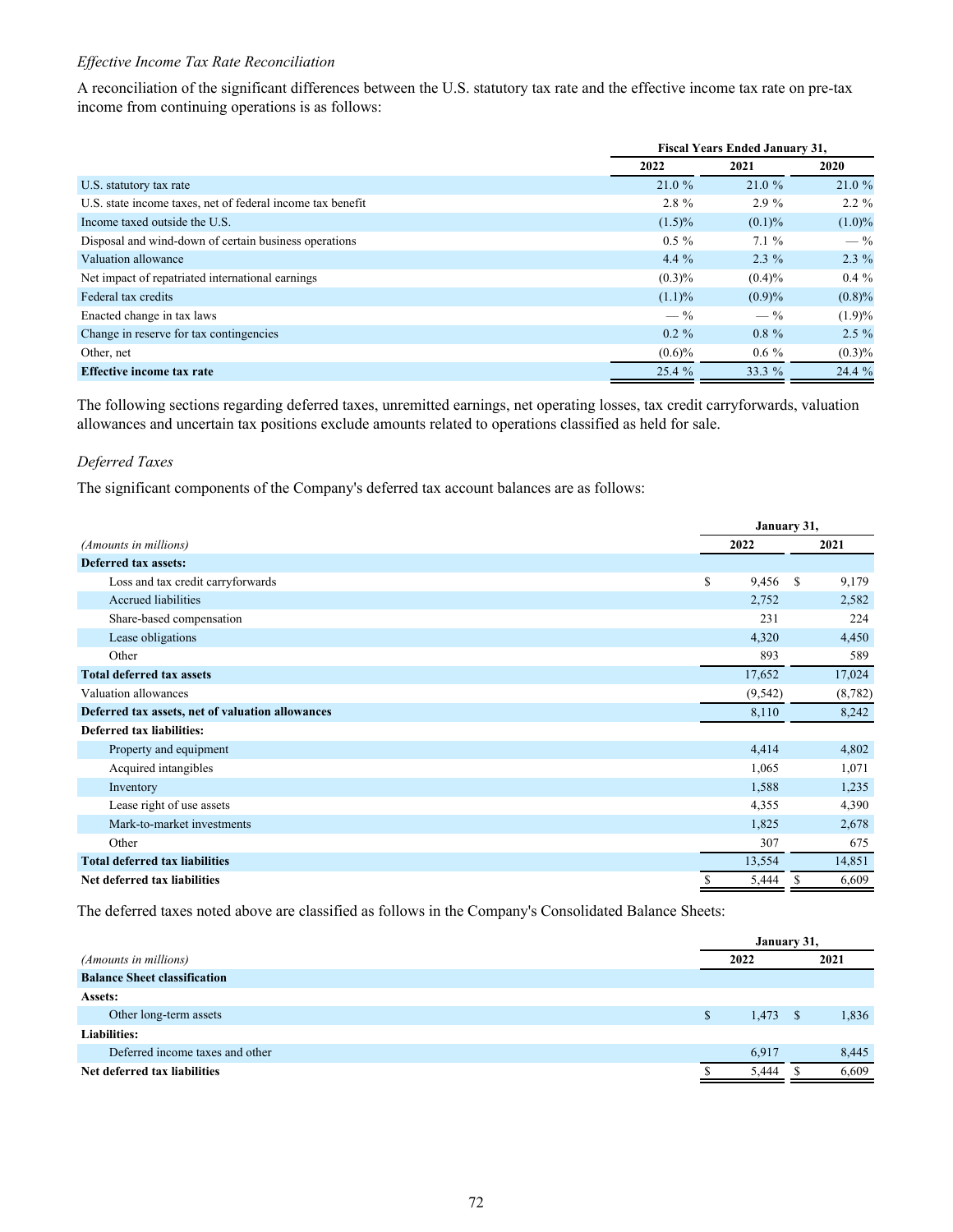### *Unremitted Earnings*

Prior to the Tax Cuts and Jobs Act of 2017 (the "Tax Act"), the Company asserted that all unremitted earnings of its foreign subsidiaries were considered indefinitely reinvested. As a result of the Tax Act, the Company reported and paid U.S. tax on the majority of its previously unremitted foreign earnings, and repatriations of foreign earnings will generally be free of U.S. federal tax, but may incur other taxes such as withholding or state taxes. As of January 31, 2022, the Company has not recorded approximately \$3 billion of deferred tax liabilities associated with remaining unremitted foreign earnings considered indefinitely reinvested, for which U.S. and foreign income and withholding taxes would be due upon repatriation.

# *Net Operating Losses, Tax Credit Carryforwards and Valuation Allowances*

As of January 31, 2022, the Company's net operating loss and capital loss carryforwards totaled approximately \$39.3 billion. Of these carryforwards, approximately \$26.6 billion will expire, if not utilized, in various years through 2042. The remaining carryforwards have no expiration.

The recoverability of these future tax deductions and credits is evaluated by assessing the adequacy of future expected taxable income from all sources, including taxable income in prior carryback years, reversal of taxable temporary differences, forecasted operating earnings and available tax planning strategies. To the extent the Company does not consider it more likely than not that a deferred tax asset will be recovered, a valuation allowance is generally established. To the extent that a valuation allowance was established and it is subsequently determined that it is more likely than not that the deferred tax assets will be recovered, the change in the valuation allowance is recognized in the Consolidated Statements of Income.

The Company had valuation allowances of \$9.5 billion and \$8.8 billion as of January 31, 2022 and 2021, respectively, on deferred tax assets associated primarily with the net operating loss carryforwards. Activity in the valuation allowance during fiscal 2022 related to valuation allowance builds in multiple markets, as well as releases due to the expiration of underlying deferred tax assets.

#### *Uncertain Tax Positions*

The benefits of uncertain tax positions are recorded in the Company's Consolidated Financial Statements only after determining a more-likely-than-not probability that the uncertain tax positions will withstand challenge, if any, from taxing authorities.

As of January 31, 2022 and 2021, the amount of gross unrecognized tax benefits related to continuing operations was \$3.2 billion and \$3.1 billion, respectively. The amount of unrecognized tax benefits that would affect the Company's effective income tax rate was \$1.8 billion and \$1.7 billion as of January 31, 2022 and 2021, respectively.

A reconciliation of gross unrecognized tax benefits from continuing operations is as follows:

|                                                    | <b>Fiscal Years Ended January 31,</b> |       |  |       |  |       |
|----------------------------------------------------|---------------------------------------|-------|--|-------|--|-------|
| <i>(Amounts in millions)</i>                       |                                       | 2022  |  | 2021  |  | 2020  |
| Gross unrecognized tax benefits, beginning of year |                                       | 3,135 |  | 1,817 |  | 1,305 |
| Increases related to prior year tax positions      |                                       | 170   |  | 92    |  | 516   |
| Decreases related to prior year tax positions      |                                       | (97)  |  | (264) |  | (15)  |
| Increases related to current year tax positions    |                                       | 75    |  | 1,582 |  | 66    |
| Settlements during the period                      |                                       | (5)   |  | (64)  |  | (29)  |
| Lapse in statutes of limitations                   |                                       | (33)  |  | (28)  |  | (26)  |
| Gross unrecognized tax benefits, end of year       |                                       | 3,245 |  | 3,135 |  | 1,817 |

The Company classifies interest and penalties related to uncertain tax benefits as interest expense and as operating, selling, general and administrative expenses, respectively. Interest expense and penalties related to these positions were immaterial for fiscal 2022, 2021 and 2020. During the next twelve months, it is reasonably possible that tax audit resolutions could reduce unrecognized tax benefits by an immaterial amount, either because the tax positions are sustained on audit or because the Company agrees to their disallowance. The Company is focused on resolving tax audits as expeditiously as possible. As a result of these efforts, unrecognized tax benefits could potentially be reduced beyond the provided range during the next twelve months. The Company does not expect any change to have a material impact to its Consolidated Financial Statements.

The Company remains subject to income tax examinations for its U.S. federal income taxes generally for fiscal 2014, and 2018 through 2022. The Company also remains subject to income tax examinations for international income taxes for fiscal 2013 through 2022, and for U.S. state and local income taxes generally for the fiscal years ended 2013 through 2022. With few exceptions, the Company is no longer subject to U.S. federal, state, local, or foreign examinations by tax authorities for years before fiscal 2013.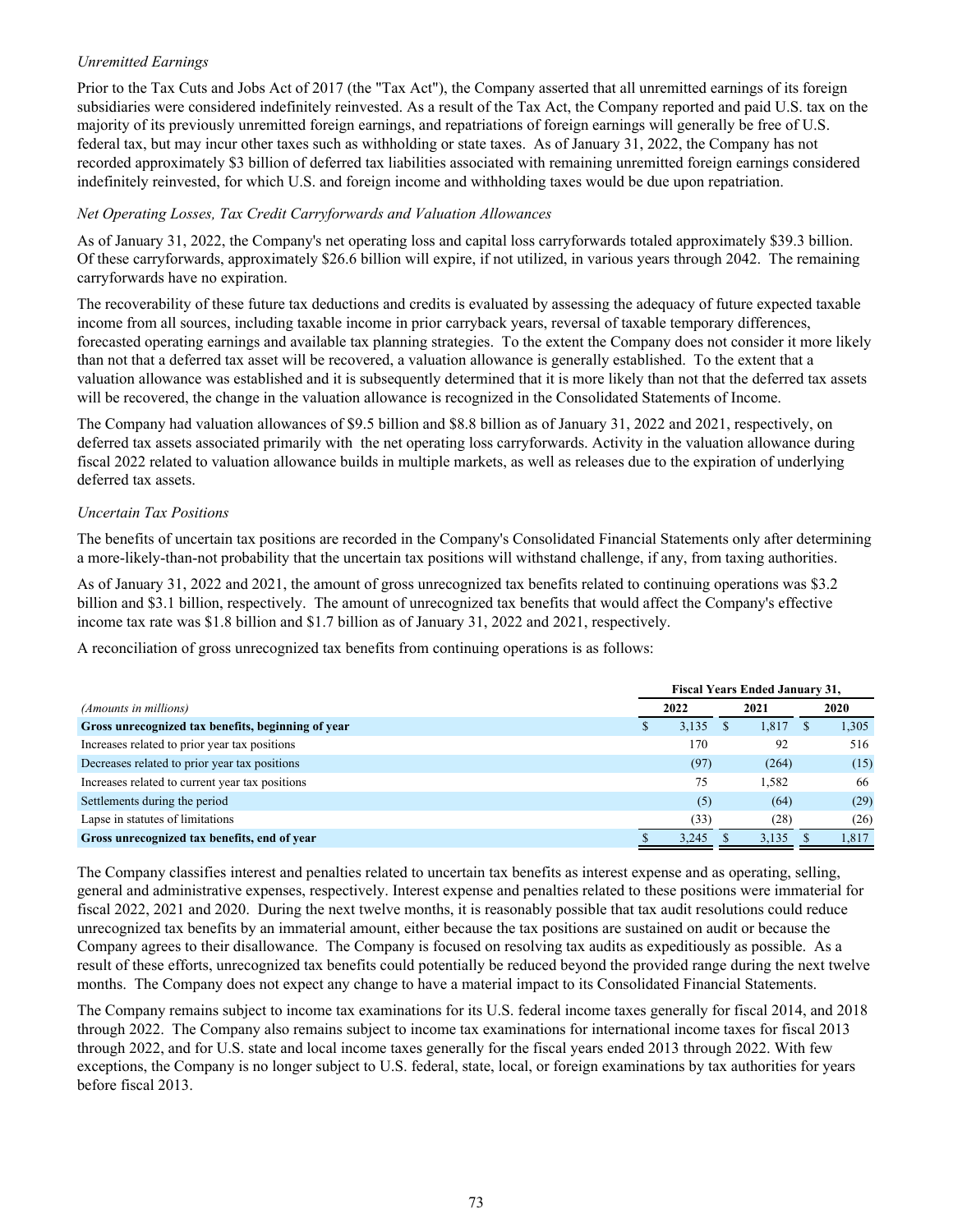### *Other Taxes*

The Company is subject to tax examinations for value added, sales-based, payroll and other non-income taxes. A number of these examinations are ongoing in various jurisdictions. In certain cases, the Company has received assessments and judgments from the respective taxing authorities in connection with these examinations. Unless otherwise indicated, the possible losses or range of possible losses associated with these matters are individually immaterial, but a group of related matters, if decided adversely to the Company, could result in a liability material to the Company's Consolidated Financial Statements.

#### **Note 10. Contingencies**

### *Legal Proceedings*

The Company is involved in a number of legal proceedings and certain regulatory matters. The Company has made accruals with respect to these matters, where appropriate, which are reflected in the Company's Consolidated Financial Statements. For some matters, a liability is not probable or the amount cannot be reasonably estimated and therefore an accrual has not been made. However, where a liability is reasonably possible and may be material, such matters have been disclosed. The Company may enter into discussions regarding settlement of these matters, and may enter into settlement agreements, if it believes settlement is in the best interest of the Company and its shareholders.

Unless stated otherwise, the matters discussed below, if decided adversely to or settled by the Company, individually or in the aggregate, may result in a liability material to the Company's financial position, results of operations or cash flows.

#### *Opioids Litigation*

In December 2017, the United States Judicial Panel on Multidistrict Litigation consolidated numerous lawsuits filed against a wide array of defendants by various plaintiffs, including counties, cities, healthcare providers, Native American tribes, individuals, and third-party payers, asserting claims generally concerning the impacts of widespread opioid abuse. The consolidated multidistrict litigation is entitled *In re National Prescription Opiate Litigation* (MDL No. 2804) (the "MDL") and is pending in the U.S. District Court for the Northern District of Ohio. The Company is named as a defendant in some of the cases included in this multidistrict litigation. The liability phase of a trial in one of the MDL cases began on October 4, 2021 against a number of parties, including the Company, regarding opioid dispensing claims. On November 23, 2021, the jury found in favor of the plaintiffs as to the liability of all defendants, including the Company. The abatement phase of the trial, which will determine amounts owed by the defendants, is currently scheduled to begin on May 10, 2022. The Company intends to appeal the jury verdict from the liability phase upon completion of the abatement phase of the trial.

Similar cases that name the Company have also been filed in state courts by state, local and tribal governments, health care providers and other plaintiffs. Plaintiffs are seeking compensatory and punitive damages, as well as injunctive relief including abatement. The Company cannot predict the number of such claims that may be filed, but believes it has substantial factual and legal defenses to these claims, and intends to defend the claims vigorously. The Company has also been responding to subpoenas, information requests and investigations from governmental entities related to nationwide controlled substance dispensing and distribution practices involving opioids.

On October 22, 2020, the Company filed a declaratory judgment action in the U.S. District Court for the Eastern District of Texas against the U.S. Department of Justice (the "DOJ") and the U.S. Drug Enforcement Administration, asking a federal court to clarify the roles and responsibilities of pharmacists and pharmacies as to the dispensing and distribution of opioids under the Controlled Substances Act (the "CSA"). The Company's action was dismissed. The Company had appealed this decision to the Fifth Circuit. On December 22, 2021, the Fifth Circuit affirmed the dismissal of the action.

On December 22, 2020, the DOJ filed a civil complaint in the U.S. District Court for the District of Delaware alleging that the Company unlawfully dispensed controlled substances from its pharmacies and unlawfully distributed controlled substances to those pharmacies. The complaint alleges that this conduct resulted in violations of the CSA. The DOJ is seeking civil penalties and injunctive relief. The Company filed a motion to dismiss the DOJ complaint on February 22, 2021. The DOJ filed its opposition brief on April 23, 2021 and the Company filed its reply brief on May 24, 2021. On November 19, 2021, the District Court stayed further proceedings in the DOJ complaint pending the decision of the United States Supreme Court in two consolidated cases (not involving Walmart) interpreting the CSA.

In addition, the Company is the subject of two securities class actions alleging violations of the federal securities laws regarding the Company's disclosures with respect to opioids, filed in the U.S. District Court for the District of Delaware on January 20, 2021 and March 5, 2021 purportedly on behalf of a class of investors who acquired Walmart stock from March 30, 2016 through December 22, 2020. Those cases have been consolidated. On October 8, 2021, the defendants filed a motion to dismiss the consolidated securities action; the lead plaintiff responded to the motion on January 10, 2022; and the defendants filed their reply brief on February 10, 2022. Derivative actions were also filed by two of the Company's shareholders in the U.S. District Court for the District of Delaware on February 9, 2021 and April 16, 2021 alleging breach of fiduciary duties against certain of its current and former directors with respect to oversight of the Company's distribution and dispensing of opioids and also alleging violations of the federal securities laws and other breaches of duty by current directors and two current officers in connection with the Company's opioids disclosures. Those cases have been stayed pending developments in other Opioids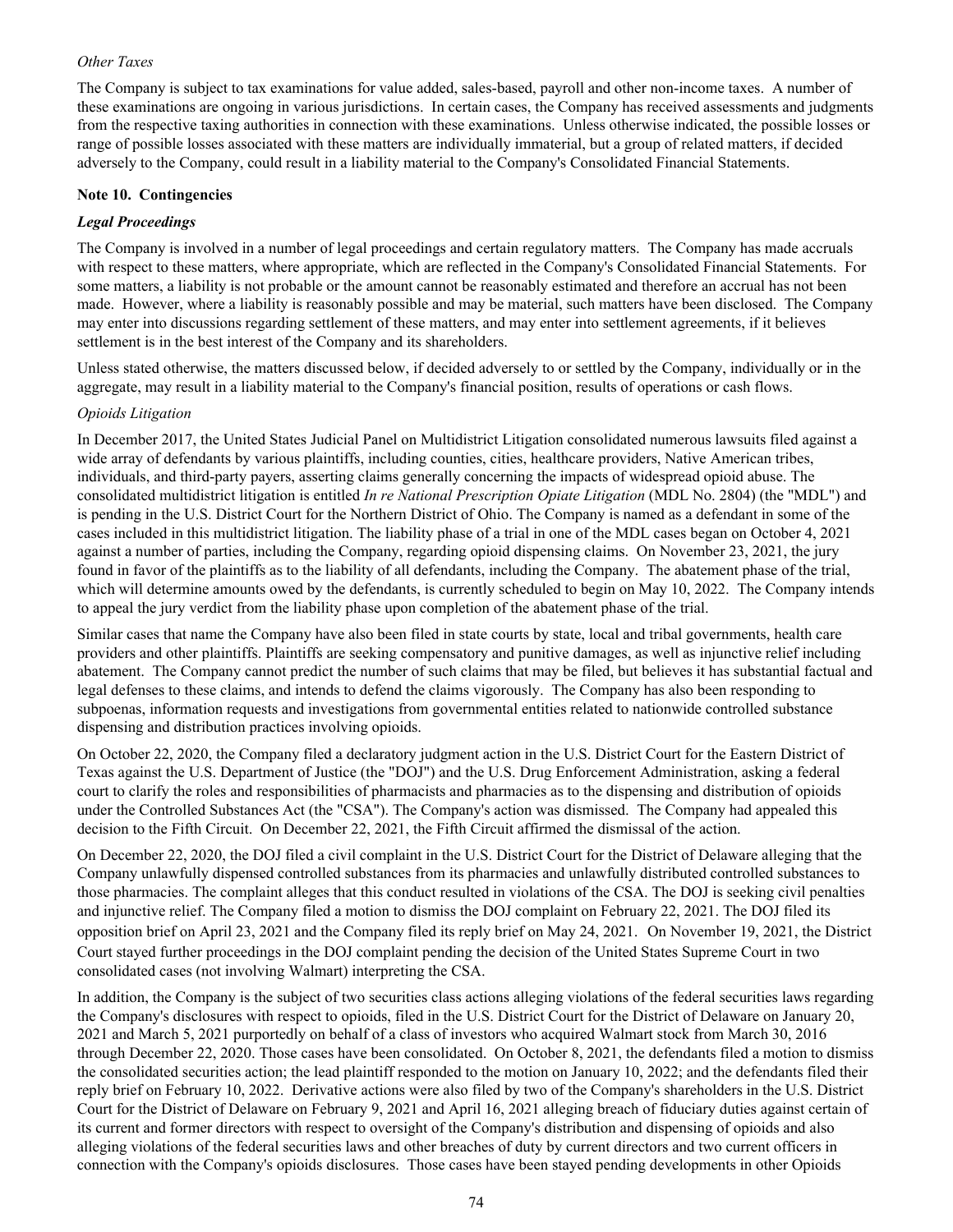Litigation matters. On September 27, 2021, three shareholders filed a derivative action in the Delaware Court of Chancery alleging that certain members of the current Board and certain former officers breached their fiduciary duties in failing to adequately oversee the Company's prescription opioids business. The defendants filed the opening brief on their motion to dismiss that case on December 21, 2021, and the plaintiffs responded by filing an amended complaint on February 22, 2022.

The Company cannot reasonably estimate any loss or range of loss that may arise from the various Opioids Litigation and intends to vigorously defend these litigation matters. Accordingly, the Company can provide no assurance as to the scope and outcome of these matters and no assurance as to whether its business, financial position, results of operations or cash flows will not be materially adversely affected.

### *Asda Equal Value Claims*

Asda, formerly a subsidiary of the Company, was and still is a defendant in certain equal value claims that began in 2008 and are proceeding before an Employment Tribunal in Manchester in the United Kingdom on behalf of current and former Asda store employees (the "Asda Equal Value Claims"), and further claims may be asserted in the future. Subsequent to the divestiture of Asda in February 2021, the Company will continue to oversee the conduct of the defense of these claims. While potential liability for these claims remains with Asda, the Company has agreed to provide indemnification with respect to these claims up to a contractually determined amount. The Company cannot predict the number of such claims that may be filed, and cannot reasonably estimate any loss or range of loss that may arise related to these proceedings. Accordingly, the Company can provide no assurance as to the scope and outcomes of these matters.

#### **Note 11. Retirement-Related Benefits**

The Company offers a 401(k) plan for associates in the U.S. under which eligible associates can begin contributing to the plan immediately upon hire. The Company also offers a 401(k) type plan for associates in Puerto Rico under which associates can begin to contribute generally after one year of employment. Under these plans, after one year of employment, the Company matches 100% of participant contributions up to 6% of annual eligible earnings. The matching contributions immediately vest at 100% for each associate. Participants can contribute up to 50% of their pre-tax earnings, but not more than the statutory limits.

Associates in international countries who are not U.S. citizens are covered by various defined contribution post-employment benefit arrangements. These plans are administered based upon the legislative and tax requirements in the countries in which they are established.

The following table summarizes the contribution expense related to the Company's defined contribution plans for fiscal 2022, 2021 and 2020:

|                                                           | <b>Fiscal Years Ended January 31,</b> |       |      |       |  |       |
|-----------------------------------------------------------|---------------------------------------|-------|------|-------|--|-------|
| <i>(Amounts in millions)</i>                              | 2022<br>2021                          |       | 2020 |       |  |       |
| Defined contribution plans:                               |                                       |       |      |       |  |       |
| U.S.                                                      |                                       | l.441 |      | 1.290 |  | l.184 |
| International                                             |                                       | 39    |      | 200   |  | 177   |
| Total contribution expense for defined contribution plans |                                       | .480  |      | .490  |  | .361  |

Additionally, the Company's previously owned subsidiary in the United Kingdom sponsored a defined benefit pension plan. In fiscal 2020, Asda, Walmart and the Trustee of the Asda Group Pension Scheme (the "Plan") entered into an agreement pursuant to which Asda made a cash contribution of \$1.0 billion to the Plan (the "Asda Pension Contribution") which enabled the Plan to purchase a bulk annuity insurance contract for the benefit of Plan participants, and released the Plan and Asda from any future obligations. In connection with the sale of Asda, all accumulated pension components of \$2.3 billion were included in the disposal group and the estimated pre-tax loss recognized during the fourth quarter of fiscal 2021 as discussed in [Note 8](#page-69-0) and [Note 12](#page-75-0).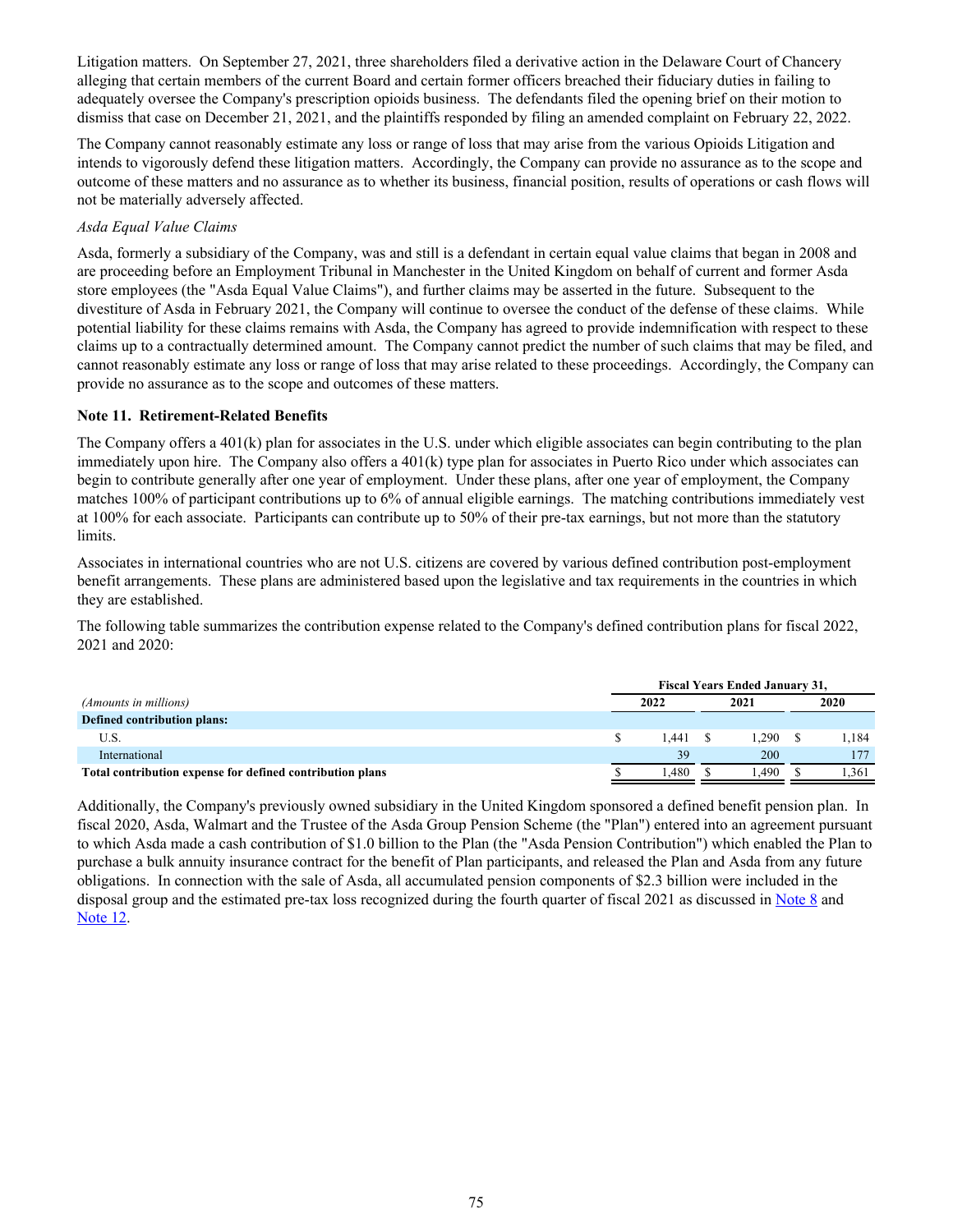#### <span id="page-75-0"></span>**Note 12. Disposals, Acquisitions and Related Items**

The following disposals impact the Company's Walmart International segment. Other immaterial transactions have also occurred or been announced.

#### *Asda*

In February 2021, the Company completed the divestiture of Asda, the Company's retail operations in the U.K., for net consideration of \$9.6 billion. Upon closing of the transaction, the Company recorded an incremental pre-tax loss of \$0.2 billion in other gains and losses in its Consolidated Statement of Income in the first quarter of fiscal 2022, primarily related to changes in the net assets of the disposal group, currency exchange rate fluctuations and customary purchase price adjustments upon closing. During the first quarter of fiscal 2022, the Company deconsolidated the financial statements of Asda and recognized its retained investment in Asda as a debt security within other long-term assets and also recognized certain legal and tax indemnity liabilities within deferred income taxes and other on the Consolidated Balance Sheet.

Asda was classified as held for sale in the Consolidated Balance Sheet as of January 31, 2021, and as a result, the Company recognized an estimated pre-tax loss of \$5.5 billion in other gains and losses in its Consolidated Statement of Income in the fourth quarter of fiscal 2021. Upon classifying the Asda disposal group as held for sale, \$2.3 billion of accumulated pension components associated with the expected derecognition of the Asda pension plan were included as part of the loss. In calculating the loss, the fair value of the disposal group was reduced by approximately \$0.8 billion related to the estimated fair value of certain indemnities and other transaction related costs.

#### *Seiyu*

In March 2021, the Company completed the divestiture of Seiyu, the Company's retail operations in Japan, for net consideration of \$1.2 billion. Upon closing of the transaction, the Company recorded an incremental pre-tax loss of \$0.2 billion in other gains and losses in its Consolidated Statement of Income in the first quarter of fiscal 2022, primarily related to changes in the net assets of the disposal group, currency exchange rate fluctuations and customary purchase price adjustments upon closing. During the first quarter of fiscal 2022, the Company deconsolidated the financial statements of Seiyu and recognized its retained 15 percent ownership interest in Seiyu as an equity investment within other long-term assets on the Consolidated Balance Sheet.

Seiyu was classified as held for sale in the Consolidated Balance Sheet as of January 31, 2021, and as a result, the Company recognized an estimated pre-tax loss of \$1.9 billion in other gains and losses in its Consolidated Statement of Income in the fourth quarter of fiscal 2021.

Assets and liabilities held for sale associated with the Asda and Seiyu disposal groups as of January 31, 2021 were as follows:

|                                                                    | January 31, |
|--------------------------------------------------------------------|-------------|
| (Amounts in millions)                                              | 2021        |
| Cash and cash equivalents                                          | 1,848<br>\$ |
| Other current assets $^{(1)}$                                      | 2,545       |
| Property and equipment, net                                        | 13,193      |
| Operating lease right-of-use assets                                | 4,360       |
| Finance lease right-of-use assets, net                             | 1,395       |
| Goodwill                                                           | 2,211       |
| Other long-term assets                                             | 1,063       |
| Valuation allowance against assets held for sale <sup>(2)</sup>    | (7, 420)    |
| Total assets held for sale                                         | 19,195      |
|                                                                    |             |
| Current liabilities $(3)$                                          | 6,535       |
| Operating lease obligations, including amounts due within one year | 4,245       |
| Finance lease obligations, including amounts due within one year   | 1,495       |
| Deferred income taxes and other                                    | 459         |
| <b>Total liabilities held for sale</b>                             | 12,734      |

(1) Includes inventories, receivables, net and prepaid expenses and other.<br>(2) Includes the \$2.2 billion loss associated with the democration of the

Includes the \$2.3 billion loss associated with the derecognition of the Asda pension plan and \$1.3 billion cumulative foreign currency and related net investment hedge and other impacts included within the disposal groups, which were reclassified from accumulated other comprehensive loss upon closure of each transaction.

(3) Includes accounts payable and accrued liabilities.

#### *Walmart Argentina*

In November 2020, the Company completed the sale of Walmart Argentina. As a result, the Company recorded a pre-tax loss of \$1.0 billion in the third quarter of fiscal 2021 in other gains and losses in its Consolidated Statement of Income primarily due to the impact of cumulative translation losses on the carrying value of the disposal group.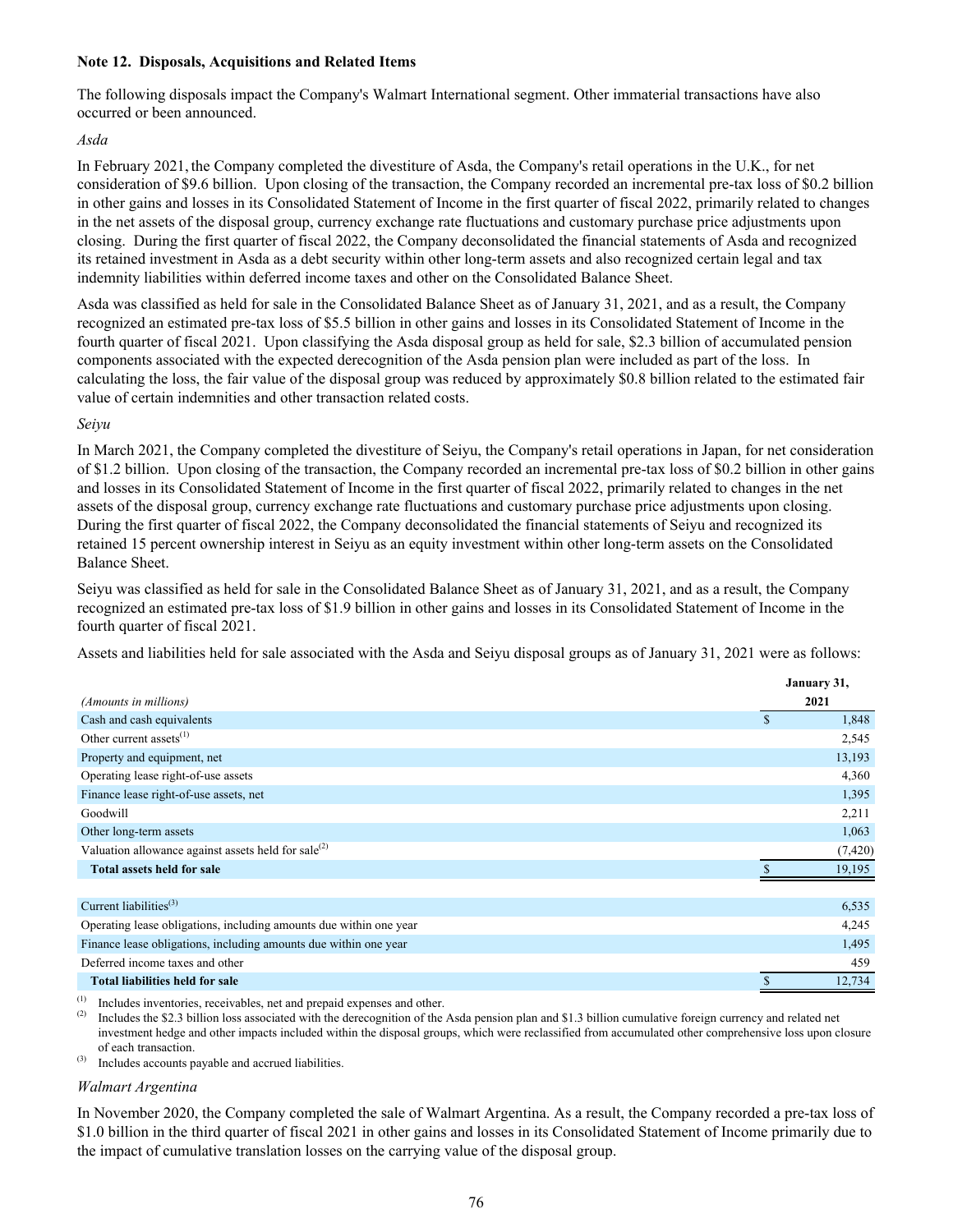#### **Note 13. Segments and Disaggregated Revenue**

#### *Segments*

The Company is engaged in the operation of retail and wholesale stores and clubs, as well as eCommerce websites, located throughout the U.S., Africa, Canada, Central America, Chile, China, India and Mexico. The Company previously operated in Argentina prior to the sale of Walmart Argentina in the fourth quarter of fiscal 2021 and operated in the United Kingdom and Japan prior to the sale of those operations in the first quarter of fiscal 2022. Refer to [Note 12](#page-75-0) for discussion of recent divestitures. The Company's operations are conducted in three reportable segments: Walmart U.S., Walmart International and Sam's Club. The Company defines its segments as those operations whose results the chief operating decision maker ("CODM") regularly reviews to analyze performance and allocate resources. The Company sells similar individual products and services in each of its segments. It is impracticable to segregate and identify revenues for each of these individual products and services.

The Walmart U.S. segment includes the Company's mass merchant concept in the U.S., as well as eCommerce and omnichannel initiatives. The Walmart International segment consists of the Company's operations outside of the U.S., as well as eCommerce and omni-channel initiatives. The Sam's Club segment includes the warehouse membership clubs in the U.S., as well as eCommerce and omni-channel initiatives. Corporate and support consists of corporate overhead and other items not allocated to any of the Company's segments.

The Company measures the results of its segments using, among other measures, each segment's net sales and operating income, which includes certain corporate overhead allocations. From time to time, the Company revises the measurement of each segment's operating income, including any corporate overhead allocations, as determined by the information regularly reviewed by its CODM. Information for the Company's segments, as well as for Corporate and support, including the reconciliation to income before income taxes, is provided in the following table:

| (Amounts in millions)                     | Walmart U.S. |         | Walmart<br>International |         | Sam's Club    |        | Corporate<br>and support |                          |              | Consolidated |
|-------------------------------------------|--------------|---------|--------------------------|---------|---------------|--------|--------------------------|--------------------------|--------------|--------------|
| <b>Fiscal Year Ended January 31, 2022</b> |              |         |                          |         |               |        |                          |                          |              |              |
| Net sales                                 | \$           | 393,247 | \$                       | 100,959 | \$            | 73,556 | \$                       |                          | \$           | 567,762      |
| Operating income (loss)                   |              | 21,587  |                          | 3,758   |               | 2,259  |                          | (1,662)                  |              | 25,942       |
| Interest, net                             |              |         |                          |         |               |        |                          |                          |              | (1, 836)     |
| Loss on extinguishment of debt            |              |         |                          |         |               |        |                          |                          |              | (2, 410)     |
| Other gains and (losses)                  |              |         |                          |         |               |        |                          |                          |              | (3,000)      |
| Income before income taxes                |              |         |                          |         |               |        |                          |                          | $\mathbb{S}$ | 18,696       |
| Total assets                              | \$           | 125,044 | \$                       | 91,403  | \$            | 14,678 | \$                       | 13,735                   | \$           | 244,860      |
| Depreciation and amortization             |              | 6,773   |                          | 1,963   |               | 601    |                          | 1,321                    |              | 10,658       |
| Capital expenditures                      |              | 8,475   |                          | 2,497   |               | 622    |                          | 1,512                    |              | 13,106       |
|                                           |              |         |                          |         |               |        |                          |                          |              |              |
| Fiscal Year Ended January 31, 2021        |              |         |                          |         |               |        |                          |                          |              |              |
| Net sales                                 | $\mathbb{S}$ | 369,963 | <sup>\$</sup>            | 121,360 | <sup>\$</sup> | 63,910 | $\mathbb{S}$             | $\overline{\phantom{0}}$ | \$           | 555,233      |
| Operating income (loss)                   |              | 19,116  |                          | 3,660   |               | 1,906  |                          | (2, 134)                 |              | 22,548       |
| Interest, net                             |              |         |                          |         |               |        |                          |                          |              | (2,194)      |
| Other gains and (losses)                  |              |         |                          |         |               |        |                          |                          |              | 210          |
| Income before income taxes                |              |         |                          |         |               |        |                          |                          | $\mathbb{S}$ | 20,564       |
| Total assets                              | \$           | 113,490 | \$                       | 109,445 | \$            | 13,415 | \$                       | 16,146                   | \$           | 252,496      |
| Depreciation and amortization             |              | 6,561   |                          | 2,633   |               | 599    |                          | 1,359                    |              | 11,152       |
| Capital expenditures                      |              | 6,131   |                          | 2,436   |               | 488    |                          | 1,209                    |              | 10,264       |
|                                           |              |         |                          |         |               |        |                          |                          |              |              |
| <b>Fiscal Year Ended January 31, 2020</b> |              |         |                          |         |               |        |                          |                          |              |              |
| Net sales                                 | \$           | 341,004 | $\mathbb{S}$             | 120,130 | $\mathbb{S}$  | 58,792 | $\mathbb{S}$             | $\overline{\phantom{0}}$ | $\mathbb{S}$ | 519,926      |
| Operating income (loss)                   |              | 17,380  |                          | 3,370   |               | 1,642  |                          | (1, 824)                 |              | 20,568       |
| Interest, net                             |              |         |                          |         |               |        |                          |                          |              | (2, 410)     |
| Other gains and (losses)                  |              |         |                          |         |               |        |                          |                          |              | 1,958        |
| Income before income taxes                |              |         |                          |         |               |        |                          |                          | $\mathbb{S}$ | 20,116       |
| Total assets                              | \$           | 110,353 | \$                       | 105,811 | S             | 13,494 | \$                       | 6,837                    | S            | 236,495      |
| Depreciation and amortization             |              | 6,408   |                          | 2,682   |               | 605    |                          | 1,292                    |              | 10,987       |
| Capital expenditures                      |              | 6,315   |                          | 2.801   |               | 525    |                          | 1.064                    |              | 10,705       |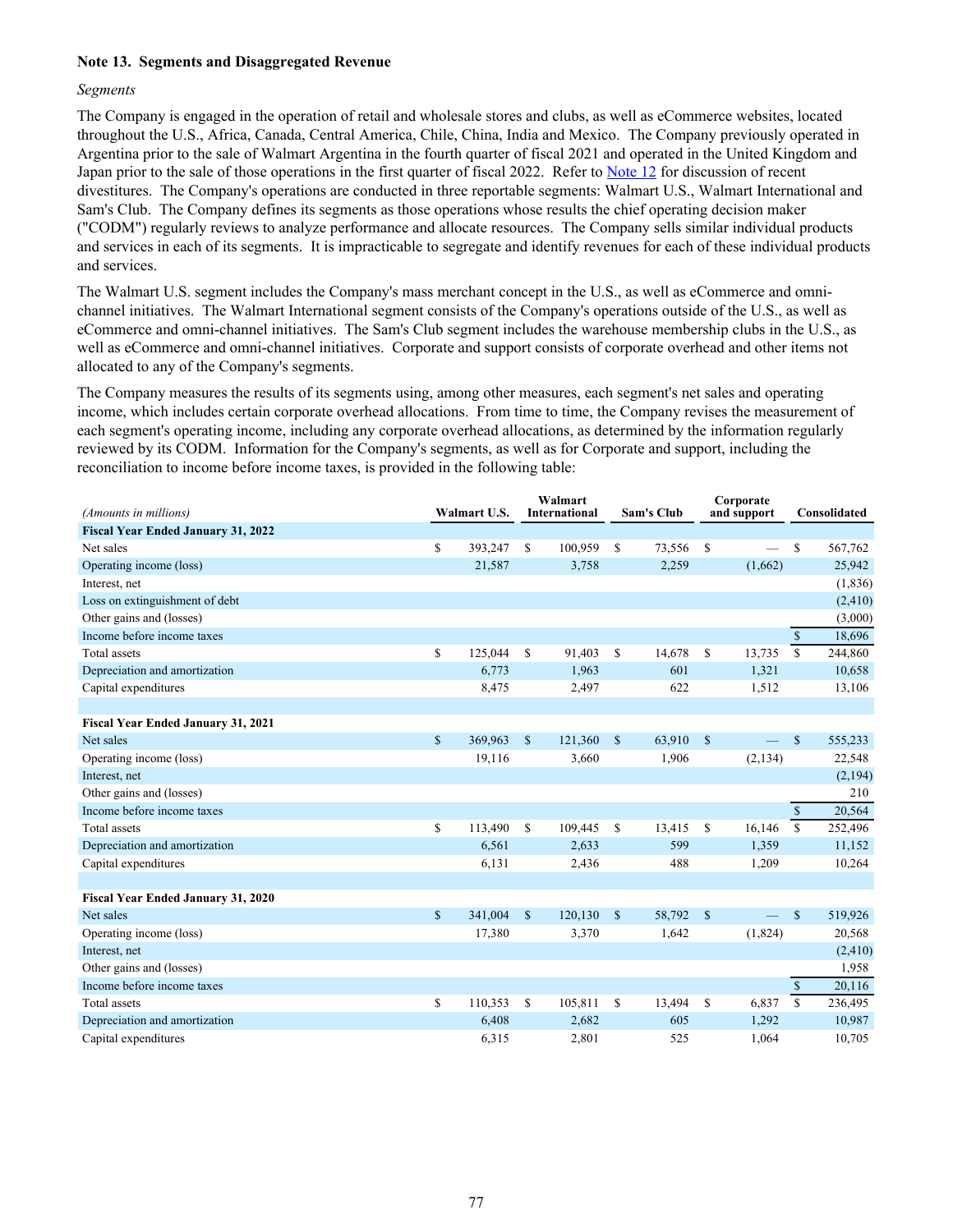Total revenues, consisting of net sales and membership and other income, and long-lived assets, consisting primarily of property and equipment, net and lease right-of-use assets, aggregated by the Company's U.S. and non-U.S. operations for fiscal 2022, 2021 and 2020, are as follows:

|                                | <b>Fiscal Years Ended January 31,</b> |         |              |         |               |         |
|--------------------------------|---------------------------------------|---------|--------------|---------|---------------|---------|
| (Amounts in millions)          |                                       | 2022    |              | 2021    |               | 2020    |
| <b>Revenues</b>                |                                       |         |              |         |               |         |
| U.S. operations                | \$                                    | 470,295 | \$           | 436,649 | S             | 402,532 |
| Non-U.S. operations            |                                       | 102,459 |              | 122,502 |               | 121,432 |
| <b>Total revenues</b>          |                                       | 572,754 |              | 559,151 |               | 523,964 |
|                                |                                       |         |              |         |               |         |
| <b>Long-lived assets</b>       |                                       |         |              |         |               |         |
| U.S. operations                | \$                                    | 89,795  | <sup>S</sup> | 87,068  | <sup>\$</sup> | 86,944  |
| Non-U.S. operations            |                                       | 22,829  |              | 22,780  |               | 40,105  |
| <b>Total long-lived assets</b> |                                       | 112,624 |              | 109,848 |               | 127,049 |

No individual country outside of the U.S. had total revenues or long-lived assets that were material to the consolidated totals. Long-lived assets related to operations classified as held for sale are excluded from the table above. Additionally, the Company did not generate material revenues from any single customer.

#### *Disaggregated Revenues*

In the following tables, segment net sales are disaggregated by either merchandise category or market. In addition, net sales related to eCommerce are provided for each segment, which include omni-channel sales where a customer initiates an order digitally and the order is fulfilled through a store or club.

| (Amounts in millions)                          | <b>Fiscal Years Ended January 31,</b> |         |  |         |      |         |
|------------------------------------------------|---------------------------------------|---------|--|---------|------|---------|
| Walmart U.S. net sales by merchandise category | 2022<br>2021                          |         |  |         | 2020 |         |
| Grocery                                        |                                       | 218,944 |  | 208,413 |      | 192,428 |
| General merchandise                            |                                       | 125.876 |  | 119.406 |      | 108,687 |
| Health and wellness                            |                                       | 42.839  |  | 38,522  |      | 36,558  |
| Other categories                               |                                       | 5.588   |  | 3.622   |      | 3,331   |
| <b>Total</b>                                   |                                       | 393.247 |  | 369,963 |      | 341,004 |

Of Walmart U.S.'s total net sales, approximately \$47.8 billion, \$43.0 billion and \$24.1 billion related to eCommerce for fiscal 2022, 2021 and 2020, respectively.

| (Amounts in millions)                     | <b>Fiscal Years Ended January 31,</b> |         |   |           |      |         |
|-------------------------------------------|---------------------------------------|---------|---|-----------|------|---------|
| Walmart International net sales by market | 2022<br>2021                          |         |   |           | 2020 |         |
| Mexico and Central America                |                                       | 35,964  | S | 32,642 \$ |      | 33,350  |
| Canada                                    |                                       | 21,773  |   | 19.991    |      | 18,420  |
| China                                     |                                       | 13,852  |   | 11.430    |      | 10,671  |
| United Kingdom                            |                                       | 3,811   |   | 29,234    |      | 29,243  |
| Other                                     |                                       | 25,559  |   | 28,063    |      | 28,446  |
| Total                                     |                                       | 100.959 |   | 121,360   |      | 120,130 |

Of Walmart International's total net sales, approximately \$18.5 billion, \$16.6 billion and \$11.8 billion related to eCommerce for fiscal 2022, 2021 and 2020, respectively.

| (Amounts in millions)                        | <b>Fiscal Years Ended January 31,</b> |        |  |        |      |        |
|----------------------------------------------|---------------------------------------|--------|--|--------|------|--------|
| Sam's Club net sales by merchandise category | 2022<br>2021                          |        |  |        | 2020 |        |
| Grocery and consumables                      |                                       | 46,822 |  | 42.148 |      | 35,043 |
| Fuel, tobacco and other categories           |                                       | 11.048 |  | 7,838  |      | 10,571 |
| Home and apparel                             |                                       | 8,740  |  | 7,092  |      | 6,744  |
| Health and wellness                          |                                       | 3.956  |  | 3.792  |      | 3,372  |
| Technology, office and entertainment         |                                       | 2.990  |  | 3.040  |      | 3,062  |
| Total                                        |                                       | 73,556 |  | 63,910 |      | 58,792 |

Of Sam's Club's total net sales, approximately \$6.9 billion, \$5.3 billion and \$3.8 billion related to eCommerce for fiscal 2022, 2021 and 2020, respectively.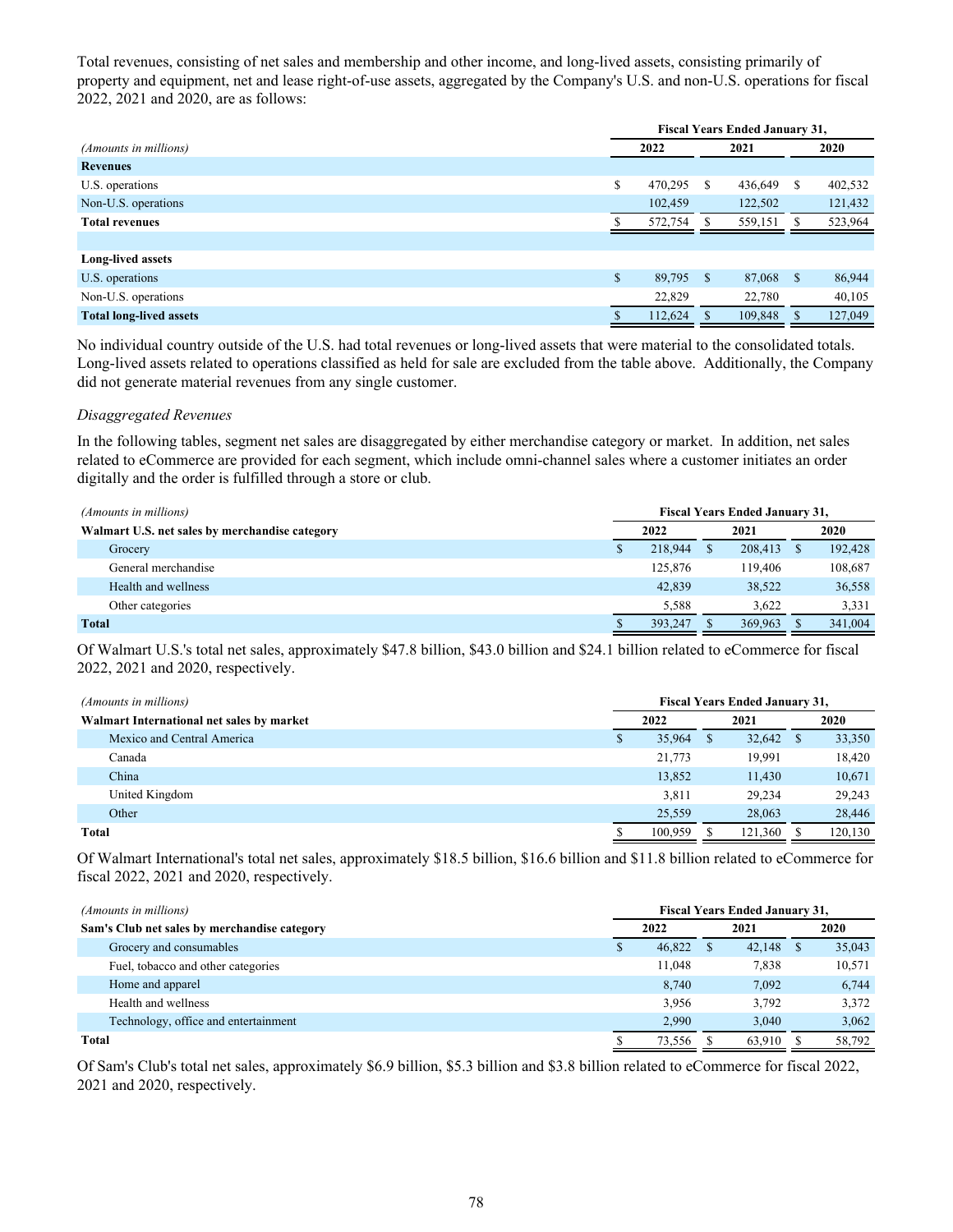### **Note 14. Subsequent Event**

# *Dividends Declared*

The Board of Directors approved, effective February 17, 2022, the fiscal 2023 annual dividend of \$2.24 per share, an increase over the fiscal 2022 dividend of \$2.20 per share. For fiscal 2023, the annual dividend will be paid in four quarterly installments of \$0.56 per share, according to the following record and payable dates:

| <b>Record Date</b> | <b>Payable Date</b> |
|--------------------|---------------------|
| March 18, 2022     | April 4, 2022       |
| May 6, 2022        | May 31, 2022        |
| August 12, 2022    | September 6, 2022   |
| December 9, 2022   | January 3, 2023     |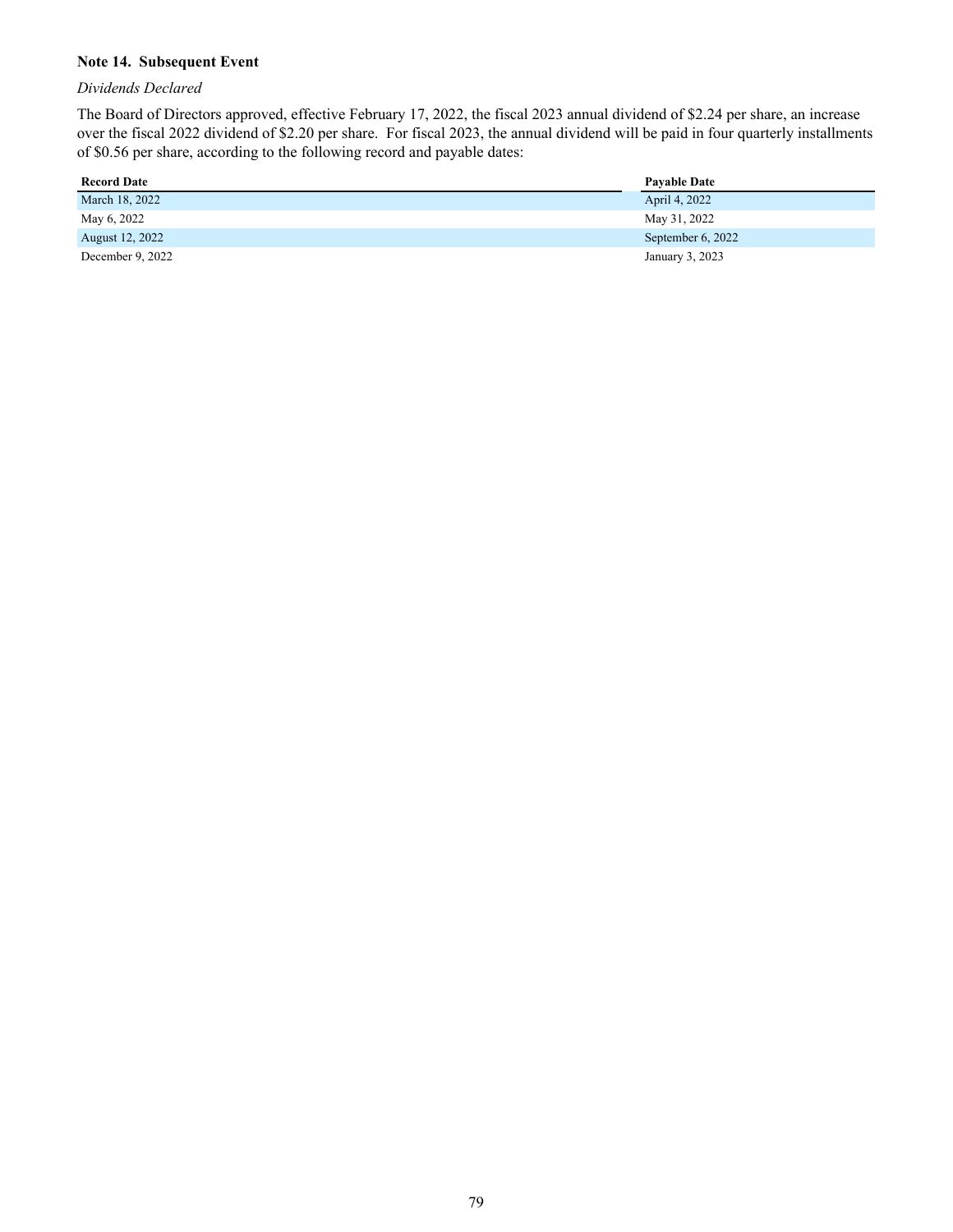# **ITEM 9. CHANGES IN AND DISAGREEMENTS WITH ACCOUNTANTS ON ACCOUNTING AND FINANCIAL DISCLOSURE**

None.

# **ITEM 9A. CONTROLS AND PROCEDURES**

### **Evaluation of Disclosure Controls and Procedures**

We maintain disclosure controls and procedures that are designed to provide reasonable assurance that information, which is required to be timely disclosed, is accumulated and communicated to management in a timely fashion. In designing and evaluating such controls and procedures, we recognize that any controls and procedures, no matter how well designed and operated, can provide only reasonable assurance of achieving the desired control objectives. Our management is necessarily required to use judgment in evaluating controls and procedures. Also, we have investments in unconsolidated entities. Since we do not control or manage those entities, our controls and procedures with respect to those entities are substantially more limited than those we maintain with respect to our consolidated subsidiaries.

In the ordinary course of business, we review our internal control over financial reporting and make changes to our systems and processes to improve such controls and increase efficiency, while ensuring that we maintain an effective internal control environment. Changes may include such activities as implementing new, more efficient systems, updating existing systems, automating manual processes, standardizing controls globally, migrating certain processes to our shared services organizations and increasing monitoring controls. These changes have not materially affected, and are not reasonably likely to materially affect, the Company's internal control over financial reporting. However, they allow us to continue to enhance our internal control over financial reporting and ensure that our internal control environment remains effective.

An evaluation of the effectiveness of the design and operation of our disclosure controls and procedures as of the end of the period covered by this report was performed under the supervision and with the participation of management, including our Chief Executive Officer and Chief Financial Officer. Based upon that evaluation, our Chief Executive Officer and Chief Financial Officer concluded that our disclosure controls and procedures are effective to provide reasonable assurance that information required to be disclosed by the Company in the reports that it files or submits under the Securities Exchange Act of 1934, as amended, is accumulated and communicated to management, including our Chief Executive Officer and Chief Financial Officer, as appropriate, to allow timely decisions regarding required disclosure and are effective to provide reasonable assurance that such information is recorded, processed, summarized and reported within the time periods specified by the SEC's rules and forms.

#### **Report on Internal Control Over Financial Reporting**

Management has responsibility for establishing and maintaining adequate internal control over financial reporting. Internal control over financial reporting is a process designed to provide reasonable assurance regarding the reliability of financial reporting and the preparation of financial statements for external reporting purposes in accordance with accounting principles generally accepted in the United States. Because of its inherent limitations, internal control over financial reporting may not prevent or detect misstatements. Management has assessed the effectiveness of the Company's internal control over financial reporting as of January 31, 2022. In making its assessment, management has utilized the criteria set forth by the Committee of Sponsoring Organizations ("COSO") of the Treadway Commission in Internal Control-Integrated Framework (2013). Management concluded that based on its assessment, Walmart's internal control over financial reporting was effective as of January 31, 2022. The Company's internal control over financial reporting as of January 31, 2022, has been audited by Ernst & Young LLP as stated in their report which appears herein.

#### **Changes in Internal Control Over Financial Reporting**

There has been no change in the Company's internal control over financial reporting as of January 31, 2022, that has materially affected, or is reasonably likely to materially affect, the Company's internal control over financial reporting.

# **ITEM 9B. OTHER INFORMATION**

None.

# **ITEM 9C. DISCLOSURE REGARDING FOREIGN JURISDICTIONS THAT PREVENT INSPECTIONS**

Not applicable.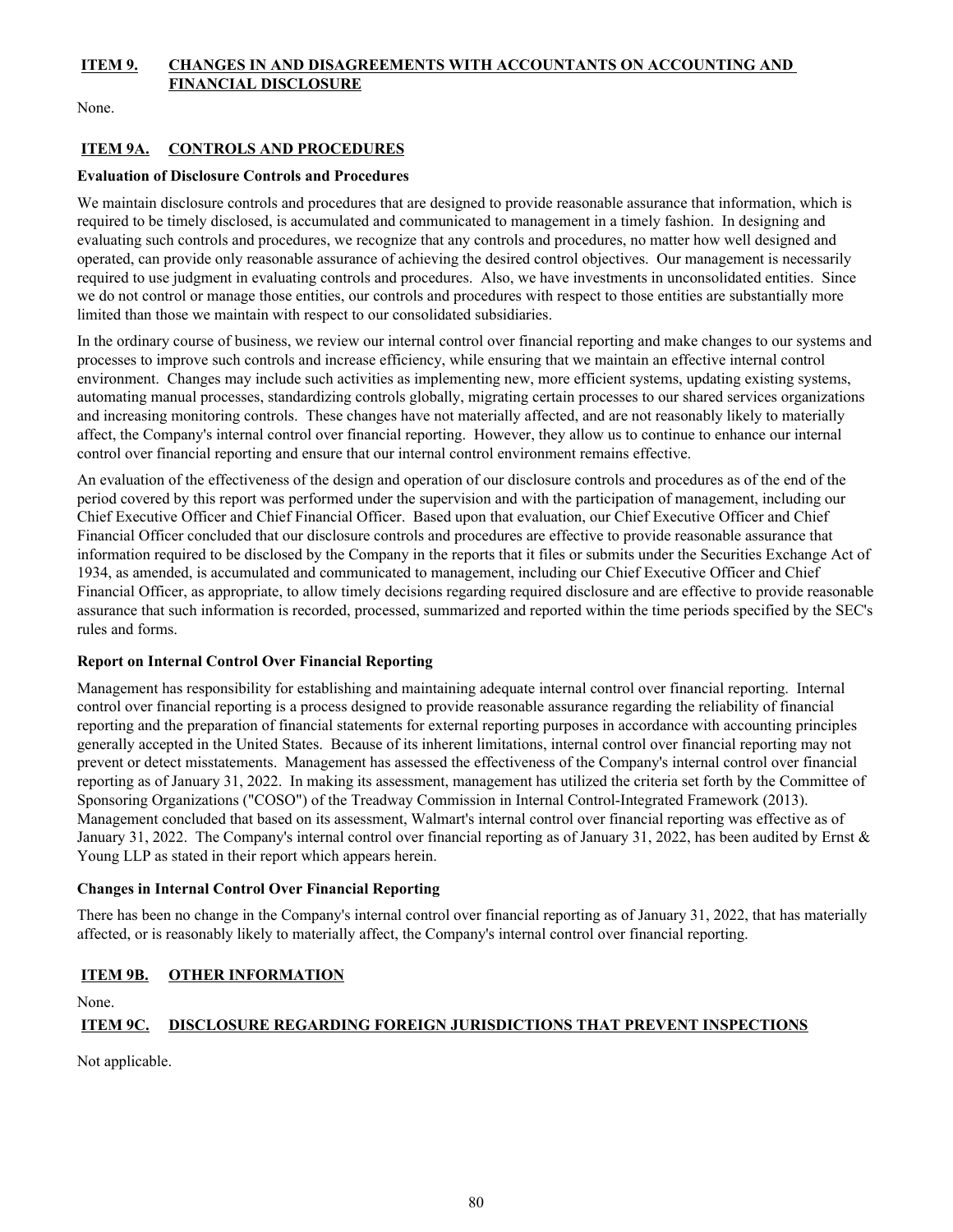### **PART III**

# **ITEM 10. DIRECTORS, EXECUTIVE OFFICERS AND CORPORATE GOVERNANCE**

Please see the information concerning our executive officers contained in ["Item 1. Business"](#page-5-0) herein under the caption "Information About Our Executive Officers," which is included in accordance with the Instruction to Item 401 of the SEC's Regulation S-K.

Information required by this Item 10 with respect to the Company's directors and certain family relationships is incorporated by reference to such information under the caption "Proposal No. 1 – Election of Directors" included in our Proxy Statement relating to our 2022 Annual Meeting of Shareholders (our "Proxy Statement").

No material changes have been made to the procedures by which shareholders of the Company may recommend nominees to our Board of Directors since those procedures were disclosed in our proxy statement relating to our 2021 Annual Shareholders' Meeting as previously filed with the SEC.

The information regarding our Audit Committee, including our audit committee financial experts, our Reporting Protocols for Senior Financial Officers and our Code of Conduct applicable to all of our associates, including our Chief Executive Officer, Chief Financial Officer and our Controller, who is our principal accounting officer, required by this Item 10 is incorporated herein by reference to the information under the captions "Corporate Governance" and "Proposal No. 3: Ratification of Independent Accountants" included in our Proxy Statement. ["Item 1. Business"](#page-5-0) above contains information relating to the availability of a copy of our Reporting Protocols for Senior Financial Officers and our Code of Conduct and the posting of amendments to and any waivers of the Reporting Protocols for Senior Financial Officers and our Code of Conduct on our website.

# **ITEM 11. EXECUTIVE COMPENSATION**

The information required by this Item 11 is incorporated herein by reference to the information under the captions "Corporate Governance – Director Compensation" and "Executive Compensation" included in our Proxy Statement.

### **ITEM 12. SECURITY OWNERSHIP OF CERTAIN BENEFICIAL OWNERS AND MANAGEMENT AND RELATED STOCKHOLDER MATTERS**

The information required by this Item 12 is incorporated herein by reference to the information that appears under the caption "Stock Ownership" included in our Proxy Statement.

#### **ITEM 13. CERTAIN RELATIONSHIPS AND RELATED TRANSACTIONS, AND DIRECTOR INDEPENDENCE**

The information required by this Item 13 is incorporated herein by reference to the information under the caption "Corporate Governance – Board Processes and Practices" included in our Proxy Statement.

#### **ITEM 14. PRINCIPAL ACCOUNTING FEES AND SERVICES**

The information required by this Item 14 is incorporated herein by reference to the information under the caption "Proposal No. 3 – Ratification of Independent Accountants" included in our Proxy Statement.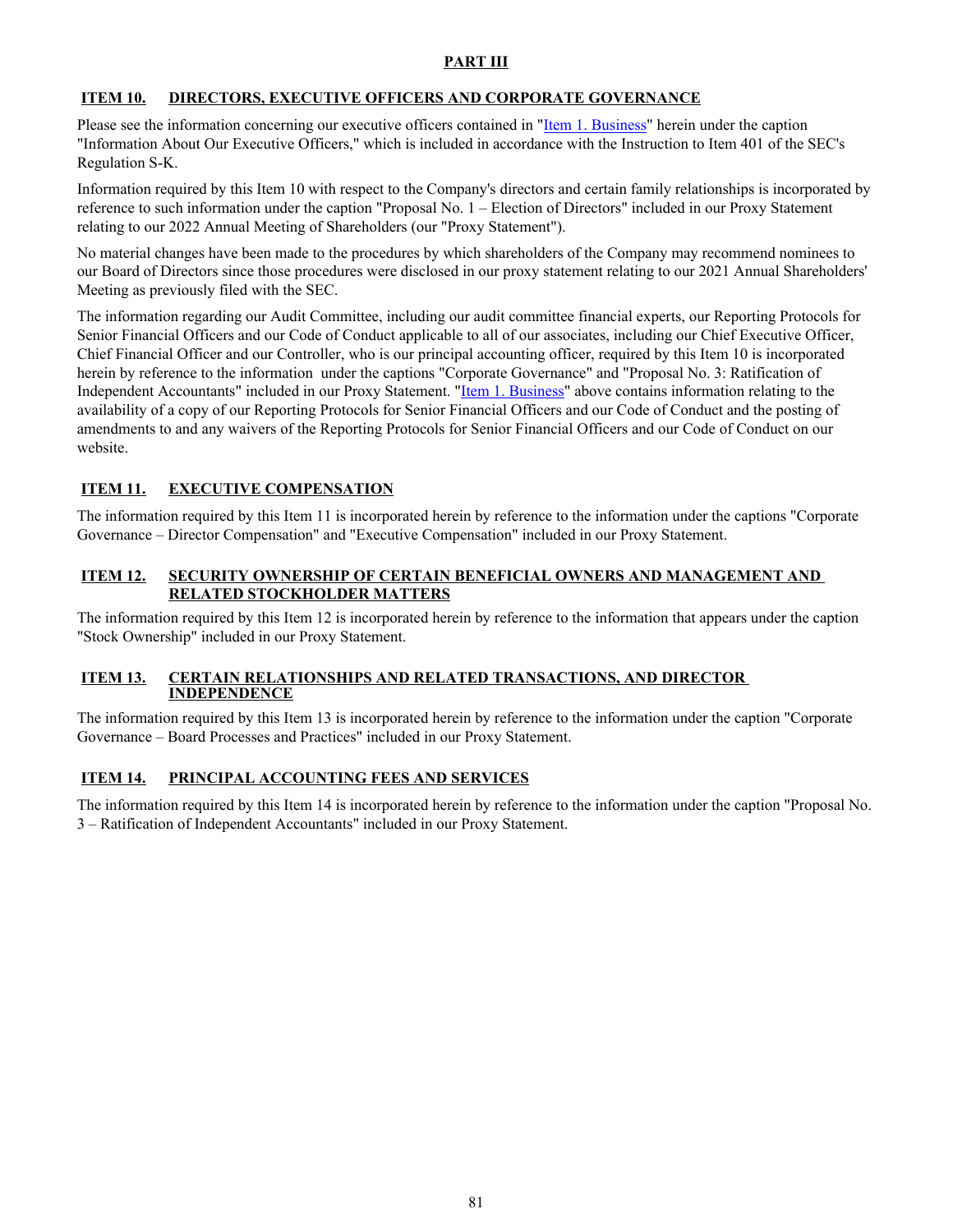#### **PART IV**

#### **ITEM 15. EXHIBITS, FINANCIAL STATEMENT SCHEDULES**

- (a) Documents filed as part of this report are as follows:
- 1. Financial Statements: See the Financial Statements in "[Item 8. Financial Statements and Supplementary Data](#page-48-0)."
- 2. Financial Statement Schedules:

Certain schedules have been omitted because the required information is not present or is not present in amounts sufficient to require submission of the schedule, or because the information required is included in the Consolidated Financial Statements, including the notes thereto.

3. Exhibits:

See exhibits listed under part (b) below.

- (b) The required exhibits are filed as part of this Form 10-K or are incorporated by reference herein.<sup>(1)</sup>
- 3.1 [Restated Certificate of Incorporation of the Company dated February 1, 2018 is incorporated herein by](http://www.sec.gov/Archives/edgar/data/104169/000010416918000013/exhibit31-212018.htm)  [reference to Exhibit 3.1 to the Report on Form 8-K filed by the Company on February 1, 2018](http://www.sec.gov/Archives/edgar/data/104169/000010416918000013/exhibit31-212018.htm)
- 3.2 [Amended and Restated Bylaws of the Company dated July 23, 2019 are incorporated herein by reference to](https://www.sec.gov/Archives/edgar/data/104169/000010416919000054/exhibit31dated7262019.htm)  [Exhibit 3.1 to the Report on Form 8-K filed by the Company on July 26, 2019](https://www.sec.gov/Archives/edgar/data/104169/000010416919000054/exhibit31dated7262019.htm)
- 4.1 Indenture dated as of April 1, 1991, between the Company and J.P. Morgan Trust Company, National Association, as successor trustee to Bank One Trust Company, NA, as successor trustee to The First National Bank of Chicago, Trustee, is incorporated herein by reference to Exhibit 4(a) to Registration Statement on Form S-3 (File Number 33-51344) (P)
- 4.2 First Supplemental Indenture dated as of September 9, 1992, to the Indenture dated as of April 1, 1991, between the Company and J.P. Morgan Trust Company, National Association, as successor trustee to Bank One Trust Company, NA, as successor trustee to The First National Bank of Chicago, Trustee, is incorporated herein by reference to Exhibit 4(b) to Registration Statement on Form S-3 (File Number 33-51344)<sup>(P)</sup>
- 4.3 [Indenture dated as of December 11, 2002, between the Company and J.P. Morgan Trust Company, National](http://www.sec.gov/Archives/edgar/data/104169/000093066102004320/dex45.txt)  [Association, as successor trustee to Bank One Trust Company, NA, is incorporated by reference to Exhibit 4.5](http://www.sec.gov/Archives/edgar/data/104169/000093066102004320/dex45.txt)  [to Registration Statement on Form S-3 \(File Number 333-101847\)](http://www.sec.gov/Archives/edgar/data/104169/000093066102004320/dex45.txt)
- 4.4 [Indenture dated as of July 19, 2005, between the Company and J.P. Morgan Trust Company, National](http://www.sec.gov/Archives/edgar/data/104169/000119312505140337/dex45.htm)  [Association is incorporated by reference to Exhibit 4.5 to Registration Statement on Form S-3 \(File Number](http://www.sec.gov/Archives/edgar/data/104169/000119312505140337/dex45.htm)  [333-126512\)](http://www.sec.gov/Archives/edgar/data/104169/000119312505140337/dex45.htm)
- 4.5 [First Supplemental Indenture, dated December 1, 2006, between the Company and The Bank of New York](http://www.sec.gov/Archives/edgar/data/104169/000119312506248692/dex46.htm)  [Trust Company, N.A., as successor-in-interest to J.P. Morgan Trust Company, National Association, as](http://www.sec.gov/Archives/edgar/data/104169/000119312506248692/dex46.htm)  [Trustee, under the Indenture, dated as of July 19, 2005, between the Company and J.P. Morgan Trust](http://www.sec.gov/Archives/edgar/data/104169/000119312506248692/dex46.htm)  [Company, National Association, as Trustee, is incorporated herein by reference to Exhibit 4.6 to Post-](http://www.sec.gov/Archives/edgar/data/104169/000119312506248692/dex46.htm)[Effective Amendment No. 1 to Registration Statement on Form S-3 \(File Number 333-130569\)](http://www.sec.gov/Archives/edgar/data/104169/000119312506248692/dex46.htm)
- 4.6 [Second Supplemental Indenture, dated December 19, 2014, between the Company and The Bank of New York](http://www.sec.gov/Archives/edgar/data/104169/000119312514448061/d838288dex43.htm)  [Trust Company, N.A., as successor-in-interest to J.P. Morgan Trust Company, National Association, as](http://www.sec.gov/Archives/edgar/data/104169/000119312514448061/d838288dex43.htm)  [Trustee, under the Indenture, dated as of July 19, 2005, between the Company and J.P. Morgan Trust](http://www.sec.gov/Archives/edgar/data/104169/000119312514448061/d838288dex43.htm)  [Company, National Association, as Trustee, is incorporated herein by reference to Exhibit 4.3 to Registration](http://www.sec.gov/Archives/edgar/data/104169/000119312514448061/d838288dex43.htm)  [Statement on Form S-3 \(File Number 333-201074\)](http://www.sec.gov/Archives/edgar/data/104169/000119312514448061/d838288dex43.htm)
- 4.7 [Third Supplemental Indenture, dated June 26, 2018, between the Company and The Bank of New York Trust](http://www.sec.gov/Archives/edgar/data/104169/000119312518204205/d561440dex4s.htm)  [Company, N.A., as successor-in-interest to J.P. Morgan Trust Company, National Association, as Trustee,](http://www.sec.gov/Archives/edgar/data/104169/000119312518204205/d561440dex4s.htm)  [under the Indenture, dated as of July 19, 2005, between the Company and J.P. Morgan Trust Company,](http://www.sec.gov/Archives/edgar/data/104169/000119312518204205/d561440dex4s.htm)  [National Association, as Trustee, is incorporated herein by reference to Exhibit 4\(S\) to Current Report on](http://www.sec.gov/Archives/edgar/data/104169/000119312518204205/d561440dex4s.htm)  [Form 8-K filed on June 26, 2018](http://www.sec.gov/Archives/edgar/data/104169/000119312518204205/d561440dex4s.htm)
- 4.8 [Description of Registrant's Securities is incorporated herein by reference to Exhibit 4.8 to the Annual Report](https://www.sec.gov/Archives/edgar/data/104169/000010416920000011/exhibit48.htm)  [on Form 10-K filed on March 20, 2020](https://www.sec.gov/Archives/edgar/data/104169/000010416920000011/exhibit48.htm)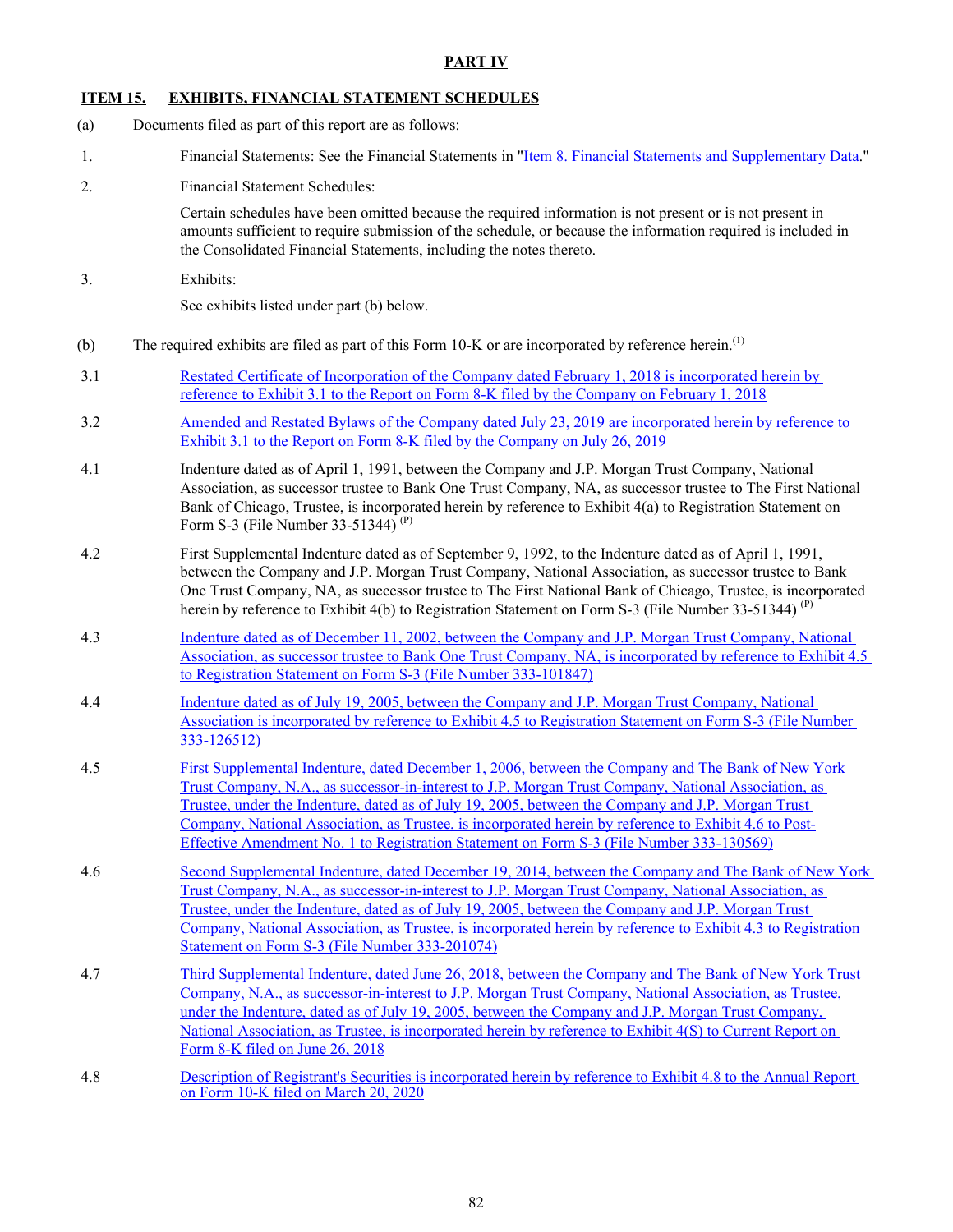| $10.1*$ | Walmart Deferred Compensation Matching Plan, as amended and restated effective November 11, 2021 <sup>(C)</sup>                                                                                                                                                                                                                                                                                                                        |
|---------|----------------------------------------------------------------------------------------------------------------------------------------------------------------------------------------------------------------------------------------------------------------------------------------------------------------------------------------------------------------------------------------------------------------------------------------|
| 10.2    | Walmart Inc. Management Incentive Plan, as amended effective February 1, 2018 is incorporated by reference<br>to Exhibit 10(b) to the Annual Report on Form 10-K of the Company for the fiscal year ended January 31,<br>2018, filed on March 30, 2018 <sup>(C)</sup>                                                                                                                                                                  |
| 10.3    | Walmart Inc. 2016 Associate Stock Purchase Plan, as amended effective February 1, 2018 is incorporated by<br>reference to Exhibit 10(c) to the Annual Report on Form 10-K of the Company for the fiscal year ended<br>January 31, 2018, filed on March 30, 2018 <sup>(C)</sup>                                                                                                                                                         |
| 10.4    | Walmart Inc. Stock Incentive Plan of 2015, as amended effective February 1, 2018 is incorporated by<br>reference to Exhibit 10(d) to the Annual Report on Form 10-K of the Company for the fiscal year ended<br>January 31, 2018, filed on March 30, 2018 <sup>(C)</sup>                                                                                                                                                               |
| 10.5    | Walmart Inc. Supplemental Executive Retirement Plan, as amended effective February 1, 2018 is incorporated<br>by reference to Exhibit 10(e) to the Annual Report on Form 10-K of the Company for the fiscal year ended<br>January 31, 2018, filed on March 30, 2018 <sup>(C)</sup>                                                                                                                                                     |
| 10.6    | Walmart Inc. Director Compensation Deferral Plan, as amended effective February 1, 2018 is incorporated by<br>reference to Exhibit $10(f)$ to the Annual Report on Form $10-K$ of the Company for the fiscal year ended<br>January 31, 2018, filed on March 30, 2018 <sup>(C)</sup>                                                                                                                                                    |
| 10.7    | Form of Post-Termination Agreement and Covenant Not to Compete with attached Schedule of Executive<br>Officers who have executed a Post-Termination Agreement and Covenant Not to Compete is incorporated by<br>reference to Exhibit $10(p)$ to the Annual Report on Form $10-K$ of the Company for the fiscal year ended<br>January 31, 2011, filed on March 30, 2011 <sup>(C)</sup>                                                  |
| 10.7(a) | Amended Schedule of Executive Officers who have executed a Post-Termination Agreement and Covenant<br>Not to Compete in the form filed as Exhibit $10(p)$ to the Annual Report on Form 10-K of the Company for the<br>fiscal year ended January 31, 2011 is incorporated herein by reference to Exhibit 10.7(a) to the Annual Report<br>on Form 10-K for the fiscal year ended January 31, 2020 filed on March 20, 2020 <sup>(C)</sup> |
| $10.8*$ | Form of Walmart Inc. Stock Incentive Plan of 2015 Restricted Stock Notification of Award and Terms and<br>Conditions of Award <sup>(C)</sup>                                                                                                                                                                                                                                                                                           |
| $10.9*$ | Form of Walmart Inc. Stock Incentive Plan of 2015 Global Share-Settled Performance-Based Restricted Stock<br>Unit Notification and Terms and Conditions <sup>(C)</sup>                                                                                                                                                                                                                                                                 |
| 10.10   | Walmart Officer Deferred Compensation Plan, as amended effective February 1, 2018 is incorporated by<br>reference to Exhibit 10(a) of the Annual Report on Form 10-K of the Company for the fiscal year ended<br>January 31, 2018 filed on March 30, 2018 <sup>(C)</sup>                                                                                                                                                               |
| 10.11   | Form of Share Settled Restricted Stock Unit Notification and Terms and Conditions Awarded to Suresh<br>Kumar on July 9, 2019 is incorporated by reference to Exhibit 10.2 to the Quarterly Report of the Company<br>for the fiscal quarter ended July 31, 2019 filed on September 6, 2019 <sup>(C)</sup>                                                                                                                               |
| 10.12   | Post Termination Agreement and Covenant Not to Compete between the Company and Suresh Kumar dated<br>June 6, 2019 is incorporated herein by reference to Exhibit 10.16 to the Annual Report on Form 10-K for the<br>fiscal year ended January 31, 2020 filed on March 20, 2020 <sup>(C)</sup>                                                                                                                                          |
| 10.13   | Separation Agreement between the Company and Marc Lore dated January 26, 2021 is incorporated herein by<br>reference to Exhibit 10.18 to the Annual Report on Form 10-K for the fiscal year ended January 31, 2021 filed<br>on March 19, 2021 <sup>(C)</sup>                                                                                                                                                                           |
| 10.14   | Retirement Agreement between the Company and M. Brett Biggs dated November 29, 2021 is incorporated<br>herein by reference to Exhibit 10.1 to the Current Report on Form 8-K filed on November 29, 2021 <sup>(C)</sup>                                                                                                                                                                                                                 |
| 10.15   | Share Issuance and Acquisition Agreement by and Between Flipkart Private Limited and Walmart Inc. dated<br>as of May 9, 2018 is incorporated herein by reference to Exhibit 10.1 to the Quarterly Report of the Company<br>for the fiscal quarter ended July 31, 2018 filed on September 6, 2018 (portions of this exhibit have been<br>omitted and filed separately with the SEC pursuant to a request for confidential treatment.)   |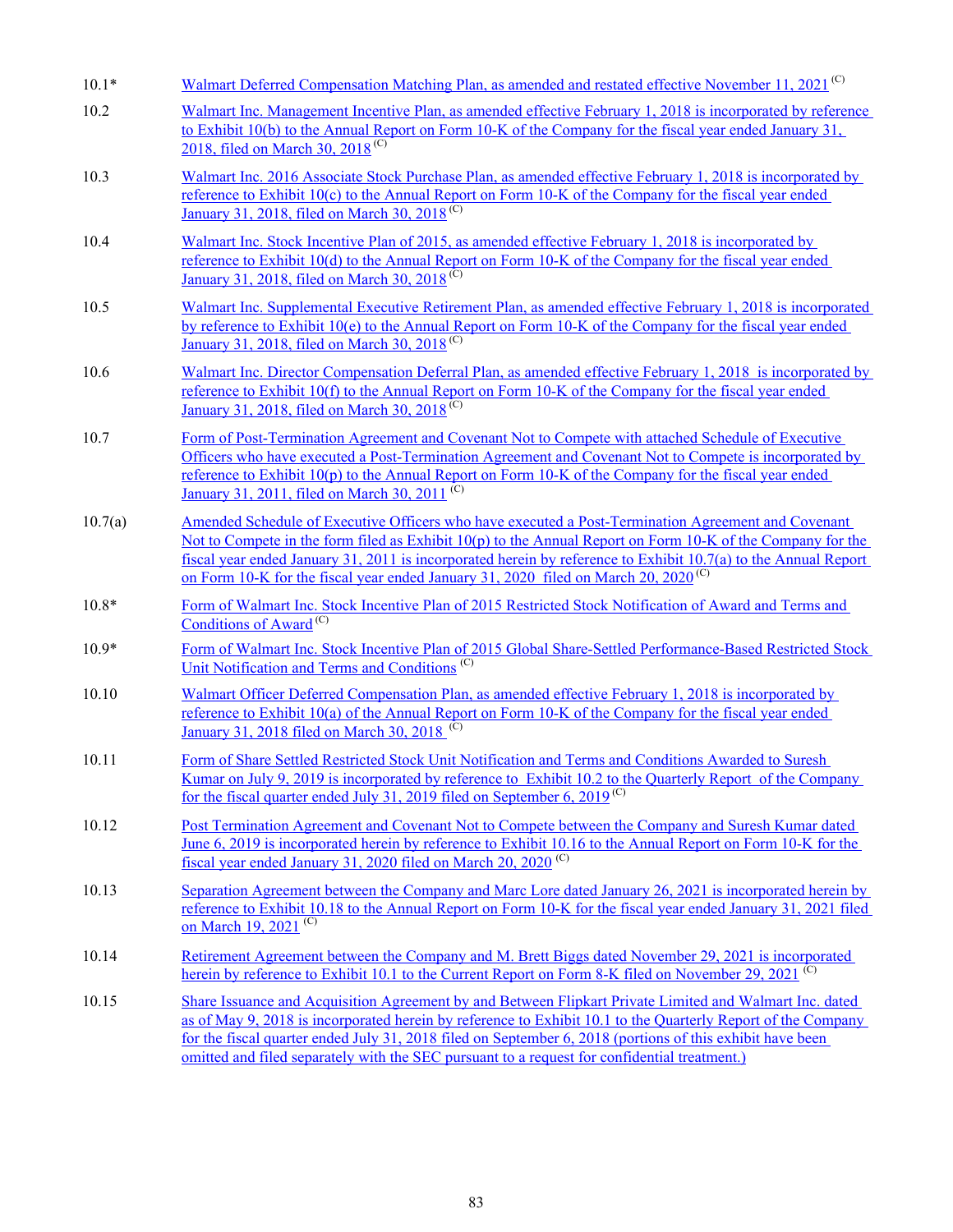- 10.16 [Counterpart Form of Share Purchase Agreement by and Among Wal-Mart International Holdings, Inc., the](http://www.sec.gov/Archives/edgar/data/104169/000010416918000086/exhibit102sharepurchasea.htm)  [shareholders of Flipkart Private Limited identified on Schedule I thereto, Fortis Advisors LLC and Walmart](http://www.sec.gov/Archives/edgar/data/104169/000010416918000086/exhibit102sharepurchasea.htm)  [Inc. dated as of May 9, 2018 is incorporated herein by reference to Exhibit 10.2 to the Quarterly Report of the](http://www.sec.gov/Archives/edgar/data/104169/000010416918000086/exhibit102sharepurchasea.htm)  [Company for the fiscal quarter ended July 31, 2018 filed on September 6, 2018 \(portions of this exhibit have](http://www.sec.gov/Archives/edgar/data/104169/000010416918000086/exhibit102sharepurchasea.htm)  [been omitted and filed separately with the SEC pursuant to a request for confidential treatment.\)](http://www.sec.gov/Archives/edgar/data/104169/000010416918000086/exhibit102sharepurchasea.htm) 21\* [List of the Company's Significant Subsidiaries](#page-86-0) 23\* [Consent of Independent Registered Public Accounting Firm](#page-87-0) 31.1\* Chief Executive Officer Section 302 Certification 31.2\* [Chief Financial Officer Section 302 Certification](#page-89-0) 32.1\*\* Chief Executive Officer Section 906 Certification 32.2\*\* [Chief Financial Officer Section 906 Certification](#page-91-0) 99.1\* State Court Opioids Litigation Case Citations and Currently Scheduled Trial Dates 101.INS\* Inline XBRL Instance Document 101.SCH\* Inline XBRL Taxonomy Extension Schema Document 101.CAL\* Inline XBRL Taxonomy Extension Calculation Linkbase Document 101.DEF\* Inline XBRL Taxonomy Extension Definition Linkbase Document 101.LAB\* Inline XBRL Taxonomy Extension Label Linkbase Document 101.PRE\* Inline XBRL Taxonomy Extension Presentation Linkbase Document 104 Cover Page Interactive Data File (formatted as Inline XBRL and contained in Exhibit 101) \* Filed herewith as an Exhibit.
- \*\* Furnished herewith as an Exhibit.
- (C) This Exhibit is a management contract or compensatory plan or arrangement
- (P) This Exhibit was originally filed in paper format. Accordingly, a hyperlink has not been provided.
- (1) Certain instruments defining the rights of holders of long-term debt securities of the Registrant are omitted pursuant to Item601(b)(4)(iii) of Regulation S-K. The Company hereby undertakes to furnish to the SEC, upon request, copies of any such instruments.
- (c) Financial Statement Schedules: None.

#### **ITEM 16. FORM 10-K SUMMARY**

None.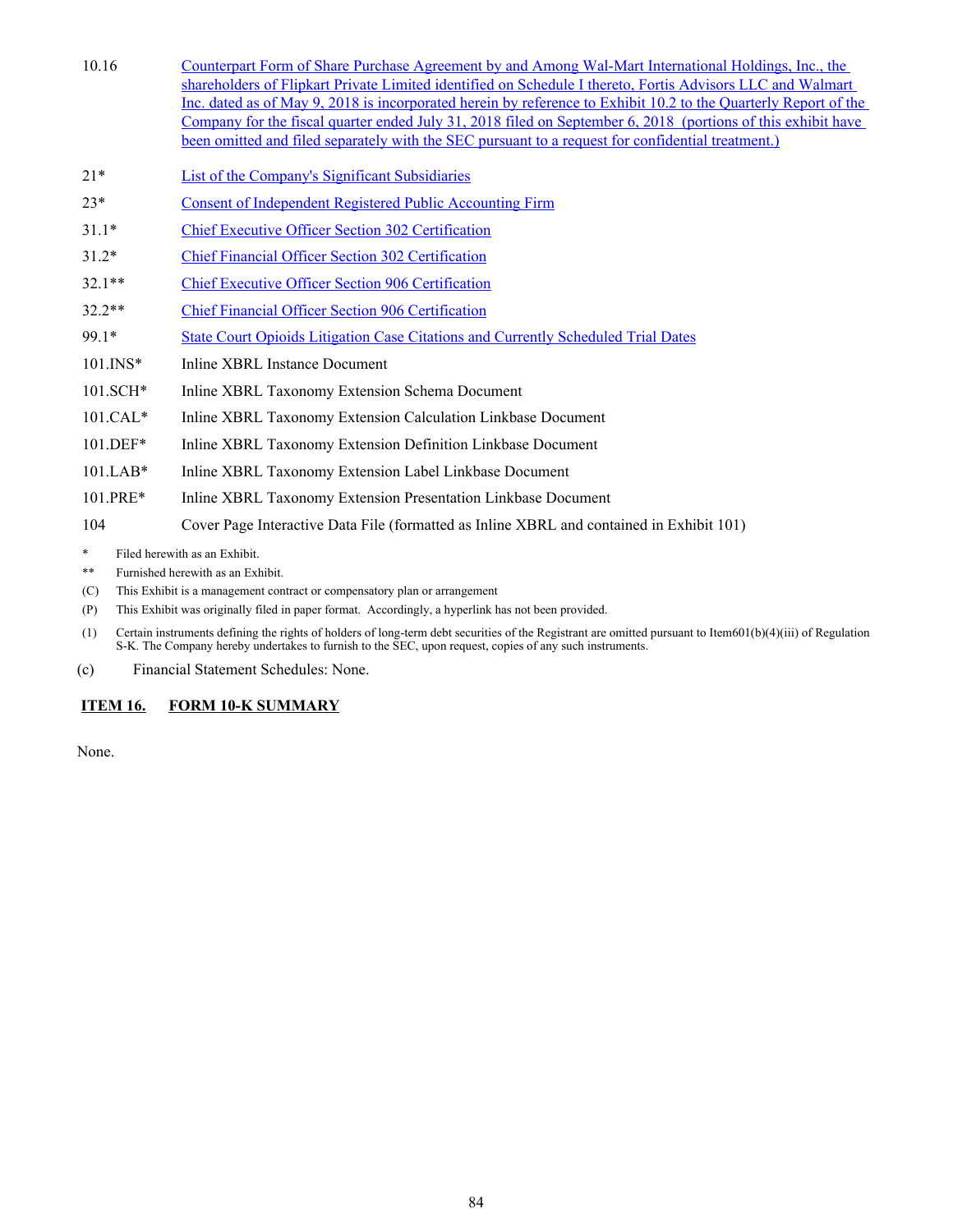# **SIGNATURES**

Pursuant to the requirements of Section 13 or 15(d) of the Securities Exchange Act of 1934, the registrant has duly caused this report to be signed on its behalf by the undersigned, thereunto duly authorized.

|                      |    | Walmart Inc.                                                                                                                                                                                                     |
|----------------------|----|------------------------------------------------------------------------------------------------------------------------------------------------------------------------------------------------------------------|
| Date: March 18, 2022 | By | /s/ C. Douglas McMillon<br>C. Douglas McMillon<br>President and Chief Executive Officer                                                                                                                          |
|                      |    | Pursuant to the requirements of the Securities Exchange Act of 1934, this report has been signed below by the following<br>persons on behalf of the registrant and in the capacities and on the dates indicated: |
| Date: March 18, 2022 | By | /s/ C. Douglas McMillon                                                                                                                                                                                          |
|                      |    | C. Douglas McMillon                                                                                                                                                                                              |
|                      |    | President and Chief Executive Officer and Director                                                                                                                                                               |
|                      |    | (Principal Executive Officer)                                                                                                                                                                                    |
| Date: March 18, 2022 | By | /s/ Gregory B. Penner                                                                                                                                                                                            |
|                      |    | Gregory B. Penner                                                                                                                                                                                                |
|                      |    | Chairman of the Board and Director                                                                                                                                                                               |
| Date: March 18, 2022 | By | /s/ M. Brett Biggs                                                                                                                                                                                               |
|                      |    | M. Brett Biggs                                                                                                                                                                                                   |
|                      |    | Executive Vice President and Chief Financial Officer                                                                                                                                                             |
|                      |    | (Principal Financial Officer)                                                                                                                                                                                    |
| Date: March 18, 2022 | By | /s/ David M. Chojnowski                                                                                                                                                                                          |
|                      |    | David M. Chojnowski                                                                                                                                                                                              |
|                      |    | Senior Vice President and Controller                                                                                                                                                                             |
|                      |    | (Principal Accounting Officer)                                                                                                                                                                                   |
|                      |    | Signature Page to Walmart Inc.<br>Form 10-K for the Fiscal Year Ended January 31, 2022                                                                                                                           |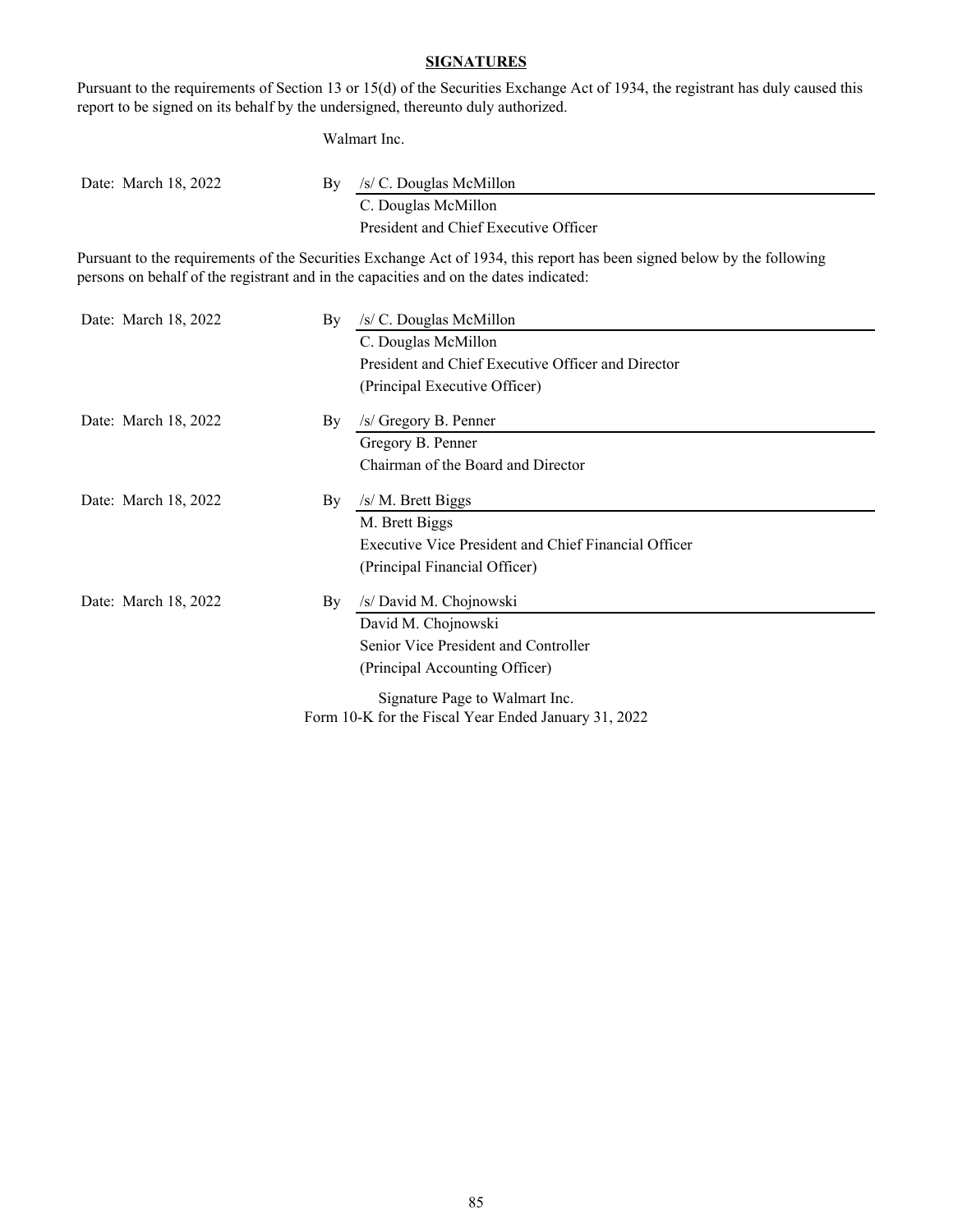| Date: March 18, 2022 | By        | /s/ Cesar Conde           |
|----------------------|-----------|---------------------------|
|                      |           | Cesar Conde               |
|                      |           | Director                  |
| Date: March 18, 2022 | By        | /s/ Timothy P. Flynn      |
|                      |           | Timothy P. Flynn          |
|                      |           | Director                  |
| Date: March 18, 2022 | By        | /s/ Sarah Friar           |
|                      |           | Sarah Friar               |
|                      |           | Director                  |
| Date: March 18, 2022 | By        | /s/ Carla A. Harris       |
|                      |           | Carla A. Harris           |
|                      |           | Director                  |
| Date: March 18, 2022 | By        | /s/ Thomas W. Horton      |
|                      |           | Thomas W. Horton          |
|                      |           | Director                  |
| Date: March 18, 2022 | By        | /s/ Marissa A. Mayer      |
|                      |           | Marissa A. Mayer          |
|                      |           | Director                  |
| Date: March 18, 2022 | By        | /s/ Steven S Reinemund    |
|                      |           | Steven S Reinemund        |
|                      |           | Director                  |
| Date: March 18, 2022 | By        | /s/ Randall L. Stephenson |
|                      |           | Randall L. Stephenson     |
|                      |           | Director                  |
| Date: March 18, 2022 | By        | /s/ S. Robson Walton      |
|                      |           | S. Robson Walton          |
|                      |           | Director                  |
| Date: March 18, 2022 | <b>By</b> | /s/ Steuart L. Walton     |
|                      |           | Steuart L. Walton         |
|                      |           | Director                  |
|                      |           |                           |

Signature Page to Walmart Inc. Form 10-K for the Fiscal Year Ended January 31, 2022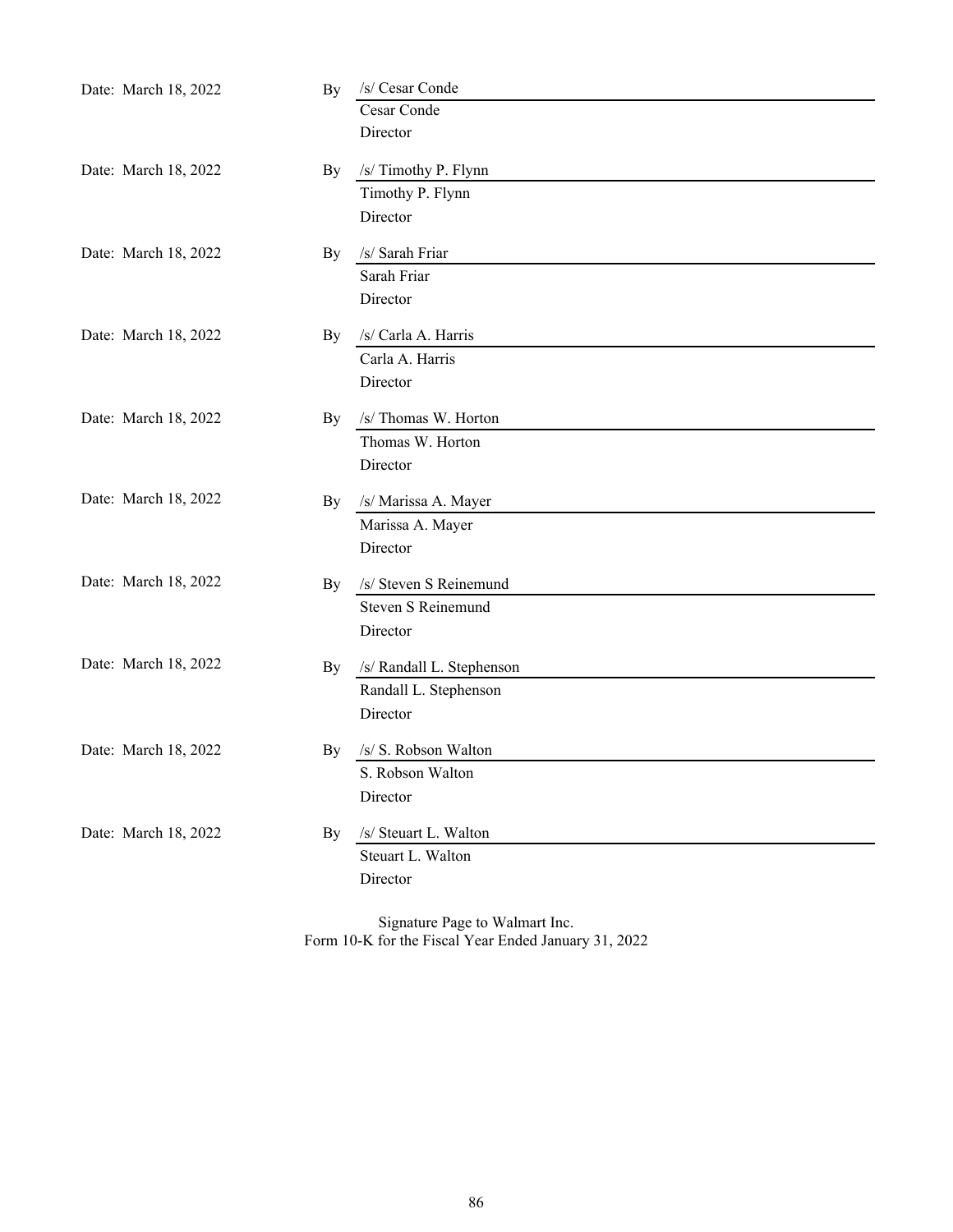# **Significant Subsidiaries of Walmart Inc.**

<span id="page-86-0"></span>The following list details certain of the subsidiaries of Walmart Inc. Subsidiaries not included in the list are omitted because, in the aggregate, they are not significant as permitted by Item 601(b)(21) of Regulation S-K.

| Subsidiary                          | Organized or<br>Incorporated | <b>Percent of Equity</b><br><b>Securities Owned</b> | <b>Name Under Which Doing Business</b><br><b>Other Than Subsidiary's</b> |
|-------------------------------------|------------------------------|-----------------------------------------------------|--------------------------------------------------------------------------|
| Wal-Mart Stores East, LP            | Delaware, U.S.               | $100\%$                                             | Walmart                                                                  |
| Wal-Mart Stores Texas, LLC          | Delaware, U.S.               | 100%                                                | Walmart                                                                  |
| <b>Wal-Mart Property Company</b>    | Delaware, U.S.               | 100%                                                | NA                                                                       |
| Wal-Mart Real Estate Business Trust | Delaware, U.S.               | $100\%$                                             | NA                                                                       |
| Sam's West, Inc.                    | Arkansas, U.S.               | $100\%$                                             | Sam's Club                                                               |
| Sam's East, Inc.                    | Arkansas, U.S.               | $100\%$                                             | Sam's Club                                                               |
| Sam's Property Company              | Delaware, U.S.               | $100\%$                                             | NA                                                                       |
| Sam's Real Estate Business Trust    | Delaware, U.S.               | $100\%$                                             | NA                                                                       |
| Wal-Mart de Mexico, S.A.B. de C.V.  | Mexico                       | 71%                                                 | Walmex                                                                   |
| Wal-Mart Canada Corp.               | Canada                       | 100%                                                | Walmart                                                                  |
| Flipkart Private Limited            | Singapore                    | 75%                                                 | Flipkart                                                                 |
| Walmart Chile S.A. <sup>(1)</sup>   | Chile                        | 100%                                                | Walmart Chile                                                            |
| Massmart Holdings Ltd.              | South Africa                 | 53%                                                 | Massmart                                                                 |
| Oomolangma Holdings Ltd.            | Cayman Islands               | $100\%$                                             | NA                                                                       |

(1) The Company owns substantially all of Walmart Chile.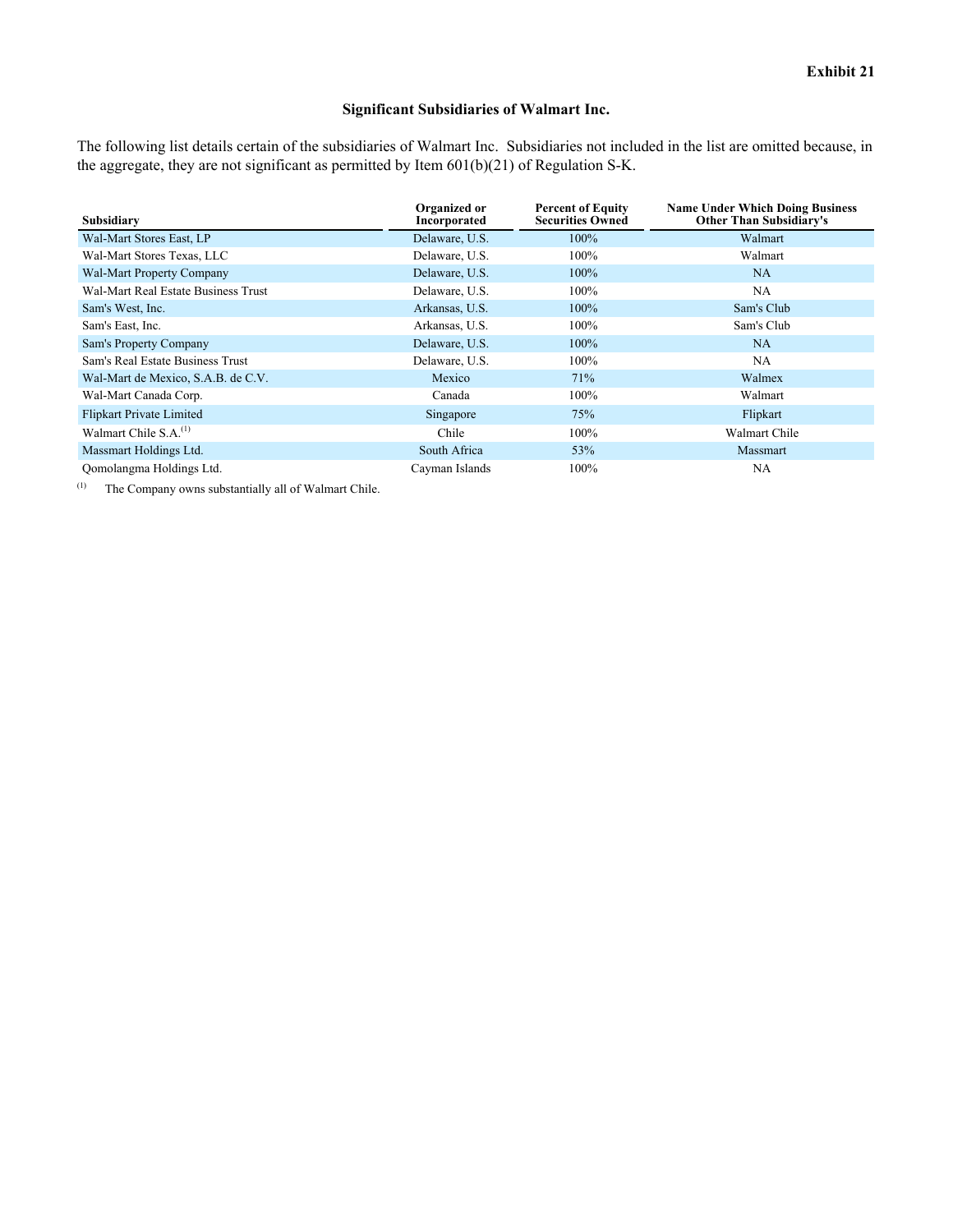#### **Consent of Independent Registered Public Accounting Firm**

<span id="page-87-0"></span>We consent to the incorporation by reference in the following Registration Statements:

| (1)  | Shareholder Investment Plan of Wal-Mart Stores, Inc.                                            | Form S-3 File No. 333-02089      |
|------|-------------------------------------------------------------------------------------------------|----------------------------------|
| (2)  | Wal-Mart Stores, Inc. Director Compensation Plan                                                | Form S-8 File No. 333-24259      |
| (3)  | Wal-Mart Stores, Inc. 401(k) Retirement Savings Plan                                            | Form S-8 File No. 333-29847      |
| (4)  | Wal-Mart Puerto Rico, Inc., 401(k) Retirement Savings Plan                                      | Form S-8 File No. 333-44659      |
| (5)  | Wal-Mart Stores, Inc. Associate Stock Purchase Plan of 1996                                     | Form S-8 File No. 333-62965      |
| (6)  | Wal-Mart Stores, Inc. Stock Incentive Plan of 2015, which amended and<br>restated the 2010 plan | Form S-8 File No. 333-60329      |
| (7)  | Wal-Mart Profit Sharing and 401(k) Plan                                                         | Form S-8 File No. 333-109421     |
| (8)  | Wal-Mart Stores, Inc. Associate Stock Purchase Plan of 1996                                     | Form S-8 File No. 333-109417     |
| (9)  | Wal-Mart Puerto Rico Profit Sharing and 401(k) Plan                                             | Form S-8 File No. 333-109414     |
| (10) | Wal-Mart Stores, Inc. Stock Incentive Plan of 2015, which amended and<br>restated the 2010 plan | Form S-8 File No. 333-128204     |
| (11) | Walmart Deferred Compensation Matching Plan                                                     | Form S-8 File No. 333-178717     |
| (12) | Wal-Mart Stores, Inc. Common Stock                                                              | Form S-3 ASR File No. 333-178385 |
| (13) | Walmart 401(k) Plan                                                                             | Form S-8 File No. 333-187577     |
| (14) | Wal-Mart Stores, Inc. Associate Stock Purchase Plan                                             | Form S-8 File No. 333-214060     |
| (15) | Debt Securities of Walmart Inc.                                                                 | Form S-3 ASR File No. 333-251124 |
| (16) | Walmart Inc. 2016 Associate Stock Purchase Plan                                                 | Form S-8 File No. 333-228631     |
| (17) | Walmart Inc. Stock Incentive Plan of 2015                                                       | Form S-8 File No. 333-228635     |
| (18) | Walmart 401(k) Plan                                                                             | Form S-8 File No. 333-233682     |

of our reports dated March 18, 2022, with respect to the consolidated financial statements of Walmart Inc. and the effectiveness of internal control over financial reporting of Walmart Inc. included in this Annual Report (Form 10-K) of Walmart Inc. for the year ended January 31, 2022.

/s/ Ernst & Young LLP

Rogers, Arkansas March 18, 2022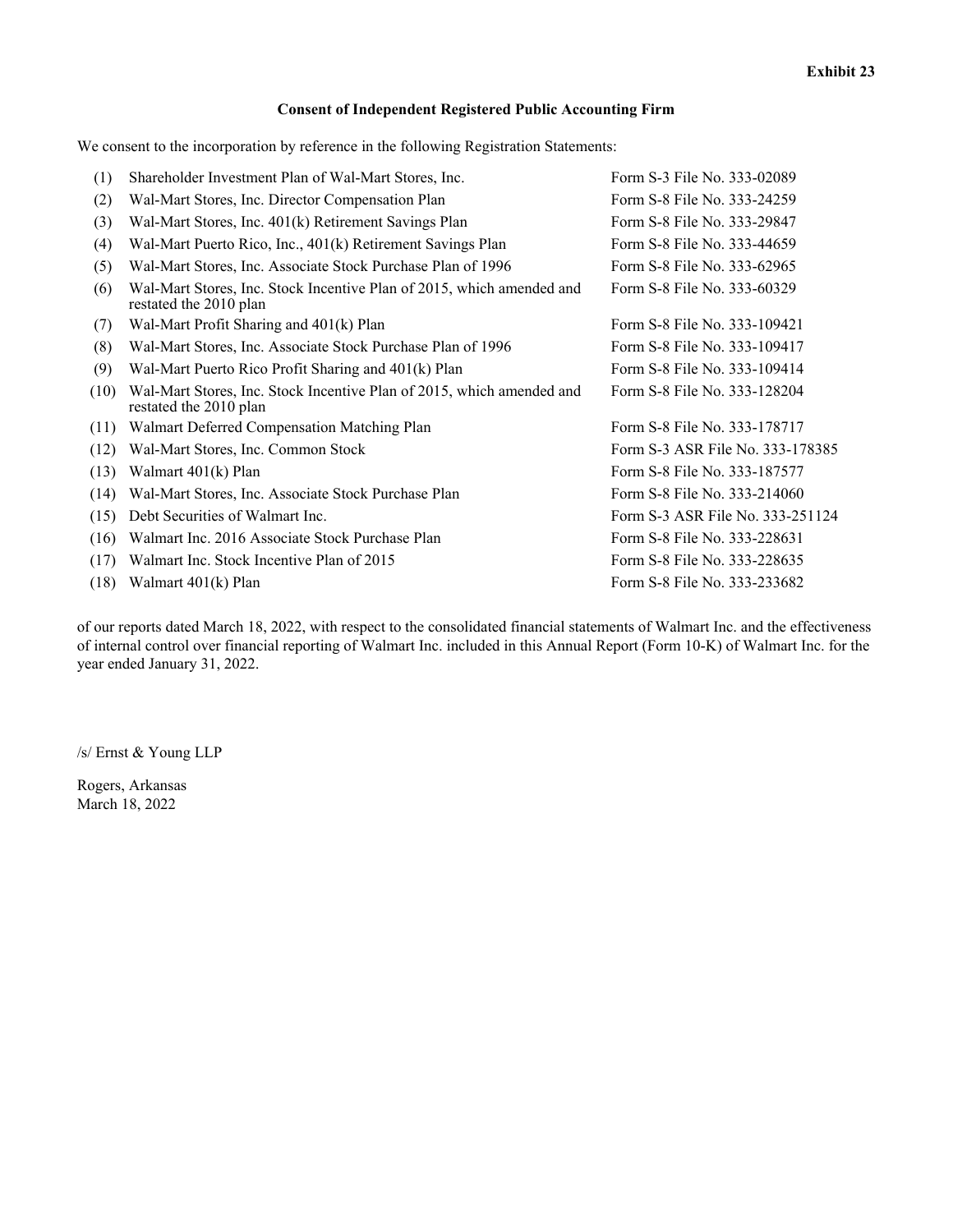#### I, C. Douglas McMillon, certify that:

- 1. I have reviewed this Annual Report on Form 10-K of Walmart Inc. (the "registrant");
- 2. Based on my knowledge, this report does not contain any untrue statement of a material fact or omit to state a material fact necessary to make the statements made, in light of the circumstances under which such statements were made, not misleading with respect to the period covered by this report;
- 3. Based on my knowledge, the financial statements, and other financial information included in this report, fairly present in all material respects the financial condition, results of operations and cash flows of the registrant as of, and for, the periods presented in this report;
- 4. The registrant's other certifying officer and I are responsible for establishing and maintaining disclosure controls and procedures (as defined in Exchange Act Rules 13a-15(e) and 15d-15(e)) and internal control over financial reporting (as defined in Exchange Act Rules 13a-15(f) and 15d-15(f)) for the registrant and have:
	- a) designed such disclosure controls and procedures, or caused such disclosure controls and procedures to be designed under our supervision, to ensure that material information relating to the registrant, including its consolidated subsidiaries, is made known to us by others within those entities, particularly during the period in which this report is being prepared;
	- b) designed such internal control over financial reporting, or caused such internal control over financial reporting to be designed under our supervision, to provide reasonable assurance regarding the reliability of financial reporting and the preparation of financial statements for external purposes in accordance with generally accepted accounting principles;
	- c) evaluated the effectiveness of the registrant's disclosure controls and procedures and presented in this report our conclusions about the effectiveness of the disclosure controls and procedures, as of the end of the period covered by this report, based on such evaluations; and
	- d) disclosed in this report any change in the registrant's internal control over financial reporting that occurred during the registrant's most recent fiscal quarter that has materially affected, or is reasonably likely to materially affect, the registrant's internal control over financial reporting.
- 5. The registrant's other certifying officer and I have disclosed, based on our most recent evaluation of internal control over financial reporting, to the registrant's auditors and the Audit Committee of registrant's Board of Directors:
	- a) all significant deficiencies and material weaknesses in the design or operation of internal control over financial reporting which are reasonably likely to adversely affect the registrant's ability to record, process, summarize and report financial information; and
	- b) any fraud, whether or not material, that involves management or other employees who have a significant role in the registrant's internal control over financial reporting.

Date: March 18, 2022 /s/ C. Douglas McMillon

C. Douglas McMillon President and Chief Executive Officer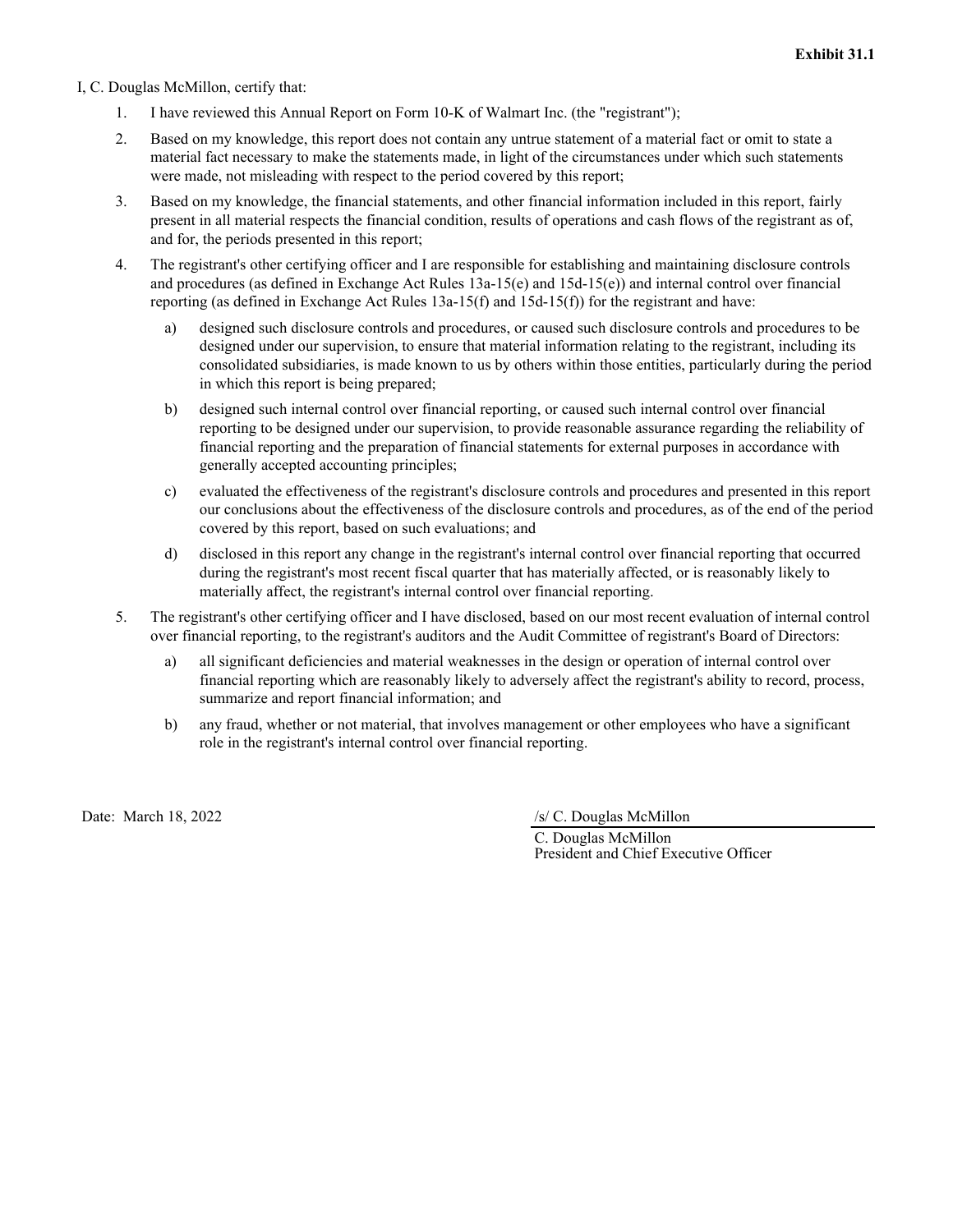#### <span id="page-89-0"></span>I, M. Brett Biggs, certify that:

- 1. I have reviewed this Annual Report on Form 10-K of Walmart Inc. (the "registrant");
- 2. Based on my knowledge, this report does not contain any untrue statement of a material fact or omit to state a material fact necessary to make the statements made, in light of the circumstances under which such statements were made, not misleading with respect to the period covered by this report;
- 3. Based on my knowledge, the financial statements, and other financial information included in this report, fairly present in all material respects the financial condition, results of operations and cash flows of the registrant as of, and for, the periods presented in this report;
- 4. The registrant's other certifying officer and I are responsible for establishing and maintaining disclosure controls and procedures (as defined in Exchange Act Rules 13a-15(e) and 15d-15(e)) and internal control over financial reporting (as defined in Exchange Act Rules 13a-15(f) and 15d-15(f)) for the registrant and have:
	- a) designed such disclosure controls and procedures, or caused such disclosure controls and procedures to be designed under our supervision, to ensure that material information relating to the registrant, including its consolidated subsidiaries, is made known to us by others within those entities, particularly during the period in which this report is being prepared;
	- b) designed such internal control over financial reporting, or caused such internal control over financial reporting to be designed under our supervision, to provide reasonable assurance regarding the reliability of financial reporting and the preparation of financial statements for external purposes in accordance with generally accepted accounting principles;
	- c) evaluated the effectiveness of the registrant's disclosure controls and procedures and presented in this report our conclusions about the effectiveness of the disclosure controls and procedures, as of the end of the period covered by this report, based on such evaluations; and
	- d) disclosed in this report any change in the registrant's internal control over financial reporting that occurred during the registrant's most recent fiscal quarter that has materially affected, or is reasonably likely to materially affect, the registrant's internal control over financial reporting.
- 5. The registrant's other certifying officer and I have disclosed, based on our most recent evaluation of internal control over financial reporting, to the registrant's auditors and the Audit Committee of registrant's Board of Directors:
	- a) all significant deficiencies and material weaknesses in the design or operation of internal control over financial reporting which are reasonably likely to adversely affect the registrant's ability to record, process, summarize and report financial information; and
	- b) any fraud, whether or not material, that involves management or other employees who have a significant role in the registrant's internal control over financial reporting.

Date: March 18, 2022 /s/ M. Brett Biggs

M. Brett Biggs Executive Vice President and Chief Financial Officer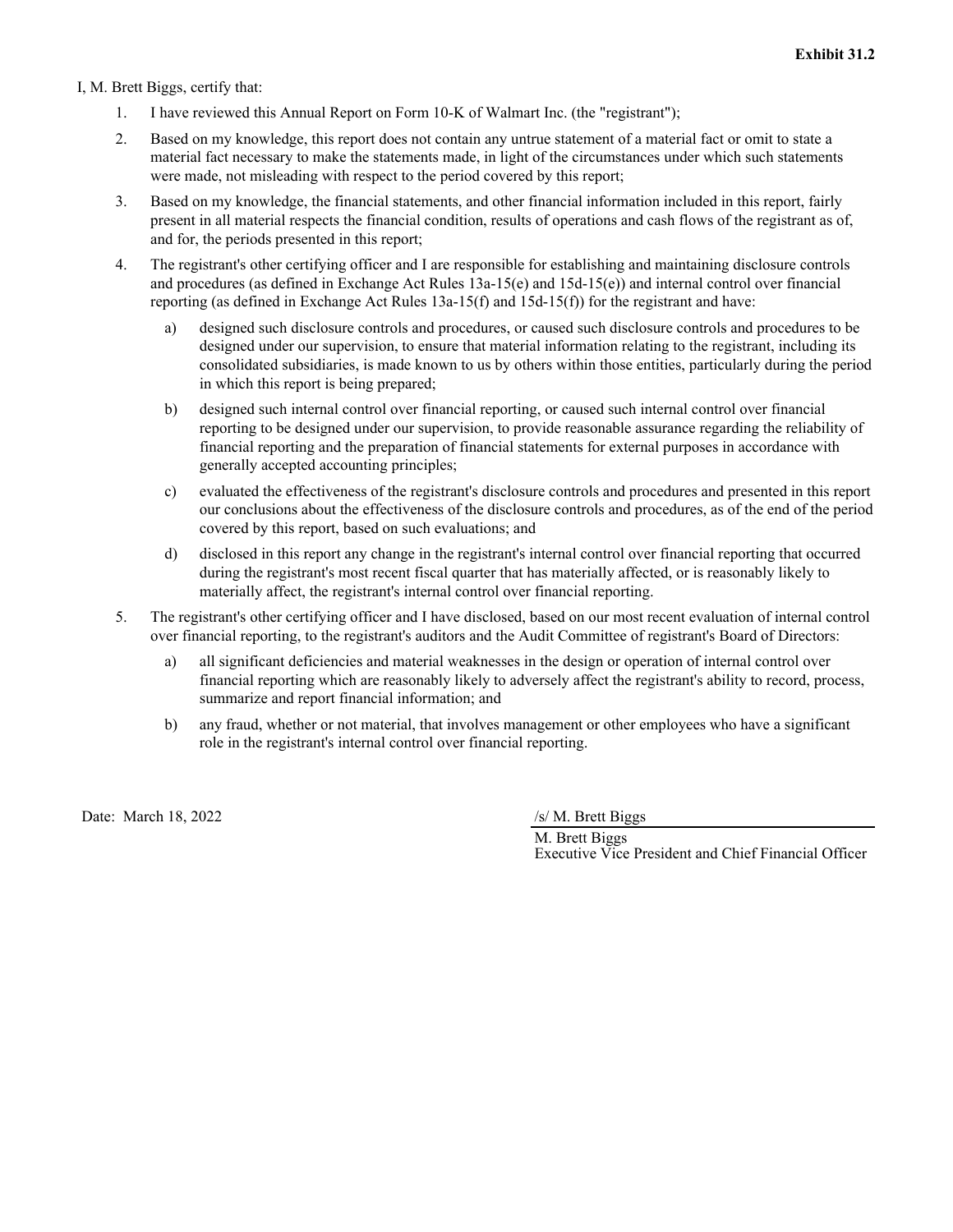### **CERTIFICATION PURSUANT TO 18 U.S.C. SECTION 1350 (AS ADOPTED PURSUANT TO SECTION 906 OF THE SARBANES-OXLEY ACT OF 2002)**

In connection with the Annual Report of Walmart Inc. (the "Company") on Form 10-K for the period ending January 31, 2022 as filed with the Securities and Exchange Commission on the date hereof (the "Report"), I, C. Douglas McMillon, President and Chief Executive Officer of the Company, certify to my knowledge and in my capacity as an officer of the Company, pursuant to 18 U.S.C. 1350, as adopted pursuant to Section 906 of the Sarbanes-Oxley Act of 2002, that:

1. The Report fully complies with the requirements of Section 13(a) or 15(d) of the Securities Exchange Act of 1934, as amended; and

2. The information contained in the Report fairly presents, in all material respects, the financial condition and results of operations of the Company as of the dates and for the periods expressed in the Report.

IN WITNESS WHEREOF, the undersigned has executed this Certificate, effective as of March 18, 2022.

/s/ C. Douglas McMillon

C. Douglas McMillon President and Chief Executive Officer